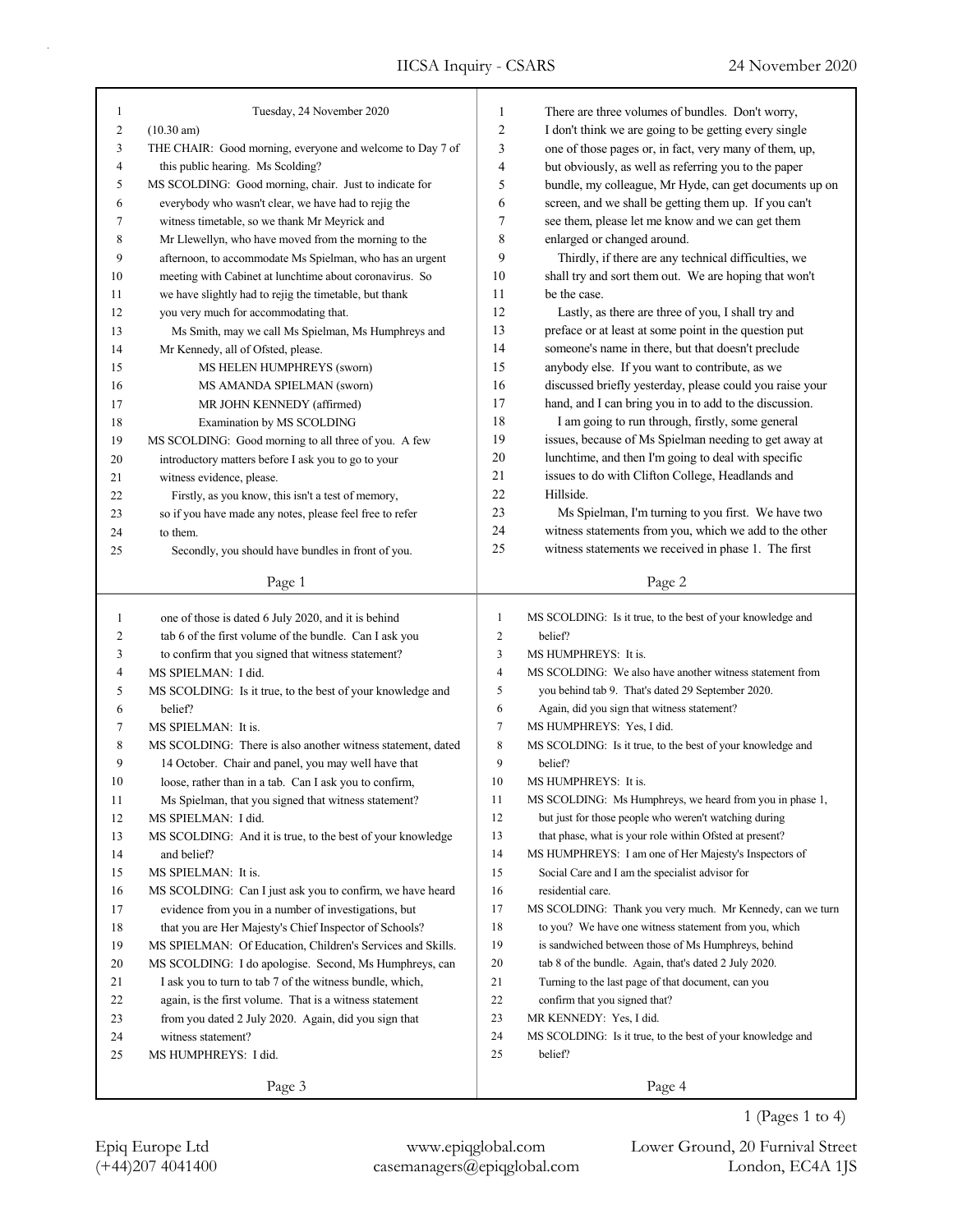| $\mathbf{1}$   | MR KENNEDY: There's five minor errors. Do you want me to    | $\mathbf{1}$ | MS SCOLDING: Ms Spielman, turning to you first, we last    |
|----------------|-------------------------------------------------------------|--------------|------------------------------------------------------------|
| $\overline{c}$ | go through those?                                           | 2            | heard evidence from you in October 2019 in this            |
| 3              | MS SCOLDING: Well, yes, please.                             | 3            | investigation. Have there been any significant changes     |
| 4              | MR KENNEDY: On paragraph 48, it refers to "the 2009 changes | 4            | to the inspection framework in respect of child            |
| 5              | in paragraph 42", that should be "paragraph 28".            | 5            | protection or safeguarding since that point in time?       |
| 6              | MS SCOLDING: Right.                                         | 6            | MS SPIELMAN: Not to the main frameworks, no. There are two |
| 7              | MR KENNEDY: There's a minor error on paragraph 52. The      | 7            | changes I can draw to your attention, one around the       |
| 8              | date of our response was 9 February, not 7 February.        | 8            | guidance on talking to pupils that we published            |
| 9              | MS SCOLDING: Thank you.                                     | 9            | in September 2020. This is usually uncontentious in        |
| 10             | MR KENNEDY: And in paragraph 65, the reference should be    | 10           | most inspections, but there were a few quarters where      |
| 11             | "Inspecting schools: Handbook for inspecting secondary      | 11           | schools were uncomfortable, so we provided some            |
| 12             | schools".                                                   | 12           | clarification.                                             |
| 13             | Paragraph 108 should be "ten" rather than "nine"            | 13           | And in initial teacher education, we published a new       |
| 14             | nonteaching staff.                                          | 14           | inspection framework for initial teacher education         |
| 15             | And paragraph 120, it should be referring to                | 15           | in June 2020, which will be used in inspections from       |
| 16             | "paragraph 74", not "75".                                   | 16           | next year. This does look at how teachers are trained      |
| 17             | MS SCOLDING: Thank you very much, Mr Kennedy.               | 17           | in relation to safeguarding as well as in relation to      |
| 18             | Can you tell us who you are and your role within            | 18           | curriculum, pedagogy and other aspects of teaching.        |
| 19             | Ofsted, please?                                             | 19           | MS SCOLDING: As you have talked about those two aspects,   |
| 20             | MR KENNEDY: Yes. I'm an assistant regional director for     | 20           | now might be an appropriate moment to talk about them.     |
| 21             | the London region. I was appointed to that role in          | 21           | Firstly, talking to pupils. One of the experiences that    |
| 22             | 2018. I'm also one of Her Majesty's Senior Inspectors       | 22           | we have seen from the schools, both in phase 1 and         |
| 23             | and I lead on the training of safeguarding for new          | 23           | phase 2, is that, certainly in inspections in the past,    |
| 24             | inspectors and new HMI and I'm a member of Ofsted           | 24           | there may well not have been a great deal of focus upon    |
| 25             | safeguarding group.                                         | 25           | discussing matters with pupils. When you say you've had    |
|                |                                                             |              |                                                            |
|                | Page 5                                                      |              | Page 6                                                     |
|                |                                                             |              |                                                            |
|                |                                                             |              |                                                            |
| $\mathbf{1}$   | to clarify things, how central to inspection is talking     | $\mathbf{1}$ | perhaps you can help us with that?                         |
| 2              | to pupils and how far do you seek their views and seek      | 2            | MS HUMPHREYS: Yes. Children in social care settings are    |
| 3              | to listen to their views, both during the inspection but    | 3            | required to have the number to contact Ofsted should       |
| 4              | also between inspections?                                   | 4            | they have any concerns in between inspections, and when    |
| 5              | MS SPIELMAN: It's a very important part of every            | 5            | they ring the Ofsted number, they are put straight         |
| 6              | inspection, certainly while I have been chief inspector.    | 6            | through to a specially-trained handler who can take        |
| 7              | And sort of meeting groups of pupils and meeting those      | 7            | those calls, and then, if needed, those calls are then     |
| 8              | in a context where they can talk freely about the school    | 8            | put on to an inspector. We don't have many children who    |
| 9              | without staff present to inhibit their ability to           | 9            | ring through, as you can imagine, but it does happen.      |
| 10             | express concerns is fundamental.                            | 10           | We probably get in the region of about a dozen a year.     |
| 11             | The resistance to that has generally come                   | 11           | So it does show that it does work, and those matters are   |
| 12             | particularly from certain faith schools where they have     | 12           | always taken up and either dealt with immediately or       |
| 13             | wanted to have staff or faith group representatives         | 13           | they will be passed to the allocated inspector to          |
| 14             | present, which, of course, makes it harder for children     | 14           | explore at the inspection.                                 |
| 15             | to express concerns. So the guidance I would describe       | 15           | We also, in social care, do the annual point-in-time       |
| 16             | as clarification, it's not altering a fundamental           | 16           | surveys, so every child and staff and professionals and    |
| 17             | principle.                                                  | 17           | parents are asked to complete questionnaires and then we   |
| 18             | In between inspections, we have Parent View, through        | 18           | publish annually and we are about to publish it again      |
| 19             | which parents can express views and concerns. We are        | 19           | very shortly on the findings of those surveys, and then    |
| 20             | also a place to which parents can complain for certain      | 20           | those survey findings are then used as part of             |
| 21             | types of school, not for independent schools, when they     | 21           | the preparation for inspection.                            |
| 22             | have exhausted local routes. So we also receive and         | 22           | MS SCOLDING: That's to -- when you talk about social care  |
| 23             | consider and act where appropriate. I think my              | 23           | in this sector, that would be independent schools with     |
| 24             | colleague Helen Humphreys would like to --                  | 24           | a boarding element and special schools with a boarding     |
| 25             | MS SCOLDING: Ms Humphreys has her hand up. Ms Humphreys,    | 25           | element?                                                   |
|                | Page 7                                                      |              | Page 8                                                     |

2 (Pages 5 to 8)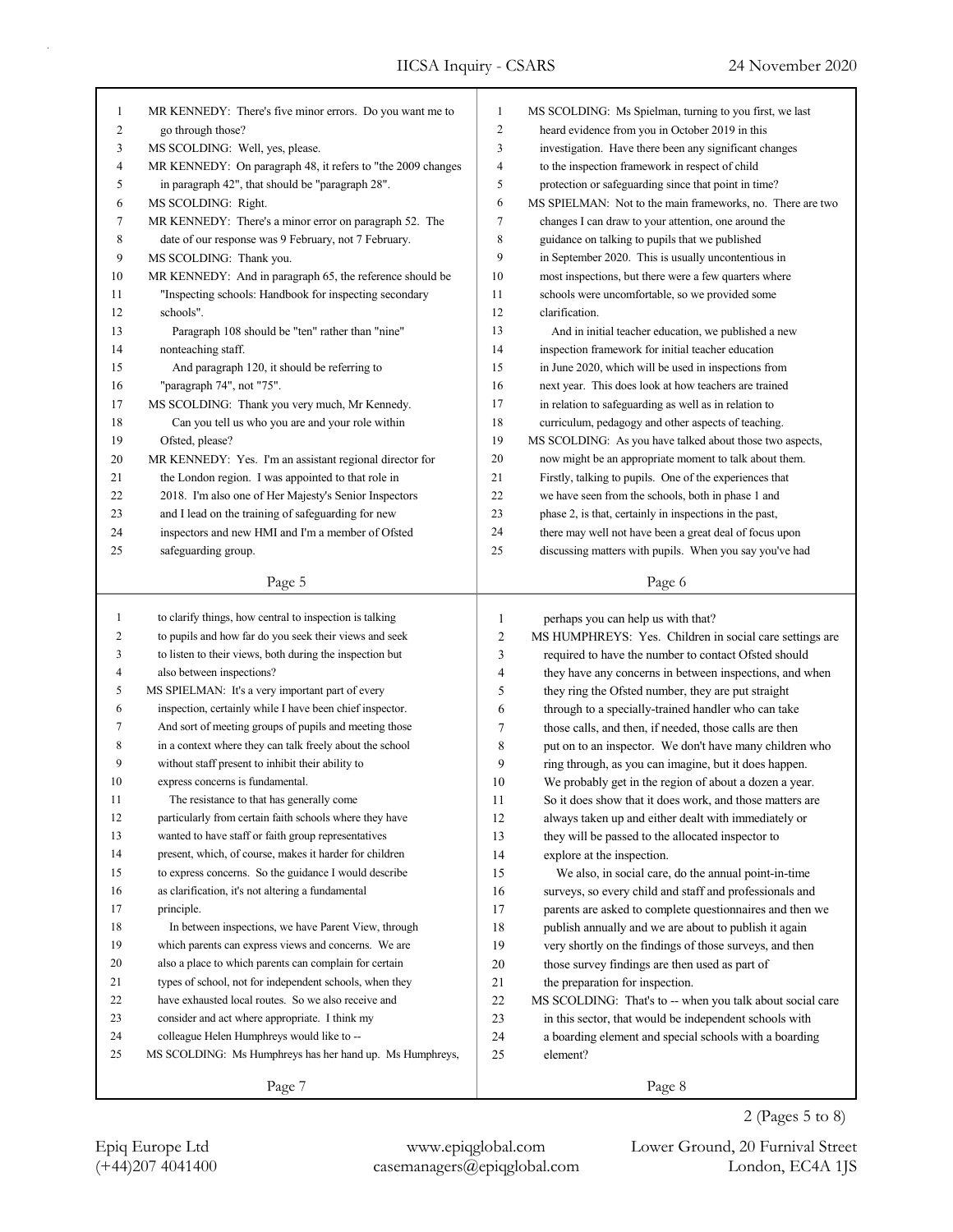| $\mathbf{1}$   | MS HUMPHREYS: Yes.                                         | 1            | well as other matters, and there's a strong emphasis not   |
|----------------|------------------------------------------------------------|--------------|------------------------------------------------------------|
| $\overline{c}$ | MS SCOLDING: So you do a survey annually of those for both | 2            | just on speaking formally to groups of pupils, but         |
| 3              | parents and pupils for all of those institutions; is       | 3            | speaking informally throughout the time of                 |
| 4              | that right?                                                | 4            | the inspection, which I think is quite important, that     |
| 5              | MS HUMPHREYS: And children's homes and all the settings    | 5            | it's not just the formal meetings. The informal can        |
| 6              | that we inspect, but, yes, for schools. If there is        | 6            | give richer evidence.                                      |
| 7              | anything that comes up on those surveys, so if a child     | 7            | MS SCOLDING: Can I ask about the pupil questionnaire. One  |
| 8              | writes that they're unhappy or they don't feel safe or     | 8            | of the issues is, does it go through staff before it       |
| 9              | they have got a particular concern, that is then           | 9            | gets sent to you, or is it something which they give to    |
| 10             | escalated through to the allocated inspector, who will     | 10           | you directly?                                              |
| 11             | take it up with the school.                                | 11           | MR KENNEDY: They complete it online and the analysis is    |
| 12             | MS SCOLDING: Ms Spielman?                                  | 12           | provided to the inspectors, not to the school.             |
| 13             | MS SPIELMAN: John Kennedy may have more to add, but in the | 13           | MS SCOLDING: So the school can't tamper with it, so to     |
| 14             | context of a mainstream day school, it would be            | 14           | speak?                                                     |
| 15             | a safeguarding concern if children did not have recourse   | 15           | MR KENNEDY: No.                                            |
| 16             | to anyone outside the school to whom they could express    | 16           | MS SCOLDING: There are all sorts of ways in which they     |
| 17             | concerns.                                                  | 17           | might be able to do so, but they would have to go some     |
| 18             | MS SCOLDING: Thank you. Mr Kennedy, do you have anything   | 18           | to do that. That's very helpful.                           |
| 19             | else you want to add about this point? We are going to     | 19           | The second issue, Ms Spielman, which I think I'm           |
| 20             | come on specifically to advocacy in boarding settings      | 20           | taking slightly out of turn, but, as you have said, you    |
| 21             | a bit later, but just sort of generally?                   | 21           | have just done some inspection of initial teacher          |
| 22             | MR KENNEDY: Just a couple of points about the actual       | 22           | education and relooked at that, we had the unions come     |
| 23             | inspection. Pupils have the opportunity to complete        | 23           | to give us evidence yesterday and they all said they had   |
| 24             | a survey which inspectors will look at, and that can       | 24           | some concerns about the variety and quality of             |
| 25             | contain comments, for example, around safeguarding as      | 25           | the teaching about child protection and safeguarding       |
|                |                                                            |              |                                                            |
|                | Page 9                                                     |              | Page 10                                                    |
|                |                                                            |              |                                                            |
|                |                                                            |              |                                                            |
| $\mathbf{1}$   | within initial teacher training. Is that something that    | $\mathbf{1}$ | the coronavirus legislation. I can't remember whether      |
| 2              | any of you -- I'm looking to you, Ms Spielman, first --    | 2            | it's the substantive Act or the regulations. I think if    |
| 3              | whether or not that was something that's come out of       | 3            | everyone forgives me about that.                           |
| 4              | the most recent work you've done about that or something   | 4            | But how much has -- obviously, since the last time         |
| 5              | that you or the inspectorate have identified as            | 5            | we have seen you, schools have been under some form of     |
| 6              | problematic?                                               | 6            | very difficult situation over the past nine months. In     |
| 7              | MS SPIELMAN: The framework was developed in a similar way  | 7            | fact, all -- the whole country has. How far has the        |
| 8              | to the main education inspection framework going beyond    | 8            | pandemic altered approaches towards child sexual abuse     |
| 9              | simply looking at outcomes and saying were people          | 9            | or child protection that we, as an inquiry, need to know   |
| 10             | teaching competently in the schools they were placed in    | 10           | about?                                                     |
| 11             | and working in subsequently to looking at the curriculum   | 11           | MS SPIELMAN: I don't believe it's altered approaches, but, |
| 12             | they are offered and making sure that it is cumulative,    | 12           | clearly, COVID and addressing COVID has been a gigantic    |
| 13             | coherent, well sequenced. So the question of, is all       | 13           | priority that has pushed every other priority down the     |
| 14             | the right content there will be looked at. We haven't      | 14           | list. There is no question that it's been extremely        |
| 15             | started inspecting under this yet. Our routine             | 15           | hard to sustain attention and effort on other agendas in   |
| 16             | inspections are suspended. But when we do begin            | 16           | the face of that overwhelming priority.                    |
| 17             | inspecting under this framework, I believe it will give    | 17           | Clearly, the impact of COVID while schools were            |
| 18             | us a better handle on what it is trainees are being        | 18           | closed to most children, physically closed to most         |
| 19             | taught about safeguarding and will help to iron out        | 19           | children, through the summer was enormous. There have      |
| $20\,$         | unevennesses that we know exist between providers at the   | 20           | been many reports on that. We have just published a set    |
| 21             | moment.                                                    | 21           | of briefings which I think we have sent to you.            |
| 22             | MS SCOLDING: Ms Humphreys and Mr Kennedy, I'm assuming you | 22           | MS SCOLDING: Yes, you have.                                |
| 23             | have nothing to add on that topic? No, okay.               | 23           | MS SPIELMAN: (Overspeaking) education and social remits    |
| 24             | Turning on, you have obviously talked about the fact       | 24           | have fared and coped. Sorry, you wanted to come in?        |
| 25             | that inspections are suspended. They're suspended under    | 25           | MS SCOLDING: All I wanted to say is, yes, we have received |

(+44)207 4041400 casemanagers@epiqglobal.com London, EC4A 1JS Epiq Europe Ltd www.epiqglobal.com Lower Ground, 20 Furnival Street

3 (Pages 9 to 12)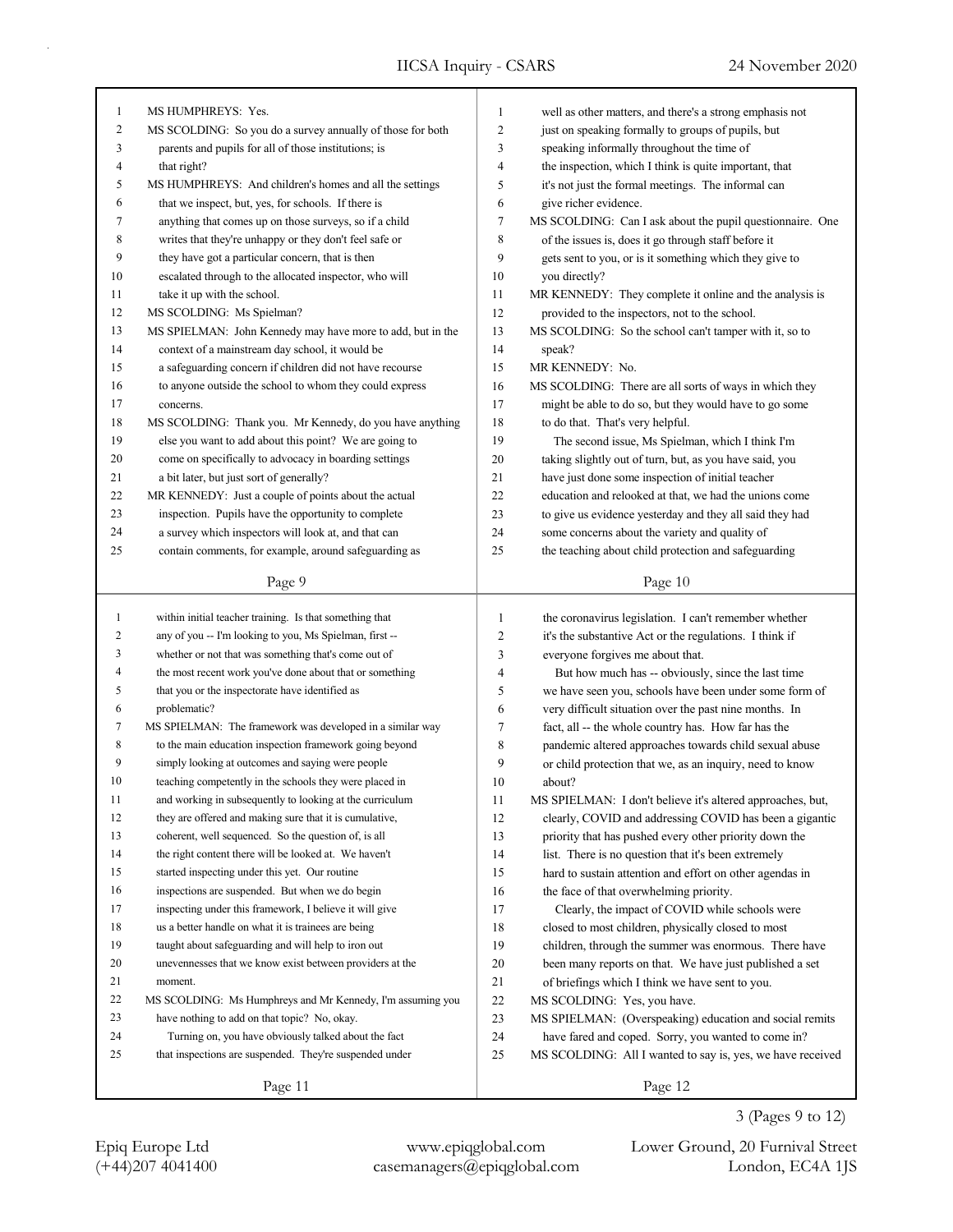| 1              | them. We weren't going to put them up on the screen                                                            | $\mathbf{1}$   | clearly constrains the conversations that people can        |
|----------------|----------------------------------------------------------------------------------------------------------------|----------------|-------------------------------------------------------------|
| $\overline{c}$ | this morning, but we have copies of them.                                                                      | $\overline{c}$ | have when they're sort of required to work within           |
| 3              | MS SPIELMAN: If I can pull out a few things that I think                                                       | 3              | bubbles. It limits children's access to adults if           |
| 4              | particularly stand out, one is low attendance, low                                                             | 4              | they're not the adult assigned to their bubble. The         |
| 5              | school attendance, especially by children known to be                                                          | 5              | normal checks and balances and perhaps some other sort      |
| 6              | vulnerable and, overall, I think something like a fifth                                                        | 6              | of tacit checks and balances that are normally there may    |
| 7              | of children are out of school on any given day at the                                                          | 7              | well be compromised.                                        |
| 8              | moment, compared with about 5 per cent on a normal day                                                         | 8              | I think it is worth mentioning particularly the             |
| 9              | and normal times, and attendance among children                                                                | 9              | issues around children with SEND. Many special schools      |
| 10             | identified as vulnerable is substantially lower than                                                           | 10             | did close completely. Many SEND children are still not      |
| 11             | that.                                                                                                          | 11             | back in school. There are some children whose needs         |
| 12             | We know that there's been a big rise in elective                                                               | 12             | unquestionably make it very hard for schools to have        |
| 13             | home education. We have picked that up on our autumn                                                           | 13             | them back and comply with public health requirements.       |
| 14             | interim visits, more than half of heads telling us there                                                       | 14             | I think I would express concern that safeguarding for       |
| 15             | were a lot of children who had been withdrawn. And ADCS                                                        | 15             | those children, particularly, is probably still             |
| 16             | published its annual survey, I think at the weekend, and                                                       | 16             | unusually weak, through, in the main, no fault of           |
| 17             | suggests that there are now more than 80,000                                                                   | 17             | schools, but simply because the constraints under which     |
| 18             | home-educated children, though numbers are very                                                                | 18             | we are all living and working make it harder to do.         |
| 19             | approximate, and at least 20,000 more than last year.                                                          | 19             | MS SCOLDING: Ms Humphreys and Mr Kennedy, do you have       |
| 20             | Schools are having to work in very abnormal ways.                                                              | 20             | anything to add?                                            |
| 21             | COVID security means they're having to operate in                                                              | 21             | MS HUMPHREYS: I think what we are finding in some           |
| 22             | completely different organisational models from those                                                          | 22             | residential special schools, leading on from what Amanda    |
| 23             | they normally operate. At one level, those constraints                                                         | 23             | has said, is that, for some parents, they don't feel        |
| 24             | and restrictions may prevent some of the things that can                                                       | 24             | confident enough their children will be safe if they        |
| 25             | go wrong from happening. But, on the other hand, it                                                            | 25             | send them back into staying overnight, and a lot of         |
|                | Page 13                                                                                                        |                | Page 14                                                     |
|                |                                                                                                                |                |                                                             |
|                |                                                                                                                |                |                                                             |
| 1              | schools have had to reduce the number of children that                                                         | $\mathbf{1}$   | for local authorities, schools, to take into account,       |
| 2              |                                                                                                                | $\overline{c}$ | have regard to, the safety and welfare of children, but     |
| 3              | they can accommodate because of shared rooms and limited<br>communal space and to be able to make those COVID  | 3              | there's no paramountcy principle in education in the way    |
| 4              | secure. So the offer is much reduced for children in                                                           | $\overline{4}$ | that there is under the Children Act 1989. You think        |
| 5              |                                                                                                                | 5              | about section 1 of the Children Act says the interests      |
| 6              | residential special schools and short break settings,                                                          | 6              | of the child is a paramount principle and then it           |
| 7              | so, again, those children who perhaps need to be in                                                            | 7              | identifies various subsections. There isn't the             |
| 8              | those settings aren't getting the same level of offer<br>and questions over who's got the line of sight, then, | 8              | equivalent of that in education. Do you think there         |
| 9              | over those children who aren't in those particular                                                             | 9              | should be?                                                  |
| 10             | schools.                                                                                                       | 10             | MS SPIELMAN: To me, it seems very well established that the |
| 11             | MS SCOLDING: Ms Humphreys, I was thinking that the                                                             | 11             | child's interests come first, and of course the child's     |
| 12             | children, as we will come on to discuss, in residential                                                        | 12             | interests are in both safeguarding and in education.        |
| 13             | special schools are often children for whom the local                                                          | 13             | Those two have to be seen side by side. A school or any     |
| 14             | provision has been exhausted or is inappropriate. So                                                           | 14             | kind of provision that did only the one well but didn't     |
| 15             | they are currently in a position where their educational                                                       | 15             | do the other would be pointless. No parent would be         |
| 16             | needs aren't being met and that could have consequences,                                                       | 16             | happy with a school which educated well but didn't keep     |
| 17             | I'm assuming.                                                                                                  | 17             | their child safe. Equally, no parent would be happy         |
| $18\,$         | MS HUMPHREYS: Definitely, yes.                                                                                 | 18             | with a school that kept their child safe but didn't         |
| 19             | MS SCOLDING: Ms Spielman, thank you very much, that's                                                          | 19             | educate them. The two sit side by side and are              |
| 20             | a very helpful update. Turning to you now, one of                                                              | 20             | absolutely fundamental parts of putting children's          |
| $21\,$         | the issues that Ms Richards from the Independent Schools                                                       | 21             | interests first.                                            |
| $22\,$         | Inspectorate has raised is the need for the paramountcy                                                        | 22             | MS SCOLDING: I know, but what may come out in the evidence  |
| 23             | of the interests of the child to be central in the                                                             | 23             | that we have heard, certainly over the past week or so,     |
| 24             | education sector and in the school sector.                                                                     | 24             | is that the focus upon academic attainment meant that       |
| 25             | Now, at the moment, there is a statutory obligation                                                            | 25             | issues to do with welfare and safeguarding slipped down     |
|                | Page 15                                                                                                        |                | Page 16                                                     |

4 (Pages 13 to 16)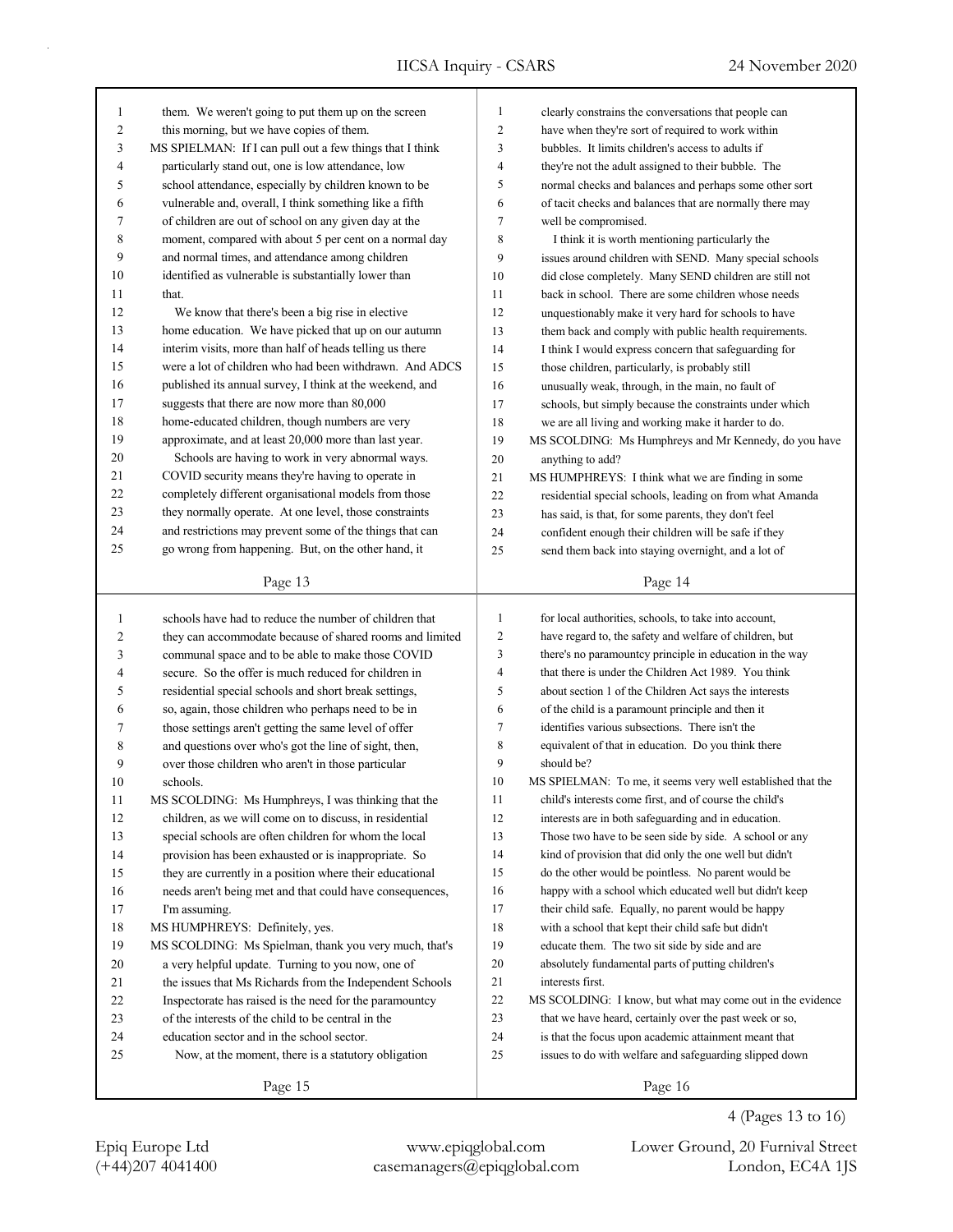| 1              | the agenda, just as you have described COVID making       | 1              | unweighted education and put more and more into the      |
|----------------|-----------------------------------------------------------|----------------|----------------------------------------------------------|
| $\overline{c}$ | everything else slip down the agenda. The very strong     | 2              | safeguarding side.                                       |
| 3              | focus which there has rightly been upon improving         | 3              | We looked, for example, at, I think, the last full       |
| 4              | academic attainment for all our children has potentially  | 4              | year's inspections -- John Kennedy will correct me if    |
| 5              | led to the unintended consequence that issues around      | 5              | I have expressed that wrongly -- but I think we found -- |
| 6              | safeguarding within the context of the school setting     | 6              | in the last year, we found 84 schools to have -- to be   |
| 7              | are not seen as as important or as focused upon by        | 7              | ineffective in safeguarding. Not a single one of those,  |
| 8              | schools. Do you agree with that analysis?                 | 8              | I think, had anything other than an overall grade 4      |
| 9              | MS SPIELMAN: I don't think I do. I think it would be very | 9              | judgment. So there is nothing coming through from our    |
| 10             | exceptional in the modern day. I think what we're         | 10             | work that suggests that safeguarding and child           |
| 11             | seeing, in the context of many of these historic cases,   | 11             | protection are being treated as anything other than      |
| 12             | also, is how much the world has evolved in its thinking   | 12             | matters of enormous importance.                          |
| 13             | and expectations around safeguarding over the last 30 or  | 13             | MS SCOLDING: I suppose we say that because I understand  |
| 14             | 40 years. When I look at the series of transformations    | 14             | when you're talking about things before 2004, but the    |
| 15             | that inspection has been through and as it operates on    | 15             | interesting thing about the three cases that we will     |
| 16             | the ground, I can see that the kinds of inspections that  | 16             | come on to talk about later is, they all postdate that   |
| 17             | happened when I was at school myself were very focused    | 17             | time. We are looking at inspections from 2004, from      |
| 18             | on the education piece with quite a cursory look at the   | 18             | 2006, from 2009, from 2012/2013 in some cases, and       |
| 19             | pastoral side.                                            | 19             | obviously in the previous phase we also looked at --     |
| 20             | I think the inspections that Ofsted operated before       | 20             | when I say "contemporaneous", I don't mean now, but I do |
| 21             | about 2004 -- or until about 2004, maybe 2005, were       | 21             | mean in the past 20 years, and in all those cases,       |
| 22             | substantially more weighted onto education and went into  | 22             | problems which subsequently emerged were not found upon  |
| 23             | vastly more depth on education so that the safeguarding   | 23             | inspection.                                              |
| 24             | and pastoral care represented a smaller piece.            | 24             | I mean, do you think that demonstrates the limits of     |
| 25             | Over time, we have shifted to a model which has           | 25             | inspection as a useful tool or do you think that         |
|                |                                                           |                |                                                          |
|                | Page 17                                                   |                | Page 18                                                  |
|                |                                                           |                |                                                          |
|                |                                                           |                |                                                          |
| $\mathbf{1}$   | demonstrates that the way that you inspect is not         | $\mathbf{1}$   | And, secondly, when people know what they should do      |
| $\overline{c}$ | sufficient at the moment?                                 | $\overline{2}$ | and deliberately withhold or deliberately omit, it is    |
| 3              | MS SPIELMAN: I have always been clear that inspection is  | 3              | much, much harder to spot omissions than it is to spot   |
| 4              | a limited tool and is part of a wider sort of framework   | $\overline{4}$ | errors and misstatements.                                |
| 5              | of assurance, and that assurance is not, and can never    | 5              | So, absolutely. I think the last thing I would say       |
| 6              | be, an absolute guarantee.                                | 6              | is that I think the Stanbridge Earls case in particular  |
| 7              | I think the way to think about inspection is that it      | 7              | was one which really pushed us to look extremely hard at |
| 8              | is designed and works well as an assessment of            | 8              | our own processes and approaches, and I think the kind   |
| 9              | competence. It's not an investigation designed to         | 9              | of training we give inspectors and the sort of internal  |
| 10             | uncover every relevant fact to establish whether          | 10             | processes and structures of training and review are the  |
| 11             | everybody involved in an organisation has had their       | 11             | things that -- I think that galvanised and pushed the    |
| 12             | integrity compromised at any point.                       | 12             | evolution into the model we operate now. I think         |
| 13             | It's developed greatly in recent years to maximise        | 13             | I would single that out as something that was a real     |
| 14             | the scope for professional curiosity. I believe the       | 14             | turning point for Ofsted.                                |
| 15             | changes we've made in the latest framework continue to    | 15             | Both of my colleagues were there at that point, and      |
| 16             | take that forward so as to maximise the likelihood that   | 16             | through much of the period we are talking about, so it   |
| $17\,$         | the kinds of inconsistency and anomaly that can lead an   | 17             | might be worth asking them to add their thoughts.        |
| $18\,$         | intelligent and curious inspector to recognise that two   | 18             | MS SCOLDING: Yes. Ms Humphreys, first turning to you. Do |
| 19             | things don't add up or that something has not been said   | 19             | you view inspection as a suitable tool to identify       |
| $20\,$         | that might open up a line of enquiry, and I think         | $20\,$         | safeguarding concerns, and in what ways has inspection   |
| 21             | inspectors are doing that, but nevertheless, I think      | $21\,$         | changed over the past 20 years in respect of -- we are   |
| 22             | what many of these cases have shown is, firstly, that     | $22\,$         | going to go through the particular cases later, but as   |
| $23\,$         | where there is deliberate concealment, especially by      | 23             | a sort of an overarching matter, as somebody who has     |
| $24\,$         | senior leaders, it is extraordinarily difficult to get    | 24             | been there since the beginning, so to speak, without --  |
| $25\,$         | into it until you know that there is something there.     | 25             | it means you have a vast amount of experience, so tell   |

Page 20

5 (Pages 17 to 20)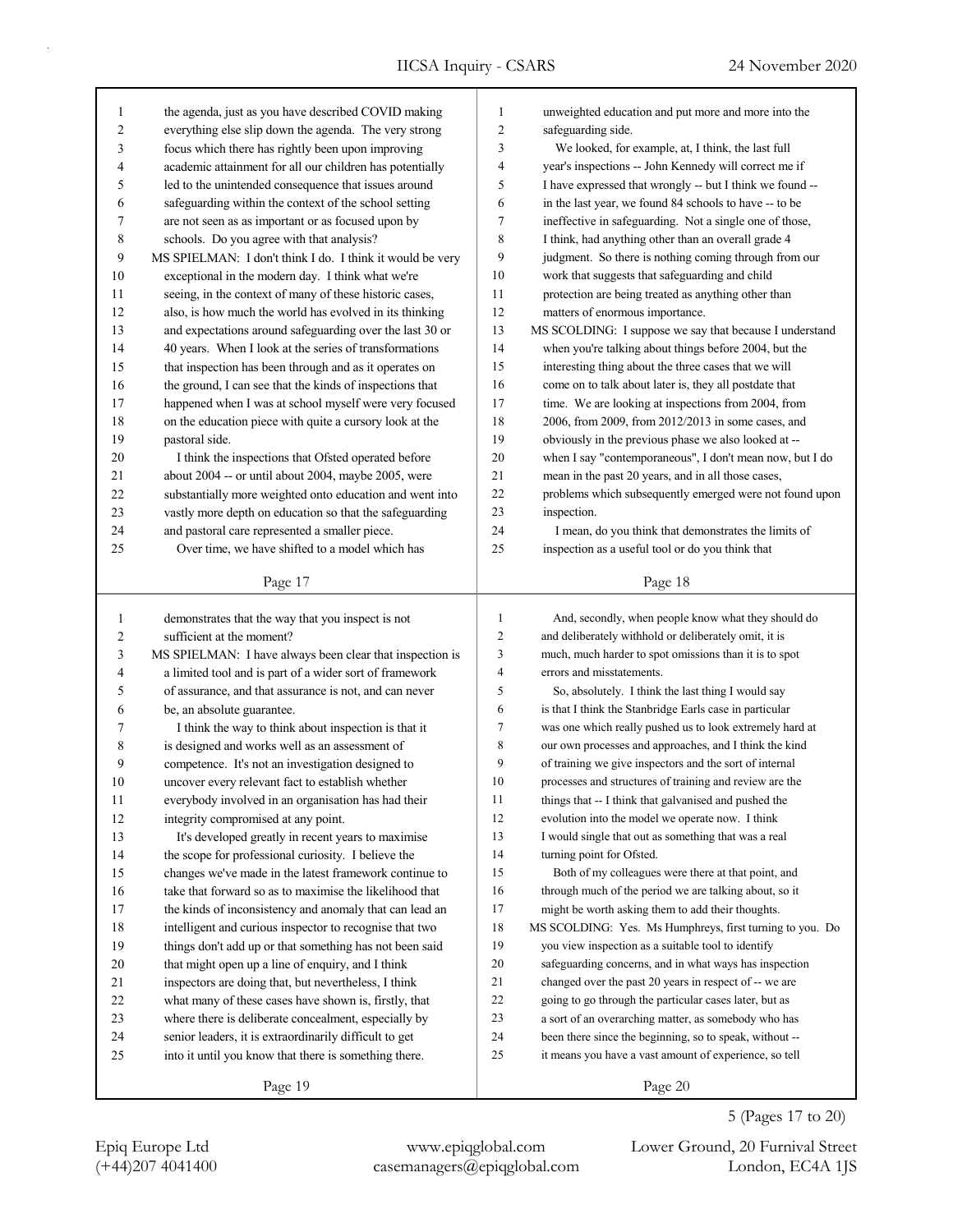| $\mathbf{1}$   | us how has it changed?                                      | $\mathbf{1}$   | question is often to the head of school or head of          |
|----------------|-------------------------------------------------------------|----------------|-------------------------------------------------------------|
| 2              | MS HUMPHREYS: That's right, yes, there has been significant | $\sqrt{2}$     | boarding, "Has there been any safeguarding concerns         |
| 3              | change, and I would agree with Amanda on that.              | 3              | since the last inspection?", and if they say there has      |
| 4              | Largely, that's to do with the fact that the                | 4              | not been and you have no other information from any         |
| 5              | children's -- the regulations have changed, the National    | 5              | other source, then it is extremely difficult to uncover     |
| 6              | Minimum Standards have changed, so there was always an      | 6              | whatever is being concealed.                                |
| 7              | emphasis more on premises, how safe were they. There        | 7              | Sometimes a child will say something to you,                |
| 8              | was less about what was it like for a child to live         | 8              | sometimes a brave member of staff will seek out the         |
| 9              | here, what was it like for -- what was the outcomes for     | 9              | inspector and will basically say, "You need to look at      |
| 10             | children. We were far more fixed on counting things and     | 10             | this" or, "You need to look at that", and I've had those    |
| 11             | assessing physical things, and there was less about the     | 11             | experiences where a brave member of staff will sidle        |
| 12             | more nebulous things, which was: are the outcomes for       | 12             | into the room where the inspectors are and point out        |
| 13             | children good here; do children enjoy staying here; is      | 13             | something for you to look at that you probably wouldn't     |
| 14             | there sufficient support for them?                          | 14             | have looked at because it had been concealed, and then      |
| 15             | Then, with the shift, with the National Minimum             | 15             | that can take you on a specific line of enquiry in order    |
| 16             | Standards and also the introduction of the social care      | 16             | to find that.                                               |
| 17             | common inspection framework, where there's been a much      | 17             | MS SCOLDING: Just picking up on that particular point about |
| 18             | greater shift towards what is it like for children to       | 18             | a brave member of staff, a member of staff shouldn't        |
| 19             | live here, what matters most for children, how can we       | 19             | have to be brave to tell you those things. What does        |
| 20             | examine what actually the experiences of children are,      | 20             | that tell us about the fear of passing -- you know,         |
| 21             | then that's a greater -- much, much greater shift in the    | 21             | telling on other people and the fact that it's still        |
| 22             | way that we inspect.                                        | 22             | seen as something which is shameful rather than             |
| 23             | But I would exactly agree that, if you've got a line        | 23             | something which should be completely normal. What does      |
| 24             | of enquiry in relation to safeguarding, then that's         | 24             | that tell us about that, Ms Humphreys?                      |
| 25             | appropriate for you to follow it up. But the opening        | 25             | MS HUMPHREYS: So if the school leaders have insisted with   |
|                |                                                             |                |                                                             |
|                | Page 21                                                     |                | Page 22                                                     |
|                |                                                             |                |                                                             |
|                |                                                             |                |                                                             |
| $\mathbf{1}$   | the staff that, "This is the script, this is what you're    | $\mathbf{1}$   | get to: is there something here that's being concealed;     |
| $\overline{c}$ | supposed to say", we sometimes have experiences of          | $\mathfrak{2}$ | are the leadership team incompetent; or, actually, is       |
| 3              | children who have clearly been rehearsed in what to say     | $\mathfrak{Z}$ | everything okay? That, again, is the skill and the          |
| 4              | to the inspectors, so they don't go off the script.         | $\overline{4}$ | curiosity of the inspector to probe that and go as far      |
| 5              | They will tell you that everything is marvellous, the       | 5              | as they can until they can get a resolution to that         |
| 6              | food is wonderful, there's lots of staff around, and it     | 6              | question.                                                   |
| 7              | is very, very difficult then to actually find what might    | $\tau$         | MS SCOLDING: We will come on to talk about -- there was     |
| 8              | be wrong, and you might be looking for something because    | $\,$ 8 $\,$    | a situation where the hostility happened at Clifton that    |
| 9              | there might be nothing wrong. They might be actually        | 9              | we will come on to later, but in that sort of situation,    |
| 10             | telling you how it really is. But it's really difficult     | 10             | wouldn't you fail the inspection? Wouldn't you say,         |
| 11             | when you're inspecting in either a hostile environment,     | 11             | "They have behaved so badly towards me. They haven't        |
| 12             | where you're denied things, when you're told that you're    | 12             | given me the things I want".                                |
| 13             | not entitled to look at that or questioning whether         | 13             | For a start, I would say any school where the               |
| 14             | you've got the right skills and experience in order to      | 14             | children will tell you that the food is good, there's       |
| 15             | inspect, it's extremely difficult.                          | 15             | got to be something wrong, because, I mean, in no school    |
| 16             | You can also have an experience where you're not            | 16             | do children ever tell you that the food is good, even if    |
| 17             | quite sure whether the leadership team are incompetent      | 17             | it is gourmet standard, so that should send everyone on     |
| 18             | or are being obstructive, when you keep asking for          | 18             | alert.                                                      |
| 19             | things and then they bring you something and you say,       | 19             | MS HUMPHREYS: We do have circumstances where children will  |
| 20             | "Well, that's not actually what I asked you for", "Oh,      | 20             | tell us that the food isn't good, but we will go and try    |
| 21             | we didn't realise that's what you wanted", and there's      | 21             | the food. In most cases, the food is amazing --             |
| 22             | a question of, are they being incompetent or are they       | 22             | MS SCOLDING: That's what I mean. Surely children have been  |
| 23             | actually being obstructive here, are they really            | 23             | coached if they all tell you that the food is good          |
| 24             | being -- just pretending to be difficult? As an             | 24             | because the sine qua non is the fact that the lunch is      |
| 25             | inspector, you have to manoeuvre around that to try to      | 25             | rubbish.                                                    |
|                | Page 23                                                     |                | Page 24                                                     |

(+44)207 4041400 casemanagers@epiqglobal.com London, EC4A 1JS Epiq Europe Ltd www.epiqglobal.com Lower Ground, 20 Furnival Street

6 (Pages 21 to 24)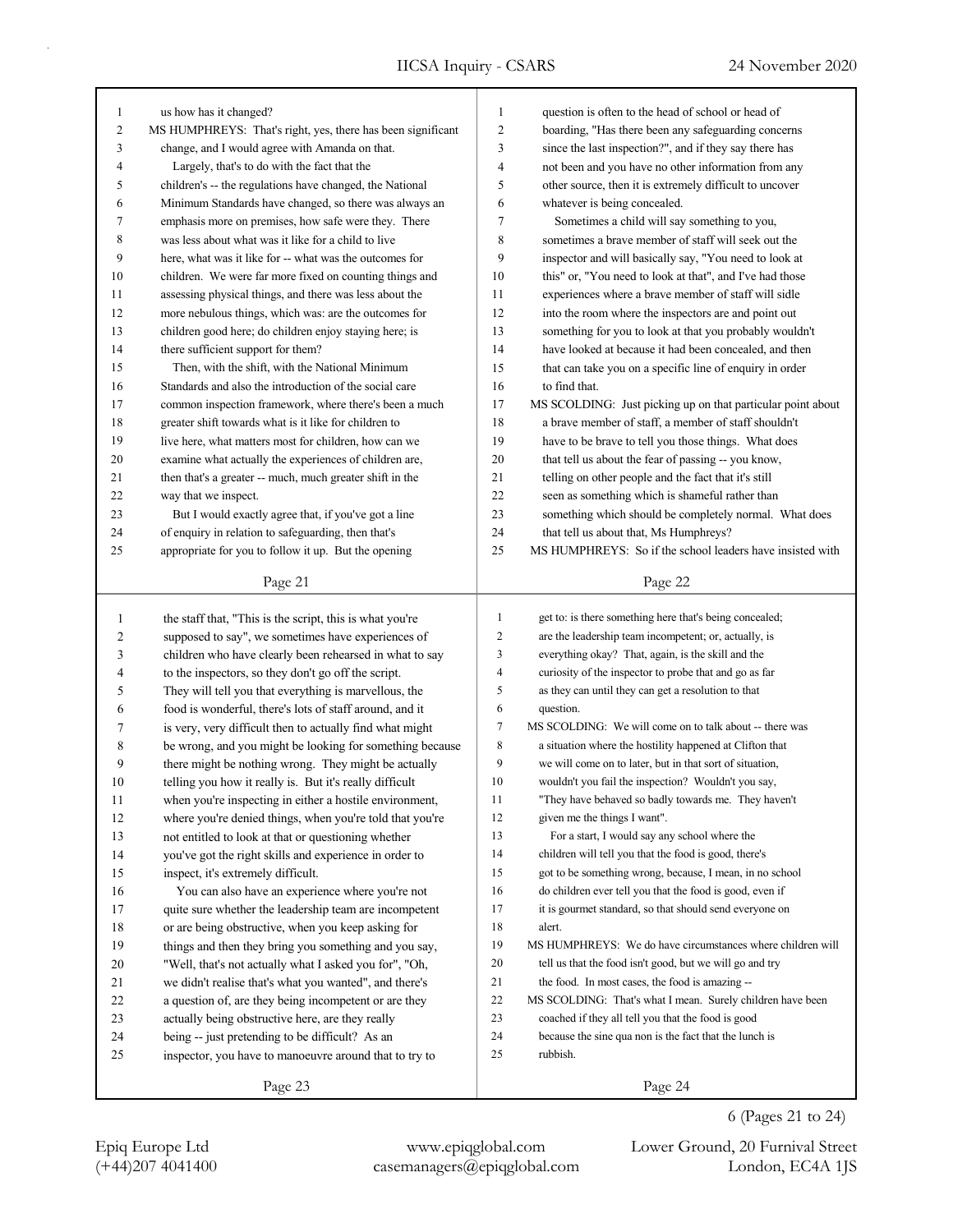| 1            | MS HUMPHREYS: They are more likely to tell you the food is                     | 1              | if you come in first and say what you would like to say                                                  |
|--------------|--------------------------------------------------------------------------------|----------------|----------------------------------------------------------------------------------------------------------|
| 2            | poor, in our experience, and you go and taste it and                           | $\overline{c}$ | and then I will go to Mr Kennedy.                                                                        |
| 3            | it's absolutely perfectly good and there's a wide range                        | 3              | MS SPIELMAN: You raised a question about whether a staff                                                 |
| 4            | of choice. Yes, absolutely.                                                    | 4              | member should have to be brave. I think we should                                                        |
| 5            | MS SCOLDING: We are getting slightly off point there, which                    | 5              | recognise that that is always going to be a challenge to                                                 |
| 6            | is, if you were to be in a situation where there was                           | 6              | some extent, that no matter how many mechanisms you have                                                 |
| 7            | hostility or concerns, I'm assuming that's reflected in                        | 7              | in place -- remember that a staff group in any school                                                    |
| 8            | the inspection grade.                                                          | 8              | has to work together as a team to educate effectively                                                    |
| 9            | MS HUMPHREYS: It would depend where your enquiry has got to                    | 9              | and to safeguard effectively. Remember that a large                                                      |
| 10           | and what evidence you have got to say that they have not                       | 10             | proportion of the harms of various kinds that affect                                                     |
| 11           | met the competencies within the inspection framework.                          | 11             | children originate outside school and schools have to                                                    |
| 12           | So it's a balance to be taken at the time.                                     | 12             | bring staff together to provide the right kind of                                                        |
| 13           | MS SCOLDING: Mr Kennedy, do you have anything you'd like to                    | 13             | support, effectively cutting across, often, a lot of                                                     |
| 14           | add to that? I'd like to take up -- one of the issues,                         | 14             | different activities in the school. So there is always                                                   |
| 15           | Mr Kennedy, I'd like to deal with with you is, a number                        | 15             | going to be a need for good teamwork and a sense of                                                      |
| 16           | of the victim and survivor groups are concerned that                           | 16             | mutual cohesion, and we should recognise, I think, that                                                  |
| 17           | because inspection has been described as a snapshot,                           | 17             | it will always be difficult for an individual to                                                         |
| 18           | that therefore means all you're looking at is what goes                        | 18             | overcome that to the point of telling somebody outside                                                   |
| 19           | on on the day and you're not running through various                           | 19             | about it, and we can do a great deal to facilitate, but                                                  |
| 20           | bits and pieces. Can I take you to -- sorry,                                   | 20             | we shouldn't kid ourselves that it can ever be something                                                 |
| 21           | Ms Spielman?                                                                   | 21             | that won't require some personal discomfort to do.                                                       |
| 22           | MS SPIELMAN: I was trying to say something before but                          | 22             | MS SCOLDING: Thank you. Mr Kennedy -- I see Ms Humphreys                                                 |
| 23           | I think perhaps you didn't see my hand.                                        | 23             | nodding. Mr Kennedy, do you have anything you would                                                      |
| 24           | MS SCOLDING: I think I did, but then we got overexcited                        | 24             | like to add about that point, about being the teacher --                                                 |
| 25           | about food choices and then I forgot. So, Ms Spielman,                         | 25             | whether or not teachers have to be brave and breaking                                                    |
|              | Page 25                                                                        |                | Page 26                                                                                                  |
| $\mathbf{1}$ |                                                                                | 1              |                                                                                                          |
|              | the cohesion of the staffroom, so to speak, in speaking                        | 2              | to ask you about this first, and then I am going to ask                                                  |
| 2<br>3       | out about things?<br>MR KENNEDY: I think it's difficult for some teachers, but | 3              | Mrs Humphreys about it. Can we go to your witness<br>statement, which is behind tab 8, and in particular |
| 4            | certainly my experience of inspection is that teachers                         | 4              | paragraphs 27 to 31. Danny, would you mind getting this                                                  |
| 5            | will speak about things they're concerned about during                         | 5              | up, please, OFS012669_008-010. It starts at                                                              |
| 6            | the inspection, and I think the art of inspection is to                        | 6              | paragraph 27. This was an answer about how safeguarding                                                  |
| 7            | give them those opportunities, be it through formal                            | 7              | has changed since September 2009. At paragraph 28, it                                                    |
| 8            | meetings or informal discussions. For example, in the                          | 8              | obviously introduces the fact that safeguarding was                                                      |
| 9            | playground, you can get a lot of rich evidence from                            | 9              | a limited judgment, so, in other words, you couldn't                                                     |
| 10           | playground supervisors about what's happening in the                           | 10             | pass an inspection if you failed on safeguarding from                                                    |
| 11           | school, and that can give you far richer evidence                              | 11             | that point onwards, emphasising for people to have to                                                    |
| $12\,$       | sometimes than speaking to leaders.                                            | 12             | speak with inspectors.                                                                                   |
| 13           | MS SCOLDING: Yes. Well, the leaders will tell you what                         | 13             | But then at paragraphs 29 and 30 -- Danny, would you                                                     |
| $14$         | they want you to hear and the midday meal supervisors                          | 14             | mind taking down 008 and getting up 010 for me,                                                          |
| 15           | tend to be less coached in that respect. Is that a fair                        | 15             | please. That identifies the safeguarding aspects that                                                    |
| $16\,$       | assessment?                                                                    | 16             | you undertake. So can you just talk us through, when                                                     |
| 17           | MR KENNEDY: I think the important thing is to get a range                      | 17             | you go into a school and when you are inspecting                                                         |
| 18           | of views rather than just focusing exclusively on what                         | 18             | a school in respect of child protection and                                                              |
| 19           | leaders are telling you about what's happening in the                          | 19             | safeguarding, do you look at the safeguarding policies?                                                  |
| 20           | school.                                                                        | 20             | MR KENNEDY: Yes, we do. I think there's a danger that we                                                 |
| 21           | MS SCOLDING: If we can go behind -- one of the concerns                        | 21             | just take the policy as what's happening on the ground,                                                  |
| $22\,$       | that I have been asked to raise by a number of victim                          | 22             | so I think -- what I think is really essential is that                                                   |
| 23           | and survivor groups, as we were just saying, is about                          | $23\,$         | we balance what we read with what we're actually seeing,                                                 |
| $24\,$       | this sort of snapshot and whether or not, in fact, you                         | 24             | in terms of evidence, and a lot of those points in                                                       |
| 25           |                                                                                |                |                                                                                                          |
|              |                                                                                |                |                                                                                                          |
|              | do inspect against a snapshot. Mr Kennedy, I am going<br>Page 27               | 25             | paragraph 29 are about how we try and explore the kind<br>Page 28                                        |

(+44)207 4041400 casemanagers@epiqglobal.com London, EC4A 1JS Epiq Europe Ltd www.epiqglobal.com Lower Ground, 20 Furnival Street

7 (Pages 25 to 28)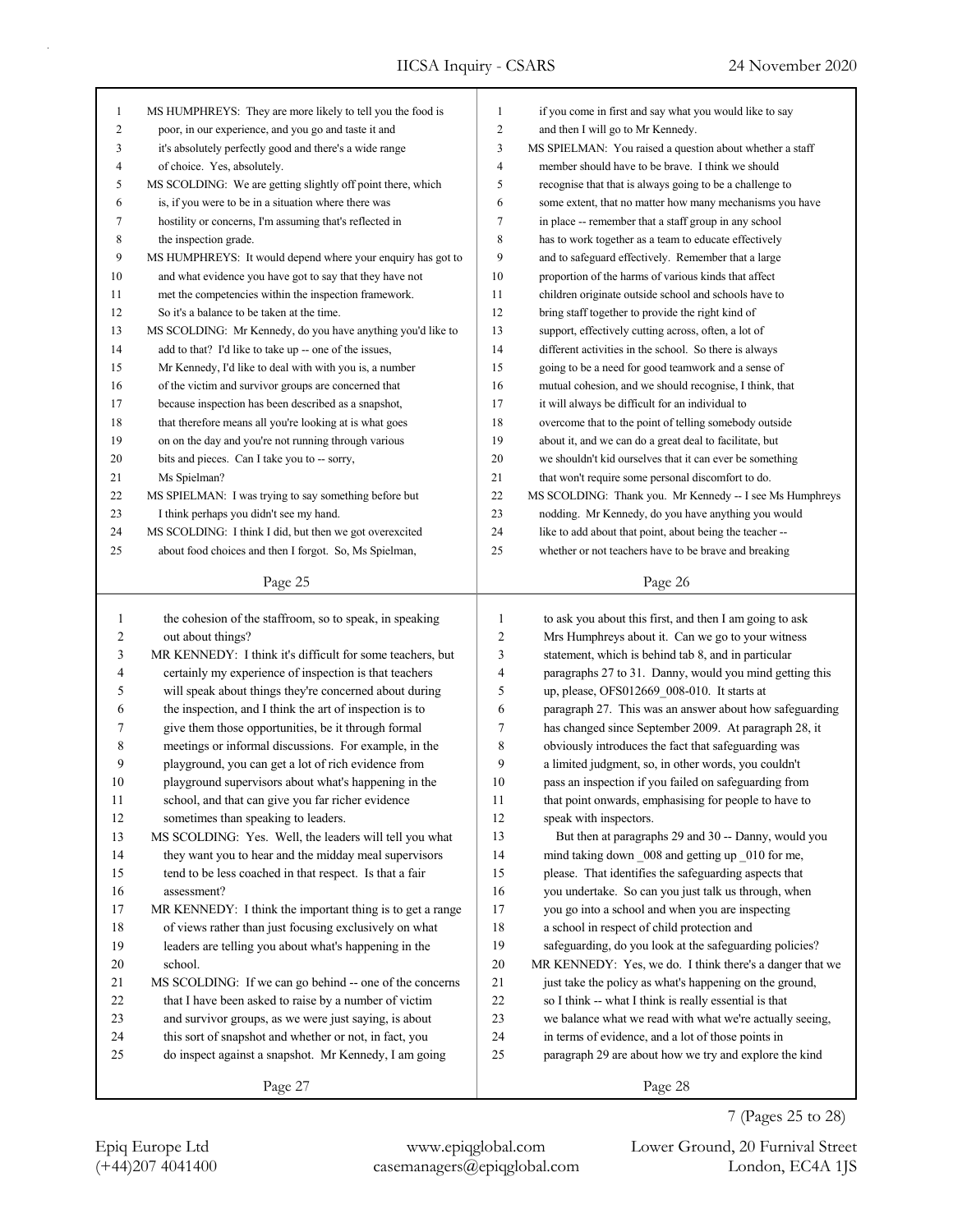Page 29 1 of cultural vigilance, the kind of challenge that there 2 is, for example, by the governing body, and we look at 3 other aspects which might not, on the face of it, seemed 4 to be linked to safeguarding but actually are. So we 5 might look at how they manage attendance and how they 6 follow up issues where pupils aren't attending, where 7 there might be other concerns. 8 One of the significant differences now to what 9 happened, say, for example, in 2005, is we also look at 10 case records to ask the school to take us through how 11 they have dealt with particular issues that have emerged 12 over time, and just to pick up this point about 13 snapshot, an inspection is a moment in time, but 14 actually, if you read the handbook, it refers to "over 15 time" in a number of places, when it comes to making 16 judgments around, for example, behaviour or 17 safeguarding. It is not just about what happens on the 18 two days of the inspection. In fact, in terms of 19 behaviour, pupils can be really well behaved during the 20 two days of the inspection and inspectors need to get 21 under that and they do the same for safeguarding. It is 22 not just about pupils saying they feel safe today and 23 yesterday during the inspection, but they didn't feel 24 safe, and haven't felt safe, for the last six months. 25 That would be a concern to inspectors. Page 31 1 the last inspection, but we would also be expected to 2 take on board any intelligence that we might have about 3 what may have happened before that. That can be 4 a weakness. In other words, if we don't have that 5 information, it's difficult for us to then talk about 6 it. 7 MS SCOLDING: Yes, which is why there's been some discussion 8 about -- we discussed this at length at the previous 9 hearing -- to try and improve that kind of intelligence, 10 whether or not there should be a compulsion upon the 11 LADO to tell you whether there have been any referrals 12 to them or whether there hadn't been any referrals to 13 them. How do you find your intelligence with the LADO, 14 Mr Kennedy? 15 MR KENNEDY: I think it's fair to say that it varies. 16 Similarly, you could have a situation that a teacher has 17 been prohibited from teaching where there are 18 safeguarding issues, and we mightn't necessarily know 19 that because, you know, routinely, we are not given that 20 information. 21 So to some degree, if we don't have that 22 information, you're somewhat blind going into an 23 inspection, and you might be able to uncover it during 24 the inspection, but it's more helpful that you know in 25 advance if there are concerns about a school. Page 30 1 MS SCOLDING: We can see here the additional inspecting 2 safeguarding guidance at paragraph 30 gives a prompt, 3 a list, to use when checking the single central record. 4 I always erroneously call it the single central 5 register, so I'm going to apologise if I continue with 6 that mistake. So you will always check the single 7 central record. Will you always check whether any 8 referrals have been made to DBS or to any other agency, 9 to the NCTL, for example, or to the DfE where there have 10 been concerns? Will you always check that? 11 MR KENNEDY: Yes, and that's something that wasn't the case 12 some years back, but now there's a requirement on all 13 inspectors to ask about concerns about staff, 14 allegations made about staff and had they been followed 15 through, depending on the nature of those allegations. 16 That's a requirement on all inspectors for all our 17 inspections (overspeaking) -- 18 MS SCOLDING: Is that forever or from the last inspection? 19 Say, for example, you had an inspection in 2015 and you 20 had another one in 2018, would you look at whether there 21 had been any referrals between 2015 and 2018 no matter 22 when in time the particular abuse might have occurred or 23 the particular allegations might have occurred? 24 MR KENNEDY: We'd ask for any allegations that have been 25 referred -- or concerns that have been referred since 1 MS SCOLDING: Both of those two things would seem to me to 2 be easily remedied by having proper information sharing, 3 firstly, between the Teaching Regulatory Agency and 4 yourself; secondly, between local authorities and 5 yourself. Obviously, an aspect of that, which we might 6 come on to later, is for boarding settings reinstating 7 the serious incident reporting forms so that you would 8 get that information even if it wasn't given to you by 9 other people. But do you therefore feel -- and I'm 10 asking this question to Mr Kennedy, but Ms Humphreys and 11 Ms Spielman please intervene -- do you still think there 12 are problems with information sharing which need to be 13 rectified? 14 MR KENNEDY: Yes, I do. I don't think it's consistent and 15 I think it would help our job enormously. 16 MS SCOLDING: Ms Spielman, I can see you nodding. Is there 17 anything you would like to add to that? 18 MS SPIELMAN: Since you've raised it, I would like to talk 19 about information sharing more broadly because I do 20 believe it is a challenge across the system and not just 21 about LADOs and TRA but more widely. I think it is 22 often the case that we are expected to inspect blind, 23 when others do hold information but, for various 24 reasons, don't share it with us, perhaps because their 25 investigations have not reached the point of final

Page 32

(+44)207 4041400 casemanagers@epiqglobal.com London, EC4A 1JS Epiq Europe Ltd www.epiqglobal.com Lower Ground, 20 Furnival Street

8 (Pages 29 to 32)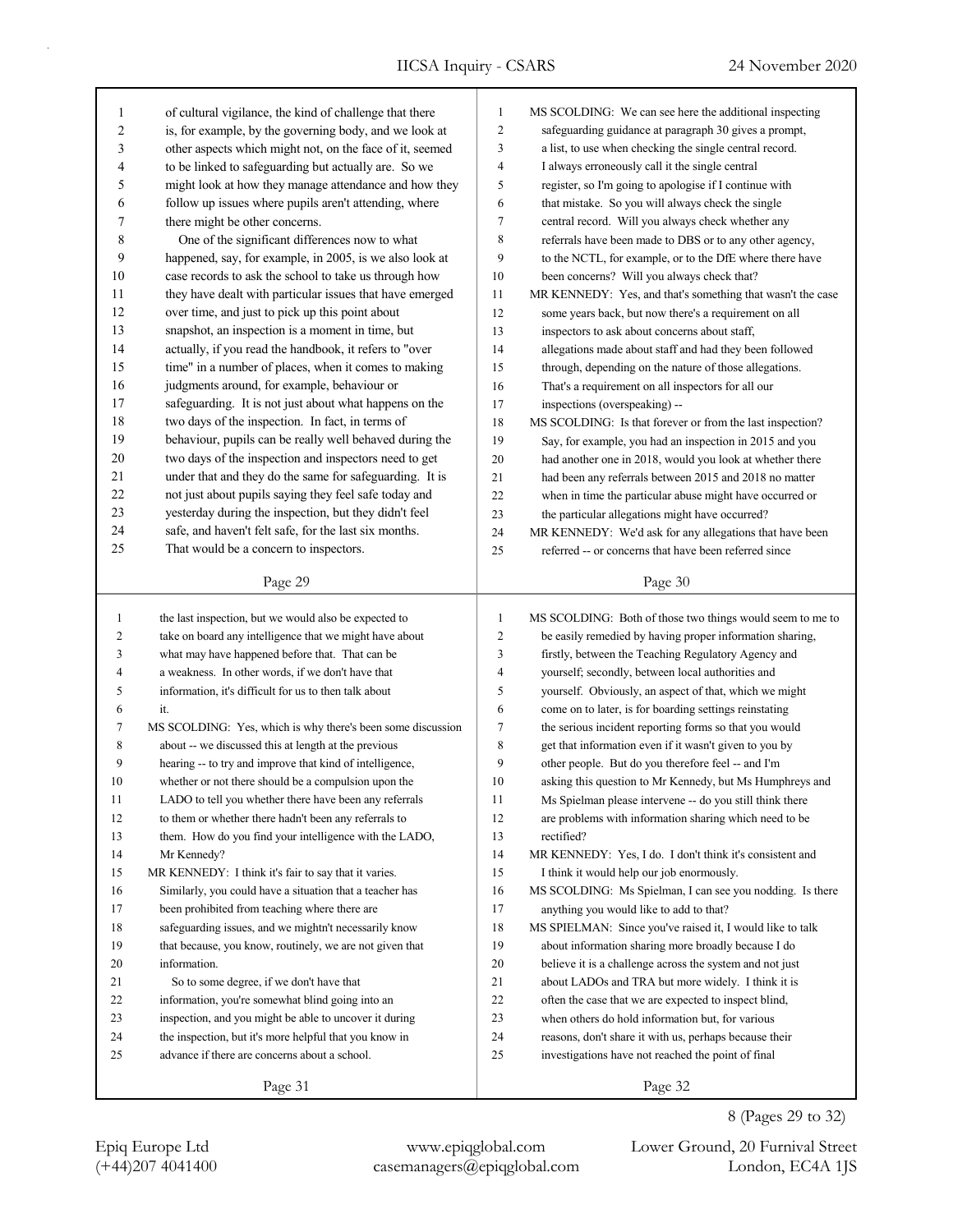| 1              | determination.                                            | $\mathbf{1}$   | draw on. There is also no question that the very strong     |
|----------------|-----------------------------------------------------------|----------------|-------------------------------------------------------------|
| 2              | Also, I think sometimes relationships can come into       | $\overline{2}$ | international sort of policy priority in recent years       |
| 3              | it. I'm going to give an example here. I attended         | 3              | around privacy and data protection and, more recently,      |
| 4              | a meeting of a group of directors of children's services  | 4              | GDPR and the fairly -- the very heavy regime operated by    |
| 5              | a few months ago where we were discussing offrolling,     | 5              | the Information Commissioner also make it -- genuinely      |
| 6              | actually, which can also be a safeguarding concern, and   | 6              | makes it difficult for people to know what they can         |
| 7              | one of the DCSs said that, in their view, when we         | 7              | properly record and share.                                  |
| 8              | inspect, we should read every piece of correspondence     | 8              | So it is a difficult environment for good                   |
| 9              | since the previous inspection between the local           | 9              | information sharing. I think there are real tensions        |
| 10             | authority and the school because that would show us       | 10             | here.                                                       |
| 11             | where the local authority had concerns about offrolling.  | 11             | MS SCOLDING: What's the solution? You have identified the   |
| 12             | I said, "But we notify you about inspections, so that     | 12             | problem. What's the solution, from your perspective, as     |
| 13             | gives you the opportunity to tell us if you have          | 13             | Ofsted?                                                     |
| 14             | concerns", to which the answer was, "No, but that might   | 14             | MS SPIELMAN: I don't think there is a single sort of killer |
| 15             | interfere with our relationship with the school".         | 15             | magic bullet, but a real sort of -- a policy priority       |
| 16             | So across LADOs, local authorities more widely, TRA,      | 16             | for good information sharing between all the bodies,        |
| 17             | Standards and Testing Agency, where -- somewhere around   | 17             | a recognition that we are all parts of a larger system      |
| 18             | 4 per cent of primary schools each year there are         | 18             | of assurance and that, if we don't -- unless we share       |
| 19             | suspicions about whether there's been some kind of        | 19             | the information we have, we are handicapping others in      |
| 20             | cheating or interference in primary tests, complaints,    | 20             | doing their job, and, for example, I know that we do        |
| 21             | information that go to EFSA, Department of Education.     | 21             | pass all the complaints that we receive about               |
| $22\,$         | There is an enormous web of information to which we       | 22             | independent schools to the Department of Education as       |
| 23             | don't necessarily consistently -- we aren't necessarily   | 23             | regulator. I'm not sure that we consistently, from          |
| 24             | able consistently to tap in.                              | 24             | every part of the Department of Education and from every    |
| 25             | There is no question it's a difficult network to          | 25             | part of the SFA, get all the concerns that could be         |
|                |                                                           |                |                                                             |
|                | Page 33                                                   |                | Page 34                                                     |
|                |                                                           |                |                                                             |
|                |                                                           |                |                                                             |
| $\mathbf{1}$   | relevant to us in deciding whether or when to inspect     | $\mathbf{1}$   | ISI have also identified, for example, that somebody        |
| $\overline{c}$ | and the lines of enquiry that we pursue on inspection.    | $\mathbf{2}$   | said, "We can't tell you about the domestic violence        |
| 3              | So I think strengthening the policy priority on           | 3              | allegations that might be going on in respect of this       |
| 4              | something that sounds as basic and dull as information    | 4              | family's life because it would be a breach of the GDPR".    |
| 5              | sharing, it may not be a vote catcher, but I think it     | 5              | I think -- is that something that you have come across?     |
| 6              | has real potential to improve children's lives.           | 6              | MS HUMPHREYS: It is, yes. You come across that a lot.       |
| 7              | MS SCOLDING: The other thing I suppose I would raise is,  | 7              | I mean, fortunately, we do have powers within the           |
| 8              | certainly since, I think, the Laming Report, and before   | 8              | Care Standards Act which say we are allowed to have         |
| 9              | that, I think every single major report talks about the   | 9              | information, but you need to go through the process.        |
| 10             | need for information sharing, so this isn't something     | 10             | But I think the other thing -- and Mr Kennedy might want    |
| 11             | new.                                                      | 11             | to say more about this -- is that people are reluctant      |
| 12             | Ms Humphreys, do you have anything you want to add        | 12             | to write things down, because if it's not written down,     |
| 13             | from a residential care perspective, or do you agree      | 13             | then it can't be inadvertently shared or shared with the    |
| 14             | with what your colleagues have said?                      | 14             | wrong person. So then you have a problem with records.      |
| 15             | MS HUMPHREYS: On information sharing?                     | 15             | So there isn't the audit trail that you would want to       |
| 16             | MS SCOLDING: Yes.                                         | 16             | find or the audit trail is weak because people have         |
| 17             | MS HUMPHREYS: Yes, I think I absolutely agree with what's | 17             | written down the smallest amounts of information that       |
| 18             | been said, but I think also people are very anxious       | $18\,$         | they think is allowed and so it makes it then very          |
| 19             | about what they can share, because they get worried how   | 19             | difficult for you to follow that, and not just for          |
| 20             | much information -- is that information we can share, is  | 20             | Ofsted inspectors, but then for other agencies to share     |
| 21             | it -- or are we going to risk being in trouble with the   | 21             | that information.                                           |
| 22             | Information Commissioner? And so they choose,             | $22\,$         | If I could just add a little bit about the LADO or          |
| 23             | therefore, not to share that information, or they don't   | 23             | are we going to return to the LADO?                         |
| 24             | share it enough.                                          | 24             | MS SCOLDING: We are going to return to the LADO because     |
| 25             | MS SCOLDING: I think it is not just yourself, I think the | 25             | I want to ask you some questions about the way the LADO     |

(+44)207 4041400 casemanagers@epiqglobal.com London, EC4A 1JS Epiq Europe Ltd www.epiqglobal.com Lower Ground, 20 Furnival Street

9 (Pages 33 to 36)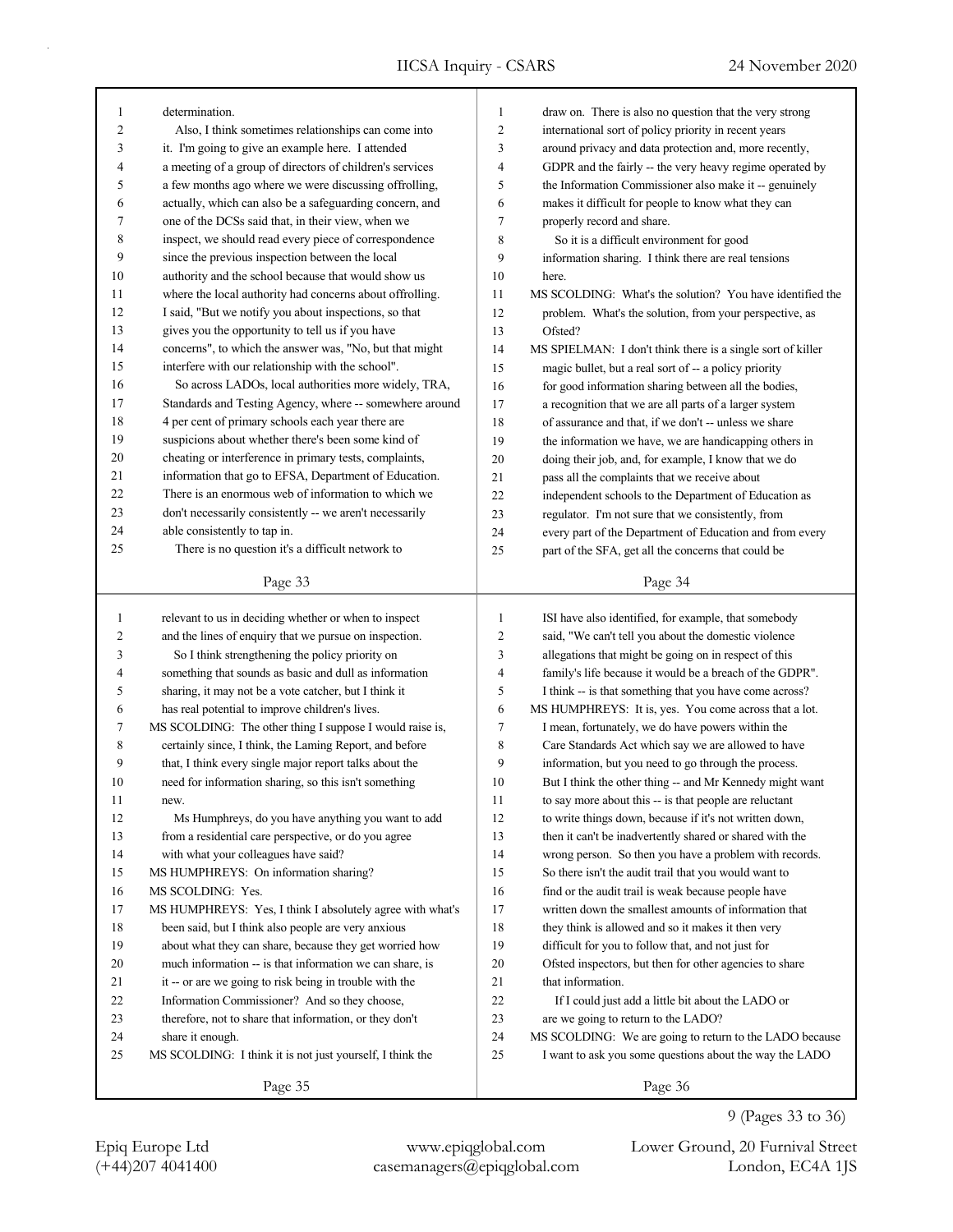| 1            | currently operates, or doesn't operate, in a bit.         | 1              | witness statement in July you identified some              |
|--------------|-----------------------------------------------------------|----------------|------------------------------------------------------------|
| 2            | Mr Kennedy, do you have anything else you want to         | $\overline{2}$ | recommendations you'd like to make in terms of potential   |
| 3            | add, particularly about the fact that record keeping      | 3              | changes to the inspection system. It is behind tab 6,      |
| 4            | seems to have diminished, rather than grown, because      | 4              | chair and panel, and Ms Spielman, paragraph 34. We will    |
| 5            | people now don't want to write things down? Is that       | 5              | get it up, Ms Spielman, OFS012666_010:                     |
| 6            | something that you have come across, in your experience?  | 6              | "There may be scope [is part of what you say]              |
| 7            | MR KENNEDY: Yes, I would agree with Helen. I think there  | $\tau$         | for improving the safeguarding monitoring within           |
| 8            | can be a tendency or an unwillingness to write stuff      | 8              | inspections "                                              |
| 9            | down because it may get you into difficulty.              | 9              | This is particularly in respect of residential             |
| 10           | Given that a significant issue in all these cases         | 10             | provision, but I wanted to ask whether or not it would     |
| 11           | has been recording, I think -- and it often is a major    | 11             | apply more generally: bigger teams, longer visits;         |
| 12           | issue in child protection cases, the absence of records.  | 12             | support work; more frequency in respect of residential     |
| 13           | I think that's something that we need to look at really   | 13             | provision in boarding and residential special schools.     |
| 14           | carefully, and sometimes you do get questions asked when  | 14             | Do you think this should happen or is this something       |
| 15           | we inspect schools, "Can we actually see a child's        | 15             | which might be nice to happen? Ms Spielman first and       |
| 16           | record?", and we have the entitlement to see that, but    | 16             | then I will pass to Ms Humphreys.                          |
| 17           | sometimes there can be a resistance to us looking at      | 17             | MS SPIELMAN: I think I will say, as we have talked before, |
| 18           | those.                                                    | 18             | inspection has been pared back over the years. I think     |
| 19           | MS HUMPHREYS: Yes.                                        | 19             | in the light of a sort of strand of public policy that     |
| 20           | MS SCOLDING: Right. How common is that?                   | 20             | came fashionable, perhaps around the turn of the century   |
| 21           | MR KENNEDY: I don't think it's very common, but once we   | 21             | or just before, that everything could be done with data,   |
| 22           | make it clear that we can see those records, I think the  | 22             | with minimal human involvement, and so that                |
| 23           | kind of defence goes.                                     | 23             | inspection -- performance tables and similar data          |
| 24           | MS SCOLDING: The next point I wanted to come on to is the | 24             | collections would render inspection vestigial or almost    |
| 25           | length of inspections. Now, Ms Spielman, in your          | 25             | redundant. I think what we have seen over many years       |
|              |                                                           |                |                                                            |
|              | Page 37                                                   |                | Page 38                                                    |
|              |                                                           |                |                                                            |
|              |                                                           |                |                                                            |
| $\mathbf{1}$ | has shown that, in practice, that isn't feasible and, in  | $\mathbf{1}$   | MS SPIELMAN: It is very hard to know. It is very hard to   |
| 2            | some respects, we have probably taken it back too far.    | $\overline{c}$ | know. But I do think the sense -- I do believe that the    |
| 3            | This is something where, actually, I would like to        | 3              | knowledge that you will be inspected, that you will have   |
| 4            | say that the attitude of the Department of Education      | 4              | the conversations, does have some effect on making         |
| 5            | under the current Secretary of State has been very        | 5              | people know that -- when people know that they will have   |
| 6            | different from my experience with previous Secretaries    | 6              | to face scrutiny at some point, that they will be          |
| 7            | of State who were overwhelmingly focused on making        | 7              | criticised if they haven't operated sort of proper         |
| 8            | inspections less burdensome and seemed to continue in     | 8              | safeguarding systems as well as good education. So it      |
| 9            | the mind-set of many predecessors of, how can we make     | 9              | encourages people.                                         |
| 10           | inspection smaller, more limited, quicker. So we both     | 10             | To speculate on the sort of numbers who might have         |
| 11           | have the removal of the outstanding exemption, where the  | 11             | been affected is really hard, but I think we are now up    |
| 12           | regulatory change has now been made. When we resume       | 12             | to, for some schools, 13 years since the last              |
| 13           | inspecting, we will be including "outstanding"            | 13             | inspection, because the exemption I think came in in       |
| 14           | schools -- schools with a current "outstanding" judgment  | 14             | 2010 and, of course, there were some schools that          |
| 15           | in routine inspection and, of course, that exemption      | 15             | were -- 2010 or 2011 and there were some schools that      |
| 16           | exempted them from scrutiny of their safeguarding as      | 16             | were just coming up -- about to fall due for inspection    |
| 17           | well as of their --                                       | 17             | then. So it's been a very long time.                       |
| 18           | MS SCOLDING: Can I ask you about that now because it was  | $18\,$         | So that's one thing I do welcome, where there's been       |
| 19           | something I was going to come on to later. There were     | 19             | a recognition of the need to increase the scope of         |
| 20           | over 1,600 schools that hadn't been seen for six years    | $20\,$         | the inspection. And the other I think was mentioned in     |
| 21           | at the point of the National Audit Office report. It      | 21             | Nick Gibb's statement, was the commitment -- I think it    |
| 22           | was probably more than that, because the regulatory       | $22\,$         | was made by the Prime Minister in the run-up to the last   |
| 23           | changes had only just been made. What impact do you       | 23             | election -- to extend our work in relation to secondary    |
| 24           | think that may have made upon not finding safeguarding    | 24             | schools and larger primary schools to enable us to run     |
| 25           | and child protection concerns?                            | 25             | a three-day inspection. Of course that requires            |

10 (Pages 37 to 40)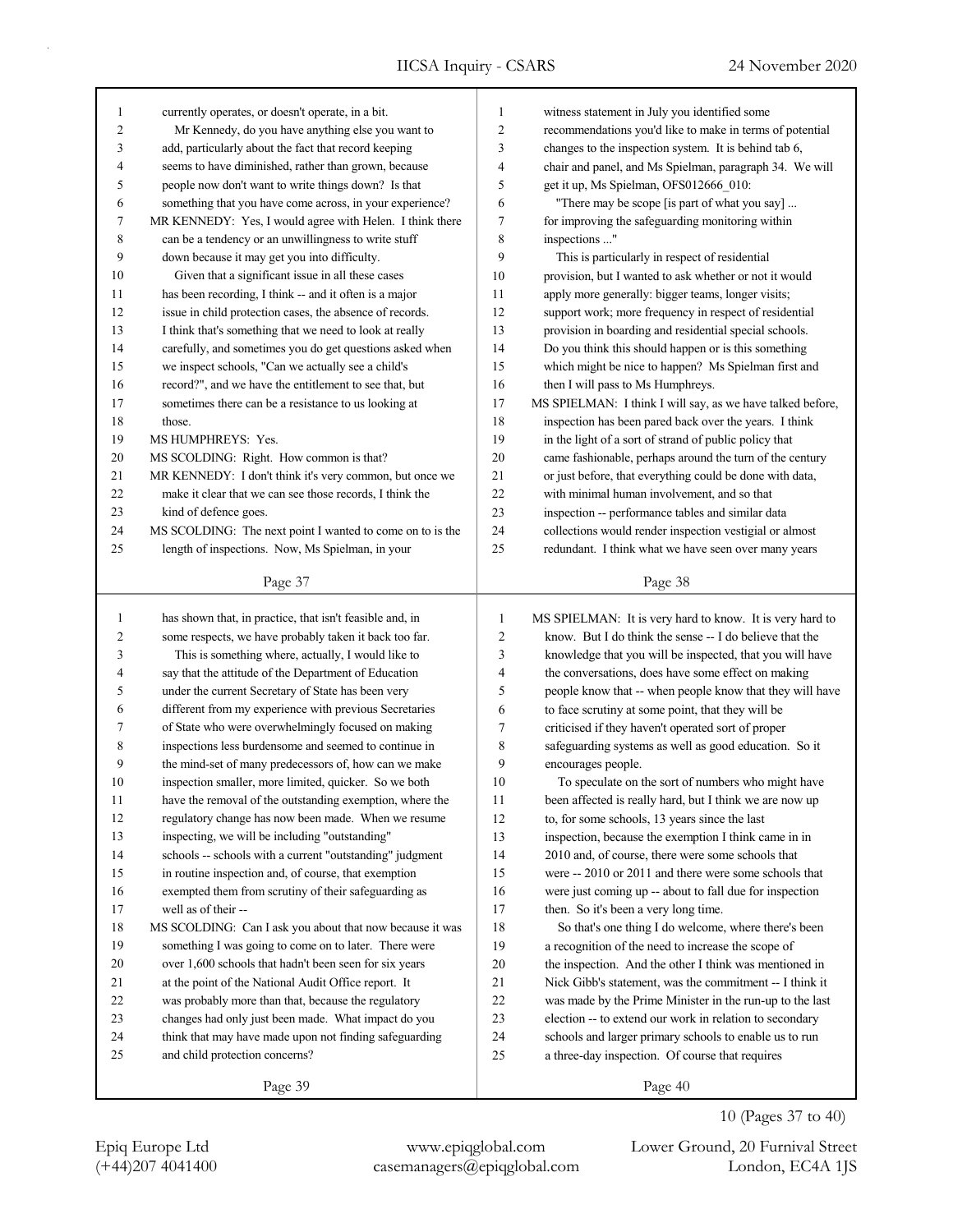| 1              | additional funding. We don't yet have the confirmation    | $\mathbf{1}$   | and not to feel too rushed to come to that provisional     |
|----------------|-----------------------------------------------------------|----------------|------------------------------------------------------------|
| 2              | of that. But I'm very much hoping that we will be able    | $\overline{2}$ | judgment that we do have to reach in all but the most      |
| 3              | to take that forward when we resume inspecting.           | 3              | exceptional circumstances by the end of the visit.         |
| 4              | MS SCOLDING: I wanted to ask you about that, because the  | $\overline{4}$ | MS SCOLDING: I note the time, chair. Thank you very much.  |
| 5              | commitment was made, but the third day is meant to be     | 5              | I will come back to Ms Humphreys on this point just        |
| 6              | used to focus on behaviour and sport. I was just          | 6              | after the break, if I may.                                 |
| 7              | wondering whether or not that is what your understanding  | 7              | Chair, may we now break for a short mid-morning            |
| 8              | of that is or whether or not you think, actually,         | $\,$ 8 $\,$    | recess?                                                    |
| 9              | a focus on child protection and safeguarding is maybe     | 9              | THE CHAIR: Yes. We will return at 11.45 am. Thank you.     |
| 10             | just as important?                                        | 10             | MS SCOLDING: Thank you very much.                          |
| 11             | MS SPIELMAN: I think a number of ideas have been floated  | 11             | (11.30 am)                                                 |
| 12             | about where that additional time might be best used.      | 12             | (A short break)                                            |
| 13             | There's also simply being in a school for longer gives    | 13             | $(11.45 \text{ am})$                                       |
| 14             | you a greater ability to recognise the kinds of anomaly   | 14             | (Technical problems)                                       |
| 15             | and inconsistency I talked about. So on behaviour, for    | 15             | $(11.50 \text{ am})$                                       |
| 16             | example, as one of my colleagues who is an experienced    | 16             | THE CHAIR: Ms Scolding?                                    |
| 17             | secondary inspector once put it, people can hide a great  | 17             | MS SCOLDING: Thank you, chair. Ms Humphreys, we were just  |
| 18             | deal over one day, it gets harder on two, and for         | 18             | coming back to you to talk about extending inspections     |
| 19             | behaviour it's almost impossible to conceal serious       | 19             | for residential boarding settings and for residential      |
| 20             | behaviour problems by the third day.                      | 20             | special schools based upon Ms Spielman's suggestions at    |
| 21             | So I think there are a number of sort of competing        | 21             | paragraph 34 of her witness statement. Just to remind      |
| 22             | priorities here, but certainly, for me, making sure that  | 22             | everyone: bigger teams or longer visits, having some       |
| 23             | there is the time and space for the difficult             | 23             | element of support work -- thank you very much, Danny.     |
| 24             | conversations, as well as the time to stand back and      | 24             | As if by magic.                                            |
| 25             | look and think, "What stacks up here? What doesn't",      | 25             | Could you tell us how you envisage this working and        |
|                |                                                           |                |                                                            |
|                | Page 41                                                   |                | Page 42                                                    |
|                |                                                           |                |                                                            |
|                |                                                           |                |                                                            |
| 1              | whether it is necessary or a "nice to have"?              | $\mathbf{1}$   | end of the school day, into prep, into meals, into         |
| $\overline{c}$ | MS HUMPHREYS: At the moment, the frequency for inspecting | $\overline{2}$ | evening activities, and it can be quite difficult for us   |
| 3              | residential special schools is annually. We also have     | 3              | to seize those tiny opportunities to talk to children,     |
| 4              | powers within section 87 of the Children Act that we can  | $\overline{4}$ | and an inspection over a longer period of time would       |
| 5              | visit more frequently if we need to, and we do do that.   | 5              | give us more opportunity to do those things as well.       |
| 6              | But that is only for the boarding provision. The          | 6              | In terms of additional support in between                  |
| 7              | education element is in independent schools -- requires   | 7              | inspections, I think, in the past, schools, independent    |
| 8              | the Department of Education to request that they go and   | $\,$ 8 $\,$    | schools in particular, were able to get services from      |
| 9              | do additional visits.                                     | 9              | the local authority. So they might be able to get free     |
| 10             | In terms of boarding schools, we currently inspect        | 10             | training through the, as it was then, local safeguarding   |
| 11             | boarding schools every three years, but -- unless it's    | 11             | boards. Cuts to local authorities have meant they have     |
| 12             | been judged RI and then we might go more frequently.      | 12             | just been able to -- you know, they have just had to       |
| 13             | Again, we might go more frequently if it is judged        | 13             | reduce those services to schools and so additional         |
| 14             | "inadequate". We definitely would go if it had been       | 14             | support, you know, from the local authorities would, I'm   |
| 15             | judged "inadequate".                                      | 15             | sure, be welcomed by the schools, particularly around      |
| 16             | Bigger teams and longer visits would definitely           | 16             | safeguarding, if they are not able to access other         |
| 17             | allow us to explore things in more depth. It probably,    | 17             | external support.                                          |
| 18             | in the bigger schools, would allow us to see more         | 18             | MS SCOLDING: That's very helpful. In terms of what I would |
| 19             | children, visit more boarding houses, so in the very      | 19             | call non-special school boarding -- at the moment you      |
| $20\,$         | large boarding schools, where you might have hundreds of  | 20             | say you inspect once every three years. Do you think it    |
| 21             | pupils who board, over perhaps 12/14 boarding houses, it  | 21             | should be more frequent than that?                         |
| 22             | would mean that we'd have the opportunity to go into      | 22             | MS HUMPHREYS: We could visit more frequently. I think it   |
| 23             | more boarding houses, spend more time with children.      | 23             | would be helpful for us to be able to do it on             |
| 24             | Because also children, particularly in boarding schools,  | 24             | a risk-assessed basis to go more frequently. So to go      |
| 25             | are often heavily timetabled, and so they move from the   | 25             | more frequently to the schools that we are more            |

11 (Pages 41 to 44)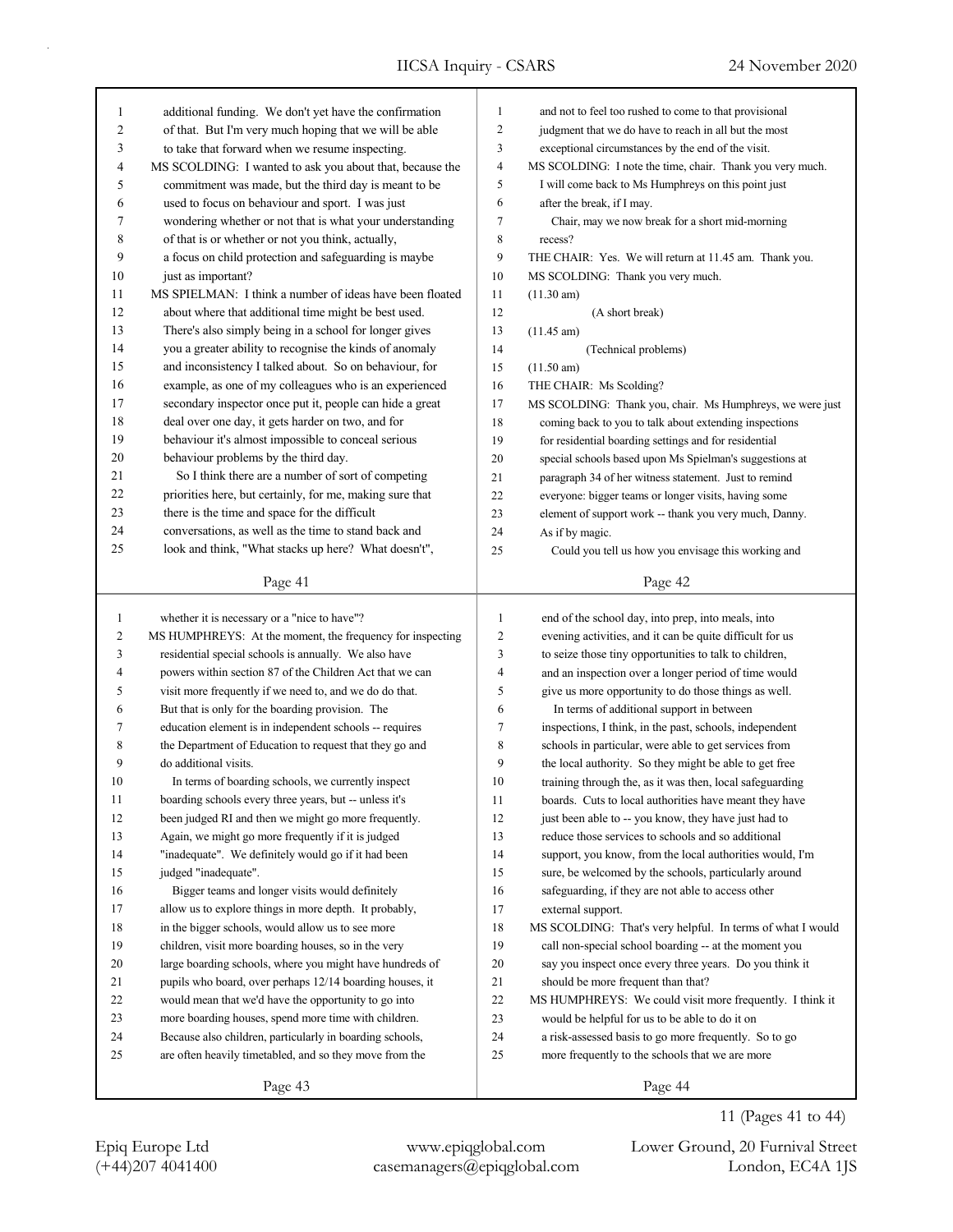| 1              | concerned about, but then not at the expense of those,             | $\mathbf{1}$   | and concern them? Can they tell you what they do if               |
|----------------|--------------------------------------------------------------------|----------------|-------------------------------------------------------------------|
| $\overline{2}$ | like we have had in the past, where an outstanding                 | $\overline{c}$ | they have got worries and concerns? Can they describe             |
| 3              | judgment meant that you didn't go, we don't want to                | 3              | the relationships that they have with staff? Do they              |
| 4              | return to that, but, equally, a risk-assessed basis as             | 4              | know how to access the people who can help them,                  |
| 5              | to why we need to visit a school more frequently, and              | 5              | including their parents and other external agencies or            |
| 6              | perhaps to do a specified inspection, so only look at              | 6              | people within the school. And can they give examples as           |
| 7              | particular things, is something else that we could                 | 7              | to what happens if children are bullied or if they don't          |
| 8              | explore, a thematic-type inspection.                               | 8              | feel safe. And that, also, children are allowed to take           |
| 9              | MS SCOLDING: For example, looking at the voice of the child        | 9              | some responsibility for their own safety and well-being           |
| 10             | or looking at a particular aspect of child protection or           | 10             | as well. It's not just all directed -- they're not so             |
| 11             | safeguarding?                                                      | 11             | heavily supervised that they're not allowed to make               |
| 12             | MS HUMPHREYS: Absolutely. That's all things that we could          | 12             | decisions. They are allowed out. Older pupils are                 |
| 13             | explore.                                                           | 13             | allowed out.                                                      |
| 14             | MS SCOLDING: Can I ask -- I will ask you, Ms Humphreys,            | 14             | In some schools, they never leave the school                      |
| 15             | because you are on screen at the moment, but I'm going             | 15             | premises from the start of one term to the end of                 |
| 16             | to ask the other two if they can come in as well -- how            | 16             | the school term, whereas, in other schools, you know,             |
| 17             | do you inspect the culture of safeguarding? The                    | 17             | older pupils are allowed to go down into the local                |
| 18             | Independent Schools Inspectorate has said there needs to           | 18             | village and all those sorts of things. So there's the             |
| 19             | be a real emphasis on the culture of a school, because             | 19             | whole thing about the way children are treated, that              |
| 20             | that's a difference between a school which is effective            | 20             | their voices are heard, that they're treated as                   |
| 21             | and a school which isn't. How do you assess and inspect            | 21             | individuals, helps you to understand about culture.               |
| 22             | that culture in practice?                                          | 22             | Then obviously staffing, staff know what to do,                   |
| 23             | MS HUMPHREYS: You can start at difference places but a good        | 23             | they're well trained, and -- but also it's not -- that            |
| 24             | place to start is children. You know, do children feel             | 24             | they, again, are able to make commonsense decisions over          |
| 25             | comfortable about talking about the things that worry              | 25             | what is right, what is proper safeguarding, and not just          |
|                |                                                                    |                |                                                                   |
|                | Page 45                                                            |                | Page 46                                                           |
|                |                                                                    |                |                                                                   |
|                |                                                                    |                |                                                                   |
| $\mathbf{1}$   | a drilled-down version of safeguarding. And then the               | $\mathbf{1}$   | the issues that's come up certainly from the three cases          |
| $\overline{c}$ | leadership team, how the DSL is -- the designated                  | $\sqrt{2}$     | I'm looking at is around boundaries, a clear                      |
| 3              | safeguarding lead is appropriately supported, how                  | 3              | understanding of boundaries.                                      |
| 4              | they're resourced, how they're able to make decisions,             | 4              | And also I think it's about this business of, it                  |
| 5              | and then you need to look at the leadership and                    | 5              | could happen here. You know, this sense that actually,            |
| 6              | management and the governors in terms of their role in             | 6              | you know, there may well be a safeguarding issue here             |
| 7              | monitoring the effectiveness of safeguarding.                      | 7              | and we need to be able to deal with it.                           |
| 8              | One of the things that we do do on inspection, if we               | 8              | When we interview, say, governors -- just to pick                 |
| 9              | go back to the question over the snapshot, we look back            | 9              | two examples, governors or designated leads. The                  |
| 10             | since the last inspection, so you will always sit                  | 10             | governors, I think we'd want to look at the questions             |
| 11             | alongside the DSL and go through all the incidents that            | $11\,$         | they ask to satisfy themselves about the kind of culture          |
| 12             | they have had recorded and how they dealt with them, and           | 12             | in the school, and DSLs, for example, the question                |
| 13             | that will tell you a lot about the culture of a school,            | 13             | I might ask is, if you're not there, how would issues be          |
| 14             | in terms of how they deal with the low-level stuff to              | 14             | dealt with? So, for example, if you were absent at                |
| 15             | how they deal with the more complicated and complex                | 15             | a training day. So you get a sense of who else is                 |
| 16             | matters, and that also will tell you about the culture             | 16             | involved in the responsibility for safeguarding, not              |
| 17             | of decision making in terms of safeguarding.                       | 17             | just the DSL.                                                     |
| 18             | MS SCOLDING: Mr Kennedy, do you have anything you wish to          | 18             | MS SCOLDING: I think, in particular, when we are talking          |
| 19             | add to what Mrs Humphreys has said?                                | 19             | about governing bodies, one of the issues that we have            |
| 20             | MR KENNEDY: I won't repeat anything she said, but the bits         | $20\,$         | come across in all three of these schools -- and, in              |
| 21             | I would add is somehow getting a sense of vigilance in             | 21             | fact, I think in all of the schools we have looked at in          |
| 22             | the school, to what degree staff are vigilant, do they             | $22\,$         | both phases -- is inadequate questioning by the                   |
| 23             | understand the processes for identifying concerns and              | 23             | governing body of what was going on; a view that                  |
| 24<br>25       | following them through? I think -- are boundaries and              | 24<br>25       | everything was okay because nobody was telling them it            |
|                | behaviours acceptable and known? Because I think one of<br>Page 47 |                | wasn't okay, rather than looking at it and penetrating<br>Page 48 |

12 (Pages 45 to 48)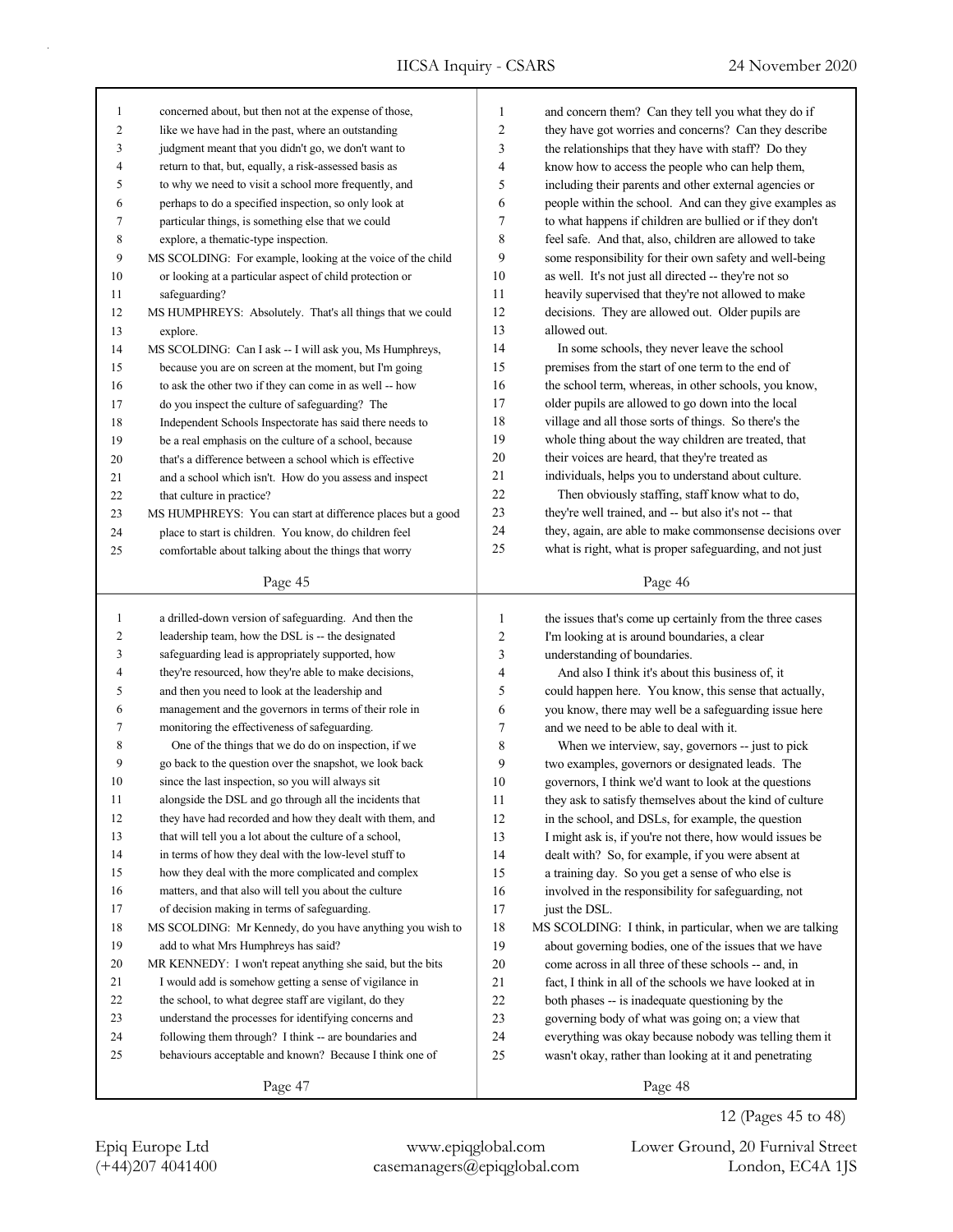| 1              | it.                                                         | $\mathbf{1}$   | for pupils, no matter where they come from; and it                                                          |
|----------------|-------------------------------------------------------------|----------------|-------------------------------------------------------------------------------------------------------------|
| $\overline{c}$ | One of the conclusions that's been reached from that        | $\overline{c}$ | should focus upon the welfare of students.                                                                  |
| 3              | is whether or not there needs to be mandatory training      | 3              | So you're not really overburdening people if you are                                                        |
| 4              | for governors, or, at the very least, mandatory training    | $\overline{4}$ | saying to a governing body, "One of the three things you                                                    |
| 5              | for the governor who is nominally in charge of              | 5              | have to do should be the subject of some form of                                                            |
| 6              | safeguarding, in order so that those kinds of               | 6              | training". Ms Spielman?                                                                                     |
| 7              | challenging conversations can happen. Mr Kennedy,           | $\tau$         | MS SPIELMAN: I'm going to talk about -- I think the way in                                                  |
| 8              | Ms Humphreys or Ms Spielman, do you think that that         | 8              | which governing has got more burdensome in recent years                                                     |
| 9              | should be implemented?                                      | 9              | has been the addition of more and more sort of specific,                                                    |
| 10             | MR KENNEDY: If I can start, my view is that there is        | 10             | prescriptive requirements that governors are expected to                                                    |
| 11             | a danger that you pile too much on governors, but I do      | 11             | check. So you're absolutely right in principle and,                                                         |
| 12             | think that the designated -- the kind of lead governor      | 12             | more generally, I want to come in here. I think having                                                      |
| 13             | for safeguarding needs to understand what's expected of     | 13             | somebody on a governing body who has real understanding                                                     |
| 14             | them, and I think there is a role for training around       | 14             | and experience and ability to ask the right questions                                                       |
| 15             | that. So it is a difficult balance between piling too       | 15             | and to make sure that there are honest conversations is                                                     |
| 16             | much stuff on the governing body while at the same time     | 16             | very important, and it ties in with the wider point                                                         |
| 17             | giving them a clear understanding of what they need to      | 17             | I have been making, that we can't just judge governance                                                     |
| 18             | be doing, what are the right questions to be asking.        | 18             | by outcomes, because very often the outcome of good                                                         |
| 19             | MS SCOLDING: But the reality is that -- sorry, Ms Spielman, | 19             | governance in respect of safeguarding is, "Nothing bad                                                      |
| $20\,$         | I will come to you in a moment. The reality is that, if     | 20             | happened", but we know that we cannot infer from nothing                                                    |
| 21             | you think at the heart of what a governing body should      | 21             | bad having been reported that there is no deficiency in                                                     |
| 22             | do: it should make sure that nobody is running off with     | 22             |                                                                                                             |
| 23             | the money and that the money isn't being spent in           | 23             | safeguarding.                                                                                               |
| 24             | a profligate manner; it should make sure that there is      | 24             | So, in practice, we do need to look at more than<br>just outcomes to satisfy ourselves of governance around |
|                |                                                             | 25             |                                                                                                             |
| 25             | a focus upon academic attainment or academic achievement    |                | safeguarding. We need to see whether there is anybody                                                       |
|                | Page 49                                                     |                | Page 50                                                                                                     |
|                |                                                             |                |                                                                                                             |
|                |                                                             |                |                                                                                                             |
| 1              | who isn't part of the head's family or who hasn't got       | $\mathbf{1}$   | there are some things that are very specific to schools.                                                    |
| 2              | a financial interest in the school, who's got some          | $\overline{c}$ | MS SCOLDING: Leading on from that, what you identify in                                                     |
| 3              | independence and objectivity, who can ask the tough         | 3              | your most recent witness statement at paragraphs 13 to                                                      |
| 4              | questions, who will have the right conversations, and       | $\overline{4}$ | 15 -- this is OFS012736_004 -- is that there should be                                                      |
| 5              | that there is somebody also who knows about safeguarding    | 5              | some specific Independent School Standards with specific                                                    |
| 6              | and will have those conversations.                          | 6              | requirements about governance, and you basically set out                                                    |
| 7              | I don't think you need to get prescriptive about            | $\overline{7}$ | what you think they should be at paragraph 14. Perhaps                                                      |
| 8              | structures and processes to see that there are some         | 8              | you'd just like to expand upon that briefly?                                                                |
| 9              | critical things that need to be there.                      | 9              | MS SPIELMAN: Yes. The openness to -- so this is a place                                                     |
| 10             | If the person you are relying on to have that               | 10             | where we do take a different view from the Department of                                                    |
| 11             | safeguarding expertise doesn't clearly have it from the     | 11             | Education, as I said, because an absence of visible bad                                                     |
| 12             | rest of their life, if you have got the safeguarding        | 12             | things happening I don't think gives sufficient                                                             |
| 13             | director from an NHS Trust or something, you possibly       | 13             | assurance about governance in this area.                                                                    |
| 14             | don't need to put them through exactly the same training    | 14             | The openness to external scrutiny. This is the                                                              |
| 15             | programme that you put a brand new 19-year-old on a BEd     | 15             | having somebody involved in sort of regular scrutiny who                                                    |
| 16             | course, but, nevertheless, the principle of having          | 16             | is not part of the family. We do see independent                                                            |
| 17             | somebody who's got that proper understanding of the role    | 17             | schools where there is essentially nobody involved who                                                      |
| 18             | and what's expected really matters.                         | 18             | isn't related to, or an owner of, or a part-owner of                                                        |
| 19             | MS SCOLDING: I suppose I would challenge you about that,    | 19             | the school.                                                                                                 |
| 20             | because, even people who know a lot about safeguarding      | 20             | Some level of honesty and transparency, being able                                                          |
| 21             | in other contexts, might not necessarily know the           | 21             | to see that there is some regular conversation, some                                                        |
| $22\,$         | questions to ask about schools.                             | 22             | mechanisms through which information is shared and real                                                     |
| 23             | MS SPIELMAN: Absolutely, which is fair. I just said it      | 23             | conversations can happen about it. And that the people                                                      |
| 24             | might not look exactly the same, but the principle of       | 24             | at the governance end aren't sort of too respectful of                                                      |
| 25             | being prepared for your job is absolutely right, and        | 25             | the head, too sort of intimidated by their apparent                                                         |
|                | Page 51                                                     |                | Page 52                                                                                                     |

(+44)207 4041400 casemanagers@epiqglobal.com London, EC4A 1JS Epiq Europe Ltd www.epiqglobal.com Lower Ground, 20 Furnival Street

13 (Pages 49 to 52)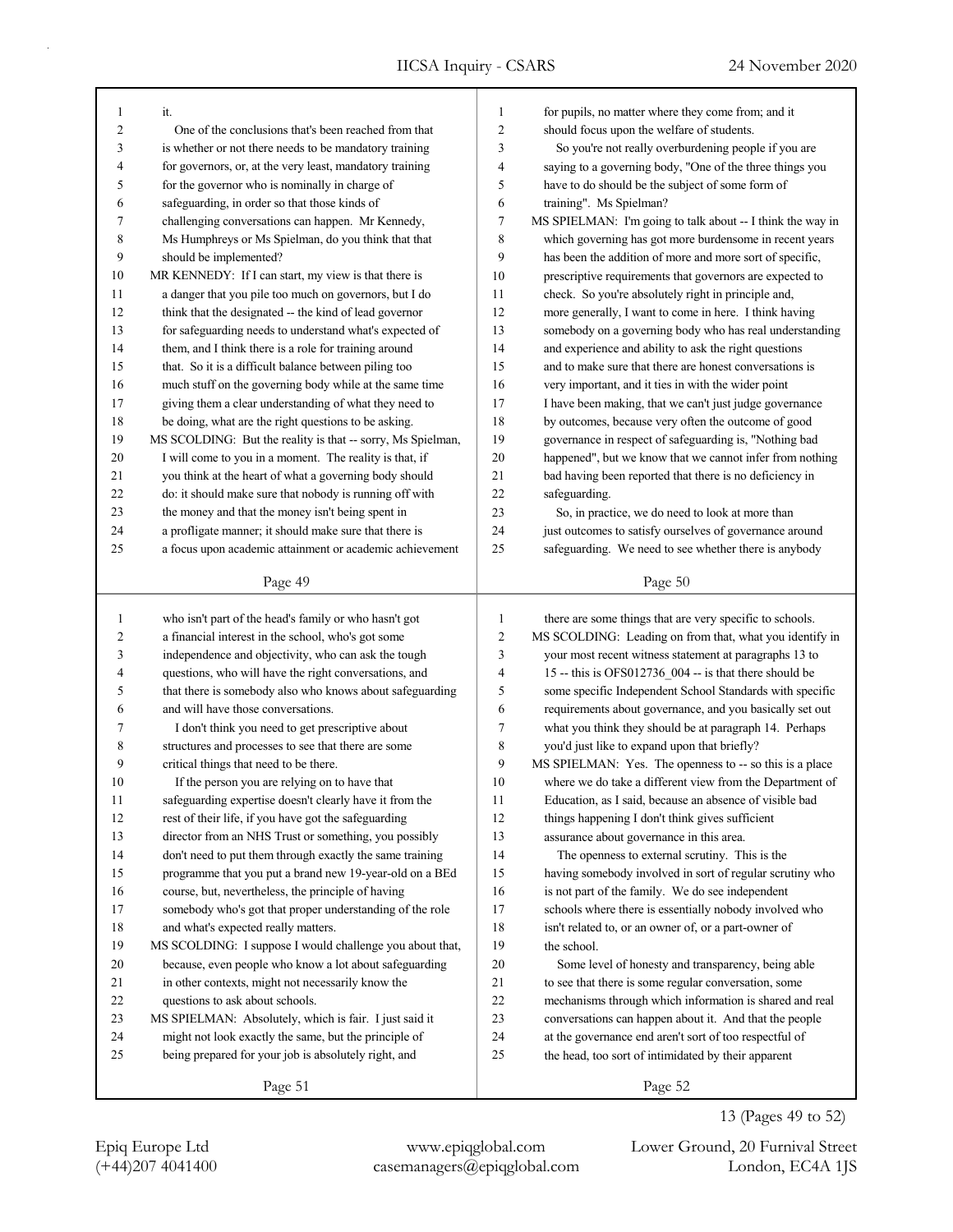ī

| 1              | authority and knowledge to keep pushing on the difficult | 1              | somebody to whom staff can go when allegations are made   |
|----------------|----------------------------------------------------------|----------------|-----------------------------------------------------------|
| 2              | things.                                                  | 2              | about staff or allegations are made about the             |
| 3              | I think it's possible to capture those principles in     | 3              | proprietor?                                               |
| 4              | a standard without needing to get into anything          | 4              | MS SPIELMAN: I think it makes it more difficult than it   |
| 5              | mechanistic that I can see ministers are concerned about | 5              | needs to be. I think having the clarity of embedding      |
| 6              | and, understandably, I don't think it would be right to  | 6              | this in a standard would push schools to address.         |
| 7              | prescribe -- nor do I think saying, "You must have this  | 7              | When we inspect, because -- we effectively -- we          |
| 8              | role, this frequency of meetings", would necessarily do  | 8              | report against the Independent School Standards, but we   |
| 9              | it. I actually think it is better done at the level of   | 9              | also use a wider education inspection framework, so in    |
| 10             | principle.                                               | 10             | practice we are -- we will observe and discuss and        |
| 11             | MS SCOLDING: Following on from that -- we don't have any | 11             | comment on arrangements that we don't think get the       |
| 12             | particular concerns about that school, but there was     | 12             | right level of scrutiny in, but I think to have that      |
| 13             | a school in phase 1 where we had -- Ms Humphreys gave us | 13             | captured in an independent school standard for            |
| 14             | a witness statement about the governance of that         | 14             | independent schools would be helpful.                     |
| 15             | particular school where exactly that happened. We had    | 15             | John Kennedy may have more views on this.                 |
| 16             | concerns about the transparency, because it is a sort of | 16             |                                                           |
| 17             | proprietor-led school, the proprietor isn't there, in    | 17             | MS SCOLDING: Mr Kennedy, do you have any views on that?   |
| 18             | effect, there's too many familial -- too many            |                | MR KENNEDY: Yes, I think, just following on from what     |
| 19             |                                                          | 18             | Amanda was saying, the danger is that we just look at     |
|                | opportunities for potential conflicts of interest. So    | 19             | the outcomes rather than the process and the quality of   |
| 20             | when it comes to kind of owner/proprietor schools,       | 20             | the questions that are being asked, and I think           |
| 21             | Keeping Children Safe in Education says, if there are    | 21             | formalising it in a standard would be helpful.            |
| 22             | those possibilities, there should be somewhere that the  | 22             | MS SCOLDING: Thank you. Ms Humphreys, I could see you     |
| 23             | staff can go. Do you think it needs to be more           | 23             | nodding vigorously. Do you have anything else you would   |
| 24             | formalised than that, that there has to be some kind of  | 24             | like to add?                                              |
| 25             | arrangements or oversight board or management board or   | 25             | MS HUMPHREYS: Yes. Part of the nodding was that I agree   |
|                | Page 53                                                  |                | Page 54                                                   |
|                |                                                          |                |                                                           |
|                |                                                          |                |                                                           |
| $\mathbf{1}$   |                                                          | $\mathbf{1}$   |                                                           |
|                | with my colleagues. I think also it's an opportunity     |                | MS HUMPHREYS: That's right. And then allegations. So very |
| $\overline{c}$ | for the department, when reviewing the National Minimum  | $\overline{c}$ | often, when there's an allegation against staff that      |
| 3              | Standards for residential special schools and boarding   | 3              | can't be resolved, that goes to the governing body, and   |
| 4              | schools, it's an opportunity for them to relook at those | 4              | if the governing body don't really know what they should  |
| 5              | standards, and in particular in boarding schools, what's | 5              | be looking for in terms of how to deal with a member of   |
| 6              | the role of the governing body, and for that area to be  | 6              | staff where an allegation has been made against them,     |
| 7              | strengthened.                                            | 7              | then there can be collusion between the head and the      |
| 8              | Just touching -- going back to training for              | 8              | governing body.                                           |
| 9              | governors, I think it's important that the training that | 9              | MS SCOLDING: Ms Spielman, coming on from the issue about  |
| 10             | any -- the safeguarding training that any governing body | 10             | governance and proprietor-owned schools, you indicate     |
| $1\,1$         | receives is about their role in safeguarding. What we    | 11             | some concerns about the way that the department           |
| 12             | often find is that governing bodies are just put onto    | 12             | currently checks the suitability of proprietors in        |
| 13             | the basic training, a bit like Amanda said, just put on  | 13             | independent schools. You say this in your most recent     |
| 14             | the basic level 1 training and that's it, tick, done.    | 14             | witness statement at OFS012736_008-009, paragraphs 27 to  |
| 15             | Actually, it needs to be more focused about, what are    | 15             | 30. Danny, would you mind getting that up, please?        |
| 16             | their safeguarding responsibilities as a governing body, | 16             | What you are telling us here is that there are fewer      |
| 17             | and we don't always see that as the step and the link -- | 17             | checks upon individuals if they want to set an            |
| 18             | and the link to that.                                    | 18             | independent school up than there are if they want to set  |
| 19             | MS SCOLDING: In fact, your evidence on that concurs with | 19             | up a free school or an early years registration, because  |
| 20             | that of the Independent Schools Inspectorate, who say    | $20\,$         | you say in both those latter categories they have to      |
| 21             | the same thing. The problem is that there isn't          | 21             | declare information such as connections with other        |
| 22             | necessarily the properly-tailored courses. People just   | $22\,$         | settings, convictions and cautions, but also any drug or  |
| 23             | get put on the standard course, which actually doesn't   | 23             | alcohol or other problems that go to their probity.       |
| 24             | help them identify the problems that they're going to be | 24             | Could you tell us a little bit about your concerns with   |
| 25             | coming across or their role within that.                 | 25             | the registration system for independent schools at the    |
|                | Page 55                                                  |                | Page 56                                                   |

14 (Pages 53 to 56)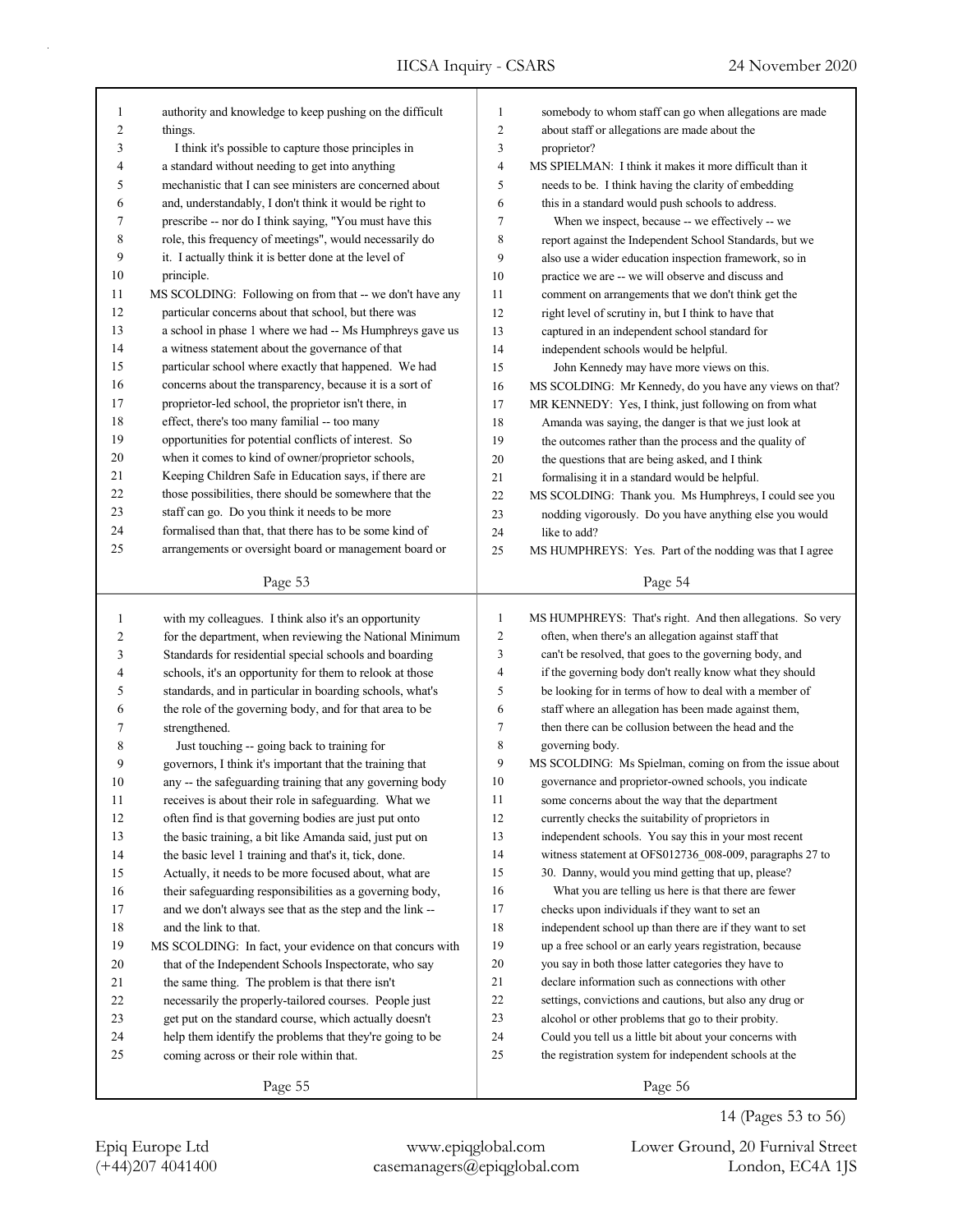| moment and your proposals to solve that?                  | $\mathbf{1}$                                                                                                                                                                                                                                                   | of various kinds that may be deeply involved with           |
|-----------------------------------------------------------|----------------------------------------------------------------------------------------------------------------------------------------------------------------------------------------------------------------------------------------------------------------|-------------------------------------------------------------|
| MS SPIELMAN: I think it was Baroness Berridge's statement | $\overline{c}$                                                                                                                                                                                                                                                 | a school without necessarily having an explicit             |
| that sets out the checks that are done and she's correct  | 3                                                                                                                                                                                                                                                              | governance or ownership role, and current arrangements      |
| that there is a set of checks that are done, including    | 4                                                                                                                                                                                                                                                              | also don't unpack that in the way that deeper enquiries     |
| an internet search. But that stops well short of          | 5                                                                                                                                                                                                                                                              | and referencing might do.                                   |
| the kind of referencing, sort of follow-up -- some        | 6                                                                                                                                                                                                                                                              | MS SCOLDING: You raise another issue, which is to do with   |
| greater level of depth and breadth of scrutiny that       | 7                                                                                                                                                                                                                                                              | material changes. So there can be a change in               |
| happens in relation to both early years and free          | 8                                                                                                                                                                                                                                                              | leadership and all there is is a DBS check, and then, if    |
| schools, including material like references that isn't    | 9                                                                                                                                                                                                                                                              | there's a change in the type of specialist educational      |
| available in the public domain.                           | 10                                                                                                                                                                                                                                                             | needs, that doesn't amount to a material change. Now,       |
| I think it is a striking imbalance, given that, in        | 11                                                                                                                                                                                                                                                             | that was a particular problem in Stanbridge Earls           |
| the case of independent schools, we are putting just as   | 12                                                                                                                                                                                                                                                             | because, from what we saw of the facts of that case, the    |
| much weight on, and often more, in fact, because these    | 13                                                                                                                                                                                                                                                             | needs of the pupils got considerably more complicated,      |
| are schools that are outside the many kinds of            | 14                                                                                                                                                                                                                                                             | but yet there wasn't any change -- nobody needed to have    |
| controlling scrutiny that apply to state-funded schools   | 15                                                                                                                                                                                                                                                             | a look at it and say, "Okay, is it a good idea for you      |
| and a substantial proportion of them are also boarding    | 16                                                                                                                                                                                                                                                             | to take this complexity of pupils?" What's your             |
| schools, with the obvious increase in risks.              | 17                                                                                                                                                                                                                                                             | solution and suggestion?                                    |
| So, for me, there are some very good processes that       | 18                                                                                                                                                                                                                                                             | MS SPIELMAN: In relation to the first point, it is actually |
| have been established for both free schools and early     | 19                                                                                                                                                                                                                                                             | the proprietors, there's only a DBS check when a school     |
|                                                           | 20                                                                                                                                                                                                                                                             | changes proprietor, so a completely different entity can    |
| the expectations around registration of individuals in    | 21                                                                                                                                                                                                                                                             | acquire control with nothing more than a DBS check on       |
|                                                           | 22                                                                                                                                                                                                                                                             | one individual, where there may be much deeper concerns     |
|                                                           | 23                                                                                                                                                                                                                                                             | and a considerable amount to dig out. Clearly, a change     |
|                                                           | 24                                                                                                                                                                                                                                                             | of proprietor should have the same level of scrutiny as     |
|                                                           | 25                                                                                                                                                                                                                                                             | a new registration, in the case of an independent           |
|                                                           |                                                                                                                                                                                                                                                                |                                                             |
|                                                           |                                                                                                                                                                                                                                                                |                                                             |
| Page 57                                                   |                                                                                                                                                                                                                                                                | Page 58                                                     |
|                                                           |                                                                                                                                                                                                                                                                |                                                             |
| school.                                                   | $\mathbf{1}$                                                                                                                                                                                                                                                   | deliberately concealed information or certainly were        |
| To the second point, the DfE can, and does,               | $\overline{2}$                                                                                                                                                                                                                                                 | what Lord Clarke said, "economical with the actualité",     |
| sometimes commission us to inspect in relation to         | 3                                                                                                                                                                                                                                                              | to put it in his famous phrase. Their suggestion is to      |
| a material change. I think I'm right in saying that it    | $\overline{4}$                                                                                                                                                                                                                                                 | impose a duty of candour upon headteachers, to do that      |
| does sometimes commission us. If that was to be           | 5                                                                                                                                                                                                                                                              | either by a primary statute or within the Independent       |
| recorded as a material change, then that information      | 6                                                                                                                                                                                                                                                              | School Standards, but I would say probably it needs to      |
| would be available where experts in special needs could   | 7                                                                                                                                                                                                                                                              | apply across the board, not just to independent schools,    |
| look and say, "This is something that requires            | 8                                                                                                                                                                                                                                                              | to all school staff.                                        |
| significantly different type of staff or different kinds  | 9                                                                                                                                                                                                                                                              | You are cautiously welcoming of that. Do you have           |
| of arrangement", and say -- because in some cases, it's   | 10                                                                                                                                                                                                                                                             | any further thoughts you would like to share with us?       |
| probably a no -- it's probably pretty certain that the    | 11                                                                                                                                                                                                                                                             | MS SPIELMAN: It is a cautious welcome because we think it   |
| same sort of resource and approach will cope with it; in  | 12                                                                                                                                                                                                                                                             | is good in principle. It is hard to translate into          |
| others, it might be very clear that some questions        | 13                                                                                                                                                                                                                                                             | practice. I think -- we could end up in a sort of           |
| should be asked to make sure the school would, in fact,   | 14                                                                                                                                                                                                                                                             | circularity: can you prove that you have met -- that it     |
| be able to meet the needs of the children it was          | 15                                                                                                                                                                                                                                                             | met the duty of candour, which would take us right back     |
| proposing to admit.                                       | 16                                                                                                                                                                                                                                                             | round to the inspection isn't an investigation. So          |
| So to introduce that level of -- if there is              | 17                                                                                                                                                                                                                                                             | I think it is a very important principle. I think           |
| a requirement to notify that as a material change, then   | 18                                                                                                                                                                                                                                                             | embedding it in a duty in a way is something that people    |
| it creates the opportunity for that scrutiny. It          | 19                                                                                                                                                                                                                                                             | properly absorb as part of their sort of professional       |
| doesn't say that an inspection would always be needed,    | $20\,$                                                                                                                                                                                                                                                         | standards and the way they operate in their daily life      |
| but it would provide a check.                             | 21                                                                                                                                                                                                                                                             | in any kind of school has real power.                       |
| MS SCOLDING: The next point I wanted to raise, which is   | 22                                                                                                                                                                                                                                                             | The devil will be in the detail of implementing it          |
| something which the Independent Schools Inspectorate      | 23                                                                                                                                                                                                                                                             | in a way that it achieves what it should and doesn't set    |
| have raised but you, yourself -- you indicate that in     | 24                                                                                                                                                                                                                                                             | false expectations that it can prevent anybody from         |
| a number of these cases, we have people who either        | 25                                                                                                                                                                                                                                                             | concealing anything ever again.                             |
|                                                           | years, and to me it feels like a no-brainer to upgrade<br>relation to independent schools.<br>The other point I would make is that we have got<br>issues around both individuals but also corporate<br>entities that may be proprietors and groups -- entities |                                                             |

15 (Pages 57 to 60)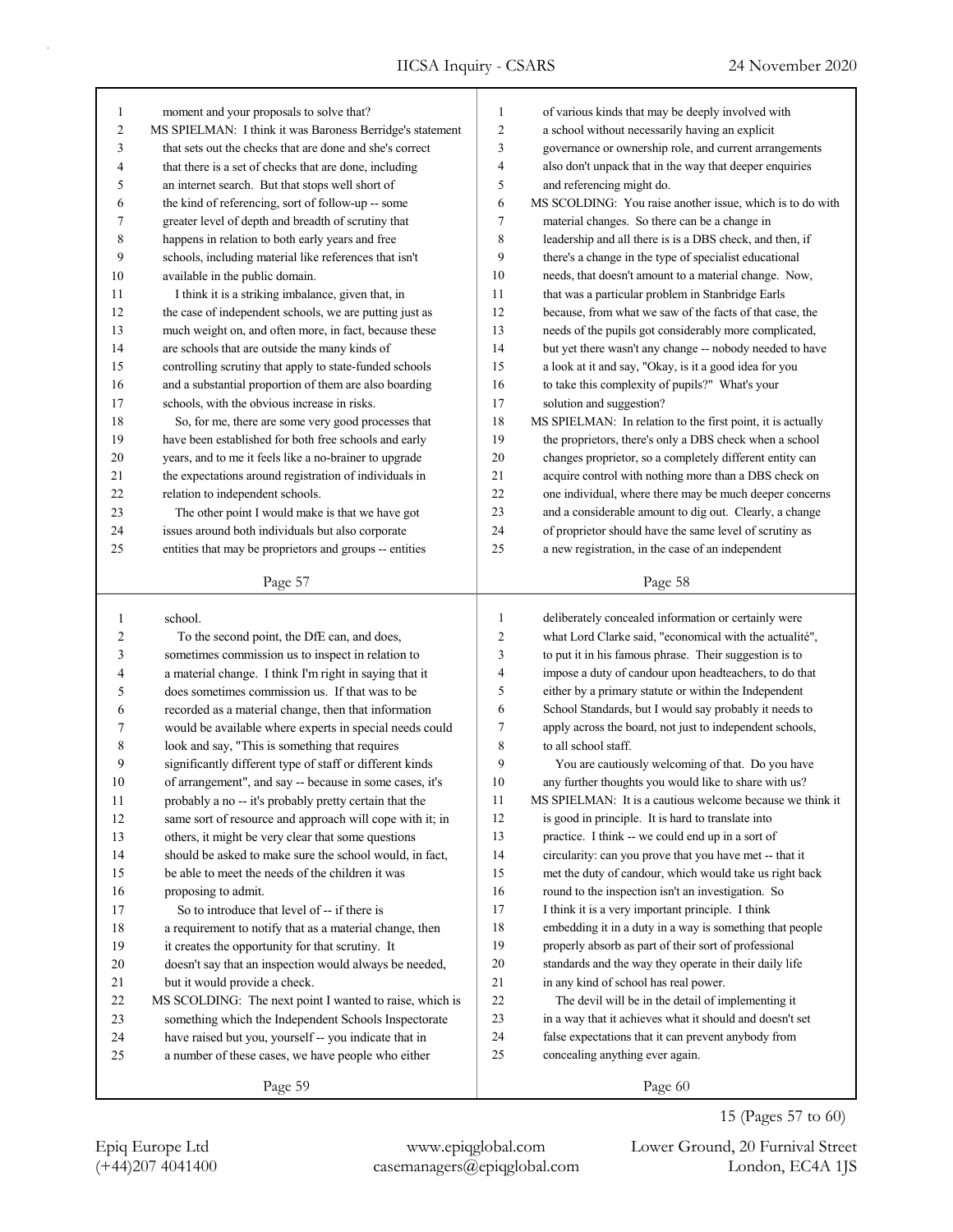| 1            | Many of the cases you have looked at, the                   | 1                       | something to add on that.                                  |
|--------------|-------------------------------------------------------------|-------------------------|------------------------------------------------------------|
| 2            | individuals involved have known perfectly well what they    | $\overline{c}$          | MS SCOLDING: Mr Kennedy?                                   |
| 3            | could and should have reported or told inspectors, and      | 3                       | MR KENNEDY: My view is that in Working Together and in the |
| 4            | have chosen not to do so. I'm not convinced that in         | 4                       | statutory guidance the duty is there, actually. It is      |
| 5            | many of those cases a duty of candour would have stopped    | 5                       | not made explicit as a duty of candour but there is        |
| 6            | the bad thing happening or brought it to light sooner.      | 6                       | a requirement on staff to share allegations and concerns   |
| 7            | MS SCOLDING: What a number of people would say to stop the  | 7                       | about safeguarding, so it is there. It is about how        |
| 8            | bad thing happening would be a mandatory duty for           | 8                       | that can be made -- I suppose how that can be made more    |
| 9            | professionals to report to the LADO. So any reasonable      | 9                       | explicit in terms of describing it as a duty of candour.   |
| 10           | suspicions, any allegations, all have to go to the LADO     | 10                      | I think the issue is about how you define a concern.       |
| 11           | and. If you don't do that, you either get struck off or     | 11                      | You know, what level do you pitch "concern" at? If it      |
| 12           | it's a criminal offence. What's your view about that?       | 12                      | is too low, as Amanda said, you can flood the system.      |
| 13           | MS SPIELMAN: Similarly, we support it, but cautiously,      | 13                      | So I think there is an issue about the training around     |
| 14           | because it has to be well implemented for it to be          | 14                      | that and what constitutes a level of concern that's        |
| 15           | workable in practice. Especially in conjunction with        | 15                      | reasonable to share or not.                                |
| 16           | some of the thresholds about sort of lowering thresholds    | 16                      | MS SPIELMAN: Can I add one more thing? I talked about      |
| 17           | to pretty much zero. There is a danger of generating        | 17                      | embedding it as a sort of -- in teachers' and staff's      |
| 18           | sort of such floods of information that it becomes          | 18                      | mind-set as a professional responsibility. I think one     |
| 19           | extremely hard to process and sort of draw out the          | 19                      | of the things that teaching, for example, has come to      |
| 20           | things that are genuinely concerning.                       | 20                      | later than many other professions is that concept of       |
| 21           | So we support it in particular in relation to senior        | 21                      | a sort of set of professional standards, including sort    |
| 22           | leaders and those with safeguarding responsibilities in     | 22                      | of ethical standards, that people absorb and are sort of   |
| 23           | schools. We are a little bit more cautious about the        | 23                      | deeply trained in and work with in their first few years   |
| 24           | concept of extending it to everybody who works in           | 24                      | that form them into professionals for whom that is         |
| 25           | a school, for those reasons. My colleagues may have         | 25                      | simply part of what they do, and the sort of               |
|              |                                                             |                         |                                                            |
|              | Page 61                                                     |                         | Page 62                                                    |
| $\mathbf{1}$ | criminalisation -- the stick is one thing, but that         | $\mathbf{1}$            | where I think we would like the education system to be.    |
| 2            | carrot through building it into professional formation      | $\overline{\mathbf{c}}$ | MS SCOLDING: That's very helpful. I wanted to sort of      |
| 3            | is probably just as important, if not more important, in    | 3                       | focus on a slightly different topic, but it is about       |
| 4            | making it something that is really part of the culture      | 4                       | changing standards, and I'm going to ask Ms Humphreys.     |
| 5            | in schools.                                                 | 5                       | Ms Spielman, you identify it in your witness statement,    |
| 6            | MS SCOLDING: We know we have teachers' standards, but we    | 6                       | but I know Ms Humphreys is the residential special         |
| 7            | are also in a position where a large number of teachers     | 7                       | schools specialist, so to speak.                           |
| 8            | might not have gone through the QTS route. So how do        | 8                       | We had a large debate in phase 1 about changing            |
| 9            | you embed those ethical principles in people who might      | 9                       | minimum standards into Quality Standards. The              |
| 10           | not have gone through that sort of formation training,      | 10                      | government has come back and said to us, "Actually, we     |
| 11           | Ms Spielman?                                                | 11                      | don't think we are going to change it into Quality         |
| 12           | MS SPIELMAN: Well, this is where teaching is less developed | 12                      | Standards, and we don't think that children's homes and    |
| 13           | as a profession than professions like law, professions      | 13                      | residential special schools should operate on the same     |
| 14           | like medicine, even accountancy. It is at an earlier        | 14                      | playing field".                                            |
| 15           | stage. I know that some of the professional                 | 15                      | Ms Spielman has been clear in her witness statement        |
| 16           | associations, like the Association of School and College    | 16                      | she doesn't agree with that. I'm going to ask              |
| 17           | Leaders, have been doing work in this area on sort of       | 17                      | Ms Humphreys if you can elucidate why that's the case,     |
| 18           | developing principles and sort of potential -- I think      | 18                      | why you think there needs to be Quality Standards?         |
| 19           | they're working on some thoughts about training to          | 19                      | MS HUMPHREYS: Because we believe that the majority of      |
| $20\,$       | develop concepts of ethical leadership, but these things    | 20                      | children who attend residential special schools -- so      |
| 21           | don't come about overnight in any profession. You look      | 21                      | these are children who have got an education and           |
| 22           | back and you can see an iteration of development.           | 22                      | healthcare plan, they have some vulnerabilities, they      |
| 23           | I think encouraging teaching down that path of having       | 23                      | might have extremely complex needs, but they definitely    |
| 24           | these explicit sort of concepts of professional ethics      | 24                      | have some level of disability. Their needs are the same    |
| 25           | and what they encompass is a big part of getting to         | 25                      | as the children that we see in short-break children's      |
|              |                                                             |                         |                                                            |

Page 63

(+44)207 4041400 casemanagers@epiqglobal.com London, EC4A 1JS Epiq Europe Ltd www.epiqglobal.com Lower Ground, 20 Furnival Street

16 (Pages 61 to 64)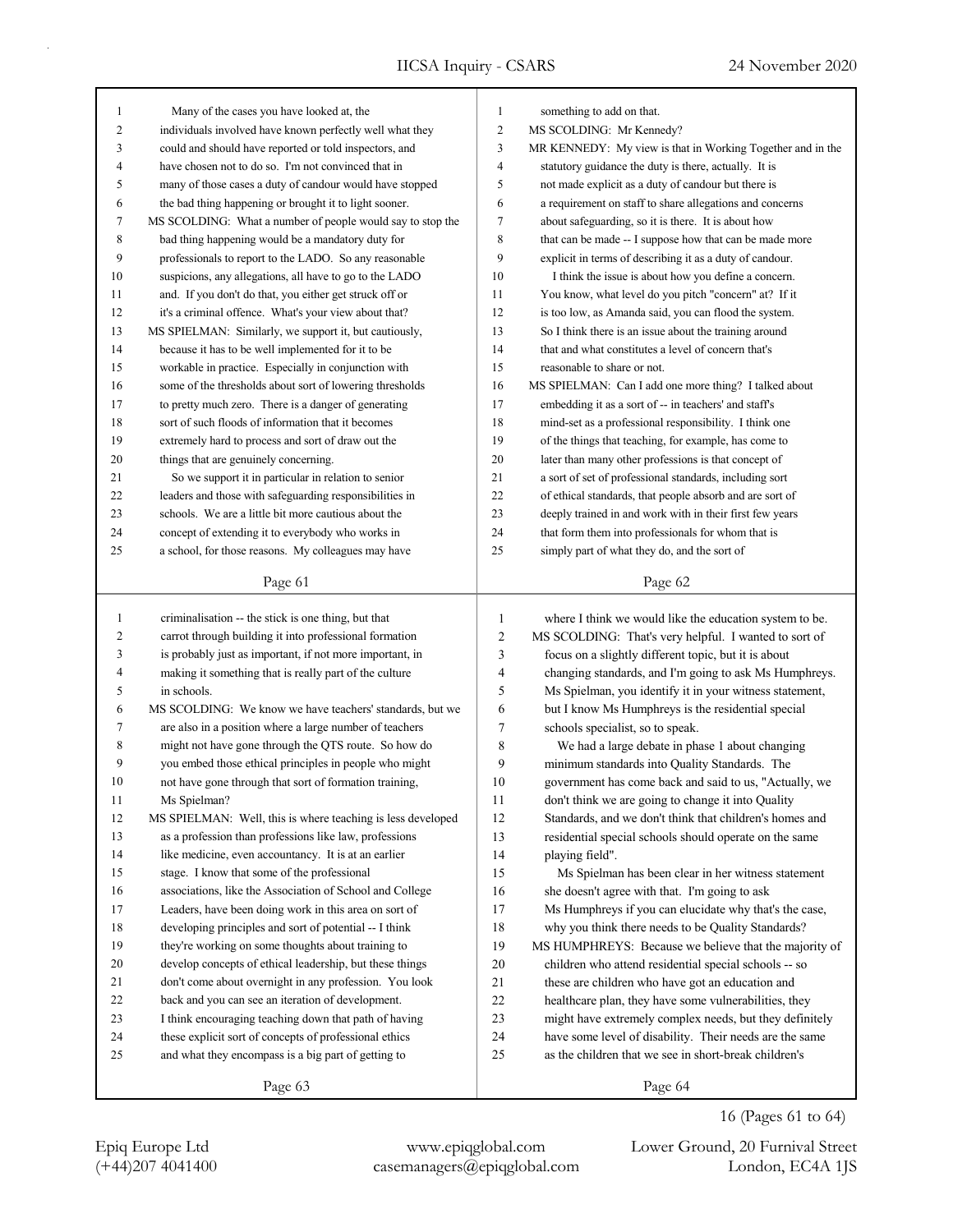| 1            | homes and in children's homes for disabled children.        | 1              | could be operating a very similar model, with children      |
|--------------|-------------------------------------------------------------|----------------|-------------------------------------------------------------|
| 2            | We believe that their needs are the same. We                | $\overline{2}$ | coming one night a week, vulnerable, disabled, probably     |
| 3            | believe that they therefore should be guaranteed the        | 3              | looking after more children than that manager who is in     |
| 4            | same level of care and responsibility from staff and        | $\overline{4}$ | that short-break setting, doesn't have to go through any    |
| 5            | should be cared for by qualified staff and deserve the      | 5              | of those processes, and do not have to have a recognised    |
| 6            | same level of care and protection, which we don't think     | 6              | qualification.                                              |
| 7            | they are afforded through the National Minimum              | 7              | MS SCOLDING: I'm assuming because, otherwise, it's just not |
| 8            | Standards.                                                  | 8              | safe, or it's potentially not safe?                         |
| 9            | MS SCOLDING: And the other issue, to follow up on that, is, | 9              | MS HUMPHREYS: Well, it brings in some questions over        |
| $10\,$       | you also say that the head of care in a residential         | 10             | competence. It means that that person's competence has      |
| 11           | special school should have a relevant qualification. At     | 11             | not been tested for us to be able to -- so in an            |
| 12           | the moment I think it is one of those "should be working    | 12             | inspection report that we would write about a short         |
| 13           | towards" or "might need to" --                              | 13             | break children's home, we would say, "This person has       |
| 14           | MS HUMPHREYS: "Adequate". Yes, it talks about having        | 14             | been registered since such and such a date and has          |
| 15           | "adequate experience". But "adequate" isn't specified       | 15             | a recognised qualification". That's a mark for parents      |
| 16           | anywhere.                                                   | 16             | and commissioners to say, "Actually, yes, that person       |
| 17           | So if you are going to operate, say, a short-break          | 17             | has passed the Ofsted test. They are fit to practise".      |
| 18           | children's home where children come on rotation one         | 18             | We can't say the same about heads of care. That's not       |
| 19           | night per week, you know, perhaps 40 children, the          | 19             | to say that -- there are some extremely good heads of       |
| 20           | manager of that children's home has to be registered        | 20             | care, but they don't -- and, also, they don't have that     |
| 21           | with Ofsted and has to have an equivalent of a level 5      | 21             | status either, because we give that status to               |
| 22           | qualification. They also have to go through the             | 22             | a registered manager in a children's home. We say,          |
| 23           | registration process with us for us to be able to say       | 23             | "Yes, you are a registered manager. You are fit to          |
| 24           | that they're fit to practice.                               | 24             | practise". We cannot give that same status to the heads     |
| 25           | A head of care in a residential special school that         | 25             | of care in a residential special school.                    |
|              |                                                             |                |                                                             |
|              | Page 65                                                     |                | Page 66                                                     |
|              |                                                             |                |                                                             |
|              |                                                             |                |                                                             |
| $\mathbf{1}$ | MS SCOLDING: Can I ask about non-special schools? So heads  | $\mathbf{1}$   | their children in boarding schools.                         |
| 2            | of care in boarding schools, do you think they should       | $\overline{c}$ | MS SCOLDING: Of course, the difference is that you are the  |
| 3            | have some form of qualification or status? At the           | 3              | regulator of social care provision, whereas you're not      |
| 4            | moment, what the NMS says is that staff who supervise --    | 4              | the regulator of boarding provision. If any of you were     |
| 5            | I think it is NMS 15.4 says staff who supervise in          | 5              | to go to an inspection and find that there were not         |
| 6            | a boarding environment should have adequate experience      | 6              | satisfactory arrangements, you have no power to enforce     |
| 7            | and training, I think is the word, and there is another     | 7              | the NMS or to enforce the Independent School Standards      |
| 8            | bit in 15.1 which says "must have adequate experience",     | 8              | in any way; that's right, isn't it, Ms Humphreys?           |
| 9            | but nowhere does it say what that means, whether or not     | 9              | MS HUMPHREYS: That's right. So in a children's home, if we  |
| 10           | there's any standard, how that's met.                       | 10             | felt that the manager was not -- no longer fit to           |
| 11           | So do you think that, for boarding generally, if you        | 11             | practise and be in that role, we could cancel their         |
| 12           | are talking about people who are the heads of boarding,     | 12             | registration as a manager. In a residential special         |
| 13           | that they need to have some kind of qualification?          | 13             | school, we might feel that there are weaknesses within      |
| 14           | MS HUMPHREYS: I think it's desirable. I think there are     | 14             | the leadership and management, we can write about it in     |
| 15           | slightly different issues, in --                            | 15             | the report, we can say that the National Minimum            |
| 16           | MS SCOLDING: Yes.                                           | 16             | Standard isn't met, but that is the end of what we can      |
| 17           | MS HUMPHREYS: -- that we are not talking about the          | 17             | do. It is then for the department to make a decision as     |
| 18           | vulnerabilities of disabled children, but they are          | 18             | to what happens next.                                       |
| 19           | looking after other people's children and there should      | 19             | MS SCOLDING: Following up from that, Ms Spielman, in the    |
| 20           | be some way of them being able to demonstrate their         | 20             | last hearing you were quite clear that you had concerns     |
| 21           | competence in carrying out that role --                     | 21             | about whether or not the Department for Education were      |
| 22           | a qualification -- or it's specified and what their         | 22             | taking suitable enforcement action, and you -- I think      |
| 23           | level of experience should be would be able to              | 23             | I described it as putting a hat in the ring, that maybe     |
| 24           | demonstrate that competence and would be able to give       | 24             | Ofsted would be more appropriate. Do you have any views     |
| 25           | confidence to parents when they are seeking to place        | 25             | or has your thinking moved on in terms of whether or not    |

(+44)207 4041400 casemanagers@epiqglobal.com London, EC4A 1JS Epiq Europe Ltd www.epiqglobal.com Lower Ground, 20 Furnival Street

17 (Pages 65 to 68)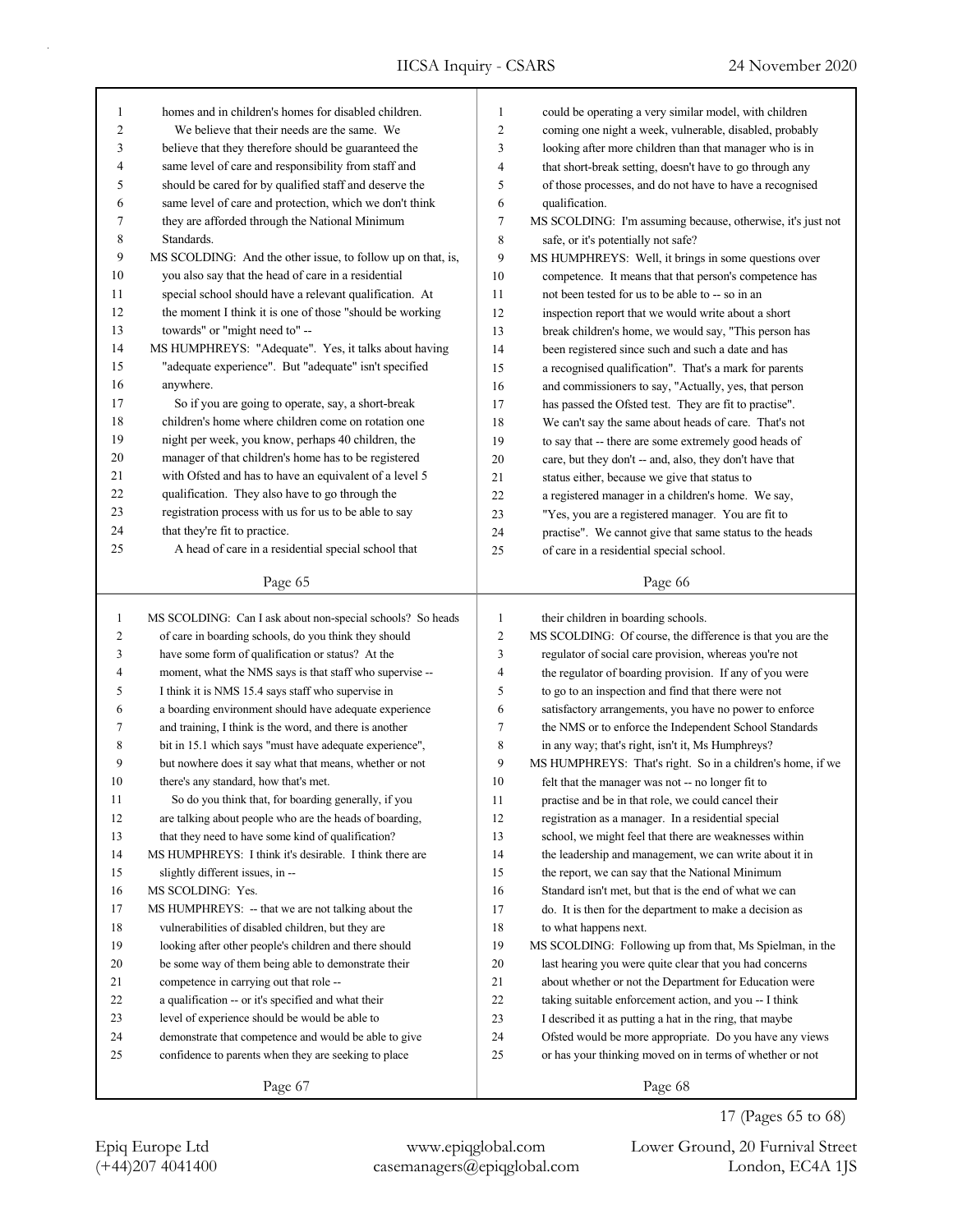| $\mathbf{1}$ | you want to take on that regulatory role or you think it | 1              | published, the school or a group associated with it has     |
|--------------|----------------------------------------------------------|----------------|-------------------------------------------------------------|
| 2            | would be appropriate for you to have that regulatory     | $\overline{c}$ | been lobbying sort of politicians quite widely, and we      |
| 3            | role?                                                    | 3              | receive approaches from a number of directions. I think     |
| 4            | MS SPIELMAN: I have not gone as far as saying I want to. | 4              | when ministers receive that in relation to -- political     |
| 5            | I merely said that we would be capable of it.            | 5              | lobbying pressure in relation to regulatory decisions,      |
| 6            | The concerns that we raised about the delays, about      | 6              | there is no question that it makes it harder to take        |
| 7            | the sort of stages of action plan and reinspection to    | 7              | decisive action when you're a politician at the             |
| 8            | see whether an action plan has been met, mean that there | 8              | receiving end of political approaches.                      |
| 9            | is a huge disparity between independent schools and      | 9              | One of the reasons for the existence of independent         |
| 10           | state schools in terms of the speed with which           | 10             | regulators is to keep them at one remove from those         |
| 11           | underperformance is addressed and the sort of interests  | 11             | kinds of political pressure.                                |
| 12           | of children, the needs of children sort of put on        | 12             | MS SCOLDING: Yes. I mean, the other issue that I suppose    |
| 13           | a proper footing.                                        | 13             | I wanted to raise is the unions raised yesterday about      |
| 14           | There have been some signs, I would say, in recent       | 14             | your role in inspecting or not inspecting multi-academy     |
| 15           | months of some cases being dealt with with greater       | 15             | trusts, who obviously these days take on the vast amount    |
| 16           | speed, but, nevertheless, the arrangements, as they      | 16             | of responsibility for the vast majority of schools in       |
| 17           | stand -- in some respects, DfE has fewer powers than     | 17             | this country. I think it is something like 72 per cent      |
| 18           | I think we have in relation to early years, for example, | 18             | of all schools are now academy schools, you know,           |
| 19           | or children's homes, to act swiftly. I don't believe it  | 19             | significant -- certainly the majority of secondary          |
| $20\,$       | is a satisfactory situation at the moment.               | 20             | schools and a significant minority of primary schools.      |
| 21           | A further point I would make is that I think             | 21             | Do you think that there's a gap in your oversight of        |
| 22           | political pressure is sometimes applied. I can think     | 22             | multi-academy trusts, who are the people who are doing      |
| 23           | of -- I know of a number of inspections, for example,    | 23             | the oversight monitoring of often 20, 30, 40, 50            |
| 24           | where a provisional judgment has been given which is not | 24             | schools?                                                    |
| 25           | to a school's liking and, before the report has been     | 25             | MS SPIELMAN: Multi-academy trusts are often doing more than |
|              |                                                          |                |                                                             |
|              | Page 69                                                  |                | Page 70                                                     |
|              |                                                          |                |                                                             |
|              |                                                          |                |                                                             |
| 1            | oversight and monitoring; they're often very             | $\mathbf{1}$   | trusts, not just sort of schools within them -- and         |
| 2            | deeply-integrated organisations. Often that brings many  | 2              | similarly, actually, care homes, early -- chains of         |
| 3            | strengths. I think we've reported in some of our         | 3              | early years, that it is time that the law and policy        |
| 4            | briefings this autumn that schools in multi-academy      | 4              | evolved, or at least started to evolve, in the direction    |
| 5            | trusts have often felt better supported in handling all  | 5              | of looking at systems as they actually operate, because     |
| 6            | the very complex guidance they have had to implement     | 6              | that makes it easier to ask the right questions of          |
| 7            | around COVID security, for example.                      | 7              | the right people, to have the conversations with the        |
| 8            | Many larger academy trusts will have safeguarding        | 8              | people who are making the tough choices, who might be       |
| 9            | expertise at the centre that often employ one or more    | 9              | making the bad choices, rather than the people who are      |
| 10           | safeguarding experts who make sure schools have good     | 10             | several points down the line.                               |
| 11           | policies, procedures, help them with difficult cases     | 11             | MS SCOLDING: Of course it is also asymmetric, because you   |
| 12           | providing various kinds of advice, who provide           | 12             | have a responsibility to inspect local authorities, so      |
| 13           | substantial -- contribute substantially to both quality  | 13             | if the local authority were to maintain, you can ask the    |
| 14           | and assurance of that quality within that MAT.           | 14             | director of children's services, "What are you doing?       |
| 15           | This is true of many other aspects of teacher            | 15             | What's your safeguarding? How is your oversight? How        |
| 16           | training, curriculum, there are many pieces that are     | 16             | are you working at that from the centre?"                   |
| 17           | often now significantly decided or influenced or         | 17             | MS SPIELMAN: I should just make the point, though, we       |
| $18\,$       | implemented from the centre of MATs.                     | 18             | inspect local authority children's services. We do not      |
| 19           | As a result, an inspection model that essentially        | 19             | inspect local authority involvement in education. We        |
| 20           | predates the emergence of these multi-layer structures   | 20             | used to do until about ten years ago, I think, nine or      |
| 21           | puts us in the position of somebody who audits           | 21             | ten years ago, what was called a LASI, a local authority    |
| 22           | a supermarket chain only by visiting the branches. So    | 22             | school improvement inspection, but those were suspended     |
| 23           | my strong belief is that accountability systems need to  | 23             | just about a decade ago.                                    |
| 24           | evolve to match sectors as they actually operate and     | 24             | MS SCOLDING: I suppose, when I think about children's       |
| 25           | that a model of inspection that looked at multi-academy  | 25             | services, I think about education and social care. So       |
|              | Page 71                                                  |                | Page 72                                                     |

(+44)207 4041400 casemanagers@epiqglobal.com London, EC4A 1JS Epiq Europe Ltd www.epiqglobal.com Lower Ground, 20 Furnival Street

18 (Pages 69 to 72)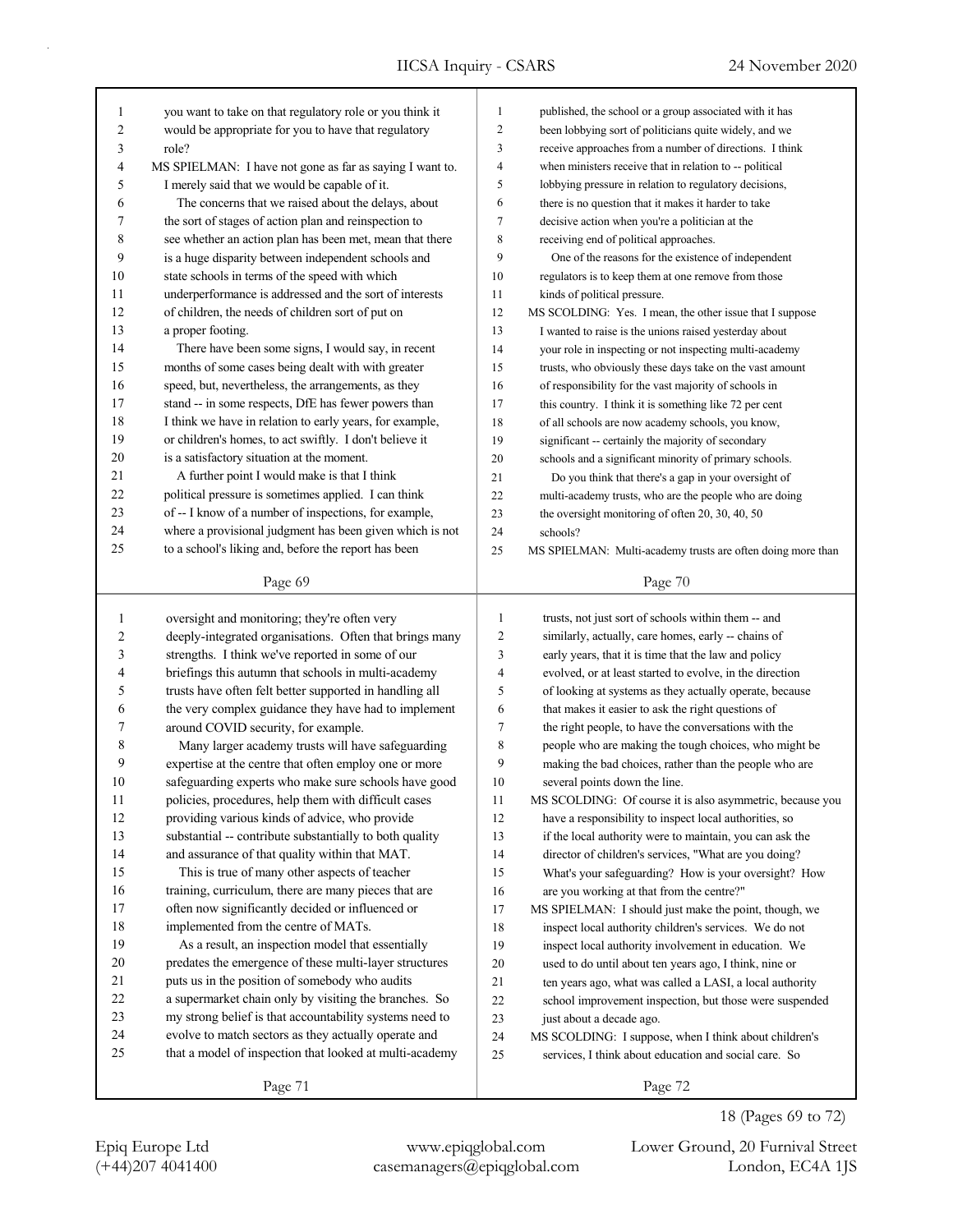| 1              | you look at whatever the functions that they still carry   | 1                | manage your schools in a broader way". We don't have       |
|----------------|------------------------------------------------------------|------------------|------------------------------------------------------------|
| $\overline{c}$ | out as part and parcel of their children's services        | $\boldsymbol{2}$ | that power.                                                |
| 3              | function --                                                | 3                | MS SCOLDING: We were just talking about the role of        |
| 4              | MS SPIELMAN: No, not education. The social care side and   | $\overline{4}$   | the local authority and the fact that the role of          |
| 5              | the area SEND inspections pick up around provision for     | 5                | the local authority, as you have identified, has been      |
| 6              | children with SEND, but not the work with mainstream       | 6                | sort of, shall we say, diminished somewhat in terms of     |
| 7              | schools.                                                   | $\tau$           | its oversight of educational provision, certainly in the   |
| 8              | MS SCOLDING: That's helpful. That's a helpful              | 8                | past sort of 20 years, would be the way I would describe   |
| 9              | clarification, Ms Spielman. I hadn't realised that.        | 9                | it.                                                        |
| 10             | Ms Humphreys, do you have anything to add to that,         | 10               | We have heard from a number of local authority             |
| 11             | particularly in respect of coming from the boarding        | 11               | designated officers, because that's one of the roles       |
| 12             | setting and the boarding sector and your ability to take   | 12               | they still do have, is in that oversight, and they have    |
| 13             | action against concerns you've got in that setting?        | 13               | told us about the fact that they would like national       |
| 14             | MS HUMPHREYS: We can't take action in the boarding schools | 14               | guidance and a set of principles so there's consistency    |
| 15             | or the residential special schools. That's for the         | 15               | as to what they have to do and how they have to do it.     |
| 16             | department. But, equally, I think what isn't known so      | 16               | Do I assume, from the collective head nodding, that        |
| 17             | much is that, whilst we also -- we do have the             | 17               | you all agree that that would be a good idea?              |
| 18             | multi-academy trusts and, like Amanda said, we can't       | 18               | MS SPIELMAN: Yes, you do. We do see a level of             |
| 19             | look at that -- the head office function.                  | 19               | inconsistency and a lack of clarity for LADOs              |
| 20             | Some of the independent schools are also owned by          | 20               | themselves, and also I think for schools as to how they    |
| 21             | organisations, so we have Priory, we have CareTech, we     | 21               | should engage. Again, I think that's come through in       |
| 22             | have Cambian, who own more than one school, but the        | 22               | some of the cases that we have seen, that some schools     |
| 23             | legislation only allows us to look at that individual      | 23               | perhaps haven't fully understood what they should be       |
| 24             | school. We don't have the power to say, "Right,            | 24               | doing as well as some who have perhaps chosen not to.      |
| 25             | CareTech, Cambian, Priory, we want to look at how you      | 25               | MS SCOLDING: Do you think the LADO role could be expanded, |
|                |                                                            |                  |                                                            |
|                | Page 73                                                    |                  | Page 74                                                    |
|                |                                                            |                  |                                                            |
|                |                                                            |                  |                                                            |
| $\mathbf{1}$   | for example, to provide you with -- not to provide; to     | $\mathbf{1}$     | well go ahead. But in lots of cases, the allegation        |
| 2              | carry out some kind of investigative function? So          | $\overline{2}$   | doesn't meet the threshold and it is then pushed back to   |
| 3              | instead of -- where there are allegations about child      | 3                | the school to investigate.                                 |
| 4              | sexual abuse in respect of school staff which don't meet   | $\overline{4}$   | What we sometimes come across is a school will say,        |
| 5              | the police investigation criteria or don't meet the        | 5                | "Oh, well, it didn't meet the LADO's threshold so we       |
| 6              | social care criteria, whether or not it should be the      | 6                | didn't do anything about it". What we would like to see    |
| 7              | LADO rather than the school internally that should be      | $\tau$           | more of is more of a tying up the loose ends in that       |
| $\,$ 8 $\,$    | investigating? Do you have any views about that,           | 8                | respect. So if the LADO says, "It doesn't meet our         |
| 9              | Ms Spielman? Ms Humphreys has got a look on her face       | 9                | threshold. We need you to do an investigation", that       |
| 10             | that says she wants to tell me something.                  | 10               | the school has to then respond back to the LADO as to      |
| 11             | MS SPIELMAN: Let Ms Humphreys go first.                    | 11               | what they have done, because that loop isn't always        |
| 12             | MS SCOLDING: Ms Humphreys?                                 | 12               | made.                                                      |
| 13             | MS HUMPHREYS: Two things I would like to say. As Amanda    | 13               | MS SCOLDING: Ms Spielman, Mr Kennedy, do you have anything |
| 14             | said, yes, we do know about inconsistency in LADO          | 14               | else you wish to add on that?                              |
| 15             | provision. That's set out in the independent -- so the     | 15               | MR KENNEDY: I'd like to say that I think sometimes schools |
| 16             | inspection that we do of local authority children's        | 16               | will commission their own investigation into certain       |
| 17             | services always include looking at the role of the LADO.   | 17               | situations, and that can be helpful. But I think there     |
| $18\,$         | Those reports tell us about the inconsistency that we've   | 18               | can be a danger about lack of independence sometimes in    |
| 19             | got. And the problem is where you've got a weak LADO       | 19               | that. But I think it's about the jigsaw pieces, because    |
| 20             | and you might have a school that is also weak in           | 20               | something may not meet the threshold for a section 47,     |
| 21             | safeguarding and chooses not to raise things with the      | 21               | or whatever, but actually it's part of a picture of        |
| 22             | LADO, you've got some difficulties there.                  | 22               | growing concern about a member of staff.                   |
| 23             | Regarding LADOs doing investigations, you're               | 23               | So even the investigation may not establish what's         |
| 24             | absolutely right. If an allegation reaches the             | 24               | happened, but actually that's part of a bigger picture     |
| 25             | threshold for a section 47 investigation, that might       | 25               | about this particular member of staff.                     |

(+44)207 4041400 casemanagers@epiqglobal.com London, EC4A 1JS Epiq Europe Ltd www.epiqglobal.com Lower Ground, 20 Furnival Street

19 (Pages 73 to 76)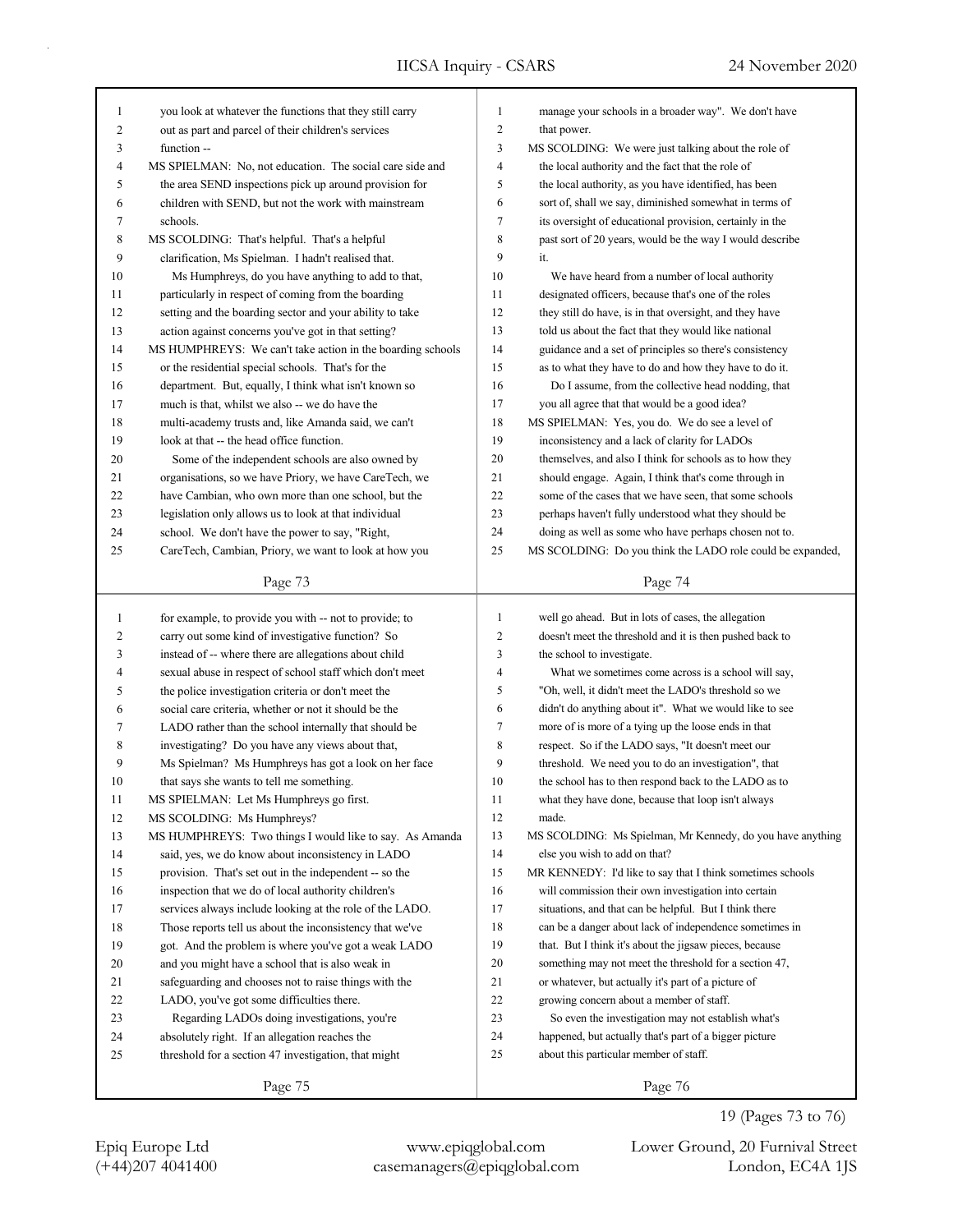| $\mathbf{1}$   | MS SCOLDING: Ms Spielman, I know that you have to go, and | $\mathbf{1}$   | It is because we have this obligation to report and       |
|----------------|-----------------------------------------------------------|----------------|-----------------------------------------------------------|
| $\overline{c}$ | just in case you aren't able to come back or the meeting  | 2              | I want it to be absolutely clear that these new           |
| 3              | goes on longer than anticipated -- I know we are          | 3              | arrangements would leave us unable to report as           |
| 4              | anticipating having you back this afternoon, but just in  | 4              | originally intended under those provisions. I did not     |
| 5              | case, one of the issues that I'd like you to deal with    | 5              | want there to be any misapprehension at all.              |
| 6              | is monitoring of the Independent Schools Inspectorate.    | 6              | We are doing this joint work. In practice, there is       |
| 7              | Now, you told us about your concerns about that last      | 7              | an enormous difference in scale. ISI, as I understand     |
| 8              | time. Your current view is set out -- Danny, would you    | 8              | it, has on its permanent payroll only two inspectors,     |
| 9              | mind getting up OFS012736_015. That's paragraphs 51 to    | 9              | its two deputy chief inspectors, so much of the -- who    |
| 10             | 53. At paragraph 52 -- in fact, it is paragraphs 51 and   | 10             | do all their policy work. So, in practice, much of        |
| 11             | 52. Don't worry about the next paragraph:                 | 11             | the joint working consists of hooking ISI into our        |
| 12             | "I must continue to make sure that the new                | 12             | policy and practice development work, which we are        |
| 13             | arrangements do not allow Ofsted to provide any           | 13             | entirely happy to do. But doing that, I just want it to   |
| 14             | assurance about the quality of the Independent Schools    | 14             | be crystal clear that this doesn't give -- that this      |
| 15             | Inspectorate's work "                                     | 15             | shouldn't be relied on by ministers for assurance, and    |
| 16             | And that you have got concerns about that. Is there       | 16             | once or twice I have noticed statements being made that   |
| 17             | anything you would like to tell us over and above that    | 17             | imply that assurance would come from the joint working    |
| 18             | which is set out within your written witness statement,   | 18             | arrangements, and I just want to be clear that I will be  |
| 19             | in terms of, does this create any risks in respect of     | 19             | able to give no assurance from doing it.                  |
| 20             | safeguarding or child protection or is it simply that     | $20\,$         | MS SCOLDING: Do you think that ISI should continue to     |
| 21             | you feel it's unfair that you're subject to greater       | 21             | exist, or do you think you should take over the           |
| 22             | scrutiny by Parliament than the Independent Schools       | 22             | functions of ISI?                                         |
| 23             | Inspectorate is?                                          | 23             | MS SPIELMAN: In this, as so many other things, Britain is |
| 24             | MS SPIELMAN: This is not a matter of sort of tit for tat  | 24             | a very permissive country, where, by default, we have     |
| 25             | and everybody should be treated in exactly the same way.  | 25             | many ways of doing things. We have a sort of historic     |
|                |                                                           |                |                                                           |
|                | Page 77                                                   |                | Page 78                                                   |
|                |                                                           |                |                                                           |
|                |                                                           |                |                                                           |
| $\mathbf{1}$   | reluctance -- as with a bigger and more diverse           | $\mathbf{1}$   | people and another is safeguarding done by those would    |
| $\overline{c}$ | independent schools sector than many countries, far more  | $\overline{c}$ | create confusion, especially when there were conflicting  |
| 3              | freedom at individual school level, even within the       | 3              | reports. I wouldn't be comfortable with having an         |
| 4              | state sector, to do things in the ways that schools       | 4              | Ofsted report out saying that education was wonderful at  |
| 5              | choose. So it feels like part of that strong cultural     | 5              | the same time as a report saying that safeguarding        |
| 6              | preference that we have had for more than 100 years to    | 6              | absolutely wasn't.                                        |
| 7              | allow multiple routes for doing things.                   | 7              | Also, I think some of the historic examples that you      |
| 8              | MS SCOLDING: I don't think -- I'm noting the time, chair. | 8              | have looked at in that period, where ISI were inspecting  |
| 9              | I'm just identifying whether or not now might be an       | 9              | some aspects and we were inspecting others, show the      |
| 10             | appropriate moment to have the lunch break. We are        | 10             | limitations of that model and the sort of resentment it   |
| 11             | a couple of minutes early, but I think I don't really     | 11             | could breed where schools didn't feel they should be      |
| 12             | want to start a new topic before lunch. But I wanted to   | 12             | being inspected by multiple organisations.                |
| 13             | thank Ms Spielman, just in case she gets caught up.       | 13             | I think the simplicity of having a single                 |
| 14             | I know we are due to have you back at about 2.15/2.20,    | 14             | inspectorate working with a single school is greatly      |
| 15             | but just in case.                                         | 15             | preferable, and I think the competence that's been built  |
| 16             | MS SPIELMAN: There was one small point, Ms Scolding, that | 16             | up -- not diminishing, but building on what we took on    |
| 17             | I could address extremely quickly that I haven't          | 17             | when we merged with CSCI or the children's side of CSCI   |
| $18\,$         | mentioned, which is just, I think, a suggestion that was  | 18             | does leave us very much fit to do that.                   |
| 19             | floated in the questions you sent about a separate body   | 19             | MS SCOLDING: Thank you very much, Ms Spielman. I hope to  |
| 20             | inspecting safeguarding.                                  | 20             | see you back at 2.20 pm. I will just leave Ms Humphreys   |
| 21             | MS SCOLDING: Yes.                                         | 21             | with the fact I would like to ask her the question that   |
| 22             | MS SPIELMAN: I am very uncomfortable about that idea, for | 22             | Ms Spielman has just answered immediately after lunch,    |
| 23             | several reasons. One is because safeguarding is so        | 23             | and, Mr Kennedy, if you have anything to add.             |
| 24             | deeply embedded in schools that I think to try to pick    | 24             | Chair, with your permission, may we have the lunch        |
| 25             | it apart and say one thing is education done by these     | 25             | break now?                                                |
|                | Page 79                                                   |                | Page 80                                                   |

(+44)207 4041400 casemanagers@epiqglobal.com London, EC4A 1JS Epiq Europe Ltd www.epiqglobal.com Lower Ground, 20 Furnival Street

20 (Pages 77 to 80)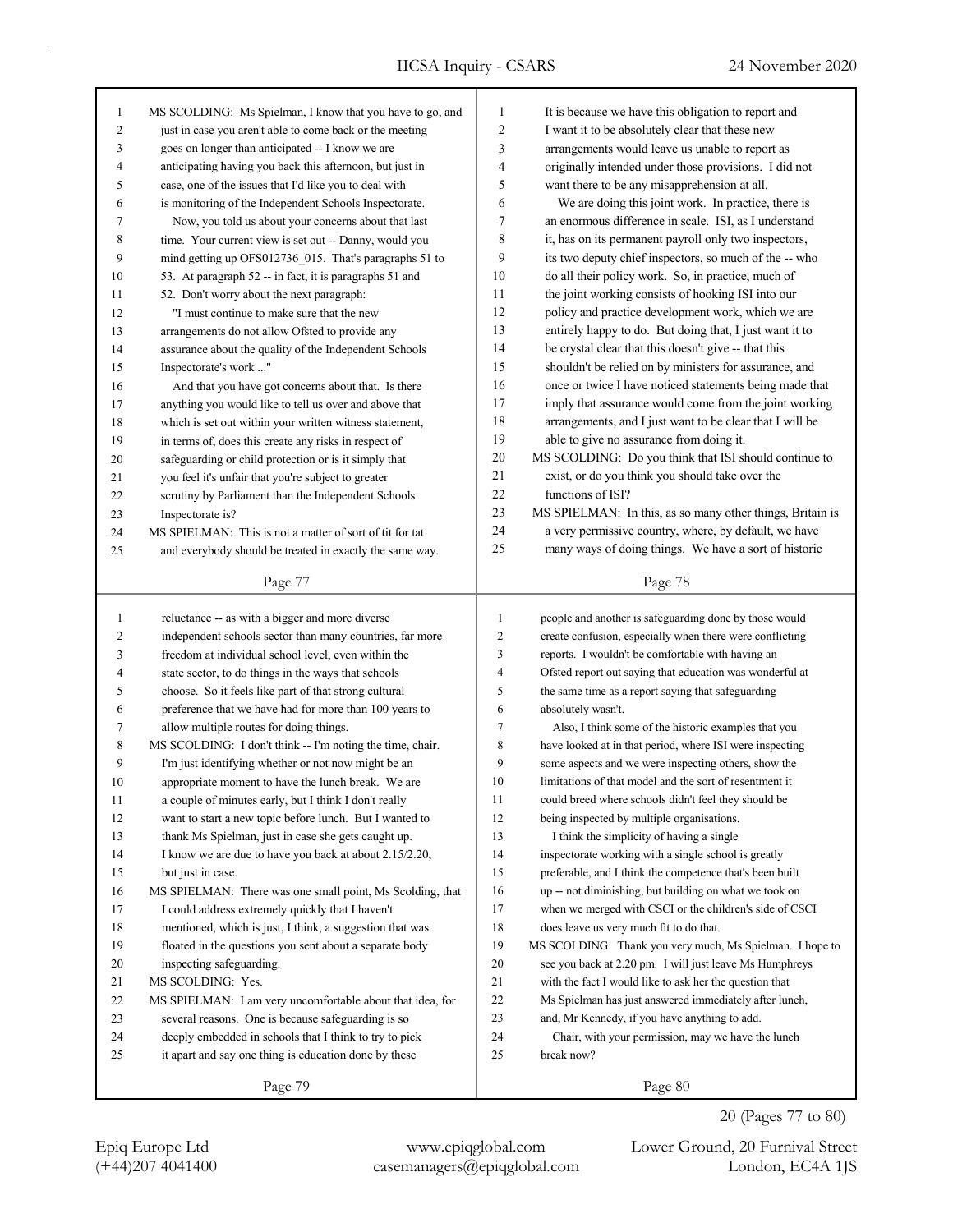٦

| 1            | THE CHAIR: Yes, we will return at 1.45 pm. Thank you.                                                            | 1              | say that we are required -- I'm sure you're familiar     |
|--------------|------------------------------------------------------------------------------------------------------------------|----------------|----------------------------------------------------------|
| 2            | MS SCOLDING: Thank you very much, chair.                                                                         | 2              | with it -- but:                                          |
| 3            | $(12.44 \text{ pm})$                                                                                             | 3              | "The authority shall take such steps as are              |
| 4            | (The short adjournment)                                                                                          | 4              | reasonably practical to determine whether the child's    |
| 5            | $(1.45 \text{ pm})$                                                                                              | 5              | welfare is adequately safeguarded."                      |
| 6            | THE CHAIR: Good afternoon, everybody. Ms Scolding?                                                               | 6              | So we are empowered to look at that. So we could be      |
| 7            | MS SCOLDING: Thank you, Professor Jay.                                                                           | 7              | looking at it, the new safeguarding body could look at   |
| 8            | Ms Humphreys, I asked you a question just before                                                                 | 8              | it. There's a complication as to then who -- which body  |
| 9            | lunch, but didn't give you a chance to answer it, which                                                          | 9              | is superior over the other, which body does the school   |
| 10           | is about some victims and survivor groups have suggested                                                         | 10             | report to. So there are layers of complexity, if such    |
| 11           | that there should be a sort of separate safeguarding                                                             | 11             | a body was to be brought in.                             |
| 12           | inspection body, and some of them have suggested                                                                 | 12             | MS SCOLDING: I suppose, on the other hand, as far as     |
| 13           | something like CSCI which used to exist, and which you,                                                          | 13             | boarding is concerned, there was, prior to 2008, in any  |
| 14           | in fact, worked for, so I think you have experienced                                                             | 14             | event, separate inspections, weren't there? So you       |
| 15           | both regimes. What's your view about the                                                                         | 15             | would have had the boarding welfare inspection and then  |
| 16           | appropriateness of there being separate safeguarding                                                             | 16             | the education inspection, and they were by different     |
| 17           | inspections run by a body separate to Ofsted or any                                                              | 17             | bodies before 2008.                                      |
| 18           | other sort of inspectorate?                                                                                      | 18             | MS HUMPHREYS: Yes. Yes, that's right, they were.         |
| 19           | MS HUMPHREYS: Yes, I would agree with what Amanda has said                                                       | 19             | MS SCOLDING: Could a return to that sort of system work? |
| 20           | about the added bureaucracy of two bodies. I think if                                                            | 20             | MS HUMPHREYS: We do have a framework for what we call an |
| 21           | this suggestion was to be taken forward, it would be                                                             | 21             | integrated inspection where the education and social     |
| 22           | quite difficult to navigate about what we would look at                                                          | 22             | care is inspected at the same time. Obviously, under     |
| 23           | on an inspection and what a new safeguarding body might                                                          | 23             | the present situation, that's all been suspended, but we |
| 24           | look at. In particular, in respect of schools, our                                                               | 24             | do intend to return to that, where we then would inspect |
| 25           | powers that are rooted in the Children Act, section 87,                                                          | 25             | both boarding and education at the same time. So that    |
|              |                                                                                                                  |                |                                                          |
|              | Page 81                                                                                                          |                | Page 82                                                  |
|              |                                                                                                                  |                |                                                          |
| $\mathbf{1}$ |                                                                                                                  |                |                                                          |
| 2            | would solve the problem of things falling between two                                                            | $\mathbf{1}$   | done some this term, for example, where we have gone     |
| 3            | stools, but, equally, we have to recall that, for                                                                | $\overline{c}$ | into a school unannounced because of concerns about      |
| 4            | residential special schools, we inspect annually, school                                                         | 3              | safeguarding. So we do have the power to do that. So     |
|              | inspection isn't the same frequency. There is a greater                                                          | 4              | it is a question of how we align and how we risk assess  |
| 5            | chance of alignment with boarding schools when the                                                               | 5              | some schools where we might go in more frequently, for   |
| 6            | frequency is the same. But, equally, our frequencies<br>aren't set in stone either because we need to be able to | 6              | example.                                                 |
| 7            |                                                                                                                  | $\tau$         | MS SCOLDING: I wanted to turn now and ask some specific  |
| 8            | be fleet of foot and be able to respond very quickly                                                             | 8              | questions about the three schools that we are looking at |
| 9            | when we have got concerns.                                                                                       | 9              | in this particular phase. I'm going to turn to           |
| 10           | MS SCOLDING: Thank you. Mr Kennedy, do you have anything                                                         | 10             | Clifton College first, because that's the first in time  |
| 11<br>12     | you want to add to what Ms Spielman and Ms Humphreys                                                             | $11\,$         | that we looked at. That's you, Ms Humphreys, and         |
|              | have said?                                                                                                       | 12             | largely the information comes from your witness          |
| 13           | MR KENNEDY: Two things. One is safeguarding is so embedded                                                       | 13             | statement. Chair and panel, for your information, it is  |
| 14           | within the existing framework that I think to take it                                                            | 14             | behind tab 7, OFS012667 001.                             |
| 15           | out and have it placed somewhere else would actually                                                             | 15             | Now, a boarding welfare inspection, Ms Humphreys,        |
| 16           | undermine some of the stuff we are doing around the                                                              | 16             | was undertaken of Clifton College in 2009 and, as you    |
| 17           | current framework around leadership                                                                              | 17             | identify at 004, paragraph 11 -- Danny, would you mind   |
| 18           | management/behaviour, for example. It is quite                                                                   | 18             | getting up OFS012667 004. Thank you. The overall         |
| 19           | difficult to separate out bullying in terms of whether                                                           | 19             | quality rating was "outstanding" and the provision       |
| 20           | it is behaviour, whether it is safeguarding. So I think                                                          | 20             | protecting children from harm and neglect, and in        |
| 21           | we would be in some difficulty there, I think, in                                                                | 21             | particular it identifies various things, which was       |
| 22           | stripping out safeguarding.                                                                                      | $22\,$         | policies, very good policies, strong and efficient staff |
| 23           | The second point I'd make is that we have powers to                                                              | 23             | team, good DSL, safeguarding training was given, one     |
| 24           | commission section 8, no formal designation inspections                                                          | 24             | safeguarding referral, community was supportive,         |
| 25           | with a focus on safeguarding and we do that. We have                                                             | 25             | selection and vetting of staff was extremely robust.     |

21 (Pages 81 to 84)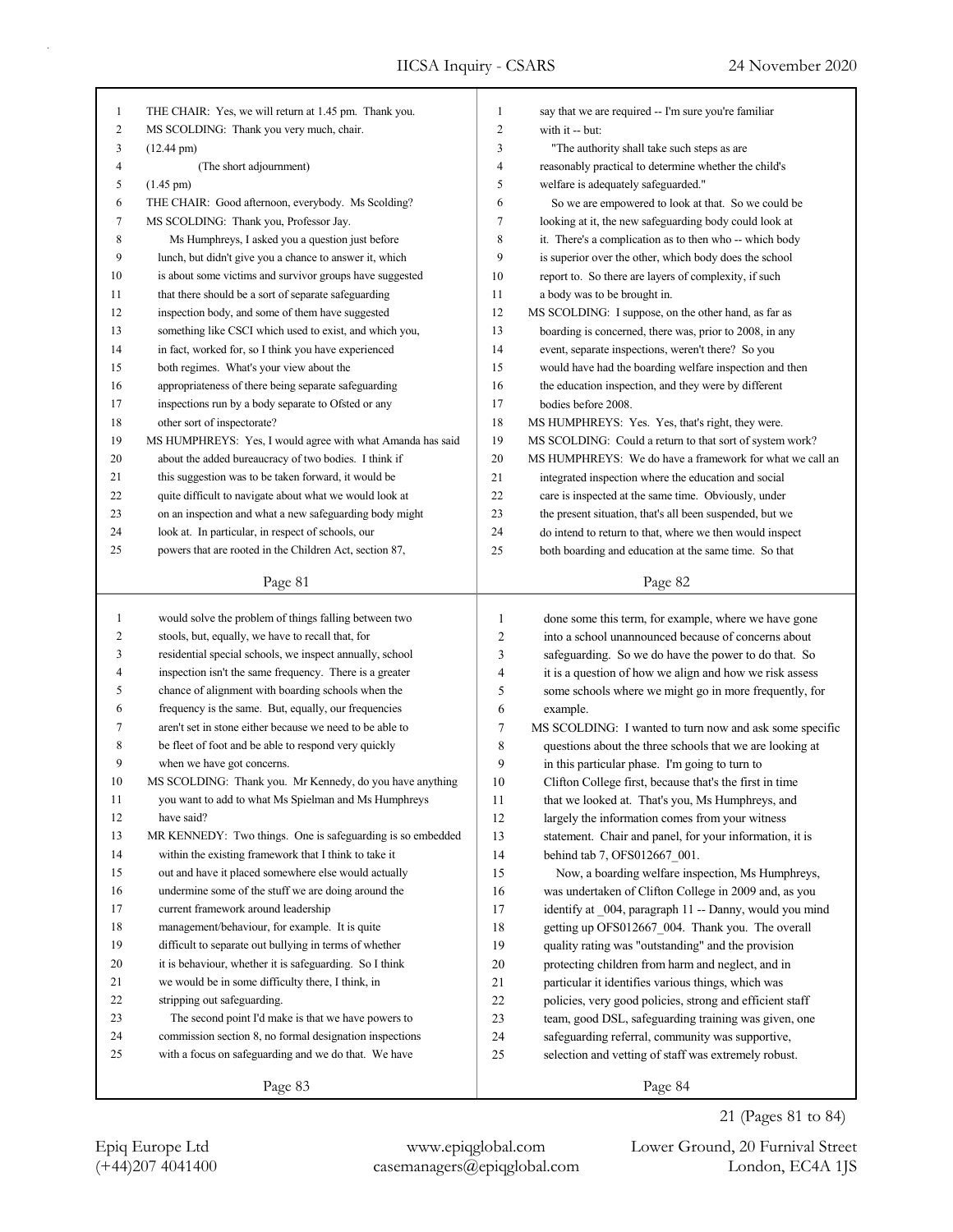| 1              | As we subsequently know, all was not well at that           | 1              | Keeping Children Safe in Education. That document           |
|----------------|-------------------------------------------------------------|----------------|-------------------------------------------------------------|
| 2              | particular point in time. In particular, when the ISI       | $\overline{c}$ | didn't exist in 2009.                                       |
| 3              | go in, in 2015, they say, well, the child protection        | 3              | MS SCOLDING: Would they have forensically gone through the  |
| 4              | policies were not good at all. So the first thing           | $\overline{4}$ | policy, or would they just have looked at it and gone,      |
| 5              | I wanted to ask about is, in November 2009, what            | 5              | "Okay, this looks like this matches" --                     |
| 6              | material would the inspectors have had to make their        | 6              | MS HUMPHREYS: No, she matched it. You can read that in the  |
| 7              | judgment about the quality or otherwise of child            | 7              | evidence base. It's there how she matched it.               |
| 8              | protection policies?                                        | $\,$ 8 $\,$    | MS SCOLDING: Obviously, it is one thing to have a policy.   |
| 9              | MS HUMPHREYS: In 2009, the school would have been inspected | 9              | It is quite another to follow it. The National Minimum      |
| 10             | directly against the National Minimum Standards that        | 10             | Standards said it should be followed and the staff          |
| 11             | were in place at the time.                                  | 11             | should also be given training, which turns out              |
| 12             | MS SCOLDING: Right.                                         | 12             | subsequently not to have happened. Do you have any          |
| 13             | MS HUMPHREYS: We have got the full evidence base from this  | 13             | understanding from the evidence base that you have got      |
| 14             | inspection. It's very clear in the evidence base that       | 14             | how the conclusion was reached in 2009?                     |
| 15             | the policy that the inspector looked at matched the         | 15             | MS HUMPHREYS: She had several discussions with children     |
| 16             | requirements as set out in the National Minimum             | 16             | about safeguarding within the school, and that's when       |
| 17             | Standard.                                                   | 17             | she identified that there was a small problem with          |
| 18             | MS SCOLDING: So that's all that they would have had to --   | 18             | bullying, which she then pursued and she took that to       |
| 19             | MS HUMPHREYS: That's all they had to do at that time.       | 19             | the DSL and the deputy DSL and they had a separate          |
| 20             | MS SCOLDING: Do I assume that the criteria have now changed | 20             | meeting in respect of bullying.                             |
| 21             | in terms of the child protection policies, and how have     | 21             | We also know that, through the inspection, that's           |
| 22             | they changed?                                               | 22             | when it came to light that there was an incident            |
| 23             | MS HUMPHREYS: We have got an upgraded version of            | 23             | involving a member of staff using text messages,            |
| 24             | Working Together, which would have had several              | 24             | pretending to be --                                         |
| 25             | reiterations since 2010; also, the introduction of          | 25             | MS SCOLDING: Yes. I believe it's known as catfishing.       |
|                |                                                             |                |                                                             |
|                | Page 85                                                     |                | Page 86                                                     |
|                |                                                             |                |                                                             |
|                |                                                             |                |                                                             |
| $\mathbf{1}$   | MS HUMPHREYS: Yes, that's right.                            | $\mathbf{1}$   | provision and that the ISI would have been looking at       |
| $\overline{c}$ | MS SCOLDING: It could be something else, but let's call it  | $\sqrt{2}$     | day provision.                                              |
| 3              | catfishing.                                                 | $\mathfrak{Z}$ | MS SCOLDING: Can I also identify that you said as well that |
| 4              | MS HUMPHREYS: Yes, and that had been dealt with effectively | $\overline{4}$ | in 2009, at paragraph 9 of your witness statement, over     |
| 5              | and the member of staff had been dismissed.                 | 5              | into 10, OFS012667_003-004 -- now, this was the time --     |
| 6              | She also talked to the prefects and she talked to           | 6              | we dealt with this in phase 1, didn't we? -- that you       |
| 7              | staff, all of whom were able to convince her that they      | 7              | had key standards and non-key standards, didn't you? So     |
| 8              | were keeping children safe.                                 | 8              | you had a longer group of things but you didn't have to     |
| 9              | We have to remember this was a boarding inspection,         | 9              | inspect everything. What I'm interested in is, it says      |
| 10             | so it would have just been in the scope of the boarding     | 10             | here that you didn't have to consider this, by              |
| 11             | provision. Thomson-Glover was a day housemaster.            | 11             | inspectors, and it's: the boarders' complaints are          |
| 12             | MS SCOLDING: You say that, but this is the concern, that    | 12             | appropriately responded to; safeguarding is promoted by     |
| 13             | although I know you were looking at the purely boarding     | 13             | appropriate records; crises -- there are sound              |
| 14             | provision, in a school like this, where you've got          | 14             | relationships; the welfare of boarders is safeguarded       |
| 15             | children who were on sort of almost like extended day       | 15             | when away from school on short-term visits. Is it still     |
| 16             | provision, in that it's kind of 7.00 am to 7.00 pm,         | 16             | the case that these things aren't looked at or has that     |
| 17             | shouldn't boarding provision look at those sorts of         | 17             | changed?                                                    |
| 18             | houses, particularly given how significant the role of      | 18             | MS HUMPHREYS: The NMS referred to here were replaced in     |
| 19             | the housemaster was to day pupils?                          | 19             | 2015 with the revised NMS, which is much shorter in         |
| $20\,$         | MS HUMPHREYS: I think, if we were inspecting today, we      | 20             | provision, and everything that's in the NMS is now          |
| 21             | certainly would put that into scope. It wasn't in scope     | 21             | looked at. There are no key standards. We look at all       |
| 22             | then in $2009/10$ .                                         | 22             | the standards.                                              |
| 23             | MS SCOLDING: When you say it wasn't in scope, is that       | 23             | They do include complaints and relationships, and           |
| 24             | because in statute or because the framework said --         | 24             | there isn't one about crises specifically, but it would     |
| 25             | MS HUMPHREYS: The framework said we only looked at boarding | 25             | be scooped up into a leadership and management standard.    |

22 (Pages 85 to 88)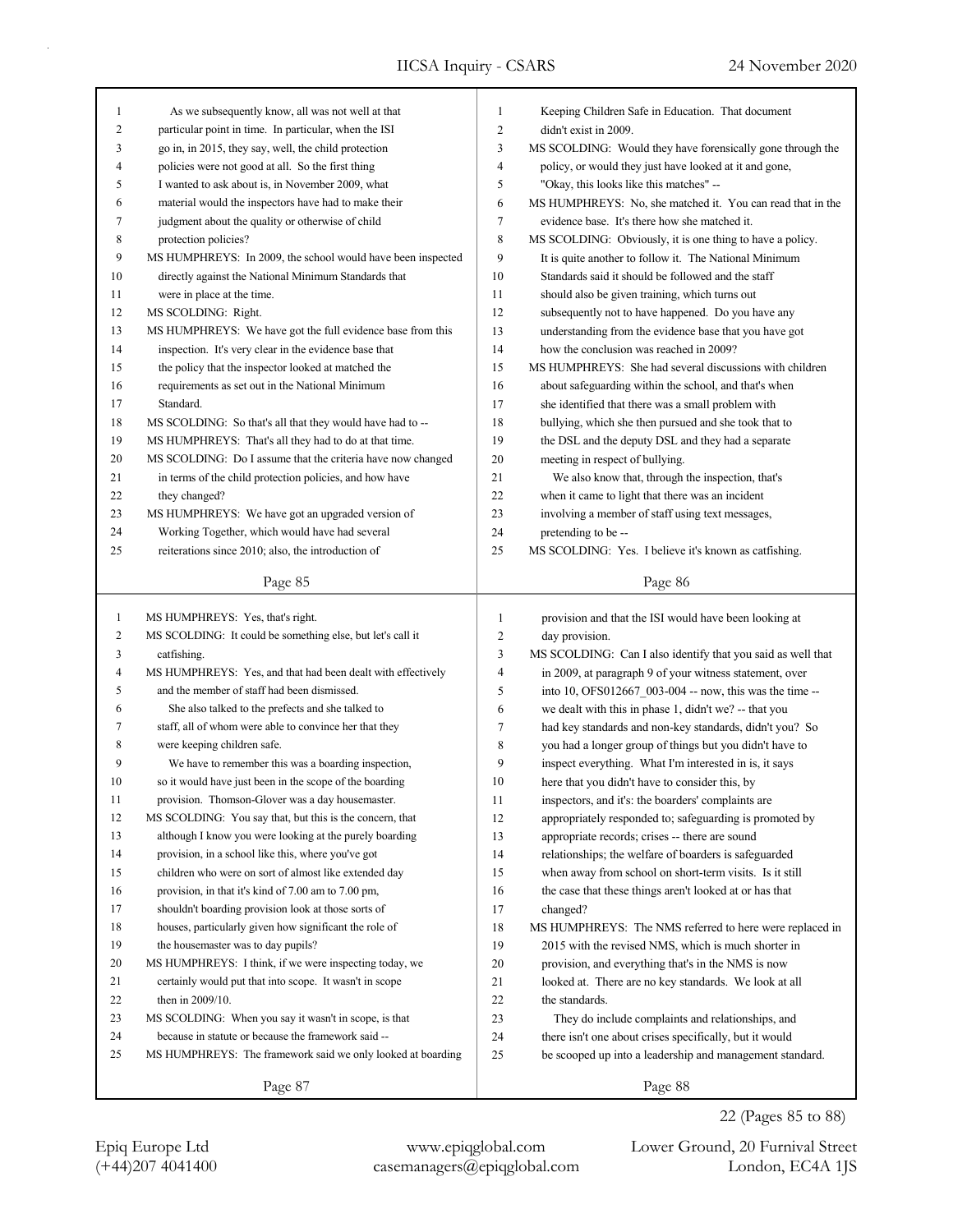| $\mathbf{1}$   | MS SCOLDING: I suppose the question I have to ask is, how                                               | 1              | Obviously, that got moved to the Department of             |
|----------------|---------------------------------------------------------------------------------------------------------|----------------|------------------------------------------------------------|
| $\overline{c}$ | can you reach an overall judgment as to the                                                             | 2              | Education. But that must have been what the DOH wanted     |
| 3              | appropriateness of welfare provision if you are not                                                     | 3              | at the time.                                               |
| 4              | looking at those issues we have got set out from (a) to                                                 | 4              | MS SCOLDING: Is that still the case or has that now        |
| 5              | $(e)$ there?                                                                                            | 5              |                                                            |
| 6              | MS HUMPHREYS: That was the decision that was made at the                                                | 6              | changed?                                                   |
|                |                                                                                                         | 7              | MS HUMPHREYS: It is stronger but it is not as strong as we |
| 7              | time, that those standards wouldn't be looked at. There                                                 |                | would like it to be. It is stronger in the NMS for         |
| 8              | were over 50 standards, and the view was taken that we                                                  | 8              | residential special schools but it is still not as         |
| 9              | would only look at what they considered to be key                                                       | 9<br>10        | strong as we would want it to be in boarding schools.      |
| 10             | standards. The inspector always did have -- they could                                                  |                | MS SCOLDING: That's what we dealt with this morning with   |
| 11             | look at them if it was something that came up against,                                                  | 11             | Ms Spielman, the idea of having a specific governance      |
| 12             | but that was the way that the inspection was done at the                                                | 12             | standard identifying what it is they are meant to be       |
| 13             | time.                                                                                                   | 13             | doing and how it is they are meant to be doing it.         |
| 14             | MS SCOLDING: The other issue I think I should raise with                                                | 14             | MS HUMPHREYS: Yes, and we would like that in the           |
| 15             | you is, at the time, there was no National Minimum                                                      | 15             | Independent School Standards and in the NMS.               |
| 16             | Standards related to oversight by the governing body of                                                 | 16             | MS SCOLDING: One of the suggestions that was made in       |
| 17             | the welfare of students, so there was no minimum                                                        | 17             | phase 1 is that boarding schools generally, residential    |
| 18             | standard that required the governing body, the trustees,                                                | 18             | special schools and other schools, should have somebody    |
| 19             | the local authority, the proprietor, or anyone who might                                                | 19             | who looks like a regulation 44 visitor. I know you have    |
| 20             | have run the place to have monitored the welfare of                                                     | 20             | come back and said, actually, we don't think that is       |
| 21             | the children in the school. That seems to be quite                                                      | 21             | a good idea because we think it is a waste of resources,   |
| 22             | a significant omission.                                                                                 | 22             | but I suppose -- I mean that in the nicest possible way,   |
| 23             | MS HUMPHREYS: Yes. Well, it was the Department of Health                                                | 23             | you have said -- you have dressed it up with a bow, but    |
| 24             | that actually wrote those standards because that's where                                                | 24             | that's fundamentally what you are saying. Do you think     |
| 25             | they sat at the time when they were written in 2002.                                                    | 25             | that if there had been some kind of regulation 44          |
|                | Page 89                                                                                                 |                | Page 90                                                    |
|                |                                                                                                         |                |                                                            |
|                |                                                                                                         |                |                                                            |
| $\mathbf{1}$   |                                                                                                         | $\mathbf{1}$   |                                                            |
| 2              | visitor in the school, he would have picked up on the<br>problems with Jonathan Thomson-Glover? I mean, | $\overline{c}$ | As somebody who would have been inspecting boarding        |
| 3              |                                                                                                         | 3              | provision, and who still does inspect boarding             |
| 4              | obviously, nobody could have picked up on the filming,                                                  | 4              | provision, would you have considered that to be ordinary   |
|                | I think we all accept that, but all the issues that are                                                 | 5              | boarding behaviour?                                        |
| 5              | raised in the Penny Jones report, do you think if there                                                 |                | MS HUMPHREYS: There was a lot of blurring, definitely, and |
| 6              | had been somebody coming in and speaking to the children                                                | 6              | very much minimum staff supervision in the boarding        |
| 7              | more regularly, that might have been picked up on?                                                      | $\tau$         | houses, that the boarding supervisor or boarding           |
| 8              | MS HUMPHREYS: It might have been picked up on. It would                                                 | 8              | housemaster or housemistress lived in the boarding         |
| 9              | then depend what happened when that person then picked                                                  | 9              | house. Their method of supervision was quite long arm.     |
| 10             | it up and took it to the head. Because what we also                                                     | 10             | If children wanted the housemaster, they would go to the   |
| 11             | know is that some teachers did raise concerns about                                                     | 11             | housemaster's apartment, knock on the door and ask to      |
| 12             | Thomson-Glover's behaviour, but it wasn't taken forward.                                                | 12             | speak. They weren't active within the boarding houses.     |
| 13             | So you could have had somebody in every week and every                                                  | 13             | That was very much the way that things operated.           |
| 14             | week raising concerns about his behaviour, but if                                                       | 14             | MS SCOLDING: Was that acceptable?                          |
| 15             | everybody -- if the head and the senior leadership team                                                 | 15             | MS HUMPHREYS: When we look back now, no, it wasn't         |
| 16             | considered, "Oh, this is just boarding school behaviour,                                                | 16             | acceptable. But there was -- that is what happened.        |
| 17             | this is just what he does, this is what happens in                                                      | 17             | I think the slight difference with this situation          |
| 18             | boarding schools up and down the land", then actually                                                   | 18             | is, it would be difficult -- I find it difficult for       |
| 19             | nothing was going to happen.                                                                            | 19             | them to say that some of his behaviours that were          |
| 20             | MS SCOLDING: We have obviously had evidence from Mr Moore                                               | 20             | reported on were considered normal boarding school         |
| 21             | last week which talked about what normal boarding school                                                | 21             | behaviour. I think being found fastened to a chair and     |
| 22             | behaviour was and that that involved sort of visiting --                                                | 22             | those sorts of things, I mean --                           |
| 23             | having -- in effect, housemasters having pupils in their                                                | 23             | MS SCOLDING: (Overspeaking) your pants, being tied up by   |
| 24             | rooms, housemasters taking people on holidays, there                                                    | 24             | a group of sixth form boys as a kind of jape --            |
| 25             | being a kind of familial, I suppose, relationship.                                                      | 25             | MS HUMPHREYS: I think that is at the very far end of       |
|                | Page 91                                                                                                 |                | Page 92                                                    |

(+44)207 4041400 casemanagers@epiqglobal.com London, EC4A 1JS Epiq Europe Ltd www.epiqglobal.com Lower Ground, 20 Furnival Street

23 (Pages 89 to 92)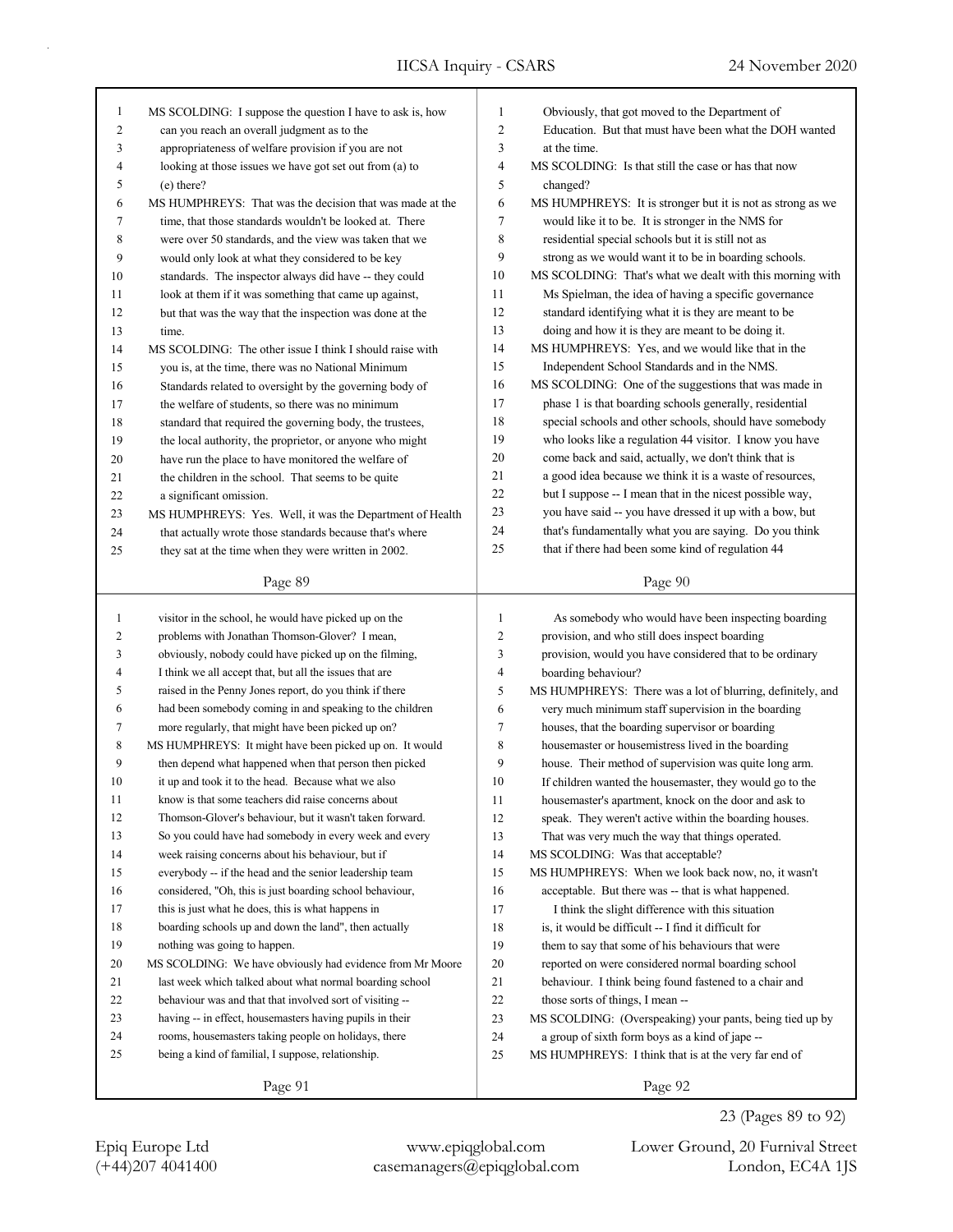| 1  | bizarre and couldn't possibly be acceptable as normal      | $\mathbf{1}$   | MS HUMPHREYS: The school queried whether the judgment of   |
|----|------------------------------------------------------------|----------------|------------------------------------------------------------|
| 2  | boarding school behaviour.                                 | $\overline{c}$ | "good" was right. They felt it should be "outstanding".    |
| 3  | MS SCOLDING: Do you know whether the inspector contacted   | 3              | MS SCOLDING: Does that happen very often?                  |
| 4  | the LADO or would have contacted the LADO at the time to   | 4              | MS HUMPHREYS: Yes, it does, actually. Yes. We have --      |
| 5  | identify whether there were any concerns or, in fact, if   | 5              | yes, it does. I don't know the percentages, but it is      |
| 6  | there hadn't been any referrals to identify that as        | 6              | quite a natural process that settings, not just schools,   |
| 7  | a particular issue?                                        | 7              | will challenge the judgment if it's not the judgment       |
| 8  | MS HUMPHREYS: The information in the evidence base is that | 8              | that they want. They will challenge the evidence base      |
| 9  | the LADO didn't report anything back to us.                | 9              | or they will challenge the good conduct of                 |
| 10 | MS SCOLDING: So the LADO was contacted and didn't report   | 10             | the inspector.                                             |
| 11 | any particular concerns, okay.                             | 11             | MS SPIELMAN: I can say a little bit more about complaints, |
| 12 | The other thing I should identify about that is,           | 12             | if you like.                                               |
| 13 | within the inspection, the evidence base shows that the    | 13             | MS SCOLDING: Ms Spielman, you are back?                    |
| 14 | inspector said it was the most hostile environment she     | 14             | MS SPIELMAN: Yes. Sorry, I thought you could see me.       |
| 15 | had ever inspected. Shouldn't that have raised alarm       | 15             | MS SCOLDING: No, I couldn't. That's fine. Yes, please,     |
| 16 | bells? I suppose it's interesting, how can you say that    | 16             | carry on.                                                  |
| 17 | a school is outstanding when, when you go into it, it      | 17             | MS SPIELMAN: In the long run, on average, somewhere around |
| 18 | basically says, "Why are you here? Go away".               | 18             | 2 per cent of our inspections are complained about. In     |
| 19 | MS HUMPHREYS: Yes, it's interesting. In the evidence base, | 19             | the great majority of cases, those complaints include an   |
| 20 | the inspector talks about this and actually made an        | 20             | assertion that we got the judgment wrong, invariably too   |
| 21 | initial judgment of "good" but then, through the QA        | 21             | low. The vast majority of complaints -- and as             |
| 22 | process and a challenge from the school, it was            | 22             | a proportion of judgments, by far the greatest             |
| 23 | increased to "outstanding".                                | 23             | proportion of challenges comes for findings of             |
| 24 | MS SCOLDING: What do you mean, from a challenge from the   | 24             | "inadequate", but we do have a slice of people who are     |
| 25 | school?                                                    | 25             | "good" who believe they are "outstanding" and have been    |
|    |                                                            |                |                                                            |
|    | Page 93                                                    |                | Page 94                                                    |
|    |                                                            |                |                                                            |
|    |                                                            |                |                                                            |
| 1  | done down. When complaints are made, people pursue them    | $\mathbf{1}$   | doing their job, I just don't understand how it could      |
| 2  | with considerable intensity.                               | $\overline{c}$ | have been given a judgment of "outstanding" in that        |
| 3  | MS SCOLDING: At paragraph 33 of your witness statement --  | 3              | context.                                                   |
| 4  | Danny, if you wouldn't mind getting it, Ms Humphreys --    | 4              | MS HUMPHREYS: When you look back and read the evidence     |
| 5  | OFS012667_011, it says also:                               | 5              | base, you have to question how much did the -- was the     |
| 6  | "The evidence base for the inspection showed that          | 6              | inspector able to probe what was going on? But I think     |
| 7  | the school were very unhappy about discussions had by      | 7              | you also have to put that into the context of what         |
| 8  | inspectors with pupils regarding bullying at the           | 8              | inspection was like in 2009, in that this was an           |
| 9  | school."                                                   | 9              | inspection against the National Minimum Standards and if   |
| 10 | It is paragraph 33. You have already talked about          | 10             | the National Minimum Standard was met, it was met, and     |
| 11 | the fact that you consider that the inspector followed     | 11             | if there were -- there was also what we call               |
| 12 | up these bullying incidents appropriately and spoke to     | 12             | benchmarking guidance. We have talked about that           |
| 13 | the boys and then spoke to the DSL about it:               | 13             | before, which was a bit formulaic, which said, if this     |
| 14 | "The headteacher and the deputy headteacher                | 14             | many standards were met, then it has to be this. So        |
| 15 | indicated that the inspector should not have spoken to     | 15             | I think that's the way in which the inspector operated.    |
| 16 | the boys who raised these concerns independently because   | 16             | MS SCOLDING: Would it operate in that way now?             |
| 17 | they were concerned it may affect their overall judgment   | 17             | MS HUMPHREYS: No, absolutely not. We now inspect schools   |
| 18 | of 'outstanding'. The record records that the inspector    | 18             | against the social care common inspection framework and    |
| 19 | felt threatened by school senior leaders and records       | 19             | we use the National Minimum Standards if we believe that   |
| 20 | that the school did not think Ofsted should inspect        | 20             | there is a breach of the National Minimum Standards.       |
| 21 | their school as it was an independent school."             | 21             | That would be when you would refer to the standards. We    |
| 22 | Again, I suppose I ask the question, a school which        | 22             | now inspect against the SCCIF, which is a much broader     |
| 23 | demonstrates such naked hostility and which takes          | 23             | inspection framework.                                      |
| 24 | obvious offence -- this isn't subconscious offence, it's   | 24             | MS SCOLDING: Again, that's very helpful. I suppose the     |
| 25 | taking conscious offence about the fact that somebody is   | 25             | only issue that I don't think we came back on was the      |

24 (Pages 93 to 96)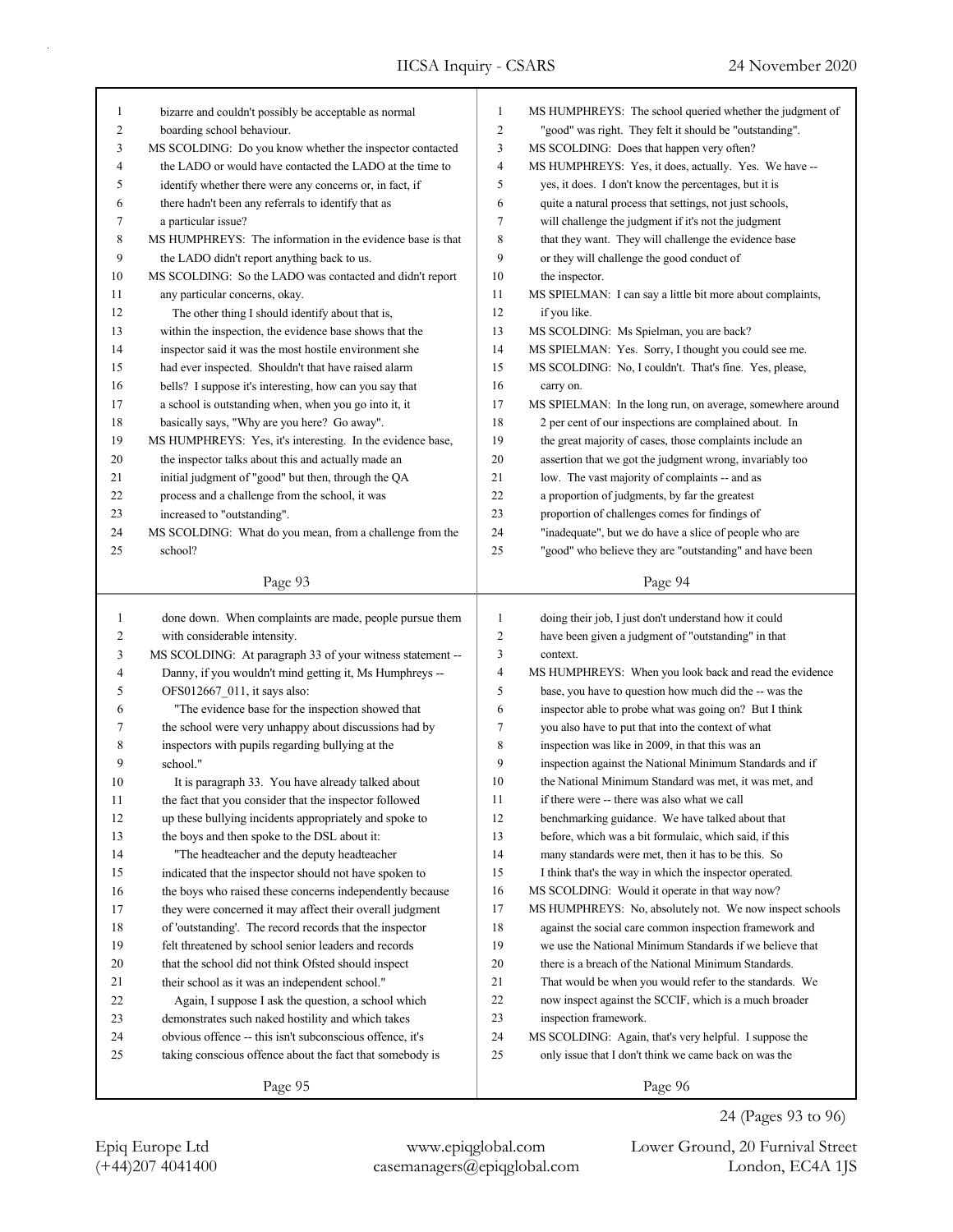| 1              | regulation 44 visitor and if -- whether, if there had       | 1              | about Headlands starts at 021 of OFS012669. So it           |
|----------------|-------------------------------------------------------------|----------------|-------------------------------------------------------------|
| $\overline{c}$ | been somebody who would come in more frequently, those      | $\overline{c}$ | starts at paragraph 64 onwards.                             |
| 3              | issues -- no, in fact, you did answer that question         | 3              | So the school was inspected 14 times in 15 years            |
| 4              | because you said it's unlikely to have made any             | 4              | since it opened in -- since 2004. Why was that?             |
| 5              | difference.                                                 | 5              | A. First of all, the first inspection was 2004, which was   |
| 6              | MS HUMPHREYS: Yes, (overspeaking).                          | 6              | done under section 10, which was quite a different          |
| 7              | MS SCOLDING: Ms Spielman?                                   | 7              | inspection to the ones that took place after that. And      |
| 8              | MS SPIELMAN: On the hostility to inspection, I should also  | 8              | then there was a four-year gap between that and the next    |
| 9              | put on record there is a small minority of schools where    | 9              | one, where it was put into a category of special            |
| 10             | we do encounter significant hostility, often because the    | 10             | measures, and that triggered a range -- a series of         |
| 11             | operators believe that inspection by a state entity         | 11             | monitoring visits, which are inspections, so that           |
| 12             | infringes their religious freedoms, for example, and        | 12             | explains to some degree the number of inspections that      |
| 13             | where we have to inspect and do our utmost to look at       | 13             | took place particularly from 2008.                          |
| 14             | the experience that children are getting and detach that    | 14             | MS SCOLDING: I want to have a look at the 2004 inspection   |
| 15             | from the hostility that inspectors are experiencing.        | 15             | which said that safeguarding was satisfactory. You set      |
| 16             | But it is not an easy thing to do.                          | 16             | that out at paragraph 76 of your witness statement.         |
| 17             | MS SCOLDING: No, and I think we spoke about that in the     | 17             | Danny, that's OFS012669 025. Paragraphs 76 through to       |
| 18             | context of a different investigation.                       | 18             | 78.                                                         |
| 19             | MS SPIELMAN: Yes.                                           | 19             | Now, the first question I wanted to understand is,          |
| 20             | MS SCOLDING: Mr Kennedy, can I pass on to you to deal with  | 20             | if we go to paragraph 78, it says:                          |
| 21             | the issues of Headlands that we see in terms of             | 21             | "Leadership and management were judged to be good           |
| 22             | inspection. Your witness statement, chair and panel, is     | 22             | but governance was judged to be unsatisfactory."            |
| 23             | behind tab 8 of the bundle. The first thing I would         | 23             | What I don't understand is how you could have had           |
| 24             | identify is, as far as Headlands is concerned, it was       | 24             | a good leadership grade if the governance wasn't            |
| 25             | inspected 14 times in 15 years, and the particular piece    | 25             | satisfactory, because that's part and parcel of             |
|                | Page 97                                                     |                | Page 98                                                     |
|                |                                                             |                |                                                             |
|                |                                                             |                |                                                             |
| $\mathbf{1}$   | leadership, isn't it?                                       | $\mathbf{1}$   | I suppose the question is, at this time that the            |
| $\overline{c}$ | MR KENNEDY: Yes, and the reasons it was unsatisfactory were | 2              | inspectors reached this judgment, in fact we know that      |
| 3              | around the curriculum and, if my memory serves me right,    | 3              | there were at least four members of staff who were          |
| 4              | it was to do with collective worship as well, which was     | 4              | engaging in sexual offending against pupils. So             |
| 5              | looked at quite closely. Governance wasn't a limiting       | 5              | I suppose the question is, how can Ofsted not have found    |
| 6              | judgment in the sense that, if it was unsatisfactory,       | 6              | out about that?                                             |
| 7              | leadership and management couldn't be as high as "good".    | 7              | MR KENNEDY: To some degree, it is dependent on the          |
| 8              | So it wasn't limiting in that sense.                        | 8              | information that's shared with Ofsted. Bearing in mind      |
| 9              | MS SCOLDING: Is that still the case now or has that         | 9              | this was a section 10 inspection, it was over a longer      |
| 10             | changed?                                                    | 10             | period of time. Inspectors would have been in the           |
| 11             | MR KENNEDY: I think it would be very difficult to argue     | 11             | school before the date of the inspection and would have     |
| 12             | that if there was a concern about governance, for           | 12             | met with parents and leaders and governors. So the          |
| 13             | example, a significant concern, particularly around         | 13             | information from that would have informed, to some          |
| 14             | safeguarding, that you could argue that leadership and      | 14             | degree, the trails they followed. Then, during the          |
| 15             | management were good overall.                               | 15             | inspection itself, the self-evaluation would have been      |
| 16             | MS SCOLDING: Obviously, you said that pupils' care was      | 16             | quite a significant part of that inspection. To some        |
| 17             | satisfactory and the child protection arrangements were     | 17             | degree, that's dependent on what the headteacher is         |
| $18\,$         | described as secure, is what you say, and the member of     | 18             | saying in relation to the school, and obviously             |
| 19             | staff -- suitable health and safety measures, et cetera,    | 19             | inspectors would test that out.                             |
| 20             | et cetera. However, during the inspection, a number of      | 20             | But unless information comes to light during that           |
| 21             | concerns were identified in relation to health and          | 21             | testing out, for want of a better word, it's very           |
| 22             | safety. Well, I don't think they had anything to do         | 22             | difficult to find the evidence then to say that the         |
| 23             | with safeguarding. I think they were to do with the         | 23             | self-evaluation was inaccurate.                             |
| 24             | sort of fabric of the building and were discussed with      | 24             | MS SCOLDING: Are you saying, therefore, that you very much, |
| 25             | the school.                                                 | 25             | certainly at that time, relied upon self-evaluation, and    |

(+44)207 4041400 casemanagers@epiqglobal.com London, EC4A 1JS Epiq Europe Ltd www.epiqglobal.com Lower Ground, 20 Furnival Street

25 (Pages 97 to 100)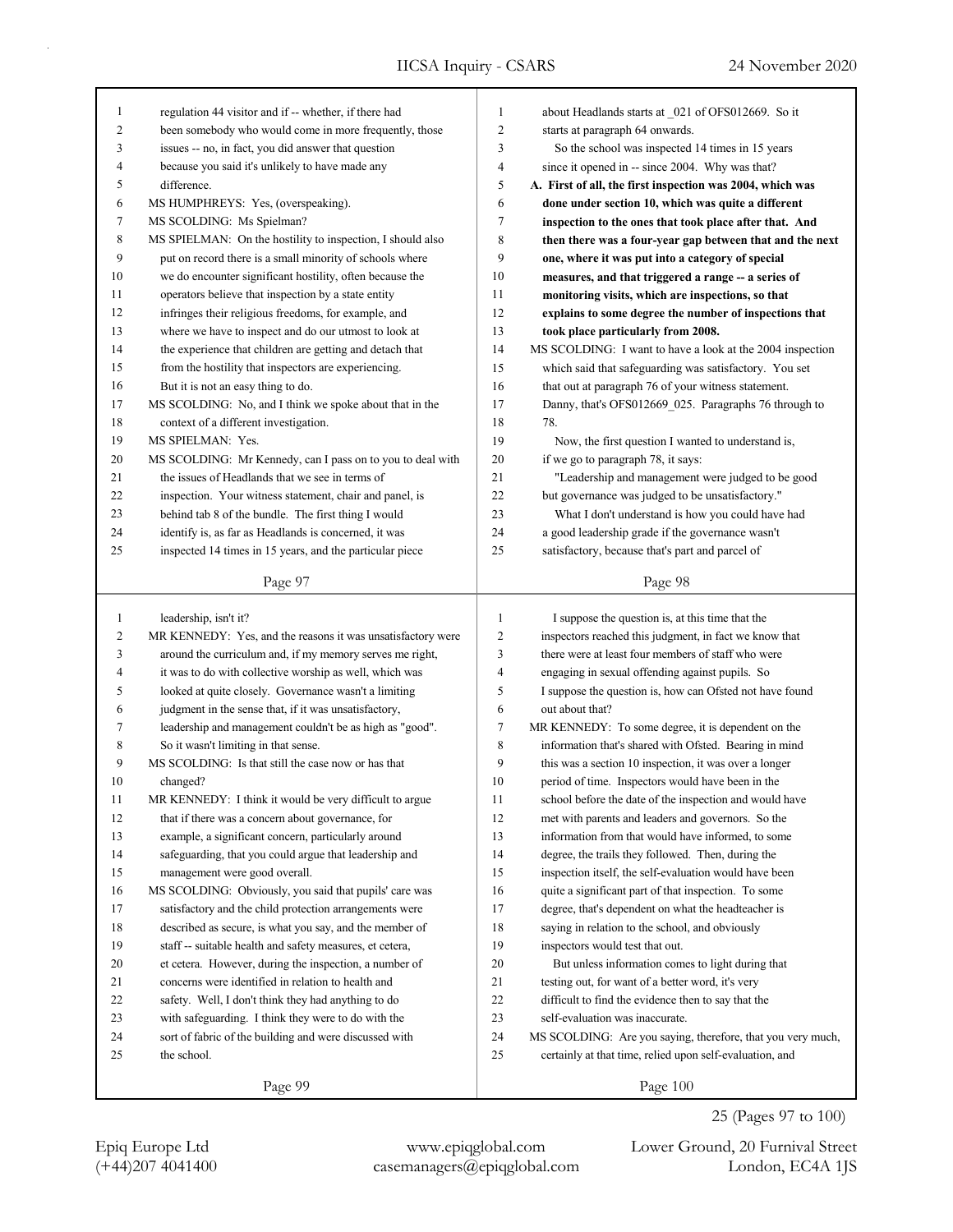| 1                        | that, if that looked as if everything was okay, there      | 1                        | Committee or whoever it was in the local authority that     |
|--------------------------|------------------------------------------------------------|--------------------------|-------------------------------------------------------------|
| $\overline{c}$           | wasn't the triangulation process that we have heard        | $\overline{c}$           | would have had responsibility at that time to see if        |
| 3                        | about in the context of other inspections, that that       | 3                        | there were any concerns that they had?                      |
| $\overline{\mathcal{A}}$ | didn't really happen?                                      | $\overline{\mathcal{L}}$ | MR KENNEDY: It's common practice that inspectors would do   |
| 5                        | MR KENNEDY: I'd say there was less of that. Bearing in     | 5                        | that now if they had concerns. I can't say, hand on         |
| 6                        | mind I don't -- I haven't been able to see the evidence    | 6                        | heart, whether that particular lead inspector would have    |
| 7                        | for this inspection, it's difficult to second-guess what   | 7                        | done it. It's possible they did. But circular 1095          |
| 8                        | the inspectors looked at. But I think it's fair to say     | 8                        | which was around at that time, which was a key document,    |
| 9                        | that there's a far greater degree of triangulation now,    | 9                        | made it really clear the expectation on headteachers to     |
| 10                       | or cross-referencing is probably a better word, than       | 10                       | refer concerns to the local authority. The problem          |
| 11                       | there was then. Also, I think it is important to stress    | 11                       | there is, unless you can test that out by checking with     |
| 12                       | a significant focus on those inspections, section 10,      | 12                       | the local authority, you're not in a position to say if     |
| 13                       | was on the quality of education, subjects -- curriculum    | 13                       | there are any concerns, and if the local authority          |
| 14                       | subjects, and financial management of financial            | 14                       | didn't have them in 2004, you know, it's difficult to       |
| 15                       | resources -- the use of financial resources. So it was     | 15                       | say to what degree that information could be made           |
| 16                       | a different type of inspection in lots of ways than what   | 16                       | available to the inspector.                                 |
| 17                       | we currently do.                                           | 17                       | MS SCOLDING: One of the issues, obviously, is that          |
| 18                       | MS SCOLDING: One of the issues which came up in the major  | 18                       | certainly, at some points in time before 2010, Ofsted       |
| 19                       | enquiry in respect of Headlands is that the head ignored   | 19                       | had to have serious incident reports referred to it,        |
| 20                       | advice in 2003 to suspend Mr Edwards given by the local    | 20                       | which included, obviously, incidents of child sexual        |
| 21                       | authority, but also had failed to refer various concerns   | 21                       | abuse. Did that only apply to residential schools or        |
| 22                       | about teachers to the local authority.                     | 22                       | did that apply to day schools as well? So should the        |
| 23                       | Can we therefore assume that, given the nature of          | 23                       | school have made a referral to Ofsted when there were       |
| 24                       | the inspection as you have outlined, the inspector         | 24                       | these rumours or issues around the potential behaviour      |
| 25                       | wouldn't have contacted the Area Child Protection          | 25                       | of staff?                                                   |
|                          |                                                            |                          |                                                             |
|                          | Page 101                                                   |                          | Page 102                                                    |
|                          |                                                            |                          |                                                             |
|                          |                                                            |                          |                                                             |
| $\mathbf{1}$             | MR KENNEDY: There was no requirement -- and there still is | $\mathbf{1}$             | degree, the focus of the inspection in 2008.                |
| $\overline{c}$           | no requirement -- on schools to do that. So I think        | $\overline{c}$           | MS SCOLDING: Can I ask as well, in 2004, given the nature   |
| 3                        | that's a significant potential weakness.                   | 3                        | of the inspection, would you have checked training          |
| $\overline{4}$           | Secondly, as far as my understanding goes, Ofsted          | $\overline{4}$           | records of staff for child protection training, as it       |
| 5                        | were not asked to contribute to the major enquiry.         | 5                        | would appear that the head hadn't attended the local        |
| 6                        | I think it would have been helpful if they had been.       | 6                        | authority training and staff training was described as      |
| 7                        | Then that begs the question, you know, in the period       | $\tau$                   | cursory. Is that something that would have been looked      |
| 8                        | between 2004 and 2008, if we had that information, would   | 8                        | at in the context of the 2004 inspection?                   |
| 9                        | we have gone in in that intervening period? My view is     | 9                        | MR KENNEDY: Certainly it's what we look at now and my       |
| 10                       | that, if we had that information about that level of       | 10                       | assumption would be that it would have been looked at       |
| 11                       | concern, we possibly would have gone in in that period     | 11                       | then because there was an expectation that staff would      |
| 12                       | of time.                                                   | 12                       | have been trained. The question is, the quality of          |
| 13                       | MS SCOLDING: We know that Ofsted weren't involved in the   | 13                       | the records around that, which can still be an issue,       |
| 14                       | major enquiry, but not only were you not involved in the   | 14                       | actually, in some schools, the quality of those records.    |
| 15                       | major enquiry, the 2008 inspection wasn't prompted by      | 15                       | MS SCOLDING: One of the things that the major enquiry found |
| 16                       | the major enquiry, you were just going in in any event?    | 16                       | was that record keeping was defective, so there weren't     |
| 17                       | MR KENNEDY: That's correct.                                | 17                       | necessarily records. Would there have been any guidance     |
| 18                       | MS SCOLDING: Again, we are back to information sharing     | 18                       | for inspectors or for schools as to what records should     |
| 19                       | here, aren't we, Mr Kennedy: the local authority didn't    | 19                       | or shouldn't look like at that time? I'm thinking 2004      |
| 20                       | write to you or didn't send an email or whatever it was    | $20\,$                   | was about the same time as the Laming Report came out,      |
| 21                       | they did to say, "Look, we have had all these problems.    | 21                       | about the same time as section 10 and section 11 of         |
| 22                       | We are having this massive enquiry. Can you go in and      | $22\,$                   | the Children Act 2004 came into force. There was some       |
| 23                       | have another look?"                                        | 23                       | information sharing guidance that I can remember,           |
| 24                       | MR KENNEDY: As far as I'm aware, we didn't have that       | $24\,$                   | inter-agency guidance on safeguarding children, which       |
| 25                       | information and that would have determined, to some        | $25\,$                   | was a kind of joint governmental issue about sharing        |
|                          | Page 103                                                   |                          | Page 104                                                    |

(+44)207 4041400 casemanagers@epiqglobal.com London, EC4A 1JS Epiq Europe Ltd www.epiqglobal.com Lower Ground, 20 Furnival Street

26 (Pages 101 to 104)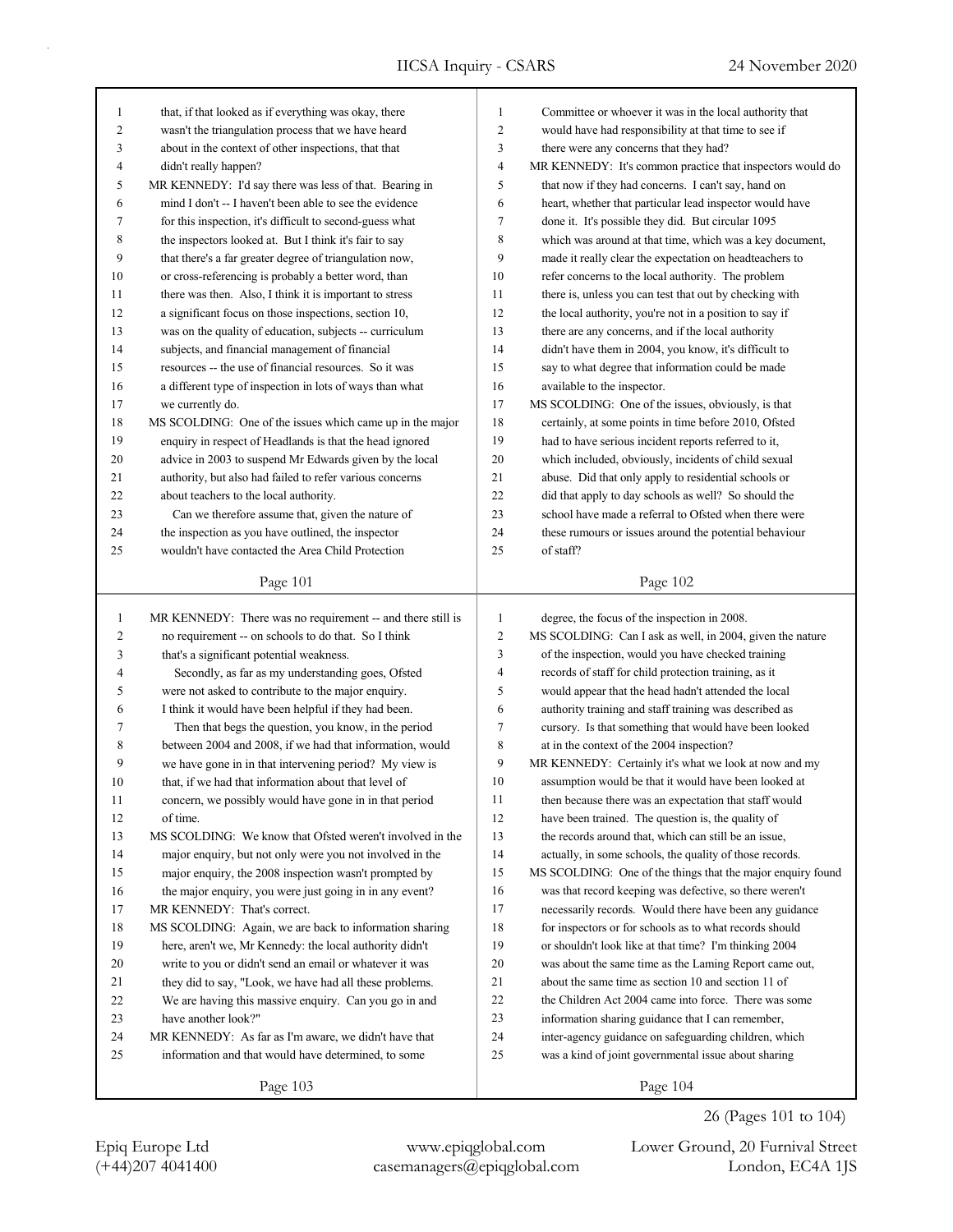| $\mathbf{1}$             | information at that time. Can you remember there being      | $\mathbf{1}$     | of the single central -- I think, in fact, you call it     |
|--------------------------|-------------------------------------------------------------|------------------|------------------------------------------------------------|
| $\overline{c}$           | any record keeping guidance or any guidance for             | $\overline{c}$   | the single central register. It's the single central       |
| 3                        | inspectors or schools about what should be kept and         | 3                | record. I think we all -- OFS012669_031. Again, when       |
| 4                        | when?                                                       | $\overline{4}$   | did the requirement to have a single central register or   |
| 5                        | MR KENNEDY: I can't comment on the guidance for inspectors, | 5                | single central record come into place for schools?         |
| 6                        | but I can say that the school would have been expected      | 6                | I think it was 1 January 2007. Am I right about that?      |
| 7                        | to follow the Area Child Protection Committee guidance      | 7                | MR KENNEDY: You are, and it was called the register in the |
| 8                        | at the time, which should have set out the expectations     | $\,$ 8 $\,$      | regulations. That's where the confusion comes. The         |
| 9                        | for schools around record keeping and sharing               | 9                | regulations refer to it as a register. In all our          |
| 10                       | information.                                                | 10               | guidance, we refer to it as a record.                      |
| 11                       | MS SCOLDING: That was the 2004 report. Ofsted then went in  | 11               | MS SCOLDING: That's fine. That maybe resolves a discussion |
| 12                       | in 2008, which identifies, again -- you set this out in     | 12               | my junior counsel and I have been having with each other   |
| 13                       | paragraphs 83 and 84 of your witness statement, that's      | 13               | about what is the correct terminology.                     |
| 14                       | OFS012669_027.                                              | 14               | MR KENNEDY: You're right, on 1 January 2007 -- there was   |
| 15                       | I just wanted to ask, so none of those judgments in         | 15               | a period between January and April where schools were      |
| 16                       | 2008 would have been against or in the knowledge of what    | 16               | expected to ensure the records were up to date. Bearing    |
| 17                       | had come out of the major inquiry?                          | 17               | in mind that this came in -- it was signalled in 2006.     |
| 18                       | MR KENNEDY: Not that I'm aware of. I'm not aware that       | 18               | There needed to be a period of time to make sure that      |
| 19                       | Ofsted was made aware of the findings of that. This         | 19               | schools were actually able to complete the record as       |
| 20                       | inspection took place before the major inquiry report       | 20               | required.                                                  |
| 21                       | was published. Even though the inspection report was        | 21               | MS SCOLDING: If I look at paragraph 106, pages _034 to     |
| 22                       | published in May, the inspection was in February.           | 22               | 035, that finds, as I understand it, a significant         |
| 23                       | MS SCOLDING: There is an issue here about the single        | 23               | number of anomalies with the single central register, as   |
| 24                       | central record, and there was an issue about what was or    | 24               | I am going to call it now, which finds -- I think there    |
| 25                       | wasn't there. If I can take you to paragraphs 95 to 97      | 25               | are 16 different anomalies. So can I ask, how could        |
|                          |                                                             |                  |                                                            |
|                          | Page 105                                                    |                  | Page 106                                                   |
|                          |                                                             |                  |                                                            |
|                          |                                                             |                  |                                                            |
| $\mathbf{1}$             | a school have been seen as satisfactory when it's single    | $\mathbf{1}$     | List 99 checks had been done, which was a requirement,     |
| 2                        | central register had all these different anomalies in it    | $\overline{2}$   | before staff started.                                      |
| 3                        | in 2008, given the importance of the single central         | $\mathfrak{Z}$   | But there was an allowance within the regs for             |
| $\overline{\mathcal{A}}$ | register as you identify in your witness statement?         | $\overline{4}$   | somebody to start so long as there was appropriate         |
| 5                        | MR KENNEDY: I'll make a couple of comments about that, if   | 5                | supervision in place. So that does explain, I think,       |
| 6                        | I may. One is, I think, by the way, two of the entries      | 6                | some of the gaps between some of it, but I do -- my        |
| 7                        | are the same, which is the 9th and 10th, so my              | $\boldsymbol{7}$ | view, from looking at this, if I was looking at this       |
| 8                        | assumption is it's probably 15, but that's                  | 8                | now, I would say there's an issue about recording in the   |
| 9                        | (overspeaking) --                                           | 9                | school, as distinct from the fact, were staff checked      |
| 10                       | MS SCOLDING: Okay.                                          | 10               | appropriately or not? I think there's two issues here.     |
| 11                       | MR KENNEDY: A couple of points. One is, some of the dates   | 11               | I think, generally, from what I can see, that, actually,   |
| 12                       | when the CRB had been completed and postdated               | 12               | staff were checked, there were issues around the clarity   |
| 13                       | the February inspection, so, in other words, staff who      | 13               | around supervision, but I think there is clearly an        |
| 14                       | started -- for example, number 4 there started on           | 14               | issue about record keeping, which is not the same as       |
| $15\,$                   | 9 April 2008. That was before the -- that was after the     | 15               | saying staff have been employed in the school without      |
| 16                       | inspection. So to some degree, the 2008 inspection          | 16               | appropriate checks. Does that make sense?                  |
| 17                       | in February wouldn't have picked up some of this because    | 17               | MS SCOLDING: Yes, it does, Mr Kennedy. I would now like to |
| 18                       | it wasn't evident in February.                              | 18               | move on to Hillside. Firstly, I would like to ask you      |
| 19                       | MS SCOLDING: Right.                                         | 19               | about the 2006 inspection report of Hillside which         |
| $20\,$                   | MR KENNEDY: The second point is, there seems from reading   | 20               | judged that the safeguarding was "good" and care,          |
| 21                       | this -- bearing in mind that I haven't got the details      | 21               | guidance and support was "outstanding". You set this       |
| 22                       | about the staff. There seems to be a bit of confusion       | 22               | out in your witness statement at paragraphs 5 and 6,       |
| 23                       | about somebody who could start without a CRB clearance      | 23               | OFS012669_002. Paragraphs 5, 6 and 7, which go to the      |
| 24                       | and, you know, clearly -- and it makes no reference to      | 24               | top of $003$ .                                             |
| 25                       | List 99. The assumption that I'm making is all the          | 25               | This is 2006 in Hillside. School was judged to be          |

27 (Pages 105 to 108)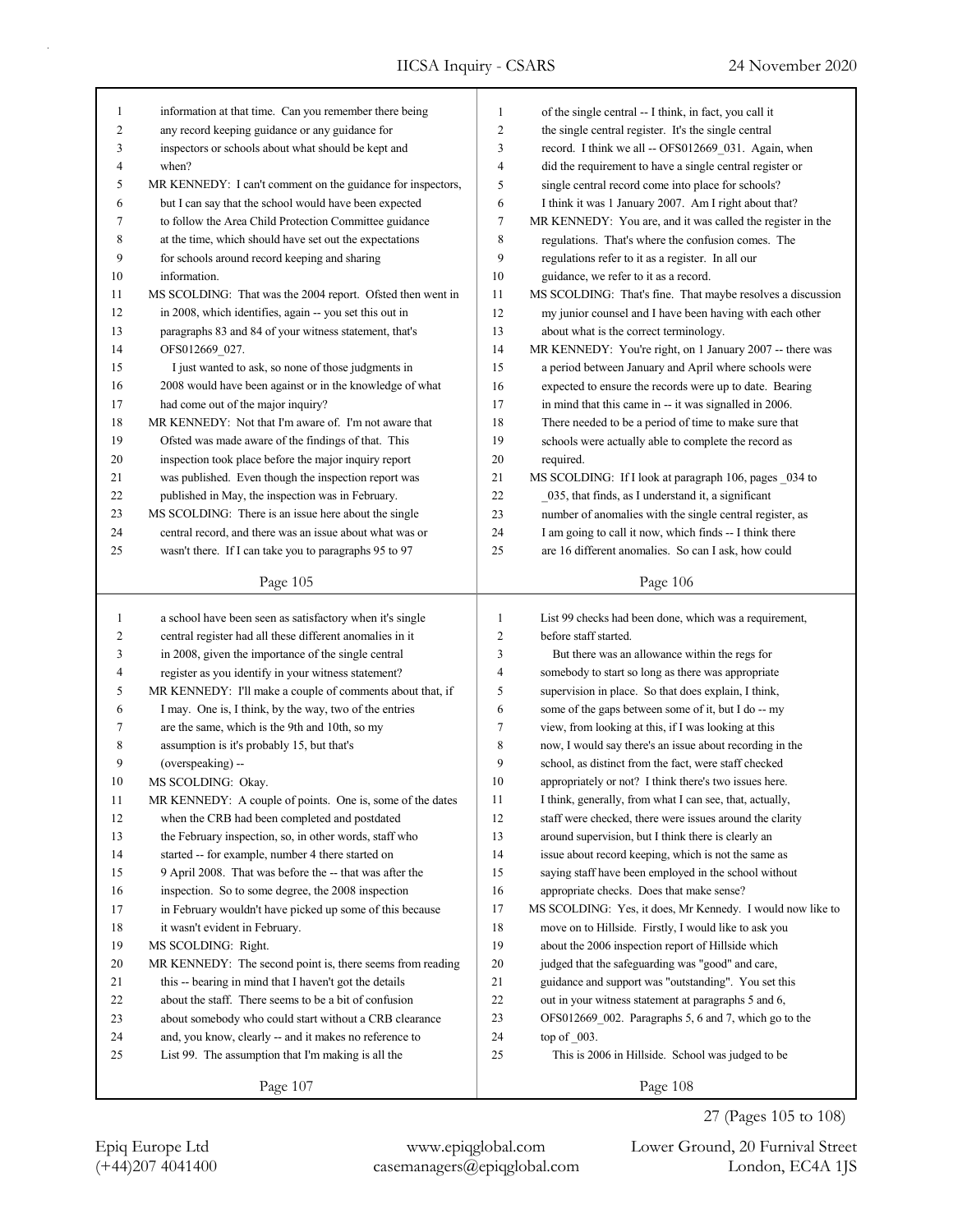| 1            | "good". Care and guidance was "outstanding".                | 1            | and from what I can see from looking at the case study     |
|--------------|-------------------------------------------------------------|--------------|------------------------------------------------------------|
| 2            | Particularly if we go to paragraph 7, we can see the        | 2            | over the last couple of weeks is, that seems to be         |
| 3            | care they receive is "outstanding" and a significant        | 3            | consistent with what, you know the IMR found as well,      |
| 4            | factor. They are keenly aware of the danger of busy         | 4            | that there have been some issues about the quality of      |
| 5            | roads. And, Danny, if we can go to the top of the next      | 5            | the information that was shared or not shared, as the      |
| 6            | page. In his letter to pupils, the lead inspector           | 6            | case may be, with the team.                                |
| 7            | wrote:                                                      | 7            | MS SCOLDING: Again, Ofsted looked again in 2009. That's    |
| 8            | "Your school looks after you very well indeed and           | 8            | OFS012669_003, and again identified -- paragraphs 8 to     |
| 9            | this helps you to feel safe and well cared for."            | 9            | 10, please, Danny -- that the school was judged to be      |
| 10           | The question is, how could that conclusion have been        | 10           | "good" and specific judgments were made about              |
| 11           | reached in circumstances where both the headteacher and     | 11           | safeguarding which was found to be "outstanding".          |
| 12           | the deputy head said that they felt that their training     | 12           | MR KENNEDY: I'd like to make a couple of comments about    |
| 13           | was insufficient, that they didn't have enough oversight    | 13           | that because it goes back to an earlier question this      |
| 14           | of what was going on, the governors identified -- one of    | 14           | morning about the amount of time we have in a school for   |
| 15           | the chair of governors identified that he didn't            | 15           | inspection. This was a reduced-tariff inspection, which    |
| 16           | consider he had sufficient oversight of what was going      | 16           | was introduced for a period of time in Ofsted. You         |
| 17           | on. How could that judgment have been reached?              | 17           | know, if you look carefully at the inspection report,      |
| $18\,$       | MR KENNEDY: My only explanation, bearing in mind, again --  | 18           | there were 37 judgments that were made in that report      |
| 19           | it might sound a bit defensive -- I haven't seen the        | 19           | and six of them related either directly or indirectly to   |
| 20           | records of the inspection because we don't have them,       | 20           | safeguarding.                                              |
| 21           | but my assumption really, looking at the outcome of         | 21           | But the guidance to inspectors was really clear that       |
| 22           | the inspection with the information we now hold is that,    | 22           | they were to start with the school's self-evaluation and   |
| 23           | clearly, information that the headteacher or deputy held    | 23           | then focus on particular aspects of leadership and         |
| 24           | wasn't shared -- or staff, for that matter, wasn't          | 24           | management. If there was evidence that safeguarding was    |
| 25           | shared with the lead inspector or the inspection team       | 25           | an issue, they were expected to focus on that during the   |
|              |                                                             |              |                                                            |
|              | Page 109                                                    |              | Page 110                                                   |
|              |                                                             |              |                                                            |
|              |                                                             |              |                                                            |
| $\mathbf{1}$ | inspection.                                                 | $\mathbf{1}$ | the independent management review that they didn't know    |
| 2            | My view, from looking at the evidence again, and the        | 2            | what the safeguarding policies were or would have been.    |
| 3            | Serious Case Review, is, that information clearly wasn't    | 3            | Surely, in either 2006 or 2009 -- we saw, for example,     |
| 4            | made available to the inspectors on that day. They were     | 4            | in Clifton, which was 2009, that there was a focus upon    |
| 5            | only in the school for a day. There was two inspectors.     | 5            | what the policies were or weren't. How could it have       |
| 6            | One of them would have been tasked with looking at early    | 6            | been the case that the inspectors asked no questions of    |
| 7            | years, in terms of the section requiring that, and even     | 7            | members of staff? Because even on a fairly cursory         |
| 8            | in the report, we actually say other aspects of             | 8            | examination, it would appear that everyone would have      |
| 9            | the school's work were not investigated in detail. So       | 9            | said, "Well, actually, we don't know what we're doing".    |
| 10           | it was made clear to readers that this was quite            | 10           | MR KENNEDY: Bearing in mind again that I haven't looked at |
| $11\,$       | a focused inspection.                                       | 11           | the evidence, but the report says inspectors spoke to      |
| 12           | MS SCOLDING: What we have heard from both the governors and | 12           | the chair, the chair of governors, the vice chair, staff   |
| 13           | other individuals is that they relied upon that             | 13           | and, you know, so you have to assume that they did probe   |
| 14           | inspection to effectively identify that safeguarding was    | 14           | the range of aspects in the school, but I can certainly    |
| 15           | sufficient. Do you think that's right? For people to        | 15           | say, as regards now, that if I was inspecting a school     |
| 16           | do that, Mr Kennedy?                                        | 16           | where there was a level of ignorance, really, about        |
| 17           | MR KENNEDY: What I would say is that inspection is never    | 17           | policy and practice, it would raise huge concerns for      |
| $18\,$       | a guarantee. What it can do is say, "On the basis of        | 18           | me.                                                        |
| 19           | the evidence that we have been able to gather" -- and       | 19           | MS SCOLDING: In particular, the individual management      |
| 20           | that should be robust and rigorous -- "these are the        | 20           | review found various concerns with the school, and we      |
| 21           | judgments we have made" but it can't be, ever, an           | 21           | set those out in a question to you, which is at            |
| 22           | absolute guarantee of safeguarding in a school.             | 22           | OFS012669 003-004. In effect, it found that the single     |
| 23           | MS SCOLDING: The other issue is Ms Bamford said to us       | 23           | central register wasn't complete when it was reviewed      |
| 24           | yesterday in evidence, "I didn't really know what the       | 24           | in January 2011. The fact that it wasn't complete          |
| 25           | policies were" and other members of staff indicated in      | 25           | in January 2011, does that mean that it wouldn't have      |
|              | Page 111                                                    |              | Page 112                                                   |

(+44)207 4041400 casemanagers@epiqglobal.com London, EC4A 1JS Epiq Europe Ltd www.epiqglobal.com Lower Ground, 20 Furnival Street

28 (Pages 109 to 112)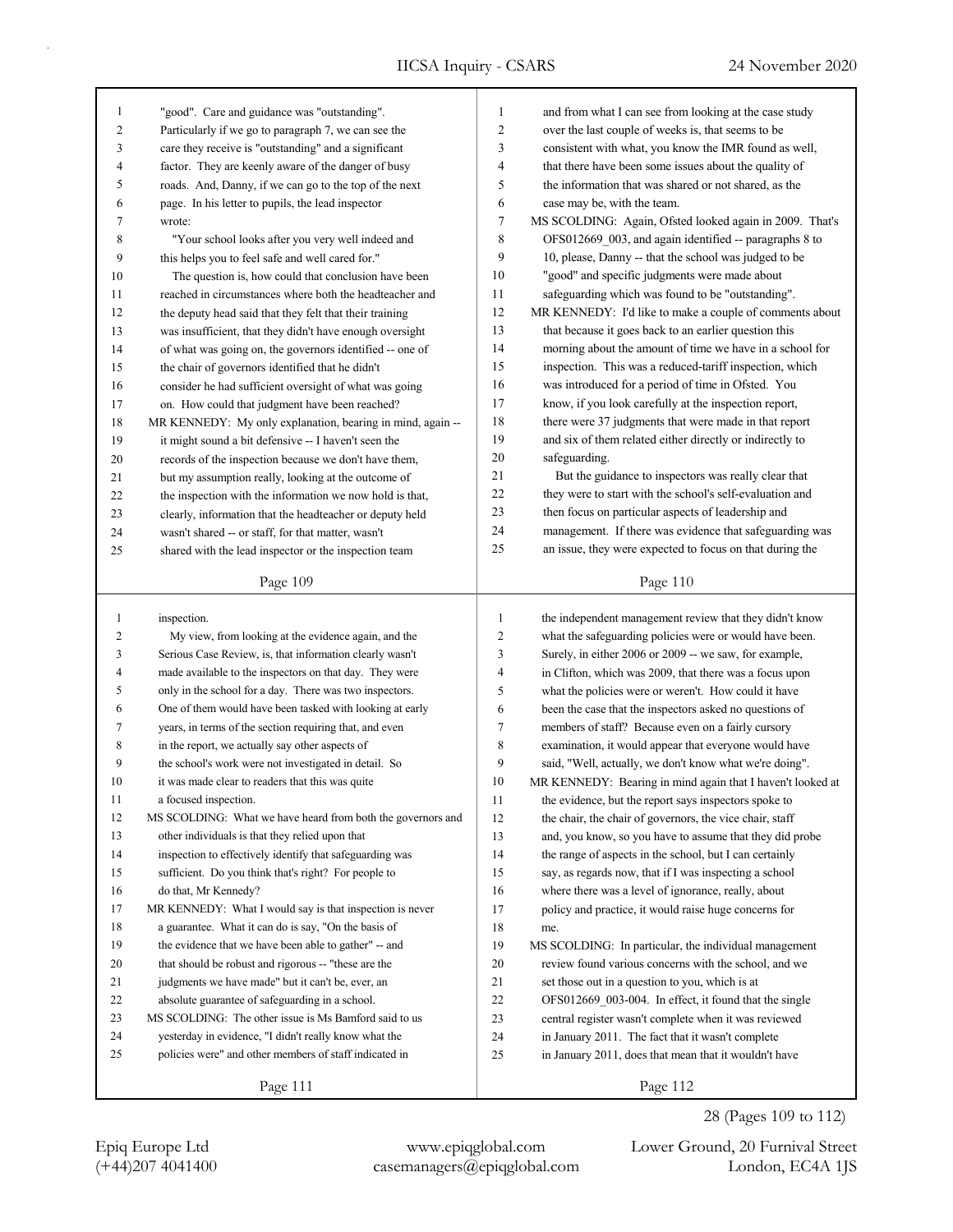| 1              | been complete in 2008, which was the last time you would                                               | $\mathbf{1}$   | questions they are asking the school about, satisfying                                                     |
|----------------|--------------------------------------------------------------------------------------------------------|----------------|------------------------------------------------------------------------------------------------------------|
| $\overline{c}$ | have looked at it?                                                                                     | $\overline{2}$ | them about the rigour of what's happening. So you have                                                     |
| 3              | MR KENNEDY: No, it doesn't imply that, because certainly                                               | 3              | to assume, I think, that those questions were asked, but                                                   |
| 4              | our experience, my experience, in all my time as an                                                    | 4              | I suspect from what I know, listening to the last couple                                                   |
| 5              | inspector is that you can go into a school, and then,                                                  | 5              | of weeks, governors weren't fully aware of some of                                                         |
| 6              | a couple of years later, go back into a school and you                                                 | 6              | the concerns that were raised with them.                                                                   |
| 7              | can find issues with the register the second time you go                                               | $\overline{7}$ | MS SCOLDING: The next issue is the fact that the                                                           |
| 8              | in which weren't there in the first because new staff                                                  | 8              | headteacher was considered by junior members of staff to                                                   |
| 9              | would have been appointed and so on. So I don't think                                                  | 9              | be unapproachable. Again, is that something you only                                                       |
| 10             | you can assume that because it wasn't complete in 2011,                                                | 10             | know if somebody tells you that?                                                                           |
| 11             | that that implies it wasn't complete in 2008.                                                          | 11             | MR KENNEDY: Again, I'm just going on current kind of                                                       |
| 12             | MS SCOLDING: Then, as well, there was a finding from the                                               | 12             | expectations, really. We would want all inspectors to                                                      |
| 13             | independent -- the school's individual management review                                               | 13             | be looking at a cross-section of staff. I have                                                             |
| 14             | that the governing body was ineffective, in effect.                                                    | 14             | mentioned that earlier today. Because it's quite easy                                                      |
| 15             | I suppose the question is, how could you have reached                                                  | 15             | to speak just to the head and come away satisfied that                                                     |
| 16             | the conclusions that you did when, you know, during the                                                | 16             | staff, you know, feel they can approach him and so on.                                                     |
| 17             | course of the independent management review they found                                                 | 17             | That's only one piece of evidence. Not that you                                                            |
| 18             | it was ineffective?                                                                                    | 18             | disbelieve it, but you do have to cross-reference that                                                     |
| 19             | MR KENNEDY: A couple of comments about that. One is, we                                                | 19             | with the views of staff and, if staff don't share that                                                     |
| 20             | weren't investigating. I think that's an important                                                     | 20             | with you, it's quite difficult, actually, to come to                                                       |
| 21             | point. And I think I've read somewhere that the                                                        | 21             | a conclusion.                                                                                              |
|                |                                                                                                        | 22             | I read somewhere about the Investors in People                                                             |
| 22             | governing body only knew what they knew, something along                                               | 23             | report. It's quite interesting that inspectors would                                                       |
| 23             | those lines. To some degree -- and bearing in mind,                                                    | 24             | have used that piece of evidence, which was quite strong                                                   |
| 24             | I haven't seen the evidence -- you would expect that the                                               | 25             | evidence, about the quality of the relationships between                                                   |
| 25             | inspector would probe with governors the kinds of                                                      |                |                                                                                                            |
|                | Page 113                                                                                               |                | Page 114                                                                                                   |
|                |                                                                                                        |                |                                                                                                            |
| $\mathbf{1}$   | staff and the leadership. But if part of that report --                                                | $\mathbf{1}$   | in a school setting, where there isn't a level of                                                          |
| $\overline{c}$ | I think an annex wasn't shared with staff, it does call                                                | $\overline{c}$ | accountability or a degree of challenge that can be                                                        |
| 3              | into question the range of evidence then inspectors were                                               | 3              | exercised, it does raise questions for me about how safe                                                   |
| 4              | drawing on.                                                                                            | 4              | that might be potentially.                                                                                 |
| 5              | MS SCOLDING: The last issue is the fact that Ms Bamford,                                               | 5              | MS SCOLDING: Do you think the inspectors should have looked                                                |
| 6              | who was the deputy headteacher at the time and was                                                     | 6              | at that and sat there and thought, is it right that                                                        |
| 7              | responsible, at least at some points in time, for child                                                | 7              | Mr Hood is the DSL and the headteacher, even in the                                                        |
| 8              | protection in the school, wasn't aware that she could                                                  | 8              | context of quite a small school?                                                                           |
| 9              |                                                                                                        | 9              | MR KENNEDY: If my memory serves me right, the Serious Case                                                 |
| 10             | report directly to the local authority, and instead<br>reported to the headteacher, and the individual | 10             | Review raised it as a concern, actually, that the head                                                     |
| 11             | management review attributes this ignorance to the                                                     | 11             | was also the DSL. My view is that in practice                                                              |
| 12             |                                                                                                        | 12             |                                                                                                            |
| 13             | failure of training to robustly embed matters.<br>Did the statutory guidance tell people at the time   | 13             | nationally a lot of very small schools have the same<br>person as the DSL and the headteacher. I think the |
|                |                                                                                                        | 14             |                                                                                                            |
| 14             | about the fact that anybody could report to the local                                                  | 15             | point is, who is holding that headteacher to account?                                                      |
| 15             | authority designated officer, or was it just the                                                       |                | That should be probably at the level of governance.                                                        |
| 16             | headteacher that could do that?                                                                        | 16             | MS SCOLDING: The other point that the individual management                                                |
| 17             | MR KENNEDY: My understanding of the guidance at the time                                               | 17             | review raised is about the ICT policy. What appears to                                                     |
| 18             | was that all staff were expected to do that. However,                                                  | 18             | have been the case -- I don't think I need to take you                                                     |
| 19             | I think it's been made more clear in Keeping Children                                                  | 19             | to the Byron review or the work you did after the Byron                                                    |
| 20             | Safe in Education. But it does raise the question for                                                  | 20             | review -- is pretty much no primary schools had decent                                                     |
| 21             | me -- and I can see why it would happen in a small                                                     | 21             | e-safety policies in 2008. Nobody really knew what they                                                    |
| 22             | school where the headteacher would also be the                                                         | 22             | were talking about when it came to e-safety. That was                                                      |
| 23             | designated lead, which was the case in this school for                                                 | 23             | the conclusion I reached from reading the report. Was                                                      |
| 24             | some time. But it does raise for me the question, if                                                   | 24             | that the conclusion that Ofsted meant to put across at                                                     |
| 25             | all of the decision making is in the hands of one person                                               | 25             | that time?                                                                                                 |

Page 116

29 (Pages 113 to 116)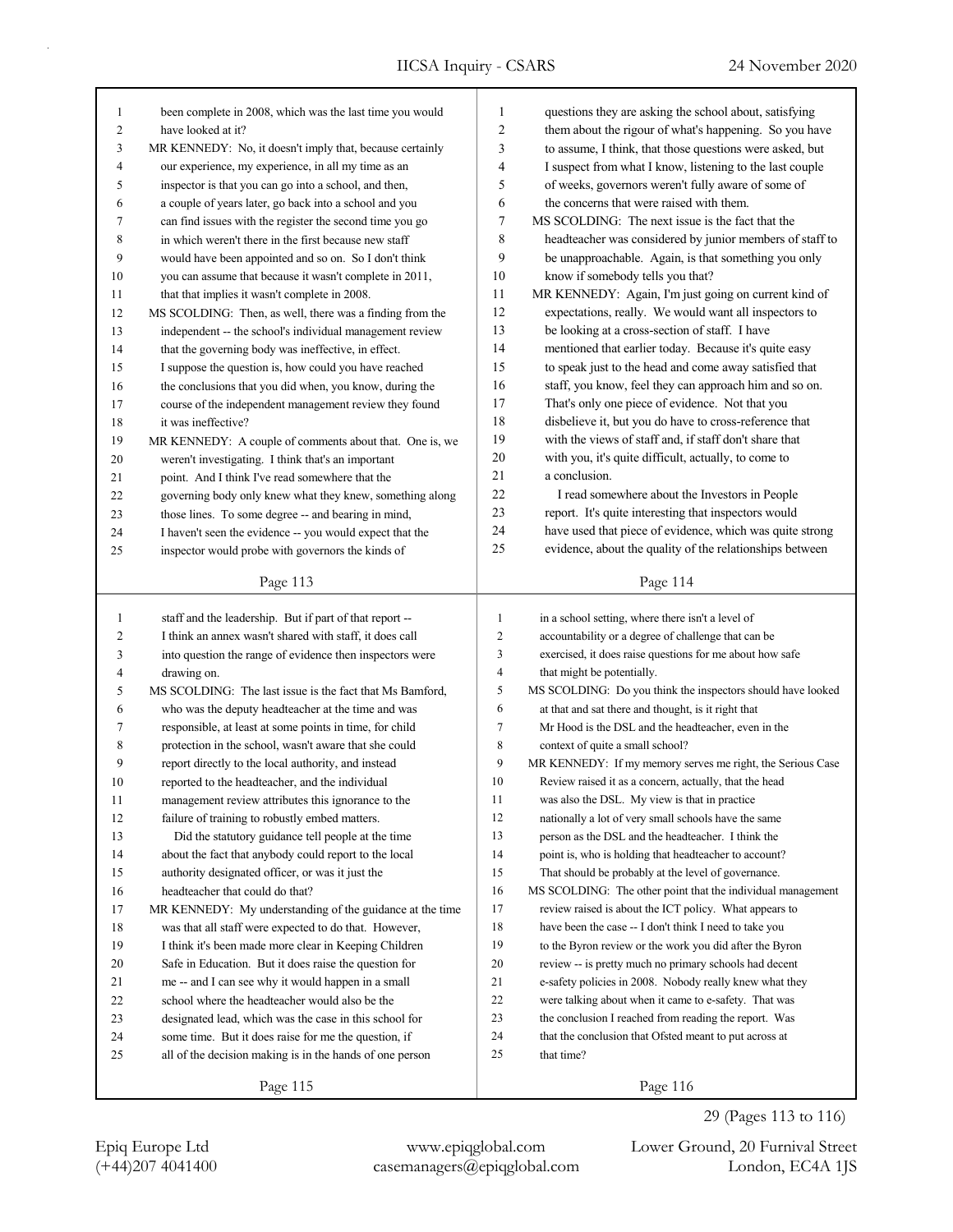| $\mathbf{1}$   | MR KENNEDY: This is the survey we did in 2008. It was      | $\mathbf{1}$        | was a Serious Case Review in this case, and -- but,         |
|----------------|------------------------------------------------------------|---------------------|-------------------------------------------------------------|
| $\overline{c}$ | 50 primary and 50 secondary schools. Our conclusion was    | 2                   | despite that, and despite the fact that that was            |
| 3              | that there was a long way to go, really, in terms of       | 3                   | published in 2012, Ofsted still decided to defer an         |
| $\overline{4}$ | their understanding of the effectiveness of technology.    | $\overline{4}$      | inspection of the school in March 2012. I don't             |
| 5              | I think we have moved a long way since then. We have       | 5                   | understand -- there are very few Serious Case Reviews       |
| 6              | moved certainly in the right direction in terms of         | 6                   | which focus upon schools. Ofsted would have been            |
| 7              | training for staff since then.                             | $\tau$              | responsible for auditing the quality of the Serious Case    |
| 8              | Interestingly, you know, one of the questions in the       | 8                   | Review, but yet nobody bothered to tell the schools         |
| 9              | self-evaluation form in 2007 would have been the extent    | 9                   | department that that was the situation or that was the      |
| 10             | to which learners adopt safe practices, including the      | 10                  | case. How did that happen?                                  |
| 11             | internet. Now, I haven't got the SEF for that              | 11                  | MR KENNEDY: When I was preparing my statement, a couple of  |
| 12             | particular school, but I suspect the answer was yes.       | 12                  | things jumped out at me in terms of what happened then      |
| 13             | MS SCOLDING: Yes. Well, yes. The impression I got both     | 13                  | and what would happen now.                                  |
| 14             | from what was said in the context of the Serious Case      | 14                  | You know, we did a risk assessment which would have         |
| 15             | Review and what was said in your survey was that, at       | 15                  | been very much a desk exercise, but you would have          |
| 16             | that time, nobody really thought about e-safety or ICT     | 16                  | expected that the person doing that risk assessment         |
| 17             | policies at all, despite the fact there had been quite     | 17                  | would have been aware of all the information that we        |
| 18             | a lot of focus on the internet, certainly for at least     | 18                  | held.                                                       |
| 19             | seven or eight years, prior to 2008.                       | 19                  | You know, we did inspect the following year, but            |
| 20             | MR KENNEDY: I think we have moved a long way since then.   | 20                  | actually to write an interim assessment letter saying       |
| 21             | As I have said, there is mandatory training for all        | 21                  | that we weren't going to inspect for another year, you      |
| 22             | inspectors in all our remits in Ofsted around online       | 22                  | know-                                                       |
| 23             | safety and the specific training, also, for school         | 23                  | MS SCOLDING: (Overspeaking) the Serious Case Review?        |
| 24             | inspectors.                                                | 24                  | MR KENNEDY: What I can say is that our regional structure   |
| 25             | MS SCOLDING: The other point I wanted to ask is that there | 25                  | makes that not possible now because we would hold that      |
|                |                                                            |                     |                                                             |
|                | Page 117                                                   |                     | Page 118                                                    |
|                |                                                            |                     |                                                             |
|                |                                                            |                     |                                                             |
| $\mathbf{1}$   | information at a regional level and we wouldn't be in      | $\mathbf{1}$<br>2   | that, we are holding on to any records pertaining to the    |
| 2              | a situation that we'd be giving false assurance through    |                     | inquiry around safeguarding.                                |
| 3              | an interim -- because we don't publish those interim       | 3                   | MS SCOLDING: There were various concerns which were raised  |
| 4              | assessment letters now.                                    | $\overline{4}$<br>5 | and set out about Ofsted and various recommendations.       |
| 5              | I would say, if this happened now, in London, we'd         |                     | Secondly, I think, in effect, what the SCR does is          |
| 6              | be going in to inspect. I have no doubt about that.        | 6                   | question the evidence base upon which Ofsted reached        |
| 7              | MS SCOLDING: I also wanted to ask about the Serious Case   | $\tau$              | their conclusions both in 2006 and 2009. Do you agree       |
| 8              | Review, which is, Mr Oliver, who sort of led on the        | 8                   | that the Serious Case Review was right to question the      |
| 9              | Serious Case Review, set out concerns he has about the     | 9                   | adequacy of those conclusions?                              |
| 10             | Ofsted processes in his report at INQ005173, which is      | 10                  | MR KENNEDY: I think it was right to question them, and      |
| 11             | behind tab A23. He was concerned about certain matters.    | $11\,$              | clearly if we had the evidence we would have been in        |
| 12             | I think maybe if I just discuss them with you,             | 12                  | a stronger position to respond, and I think the point we    |
| 13             | Mr Kennedy, I don't think we necessarily need to get the   | 13                  | made is, you know, it's difficult to say whether or not     |
| 14             | document up.                                               | 14                  | the inspectors were as rigorous as they should have been    |
| 15             | But, at paragraph 36, he was concerned about the           | 15                  | in terms of the evidence, because we didn't have it.        |
| $16\,$         | fact that Ofsted had thrown away the records I think six   | 16                  | Now, that, again, might sound defensive, but that was       |
| 17             | months after the inspection took place. Is that still      | 17                  | the position at the time. I think we made that really       |
| 18             | the case?                                                  | 18                  | clear.                                                      |
| 19             | MR KENNEDY: No, it is not. There is a distinction we make  | 19                  | I think we also made it clear that we would learn           |
| 20             | between paper records and electronic records and most of   | 20                  | from the Serious Case Review and certainly the changes      |
| 21             | our inspection, almost all of our inspection activity      | 21                  | we made, particularly in 2009, in September 2009, were      |
| 22             | now is electronic and they are held for six years as       | 22                  | quite distinct in terms of the way we would focus our       |
| 23             | distinct from six months and that's been the case since    | 23                  | inspectors on safeguarding.                                 |
| 24             | 2015. Obviously, while this inquiry is going on, we are    | 24                  | MS SCOLDING: In particular, the chair of the North Somerset |
| 25             | holding on to -- obviously depending on the outcome of     | 25                  | Council Safeguarding Children Board wrote to Ofsted         |

(+44)207 4041400 casemanagers@epiqglobal.com London, EC4A 1JS Epiq Europe Ltd www.epiqglobal.com Lower Ground, 20 Furnival Street

30 (Pages 117 to 120)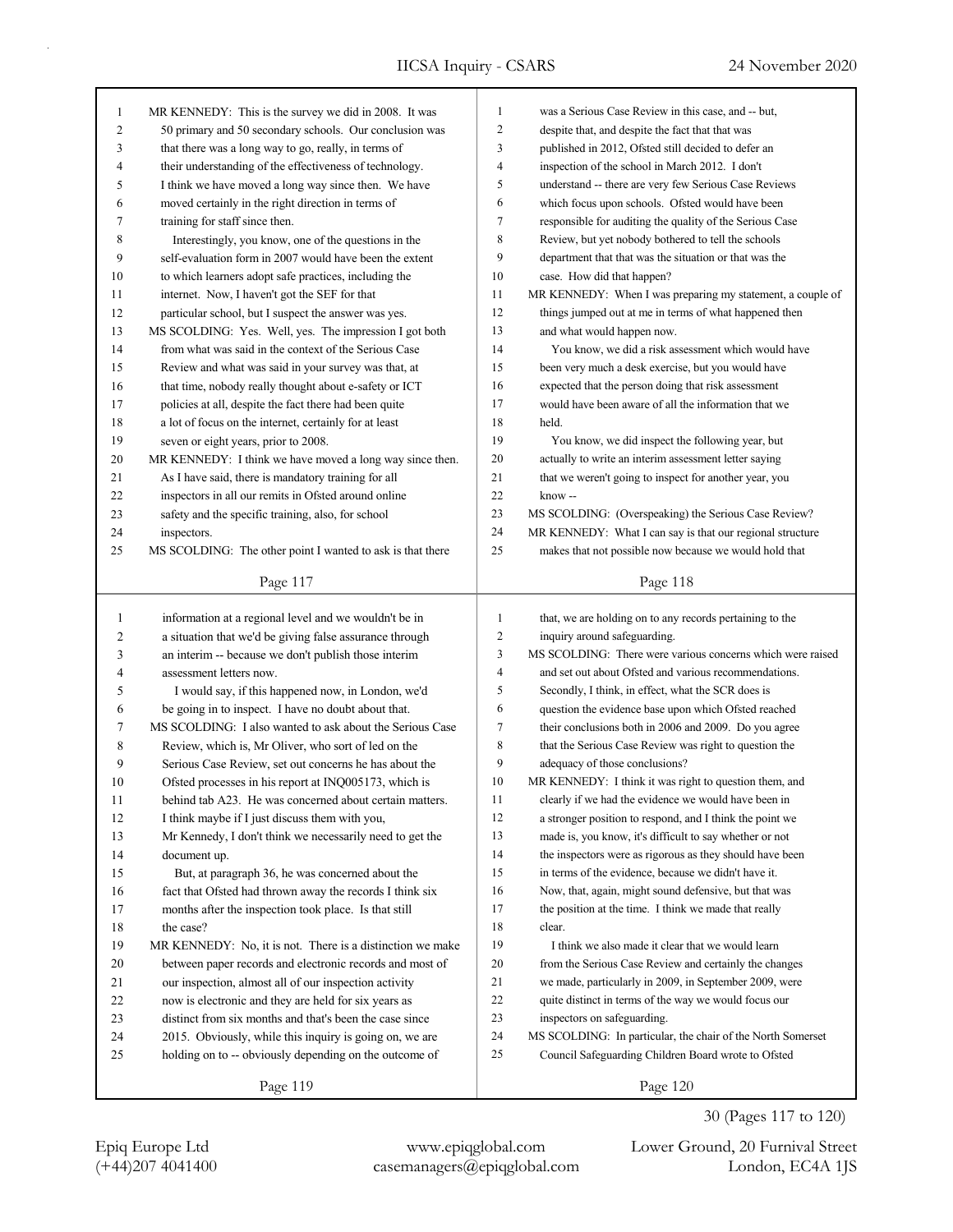| 1  | in January 2012 and referred to the specific             | 1              | of records, which we have reviewed since then, and we    |
|----|----------------------------------------------------------|----------------|----------------------------------------------------------|
| 2  | recommendations to Ofsted, and these are set out at      | $\overline{2}$ | have made changes, and we clearly would be in a position |
| 3  | paragraph 44 of your witness statement, which is, Danny, | 3              | to make more, if necessary.                              |
| 4  | if you wouldn't mind getting up OFS012669_014-015. They  | 4              | I suppose the issue with parents will be, we can         |
| 5  | were -- the recommendations were: firstly, ensure that   | 5              | only report on what the evidence shows at the time of    |
| 6  | HMCI is aware of the inappropriateness of                | 6              | inspection, and I suppose, you know, to some degree,     |
| 7  | the safeguarding judgments; ask that Ofsted should       | 7              | there's a cautionary note there, I've made the point     |
| 8  | review the methodology by which such judgments are       | 8              | earlier that it's not -- an inspection outcome is not    |
| 9  | reached and the policy on retention of records; suggest  | 9              | a guarantee, and I think, you know, parents need to      |
| 10 | that Ofsted should take steps to encourage parents to    | 10             | understand the limitations of inspection, that it's not  |
| 11 | remain alert and responsive; recommend that inspectors   | 11             | always a guarantee that, you know, what we have seen is  |
| 12 | check staff and school managers' understanding of key    | 12             | always what's happened on the ground.                    |
| 13 | processes, including ICT usage, LADO arrangements and    | 13             | But I think it's fair to say that the changes that       |
| 14 | safe practice guidance.                                  | 14             | we have made, particularly in 2009 and since then, have  |
| 15 | What changes did you make following on from those        | 15             | given us much greater emphasis away from compliance on   |
| 16 | particular recommendations?                              | 16             | to what's actually happening in terms of the rigour with |
| 17 | MR KENNEDY: In terms of the first one, obviously it's -- | 17             | which we look at things.                                 |
| 18 | (a), that's the inappropriateness of the judgments. In   | 18             | I mentioned this morning looking at case records,        |
| 19 | hindsight, there clearly is a mismatch between the       | 19             | which gives us a lot of rich evidence about how the      |
| 20 | evidence that came to light and the judgments that were  | 20             | school is acting on concerns, and we have tried to       |
| 21 | made, and, clearly, we focused, in terms of our training | 21             | focus -- safeguarding can be too complicated, you know,  |
| 22 | and subsequent changes to guidance, on ensuring that we  | 22             | it can be, actually, too busy a place. We focused on     |
| 23 | get under, as much as we can, the skin of the school, in | 23             | getting inspectors to look at three key messages: you    |
| 24 | terms of the culture which I have referred to earlier.   | 24             | know, are schools identifying those pupils at risk and   |
| 25 | I think the -- I've made comment about the retention     | 25             | are they doing something about it; are they getting      |
|    |                                                          |                |                                                          |
|    | Page 121                                                 |                | Page 122                                                 |
|    |                                                          |                |                                                          |
|    |                                                          |                |                                                          |
| 1  | appropriate help and advice when they need to; and are   | 1              | schools, with boarding schools sitting in between.       |
| 2  | they managing concerns and allegations and the           | $\mathfrak{2}$ | Having that gradation plus strong risk assessment        |
| 3  | recruitment process around staff?                        | 3              | and good intelligence sharing gives us the best chance   |
| 4  | So we have actually got inspectors focusing on, you      | 4              | of striking that balance of sufficiently frequent        |
| 5  | know, much sharper spotlights than we had in the past,   | 5              | inspection without overstepping the line to where we     |
| 6  | and I think that's helpful.                              | 6              | become virtually managers of the school because we are   |
| 7  | MS SCOLDING: Thank you. I have no further questions, but | $\tau$         | there so much of the time. I do think it's important     |
| 8  | I was wondering if any of the three of you had anything  | 8              | that we don't accidentally become de facto managers.     |
| 9  | further you wanted to add. Otherwise, I will pass over   | 9              | The other point I would like to make that I think is     |
| 10 | to Professor Jay and panel.                              | 10             | an overarching one, cutting across a lot of this, is     |
| 11 | MS SPIELMAN: If I could just say one or two things.      | 11             | that balance between sort of thoroughness and            |
| 12 | I think parents are very much aware that inspections     | 12             | specificity that's needed, but getting overprescriptive, |
| 13 | don't look at everything in a school. We do get          | 13             | overdetailed, at which point everybody loses the wood    |
| 14 | pressure sometimes to say that we would like inspections | 14             | for the trees because they have got so many specific     |
| 15 | to look at everything. There is a tension here with      | 15             | compliance activities to do.                             |
| 16 | public policy and resources.                             | 16             | So we are constantly trying to find that right           |
| 17 | I also think parents are very aware that inspections     | 17             | balance in this whole regime for both schools -- both    |
| 18 | have a shelf life and hence the understandable and       | 18             | schools in terms of the wider structure of government    |
| 19 | absolutely justified pressure to remove the              | 19             | policy/law guidance and also for inspection in terms of  |
| 20 | "outstanding" exemption.                                 | 20             | how we inspect to give people the right focus to         |
| 21 | The periods, the frequencies of inspection, one,         | 21             | maximise the chance of them doing the best with the      |
| 22 | I think it is right that they are gradated according to  | $22\,$         | tools they have.                                         |
| 23 | the levels of risk, going from a year for residential    | 23             | MS SCOLDING: Thank you very much, Ms Spielman.           |
| 24 | special schools and children's homes through to sort of  | 24             | Ms Humphreys, Mr Kennedy, anything else?                 |
| 25 | up to five years for sort of uncomplicated, mainstream   | 25             | MR KENNEDY: Nothing from me.                             |
|    | Page 123                                                 |                | Page 124                                                 |

(+44)207 4041400 casemanagers@epiqglobal.com London, EC4A 1JS Epiq Europe Ltd www.epiqglobal.com Lower Ground, 20 Furnival Street

31 (Pages 121 to 124)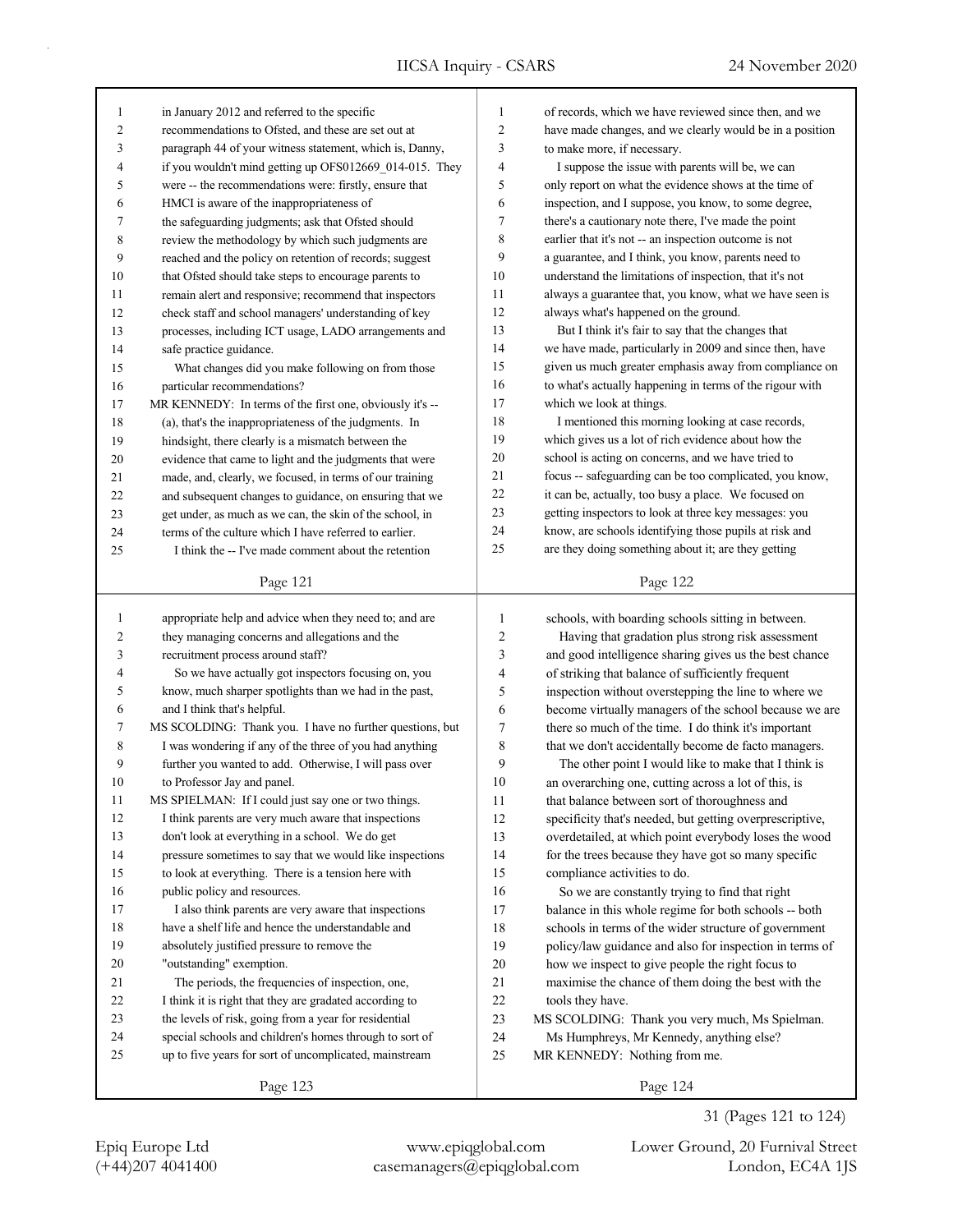| $\mathbf{1}$ | MS HUMPHREYS: No, thank you.                                             | $\mathbf{1}$ | we certainly need to learn from the other countries as         |
|--------------|--------------------------------------------------------------------------|--------------|----------------------------------------------------------------|
| 2            | MS SCOLDING: Professor Jay, I note the time. Would it be                 | 2            | to how it works in practice.                                   |
| 3            | helpful, Professor Jay, for these witnesses to come back                 | 3            | THE CHAIR: I would only say that it has, of course, been in    |
| 4            | briefly after the mid-afternoon break for you to be able                 | 4            | place for many years and subject to various refinements        |
| 5            | to ask any questions?                                                    | 5            | in the other three countries. Any other comments on            |
| 6            | THE CHAIR: No, I think we will just take questions now,                  | 6            | this?                                                          |
| 7            | thank you.                                                               | 7            | MS HUMPHREYS: Not from me, no.                                 |
| 8            | MS SCOLDING: Okay. Thank you, chair.                                     | 8            | MR KENNEDY: Not from me.                                       |
| 9            | Questions from THE PANEL                                                 | 9            | THE CHAIR: Perhaps, Ms Spielman, would you care to say         |
| 10           | THE CHAIR: May I begin by making the observation that this               | 10           | whether you would support that, that the social care           |
| 11           | inquiry has recommended that there should be regulation                  | 11           | workforce and residential settings should be regulated?        |
| 12           | of the social care workforce in residential childcare                    | 12           | MS SPIELMAN: At this stage, we are very happy to continue      |
| 13           | settings and, as you know, this has been in place for                    | 13           | exploring. I don't think we are in a position to make          |
| 14           | many years in Wales, Scotland and Northern Ireland.                      | 14           | a strong recommendation at this stage, not having seen         |
| 15           | Could all or any of you comment on that?                                 | 15           | it in practice. Helen, I think that is the case, is it         |
| 16           | MS HUMPHREYS: Yes. We have been in conversations with the                | 16           | not?                                                           |
| 17           | Department of Education as to how this could be taken                    | 17           | MS HUMPHREYS: Yes, that's right. We are still in dialogue      |
| 18           | forward. We were also in consultation with Social Work                   | 18           | with the Department for Education. We were -- the work         |
| 19           | England as well as to how, again, this could be taken                    | 19           | has sort of been a bit put on hold, as you can imagine,        |
| 20           | forward. So we have been doing work on it.                               | 20           | with other priorities, but it's certainly not gone away.       |
| 21           | We also have to take into account, and we probably                       | 21           | As we said before, we certainly need to learn how it           |
| 22           | need to learn from the other countries as well into how                  | 22           | works in the other countries.                                  |
| 23           | it works and the impact of that, because the concern                     | 23           | THE CHAIR: Just a second question for Ms Spielman: you         |
| 24           | could be that it can create some bureaucracy that might                  | 24           | referred to the tools at your disposal around the              |
| 25           | then limit providers the ability to recruit staff. So                    | 25           | safeguarding. What other tools would you seek that             |
|              | Page 125                                                                 |              | Page 126                                                       |
| $\mathbf{1}$ | would improve your inspection of safeguarding?                           | $\mathbf{1}$ | teachers under investigation there. Many kinds of              |
| 2            | MS SPIELMAN: In terms of tools, I think information sharing              | 2            | complaint and intelligence come to the Education and           |
| 3            | is by far the most important. I don't -- there are                       | 3            | Skills Funding Agency and Regional Schools                     |
| 4            | powers, in the context of unregistered schools and                       | 4            | Commissioners.                                                 |
| 5            | children's homes, we would like to have in relation to                   | 5            | I think we have reasonably good protocols at the               |
| 6            | seizing documents, for example, which otherwise may                      | 6            | moment about Ofsted sharing information with those             |
| 7            | simply be taken out of the building in front of us. But                  | 7            | organisations. I think the protocols to get information        |
| 8            | in relation to the inspections of registered schools and                 | 8            | flowing the other way are still under development.             |
| 9            | provision, I don't believe that we need that. I think                    | 9            | Things that I think haven't yet been fully                     |
| 10           | the main thing that we need is to be sure that where                     | 10           | contemplated include things like the Standard and              |
| 11           | there is intelligence that's known to other authorities,                 | 11           | Testing Agency, because, going back to what I said about       |
| 12           | that we have it so that we can structure appropriate                     | 12           | inspection being a test of competence, it's predicated         |
| 13           | lines of enquiry to cover the things that we ought to be                 | 13           | on us being able to rely, to a considerable extent, on         |
| 14           |                                                                          | 14           | information we're presented with and what we are told by       |
|              | covering.<br>THE CHAIR: I know you've referred to earlier, but could you | 15           | staff.                                                         |
| 15           | give us examples of what information or data that you                    | 16           | If another agency already knows that there is reason           |
| 16           |                                                                          | 17           | not to place too much weight on a piece of information,        |
| 17           | would require?                                                           | 18           | it's very unhelpful if we are inspecting and taking that       |
| 18           | MS SPIELMAN: We have talked about LADOs -- LADO information              | 19           |                                                                |
| 19           | and the fact that we don't necessarily get responses to                  |              | information at face value. So I would -- my ideal would        |
| 20           | our enquiries there. I have talked about local                           | 20           | be a place where we knew that we had all the information       |
| 21           | authorities providing wider information they have that                   | $21\,$       | that was held by other authorities that could contribute       |
| 22           | might give concerns about a school, for example, around                  | 22           | to making the best and most thorough inspection that we        |
| 23           | sort of offrolling or misuse of exclusions. I think                      | 23<br>24     | can.<br>THE CHAIR: Thank you. I will ask my colleagues if they |
| 24           |                                                                          |              |                                                                |
|              | you're about to talk to the Teacher Regulation Agency                    |              |                                                                |
| 25           | chief executive, information -- intelligence about<br>Page 127           | 25           | have any questions. Ms Sharpling?<br>Page 128                  |

(+44)207 4041400 casemanagers@epiqglobal.com London, EC4A 1JS

Epiq Europe Ltd www.epiqglobal.com Lower Ground, 20 Furnival Street

32 (Pages 125 to 128)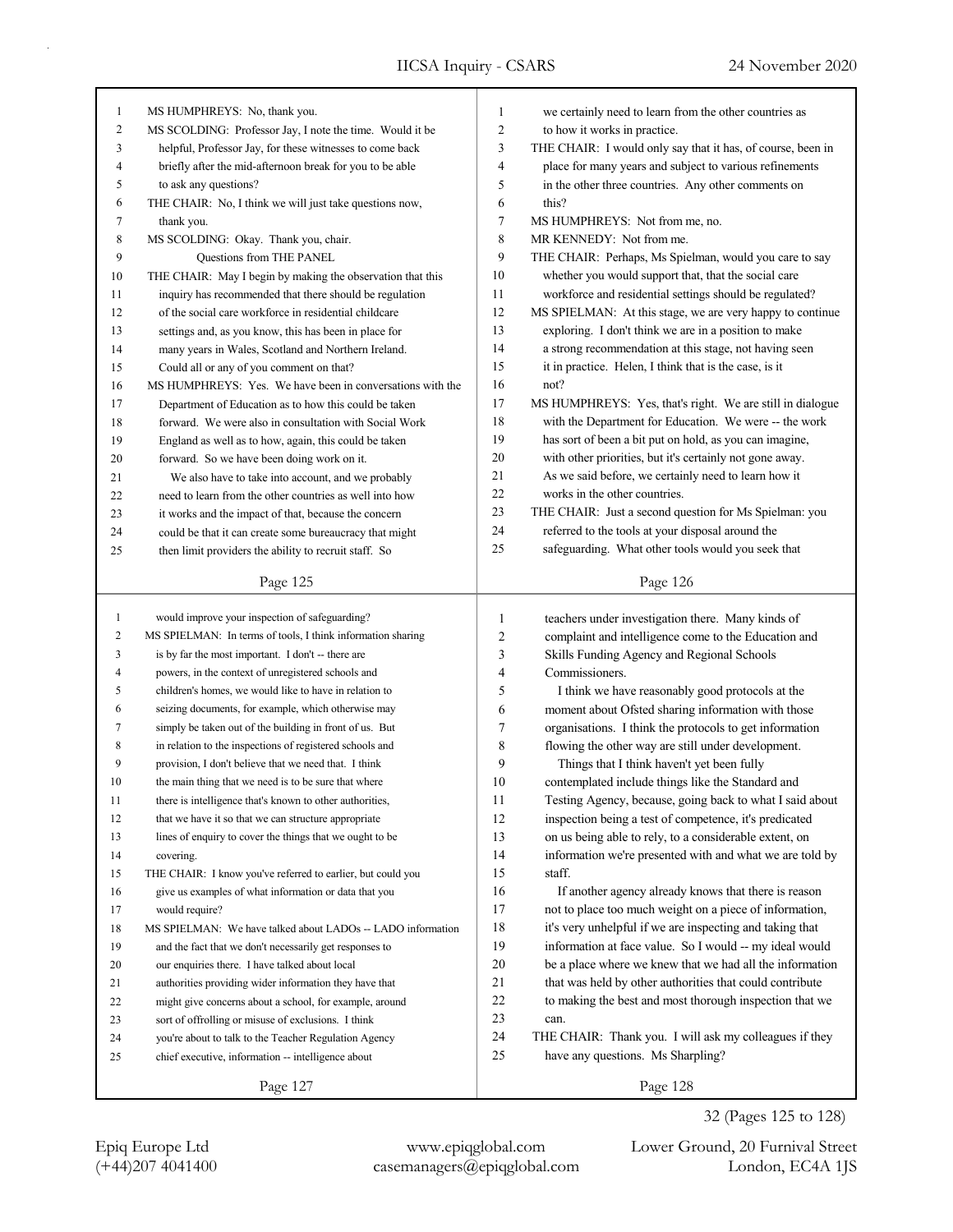| $\mathbf{1}$             | MS SHARPLING: No, thank you, chair.                        | 1              | memory. You will have in front of you your witness          |
|--------------------------|------------------------------------------------------------|----------------|-------------------------------------------------------------|
|                          |                                                            | $\overline{c}$ |                                                             |
| $\overline{c}$           | THE CHAIR: Mr Frank?                                       |                | statement -- your witness statements in your case,          |
| 3                        | MR FRANK: No, thank you.                                   | 3              | Mr Meyrick. If we need to get documents up on the           |
| 4                        | THE CHAIR: Sir Malcolm?                                    | 4              | screen, then our evidence handler, Danny, will do that.     |
| 5                        | PROF SIR MALCOLM EVANS: No, thank you, chair.              | 5              | If either of you need a break, just let me know. If         |
| 6                        | THE CHAIR: That concludes our questions. Thank you very    | 6              | there are any technical issues, don't worry, we will try    |
| 7                        | much to all of the witnesses.                              | 7              | to sort them out.                                           |
| 8                        | (The witnesses withdrew)                                   | 8              | In respect of your witness statements, Mr Meyrick,          |
| 9                        | THE CHAIR: We will now take our break and return at        | 9              | you have provided the inquiry with two witness              |
| 10                       | 3.05 pm.                                                   | 10             | statements, the first from 1 October 2019 is at tab A2      |
| 11                       | $(2.51 \text{ pm})$                                        | 11             | of your bundle.                                             |
| 12                       | (A short break)                                            | 12             | MR MEYRICK: Yes.                                            |
| 13                       | $(3.05 \text{ pm})$                                        | 13             | MS BICARREGUI: That's already been adduced in phase 1 and   |
| 14                       | THE CHAIR: Ms Bicarregui?                                  | 14             | is available on the inquiry website. The second witness     |
| 15                       | MS BICARREGUI: Thank you, chair. We are now going to hear  | 15             | statement from 21 September 2020 is at tab A1 of your       |
| 16                       | evidence from Mr Meyrick from the Teaching Regulation      | 16             | bundle. Can I check you signed both those witness           |
| 17                       | Agency and Mr Llewellyn from the Education Workforce       | 17             | statements, Mr Meyrick?                                     |
| 18                       | Council.                                                   | 18             | MR MEYRICK: Yes, I did.                                     |
| 19                       | MR ALAN MEYRICK (affirmed)                                 | 19             | MS BICARREGUI: Are they still true, to the best of your     |
| 20                       | MR HAYDEN LLEWELLYN (sworn)                                | 20             | knowledge and belief?                                       |
| 21                       | Examination by MS BICARREGUI                               | 21             | MR MEYRICK: Yes.                                            |
| 22                       | MS BICARREGUI: Thank you both for being flexible in the    | 22             | MS BICARREGUI: Mr Llewellyn, your statement to the inquiry  |
| 23                       | time that you were able to give evidence. That's           | 23             | should be behind tab A7 in the bundle in front of you       |
| 24                       | greatly appreciated.                                       | 24             | dated 16 March 2020. Can I check that you have signed       |
| 25                       | Just a few preliminary matters. It is not a test of        | 25             | that witness statement?                                     |
|                          |                                                            |                |                                                             |
|                          | Page 129                                                   |                | Page 130                                                    |
|                          |                                                            |                |                                                             |
|                          |                                                            | $\mathbf{1}$   |                                                             |
| $\mathbf{1}$             | MR LLEWELLYN: Yes, I did, that's correct.                  |                | that right?                                                 |
| $\overline{c}$           | MS BICARREGUI: Is it still true, to the best of your       | $\overline{c}$ | MR LLEWELLYN: Yes, that's correct. It was renamed in 2015.  |
| 3                        | knowledge and belief?                                      | 3              | MS BICARREGUI: Am I right in saying, then, that between you |
| $\overline{\mathcal{A}}$ | MR LLEWELLYN: Yes, it is.                                  | $\overline{4}$ | you have, I think, about 40 years' experience, at least,    |
| 5                        | MS BICARREGUI: Chair, with your permission, could          | 5              | of teacher regulation in England and Wales? You're          |
| 6                        | Mr Meyrick's second witness statement and Mr Llewellyn's   | 6              | nodding, so yes, thank you very much.                       |
| 7                        | statement be adduced in full? Thank you very much.         | 7              | Is it also right to say that -- Ms Spielman                 |
| 8                        | Mr Meyrick, could you tell us your job title at the        | 8              | described the system of sort of safeguarding as being       |
| 9                        | Teaching Regulation Agency?                                | 9              | made up of many parts, and the TRA and the EWC are          |
| 10                       | MR MEYRICK: Yes, I'm the chief executive. I'm also the     | 10             | parts, if you like, of that sort of system of               |
| 11                       | accounting officer at the Teaching Regulation Agency.      | 11             | safeguarding, of checks and balances. Mr Meyrick, would     |
| 12                       | MS BICARREGUI: Mr Llewellyn, I believe you are also the    | 12             | you agree with that?                                        |
| 13                       | chief executive of the Education Workforce Council; is     | 13             | MR MEYRICK: Yes, I would agree with that, yes. We have      |
| 14                       | that right?                                                | 14             | a particular role to play and we play that role             |
| 15                       | MR LLEWELLYN: Yes, I am, yes.                              | 15             | alongside others in the system as well.                     |
| 16                       | MS BICARREGUI: Mr Meyrick, you were, in 2000, I think, the | 16             | MS BICARREGUI: Mr Llewellyn, is that something you agree    |
| 17                       | first registrar for the General Teaching Council of        | 17             | with as well?                                               |
| $18\,$                   | England, and you left that role, I think, in 2012, when    | 18             | MR LLEWELLYN: Yes, I would agree. The EWC's                 |
| 19                       | you were the chief executive and transferred to the        | 19             | responsibilities are set out in the Education (Wales)       |
| $20\,$                   | Department of Education; is that right?                    | 20             | Act 2014.                                                   |
| 21                       | MR MEYRICK: That's correct, yes.                           | 21             | MS BICARREGUI: Mr Meyrick, you tell us in your witness      |
| 22                       | MS BICARREGUI: Mr Llewellyn, you also, I think, joined the | 22             | statement that TRA is an executive agency within the        |
| 23                       | General Teaching Council for Wales at its inception in     | 23             | Department for Education. Is it possible to explain         |
| 24                       | 2000, and you held the post of deputy chief executive      | 24             | what that means in terms?                                   |
| 25                       | and chief executive, before the body was renamed. Is       | 25             | MR MEYRICK: Yes. So I think it gives us, interestingly,     |

33 (Pages 129 to 132)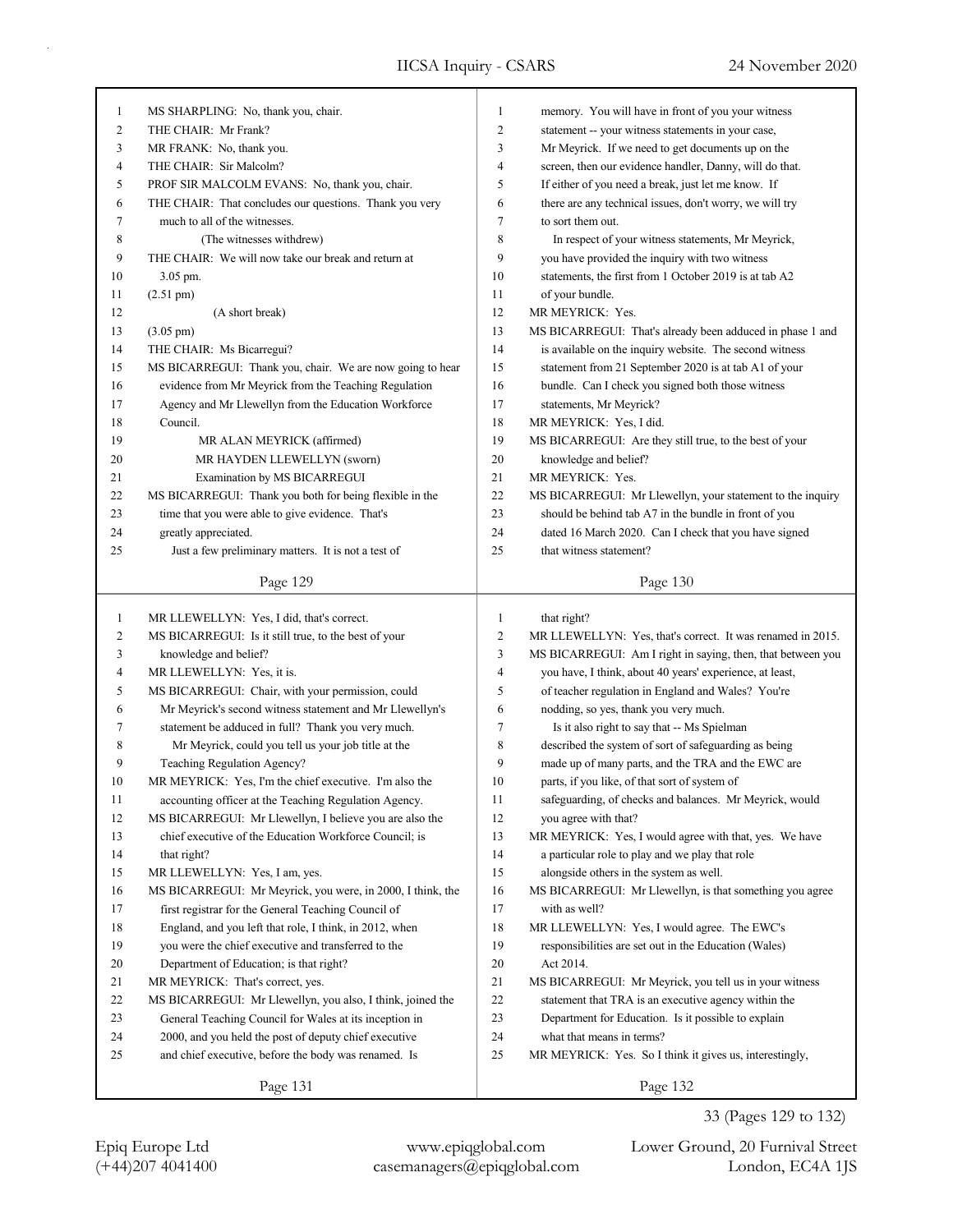| $\mathbf{1}$ | almost the best of both worlds. To some degree, I'm an      | $\mathbf{1}$ | is, of course, a right of appeal to the High Court. So      |
|--------------|-------------------------------------------------------------|--------------|-------------------------------------------------------------|
| 2            | arm's-length body within the department and that gives      | 2            | there is that level of autonomy. I think, essentially,      |
| 3            | me a certain amount of autonomy. For example, when          | 3            | the systems in England and Wales, they just differ.         |
| 4            | I take, on behalf of the Secretary of State, the            | 4            | There are pros and cons of both systems.                    |
| 5            | decisions relating to prohibition, I have never, ever       | 5            | MS BICARREGUI: Mr Meyrick, the main functions of            |
| 6            | consulted with ministers or the Secretary of State on       | 6            | the Teaching Regulation Agency, you set them out in your    |
| 7            | those individual decisions. They are entirely free of       | 7            | statement, but if I could summarise them as: you            |
| 8            | any political influence and I take those decisions,         | 8            | regulate the teaching profession, so you consider           |
| 9            | therefore, based entirely, and only, on the evidence        | 9            | allegations of serious misconduct?                          |
| 10           | before me.                                                  | 10           | MR MEYRICK: Yes.                                            |
| 11           | On the other hand, I do report through the                  | 11           | MS BICARREGUI: You maintain a database of qualified         |
| 12           | department and there is a governance structure in place     | 12           | teachers, and we will look at that in a bit more detail.    |
| 13           | including right the way through to the department's         | 13           | You are also the competent authority for the purpose of     |
| 14           | audit and risk committee. So, yes, that's the position.     | 14           | mutual recognition of teacher qualifications from the       |
| 15           | MS BICARREGUI: Mr Llewellyn, the EWC is an independent      | 15           | EEA.                                                        |
| 16           | regulator. What do you see as the advantages or             | 16           | MR MEYRICK: Correct.                                        |
| 17           | disadvantages of being an independent regulator in          | 17           | MS BICARREGUI: Are those the three main functions, as you   |
| 18           | Wales?                                                      | 18           | see it?                                                     |
| 19           | MR LLEWELLYN: There are some slight differences compared to | 19           | MR MEYRICK: Yes.                                            |
| 20           | England. Notably, in terms of decision making, the          | 20           | MS BICARREGUI: Mr Llewellyn, you set out the main functions |
| 21           | EWC's fitness to practise panel -- so its conduct           | 21           | again in your statement. Danny, EWC000001 002 and focus     |
| 22           | committees and its competence committees -- take the        | 22           | on, I think, paragraph 7. I'm sure you don't need an        |
| 23           | decisions based on the facts in front of them, and those    | 23           | aide-memoire, Mr Llewellyn, but just to go through          |
| 24           | are the decisions. They are not then referred to            | 24           | these, because they are slightly broader, I would say.      |
| 25           | ministers or government for any final decision. There       | 25           | So we see there the main functions are to establish and     |
|              |                                                             |              |                                                             |
|              | Page 133                                                    |              | Page 134                                                    |
|              |                                                             |              |                                                             |
|              |                                                             |              |                                                             |
| 1            | maintain a register of education practitioners; to          | $\mathbf{1}$ | of what the code is and how it should be applied. We        |
| 2            | maintain a code of professional conduct and practice for    | 2            | also do a lot of training face to face with our             |
| 3            | the education workforce. Pausing there, Mr Llewellyn,       | 3            | registrants. So the code is written at a high level to      |
| 4            | you are responsible at the EWC, are you, for writing and    | 4            | help them, and built on with further guidance.              |
| 5            | maintaining a code; is that right?                          | 5            | MS BICARREGUI: We see in the third bullet point you, too,   |
| 6            | MR LLEWELLYN: Yes, that's correct. There's a code of        | 6            | investigate and hear allegations of unacceptable            |
| 7            | conduct and practice for the workforce and it's against     | 7            | professional conduct, serious professional incompetence     |
| 8            | that code that the EWC considers matters -- fitness to      | $\,$ 8 $\,$  | or relevant criminal offences. You also accredit            |
| 9            | practise matters referred to it. Interestingly, in          | 9            | programmes of initial teacher education and monitor         |
| 10           | terms of professional standards in Wales, so, in effect,    | 10           | their compliance with national criteria. And you            |
| 11           | standards of competence, we don't own those standards.      | 11           | provide advice to the Welsh Government; monitor             |
| 12           | Those have been retained by government. But certainly,      | 12           | induction appeals, and we will look at that in a little     |
| 13           | in terms of conduct, we develop the code. And that's in     | 13           | bit more detail when we look at the registration            |
| 14           | legislation that we have to do that and review it every     | 14           | process; and promote careers in the education workforce;    |
| 15           | three years.                                                | 15           | and undertake specific work. Thank you, Danny, that can     |
| 16           | MS BICARREGUI: What level of detail is there in terms of    | 16           | come down now.                                              |
| 17           | the sort of -- what you would expect from teachers in       | 17           | Mr Llewellyn, in paragraph 8 of your statement you          |
| 18           | terms of professional ethics? Is that set out in detail     | 18           | talk about developing and hosting the professional          |
| 19           | in the code?                                                | 19           | learning passport. Could you tell us a little bit more      |
| 20           | MR LLEWELLYN: It is. It is fairly high level. So the code   | $20\,$       | about what that is?                                         |
| 21           | is, I would say, four pages or so in length, so it's not    | 21           | MR LLEWELLYN: Yes, of course. That's an e-portfolio. So     |
| 22           | a long code, and it's written at a high level, and the      | 22           | anybody registered with the EWC has an opportunity to       |
| 23           | judgments are intended to be supportive to teachers, but    | 23           | use that. It's intended to help foster a culture of         |
| 24           | also guide them very clearly. But we also publish good      | 24           | professional learning and development of those              |
| 25           | practice guides that give a lot further detail in terms     | 25           | registered with the EWC. So the Welsh Government pay        |

(+44)207 4041400 casemanagers@epiqglobal.com London, EC4A 1JS Epiq Europe Ltd www.epiqglobal.com Lower Ground, 20 Furnival Street

34 (Pages 133 to 136)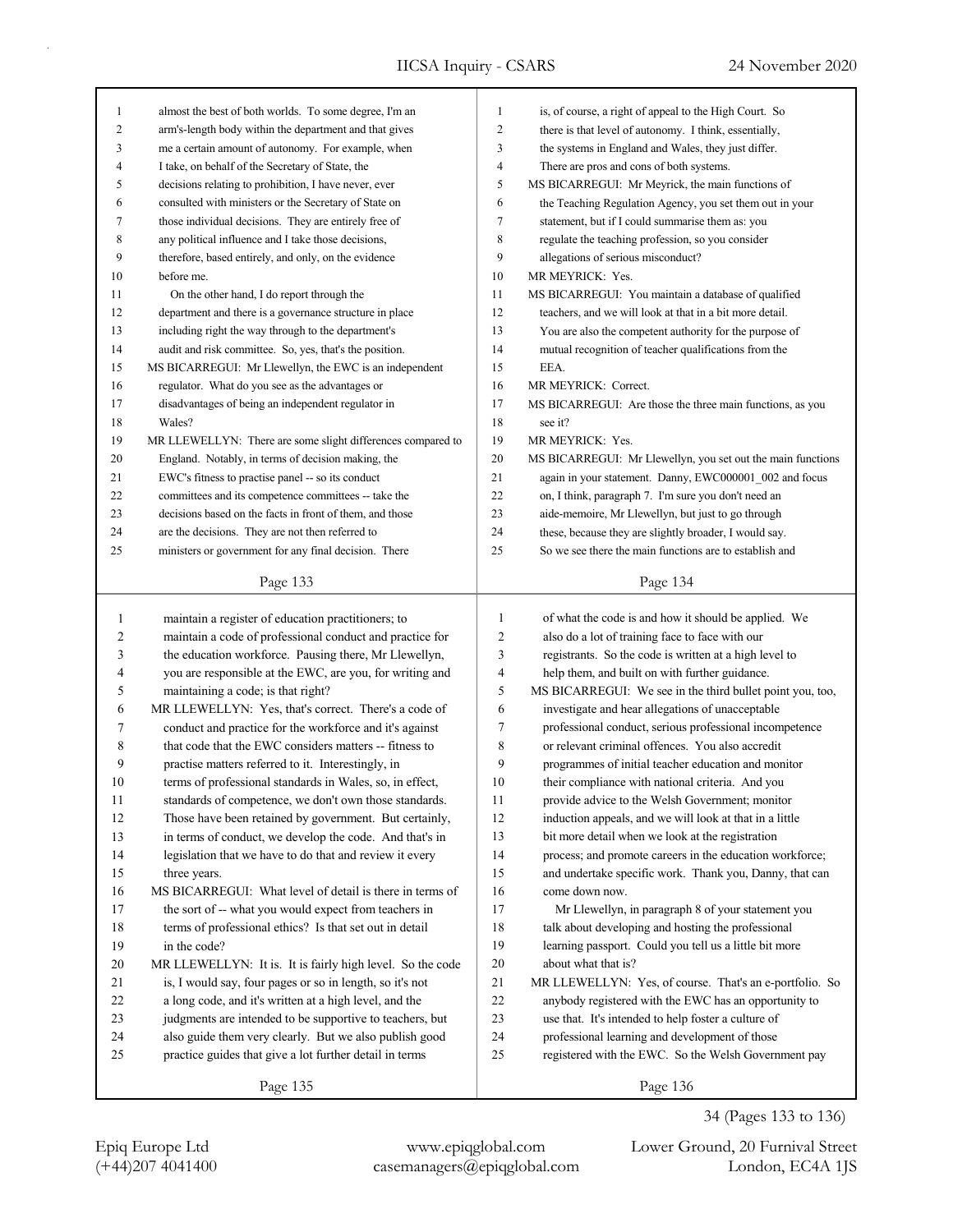| 1              | for that in terms of the cost for it, but the EWC hosts    | $\mathbf{1}$   | summary -- is that the disciplinary process was           |
|----------------|------------------------------------------------------------|----------------|-----------------------------------------------------------|
| $\overline{c}$ | it and encourages its registrants to use it. It is not     | $\overline{c}$ | simplified, the range of sanctions previously available   |
| 3              | mandatory. It is optional to use. But it is intended       | 3              | was reduced to a single ruling that the teacher was       |
| $\overline{4}$ | to be a supportive and helpful tool for them.              | $\overline{4}$ | either prohibited or not prohibited. Is that right?       |
| 5              | MS BICARREGUI: Are there elements of safeguarding training | 5              | MR MEYRICK: Yes. We focus our investigations and then our |
| 6              | which would register, if you like, on this electronic      | 6              | hearing process on the most serious level of misconduct   |
| 7              | passport?                                                  | 7              | or conduct that's likely to bring the profession into     |
| 8              | MR LLEWELLYN: It is entirely up to the individual as to    | 8              | disrepute or where there's been a relevant criminal       |
| 9              | what they record. So it's there for their own use and      | 9              | conviction, and by focusing on that most serious level    |
| 10             | their own reflections.                                     | 10             | we only look to take forward to a hearing those cases     |
| 11             | That said, the passport is mandatory for certain           | 11             | where we believe that, taken at their highest, the case   |
| 12             | groups, notably trainee schoolteachers and those in        | 12             | would lead to a consideration of whether the teacher      |
| 13             | their first year, their induction year, so there would     | 13             | should be prohibited from teaching for life, and then     |
| 14             | be an expectation certainly in those entry programmes      | 14             | there's an option for there to be a review period,        |
| 15             | that there would be some safeguarding training that they   | 15             | a minimum of two years, where a teacher, if they're       |
| 16             | would receive in those periods, and they're at liberty     | 16             | given a review period, can then apply to have their       |
| 17             | to record the information then in their e-portfolio if     | 17             | ability to teach again.                                   |
| 18             | they choose.                                               | 18             | MS BICARREGUI: How is it envisaged that lesser misconduct |
| 19             | MS BICARREGUI: Mr Meyrick, you describe in your statement  | 19             | is dealt with under that system?                          |
| 20             | a decision in 2010 by the government to -- I think you     | 20             | MR MEYRICK: Lesser misconduct we believe should be dealt  |
| 21             | describe it, just to quote, as "to introduce stronger      | 21             | with within the school by the school, by the headteacher  |
| 22             | and clearer arrangements in relation to teacher            | 22             | and by the governing body, the employer, and they should  |
| 23             | misconduct whilst giving teachers greater freedoms and     | 23             | be looking to deal effectively with levels of misconduct  |
| 24             | reducing unnecessary bureaucracy". So the result of        | 24             | that fall below that serious level that would lead to     |
| 25             | that decision -- I don't know if this is a fair            | 25             | prohibition for life.                                     |
|                |                                                            |                |                                                           |
|                | Page 137                                                   |                | Page 138                                                  |
|                |                                                            |                |                                                           |
|                |                                                            |                |                                                           |
| $\mathbf{1}$   | MS BICARREGUI: Danny, could we get up EWC000001_005,       | $\mathbf{1}$   | sanctions available in Wales.                             |
| $\overline{c}$ | paragraph 23(f). Mr Llewellyn, again, not for your         | $\overline{2}$ | MR LLEWELLYN: Yes, that's correct.                        |
| 3              | benefit, but for mine, these are the sanctions that are    | 3              | MS BICARREGUI: Along with the list of sanctions I think   |
| $\overline{4}$ | available in Wales, as I understand it. So in England,     | $\overline{4}$ | comes a broader list of possible concerns that can be     |
| 5              | we have just heard it is only a prohibition order, but,    | 5              | referred to the EWC. So we see, for example, that         |
| 6              | in Wales, it looks as though you can -- there can be       | 6              | serious professional incompetence is still something      |
| 7              | a reprimand, where the registrant can continue to          | $\tau$         | that can be investigated by the EWC. Is that right?       |
| 8              | practice, but it remains on their record; a conditional    | $\,$ 8 $\,$    | MR LLEWELLYN: Yes, that's right. We have retained the     |
| 9              | registration order -- continue to practise as long as      | 9              | power for competence throughout our 20 years of           |
| 10             | conditions are met. Mr Llewellyn, are you able to give     | 10             | regulatory work, yes.                                     |
| 11             | us a sense of what those conditions might be? Are those    | 11             | MS BICARREGUI: Mr Meyrick, was the idea -- I think it is  |
| 12             | to do with training that might be required, for example?   | 12             | from what you have said, but just so I am clear -- that   |
| 13             | MR LLEWELLYN: Yes, they could be. Training is one of       | 13             | serious professional incompetence wouldn't meet the       |
| 14             | the more common conditions that would be set. But it       | 14             | threshold, if you like, for a prohibition order. Is       |
| 15             | could be other things. So, for example, that one is not    | 15             | that the rationale for taking that away from the          |
| 16             | allowed to have a leadership role in future or be          | 16             | jurisdiction of the --                                    |
| 17             | a headteacher, for example. So it is not solely            | 17             | MR MEYRICK: I think the rationale was, ordinarily,        |
| 18             | training, but training is a fairly common condition.       | 18             | incompetence is felt to be something that should be       |
| 19             | MS BICARREGUI: Thank you. A suspension order, so you have  | 19             | dealt with at a local level by the employer. I think,     |
| $20\,$         | your registration suspended in effect, so you can't        | 20             | sometimes, there may be cases where, on the face of it,   |
| 21             | teach for that time or you can't be in the educational     | 21             | it looks as though the teacher or the headteacher has     |
| 22             | setting for that time. And then, again, a prohibition      | 22             | been involved in serious incompetence, but, actually, in  |
| 23             | order, as we have seen. You, I think, also set a time      | 23             | some cases that incompetence is of such a serious nature  |
| 24             | period for that, where the teacher, to use a shorthand,    | 24             | that it really is misconduct and I suspect we may come    |
| 25             | can't be reconsidered. So there's a broader range of       | 25             | on to talk about a particular case later on where what    |

Page 140

35 (Pages 137 to 140)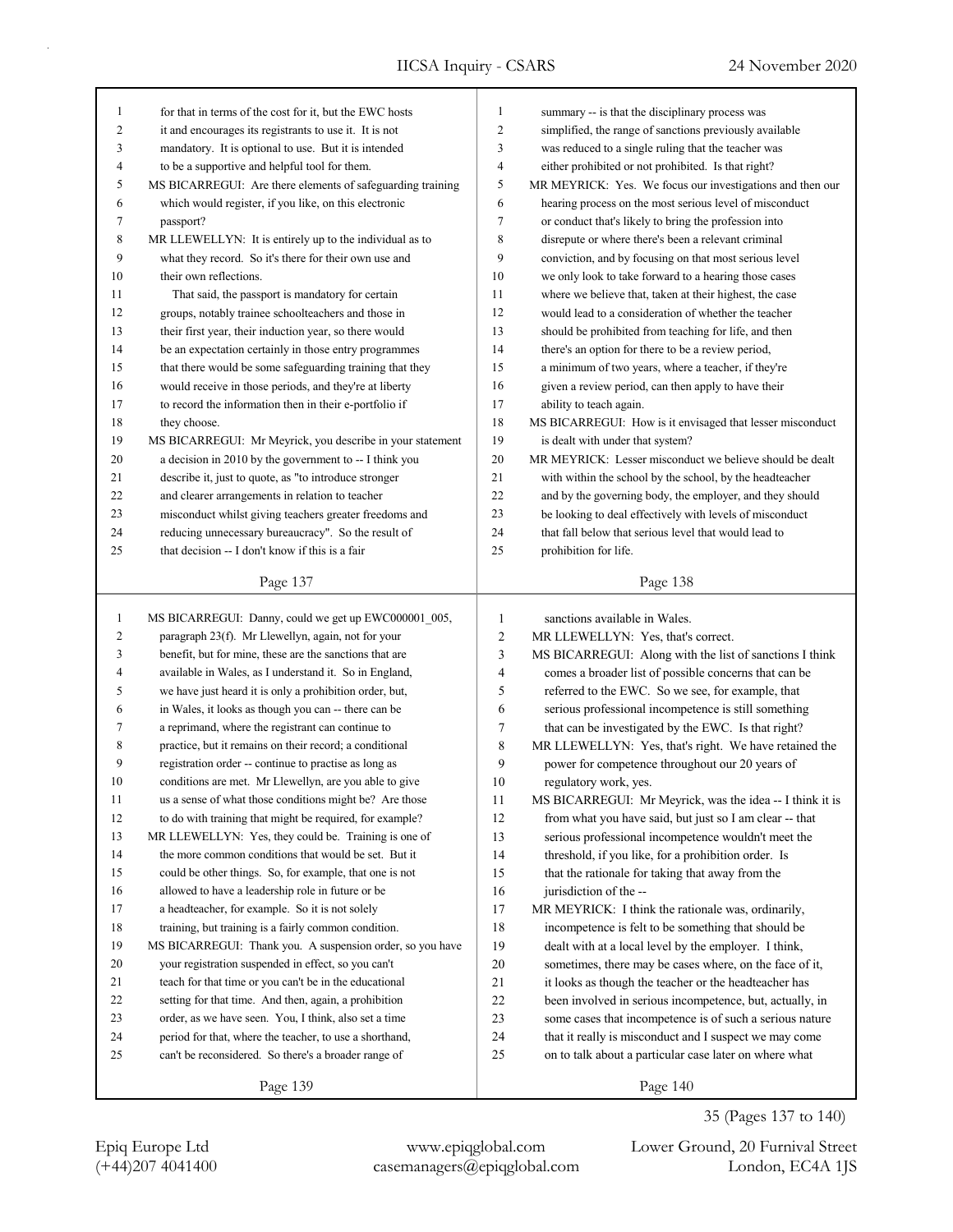| $\mathbf{1}$<br>2<br>3<br>4<br>5<br>6<br>7<br>8<br>9<br>10<br>11<br>12<br>13<br>14<br>15<br>16<br>17 | may have, on the face of it, looked like incompetence<br>actually was examined and was alleged as serious<br>misconduct and was taken forward on that basis.<br>MS BICARREGUI: Yes, thank you. In fact, if we could get up<br>INQ004552. We need to look at the bottom of _001 going<br>over to 002. Exactly that, Mr Meyrick. So this is the<br>case that we have been looking at this week and last<br>week, where Mr Hood from Hillside First School was<br>referred to a misconduct hearing and this is the<br>decision, hopefully. If we look right at the bottom of<br>001 and then also on to 002, we can see here this is<br>being dealt with under unacceptable professional<br>conduct. Can you see that on the first part? It is<br>alleged that Mr Christopher Hood was guilty of<br>unacceptable professional conduct. Then, if we look at<br>how it's particularised, we see a list of failures. So<br>he failed to fulfil management responsibilities in | $\mathbf{1}$<br>$\overline{c}$<br>3<br>4<br>5<br>6<br>$\tau$<br>8<br>9<br>10<br>11<br>12<br>13<br>14<br>15<br>16<br>17 | thinking was?<br>MR MEYRICK: This was a case that was initially referred to<br>the General Teaching Council for England and, as part of<br>the transition of the work across to the department in<br>2012, this case transferred across. Because it was felt<br>that the level of failure was not simply incompetence at<br>all, it was misconduct, and very serious misconduct at<br>that as well, it was a failure to make some -- as you<br>will see at (d), for example, "Did not raise concerns<br>about individual A", so that's not just an incompetence<br>issue, that's a misconduct issue and a serious<br>misconduct issue, and that was the basis on which the<br>allegations were put to the panel and it was the basis<br>on which the panel, when they considered those<br>allegations, made their findings of fact, made their<br>findings of unacceptable professional conduct and then<br>made their recommendation to the Secretary of State, and |
|------------------------------------------------------------------------------------------------------|-------------------------------------------------------------------------------------------------------------------------------------------------------------------------------------------------------------------------------------------------------------------------------------------------------------------------------------------------------------------------------------------------------------------------------------------------------------------------------------------------------------------------------------------------------------------------------------------------------------------------------------------------------------------------------------------------------------------------------------------------------------------------------------------------------------------------------------------------------------------------------------------------------------------------------------------------------------------------|------------------------------------------------------------------------------------------------------------------------|----------------------------------------------------------------------------------------------------------------------------------------------------------------------------------------------------------------------------------------------------------------------------------------------------------------------------------------------------------------------------------------------------------------------------------------------------------------------------------------------------------------------------------------------------------------------------------------------------------------------------------------------------------------------------------------------------------------------------------------------------------------------------------------------------------------------------------------------------------------------------------------------------------------------------------------------------------------------|
| 18                                                                                                   | a number of ways, so not taking appropriate action, not                                                                                                                                                                                                                                                                                                                                                                                                                                                                                                                                                                                                                                                                                                                                                                                                                                                                                                                 | 18                                                                                                                     | I'm sure, if you go to the end of that document, you                                                                                                                                                                                                                                                                                                                                                                                                                                                                                                                                                                                                                                                                                                                                                                                                                                                                                                                 |
| 19                                                                                                   | keeping accurate records -- I'm going through them                                                                                                                                                                                                                                                                                                                                                                                                                                                                                                                                                                                                                                                                                                                                                                                                                                                                                                                      | 19                                                                                                                     | will see that the Secretary of State's decision was to                                                                                                                                                                                                                                                                                                                                                                                                                                                                                                                                                                                                                                                                                                                                                                                                                                                                                                               |
| 20                                                                                                   | rather quickly -- and that he didn't adequately meet his                                                                                                                                                                                                                                                                                                                                                                                                                                                                                                                                                                                                                                                                                                                                                                                                                                                                                                                | 20                                                                                                                     | prohibit Mr Hood on the basis of the findings made.                                                                                                                                                                                                                                                                                                                                                                                                                                                                                                                                                                                                                                                                                                                                                                                                                                                                                                                  |
| 21                                                                                                   | responsibilities as headteacher. So, yes, I think some                                                                                                                                                                                                                                                                                                                                                                                                                                                                                                                                                                                                                                                                                                                                                                                                                                                                                                                  | 21                                                                                                                     | MS BICARREGUI: Thank you, Danny, that can come down now.                                                                                                                                                                                                                                                                                                                                                                                                                                                                                                                                                                                                                                                                                                                                                                                                                                                                                                             |
| 22                                                                                                   | people would say that this is an example of serious                                                                                                                                                                                                                                                                                                                                                                                                                                                                                                                                                                                                                                                                                                                                                                                                                                                                                                                     | 22                                                                                                                     | Is there a risk -- if we look at your guidance, for                                                                                                                                                                                                                                                                                                                                                                                                                                                                                                                                                                                                                                                                                                                                                                                                                                                                                                                  |
| 23                                                                                                   | professional incompetence.                                                                                                                                                                                                                                                                                                                                                                                                                                                                                                                                                                                                                                                                                                                                                                                                                                                                                                                                              | 23                                                                                                                     | example, and we talk about -- it looks at misconduct and                                                                                                                                                                                                                                                                                                                                                                                                                                                                                                                                                                                                                                                                                                                                                                                                                                                                                                             |
| 24                                                                                                   | Can you tell us what the thinking was -- I think it                                                                                                                                                                                                                                                                                                                                                                                                                                                                                                                                                                                                                                                                                                                                                                                                                                                                                                                     | 24                                                                                                                     | will say things like bullying or it will talk about                                                                                                                                                                                                                                                                                                                                                                                                                                                                                                                                                                                                                                                                                                                                                                                                                                                                                                                  |
| 25                                                                                                   | was the Teaching Agency -- or can you surmise what the                                                                                                                                                                                                                                                                                                                                                                                                                                                                                                                                                                                                                                                                                                                                                                                                                                                                                                                  | 25                                                                                                                     | actual sexual misconduct by the individual themselves,                                                                                                                                                                                                                                                                                                                                                                                                                                                                                                                                                                                                                                                                                                                                                                                                                                                                                                               |
|                                                                                                      | Page 141                                                                                                                                                                                                                                                                                                                                                                                                                                                                                                                                                                                                                                                                                                                                                                                                                                                                                                                                                                |                                                                                                                        | Page 142                                                                                                                                                                                                                                                                                                                                                                                                                                                                                                                                                                                                                                                                                                                                                                                                                                                                                                                                                             |
|                                                                                                      |                                                                                                                                                                                                                                                                                                                                                                                                                                                                                                                                                                                                                                                                                                                                                                                                                                                                                                                                                                         |                                                                                                                        |                                                                                                                                                                                                                                                                                                                                                                                                                                                                                                                                                                                                                                                                                                                                                                                                                                                                                                                                                                      |
|                                                                                                      |                                                                                                                                                                                                                                                                                                                                                                                                                                                                                                                                                                                                                                                                                                                                                                                                                                                                                                                                                                         |                                                                                                                        |                                                                                                                                                                                                                                                                                                                                                                                                                                                                                                                                                                                                                                                                                                                                                                                                                                                                                                                                                                      |
| $\mathbf{1}$                                                                                         | and there is a variety. I don't think we need to go to                                                                                                                                                                                                                                                                                                                                                                                                                                                                                                                                                                                                                                                                                                                                                                                                                                                                                                                  | $\mathbf{1}$                                                                                                           | still things which meet the threshold, if you like, for                                                                                                                                                                                                                                                                                                                                                                                                                                                                                                                                                                                                                                                                                                                                                                                                                                                                                                              |
| 2                                                                                                    | the guidance. But, overwhelmingly, they tend to be                                                                                                                                                                                                                                                                                                                                                                                                                                                                                                                                                                                                                                                                                                                                                                                                                                                                                                                      | $\overline{\mathbf{c}}$                                                                                                | prohibition?                                                                                                                                                                                                                                                                                                                                                                                                                                                                                                                                                                                                                                                                                                                                                                                                                                                                                                                                                         |
| 3<br>4                                                                                               | things that the teachers themselves are doing. In this                                                                                                                                                                                                                                                                                                                                                                                                                                                                                                                                                                                                                                                                                                                                                                                                                                                                                                                  | 3<br>4                                                                                                                 | MR LLEWELLYN: Yes, absolutely.                                                                                                                                                                                                                                                                                                                                                                                                                                                                                                                                                                                                                                                                                                                                                                                                                                                                                                                                       |
| 5                                                                                                    | case, as you describe it, it was a failure to do things<br>which were fundamental but nonetheless it was an                                                                                                                                                                                                                                                                                                                                                                                                                                                                                                                                                                                                                                                                                                                                                                                                                                                             | 5                                                                                                                      | MS BICARREGUI: This is a difficult question to ask, but,                                                                                                                                                                                                                                                                                                                                                                                                                                                                                                                                                                                                                                                                                                                                                                                                                                                                                                             |
| 6                                                                                                    | omission. Is there a risk it is confusing for schools                                                                                                                                                                                                                                                                                                                                                                                                                                                                                                                                                                                                                                                                                                                                                                                                                                                                                                                   | 6                                                                                                                      | Mr Meyrick, perhaps first, you have worked under both<br>systems over a long period of time. So one where you                                                                                                                                                                                                                                                                                                                                                                                                                                                                                                                                                                                                                                                                                                                                                                                                                                                        |
| 7                                                                                                    | that this sort of very serious professional incompetence                                                                                                                                                                                                                                                                                                                                                                                                                                                                                                                                                                                                                                                                                                                                                                                                                                                                                                                | 7                                                                                                                      | have got sort of a broad range of things that can be                                                                                                                                                                                                                                                                                                                                                                                                                                                                                                                                                                                                                                                                                                                                                                                                                                                                                                                 |
| 8                                                                                                    | is no longer something which you need to refer? Do you                                                                                                                                                                                                                                                                                                                                                                                                                                                                                                                                                                                                                                                                                                                                                                                                                                                                                                                  | 8                                                                                                                      | referred, a broad range of sanctions, and the new                                                                                                                                                                                                                                                                                                                                                                                                                                                                                                                                                                                                                                                                                                                                                                                                                                                                                                                    |
| 9                                                                                                    | think that's a risk, that they might --                                                                                                                                                                                                                                                                                                                                                                                                                                                                                                                                                                                                                                                                                                                                                                                                                                                                                                                                 | 9                                                                                                                      | system. Do you have a view which is better at ensuring                                                                                                                                                                                                                                                                                                                                                                                                                                                                                                                                                                                                                                                                                                                                                                                                                                                                                                               |
| 10                                                                                                   | MR MEYRICK: I don't think so, because I think the guidance                                                                                                                                                                                                                                                                                                                                                                                                                                                                                                                                                                                                                                                                                                                                                                                                                                                                                                              | 10                                                                                                                     | that those who shouldn't be teaching aren't teaching?                                                                                                                                                                                                                                                                                                                                                                                                                                                                                                                                                                                                                                                                                                                                                                                                                                                                                                                |
| 11                                                                                                   | does make it clear. An omission to do something can be                                                                                                                                                                                                                                                                                                                                                                                                                                                                                                                                                                                                                                                                                                                                                                                                                                                                                                                  | 11                                                                                                                     | Obviously we have a particular remit here at the                                                                                                                                                                                                                                                                                                                                                                                                                                                                                                                                                                                                                                                                                                                                                                                                                                                                                                                     |
| 12                                                                                                   | just as serious a failure as actually doing something                                                                                                                                                                                                                                                                                                                                                                                                                                                                                                                                                                                                                                                                                                                                                                                                                                                                                                                   | 12                                                                                                                     | inquiry. Do you have a view on that?                                                                                                                                                                                                                                                                                                                                                                                                                                                                                                                                                                                                                                                                                                                                                                                                                                                                                                                                 |
| 13                                                                                                   | itself. So I think, if there is doubt, then people can                                                                                                                                                                                                                                                                                                                                                                                                                                                                                                                                                                                                                                                                                                                                                                                                                                                                                                                  | 13                                                                                                                     | MR MEYRICK: Well, I think that the model that we are                                                                                                                                                                                                                                                                                                                                                                                                                                                                                                                                                                                                                                                                                                                                                                                                                                                                                                                 |
| 14                                                                                                   | refer those cases to us. We will look at them and we                                                                                                                                                                                                                                                                                                                                                                                                                                                                                                                                                                                                                                                                                                                                                                                                                                                                                                                    | 14                                                                                                                     | currently operating as the Teaching Regulation Agency                                                                                                                                                                                                                                                                                                                                                                                                                                                                                                                                                                                                                                                                                                                                                                                                                                                                                                                |
| 15                                                                                                   | will be able to reach a judgment as to whether we should                                                                                                                                                                                                                                                                                                                                                                                                                                                                                                                                                                                                                                                                                                                                                                                                                                                                                                                | 15                                                                                                                     | ensures that where there are serious cases of                                                                                                                                                                                                                                                                                                                                                                                                                                                                                                                                                                                                                                                                                                                                                                                                                                                                                                                        |
| 16                                                                                                   | take it forward. But I don't think there's cause for                                                                                                                                                                                                                                                                                                                                                                                                                                                                                                                                                                                                                                                                                                                                                                                                                                                                                                                    | 16                                                                                                                     | misconduct, they get referred to us, they get considered                                                                                                                                                                                                                                                                                                                                                                                                                                                                                                                                                                                                                                                                                                                                                                                                                                                                                                             |
| 17                                                                                                   | concern there, no.                                                                                                                                                                                                                                                                                                                                                                                                                                                                                                                                                                                                                                                                                                                                                                                                                                                                                                                                                      | 17                                                                                                                     | effectively by an independent panel, and that panel then                                                                                                                                                                                                                                                                                                                                                                                                                                                                                                                                                                                                                                                                                                                                                                                                                                                                                                             |
| 18                                                                                                   | MS BICARREGUI: Mr Llewellyn, we know that serious                                                                                                                                                                                                                                                                                                                                                                                                                                                                                                                                                                                                                                                                                                                                                                                                                                                                                                                       | 18                                                                                                                     | make their recommendation to the Secretary of State.                                                                                                                                                                                                                                                                                                                                                                                                                                                                                                                                                                                                                                                                                                                                                                                                                                                                                                                 |
| 19                                                                                                   | professional incompetence is still considered under the                                                                                                                                                                                                                                                                                                                                                                                                                                                                                                                                                                                                                                                                                                                                                                                                                                                                                                                 | 19                                                                                                                     | Myself and a colleague on behalf of                                                                                                                                                                                                                                                                                                                                                                                                                                                                                                                                                                                                                                                                                                                                                                                                                                                                                                                                  |
| 20                                                                                                   | Welsh system. Are you able to tell us if serious                                                                                                                                                                                                                                                                                                                                                                                                                                                                                                                                                                                                                                                                                                                                                                                                                                                                                                                        | 20                                                                                                                     | the Secretary of State will then make the actual final                                                                                                                                                                                                                                                                                                                                                                                                                                                                                                                                                                                                                                                                                                                                                                                                                                                                                                               |
| 21                                                                                                   | professional incompetence has led to prohibition orders                                                                                                                                                                                                                                                                                                                                                                                                                                                                                                                                                                                                                                                                                                                                                                                                                                                                                                                 | 21                                                                                                                     | decision as to whether there should be a prohibition,                                                                                                                                                                                                                                                                                                                                                                                                                                                                                                                                                                                                                                                                                                                                                                                                                                                                                                                |
| 22                                                                                                   | in Wales?                                                                                                                                                                                                                                                                                                                                                                                                                                                                                                                                                                                                                                                                                                                                                                                                                                                                                                                                                               | 22                                                                                                                     | and I think that that is an effective model for dealing                                                                                                                                                                                                                                                                                                                                                                                                                                                                                                                                                                                                                                                                                                                                                                                                                                                                                                              |
| 23                                                                                                   | MR LLEWELLYN: Yes, it has, very much so, yes. We have had                                                                                                                                                                                                                                                                                                                                                                                                                                                                                                                                                                                                                                                                                                                                                                                                                                                                                                               | 23                                                                                                                     | with the level of misconduct that should lead to                                                                                                                                                                                                                                                                                                                                                                                                                                                                                                                                                                                                                                                                                                                                                                                                                                                                                                                     |
| 24                                                                                                   | a number of those.                                                                                                                                                                                                                                                                                                                                                                                                                                                                                                                                                                                                                                                                                                                                                                                                                                                                                                                                                      | 24                                                                                                                     | prohibition. I think conduct that falls below that                                                                                                                                                                                                                                                                                                                                                                                                                                                                                                                                                                                                                                                                                                                                                                                                                                                                                                                   |
| 25                                                                                                   | MS BICARREGUI: Even classified as incompetence, there are                                                                                                                                                                                                                                                                                                                                                                                                                                                                                                                                                                                                                                                                                                                                                                                                                                                                                                               | 25                                                                                                                     | level is being dealt with properly within schools.                                                                                                                                                                                                                                                                                                                                                                                                                                                                                                                                                                                                                                                                                                                                                                                                                                                                                                                   |

(+44)207 4041400 casemanagers@epiqglobal.com London, EC4A 1JS Epiq Europe Ltd www.epiqglobal.com Lower Ground, 20 Furnival Street

36 (Pages 141 to 144)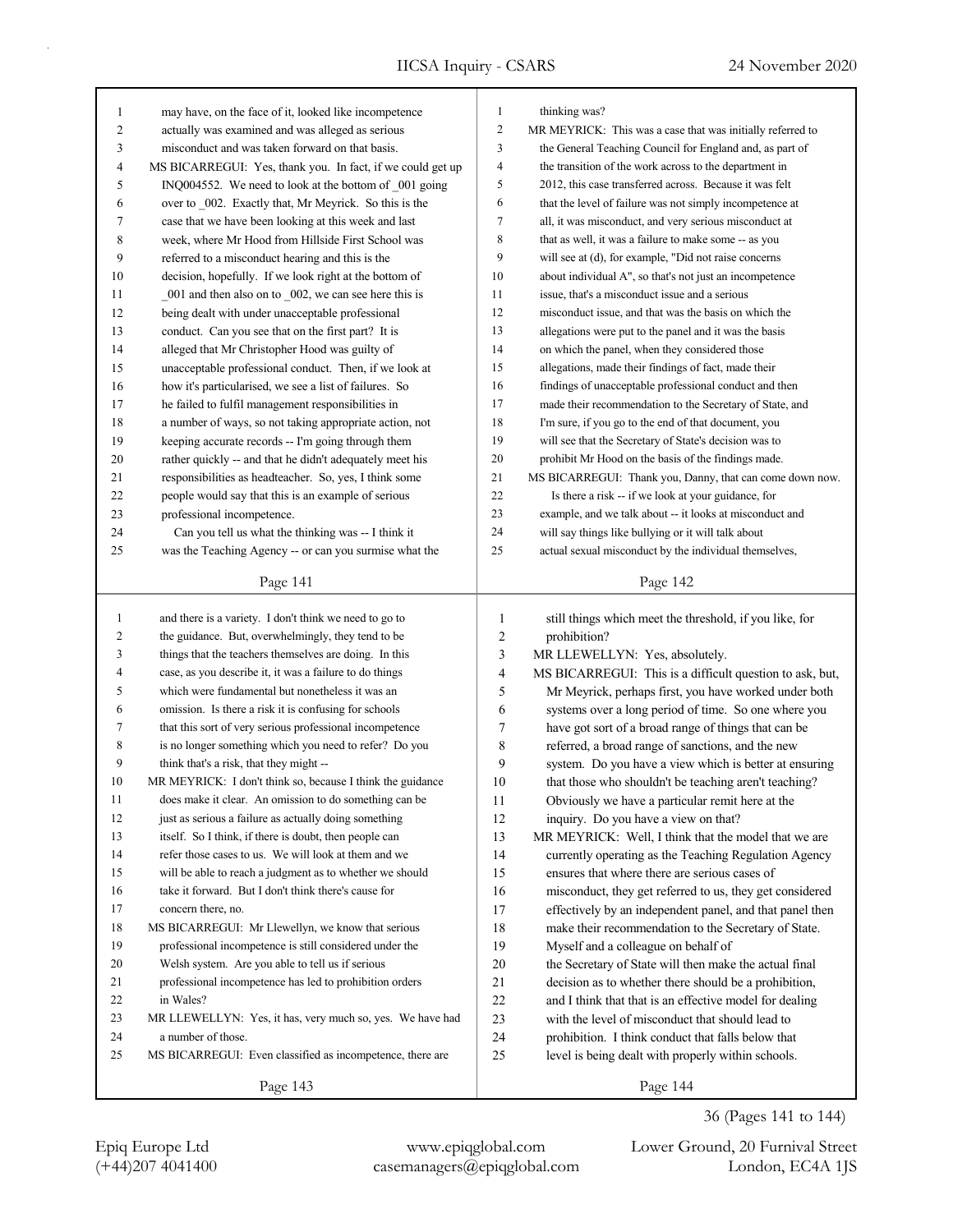| 1  | MS BICARREGUI: I suppose there's a reliance there, isn't    | $\mathbf{1}$                                                                | think is a concern over and above those employer           |  |
|----|-------------------------------------------------------------|-----------------------------------------------------------------------------|------------------------------------------------------------|--|
| 2  | there, on the system is working locally? So it is more      | $\boldsymbol{2}$<br>referrals, and we do do that on occasion. Then, when we |                                                            |  |
| 3  | of a reliance than might otherwise --                       | 3                                                                           | receive the cases, we look at it -- at those against our   |  |
| 4  | MR MEYRICK: We do get cases referred to us by schools where | $\overline{4}$                                                              | thresholds. As I mentioned, we have the flexibility of     |  |
| 5  | our judgment is that, even proven at their highest, the     | 5                                                                           | the additional orders ranging from the reprimand through   |  |
| 6  | allegations, as we would frame them, would not lead to      | 6                                                                           | to a prohibition. I think the system in Wales works for    |  |
| 7  | prohibition and so -- for the most part, these teachers     | 7                                                                           | Wales. It is flexible and it gives reassurance to          |  |
| 8  | have already been dismissed by their schools, so local      | $\,$ 8 $\,$                                                                 | learners and the public and parents.                       |  |
| 9  | action of a serious nature has taken place for the          | 9                                                                           | MS BICARREGUI: I'd like to look a little bit about the     |  |
| 10 | school to need to consider whether or not to make the       | 10                                                                          | registration process now, actually, and the two            |  |
| 11 | referral to us. So, no, I think that the system does        | 11                                                                          | different systems. Mr Meyrick, the TRA maintains           |  |
| 12 | ensure that teachers who need to be prohibited are          | 12                                                                          | a database of qualified teachers, I think that's right.    |  |
| 13 | prohibited by the system.                                   | 13                                                                          | MR MEYRICK: Yes. We have a database which has got,         |  |
| 14 | MS BICARREGUI: Mr Llewellyn, what's your view?              | 14                                                                          | I suspect, well over 2 million records of those people     |  |
| 15 | MR LLEWELLYN: I think, in terms of the system in Wales, it  | 15                                                                          | who have achieved qualified teacher status. We also        |  |
| 16 | gives a good level of flexibility. So it is a legal         | 16                                                                          | hold the record of whether they have successfully passed   |  |
| 17 | requirement on any employer in Wales of one of our          | 17                                                                          | their induction, statutory induction, period as well.      |  |
| 18 | registrants that they must refer a case to us if they       | 18                                                                          | And then, alongside that, we maintain a list of            |  |
| 19 | dismiss or somebody leaves employment where there is        | 19                                                                          | the teachers who are prohibited.                           |  |
| 20 | a possibility of dismissal. So that's a legal               | 20                                                                          | MS BICARREGUI: Danny, if we could get up TRA000003_004 and |  |
| 21 | requirement.                                                | 21                                                                          | look at paragraph 24, because, yes, Mr Meyrick, this is    |  |
|    |                                                             | 22                                                                          |                                                            |  |
| 22 | The police also will refer matters to us where they         | 23                                                                          | a little bit more complicated, isn't it, than simply       |  |
| 23 | think it's of potential concern.                            |                                                                             | having a list of qualified teachers? I think you say --    |  |
| 24 | We then investigate those cases. We also have the           | 24                                                                          | you describe six scenarios for us. The first is where      |  |
| 25 | ability to self-refer to investigate anything that we       | 25                                                                          | someone -- an accredited initial teacher training          |  |
|    | Page 145                                                    |                                                                             | Page 146                                                   |  |
|    |                                                             |                                                                             |                                                            |  |
|    |                                                             |                                                                             |                                                            |  |
| 1  | provider has told you that someone's started training       | 1                                                                           | make.                                                      |  |
| 2  | and that will start a record.                               | 2                                                                           | MS BICARREGUI: Absolutely. I think that's number 5. So     |  |
| 3  | MR MEYRICK: Yes.                                            | 3                                                                           | where you prohibit a teacher even though they may not      |  |
| 4  | MS BICARREGUI: Number 2, if Mr Llewellyn tells you          | 4                                                                           | have been on the database in the first place, it looks     |  |
| 5  | a teacher has been awarded QTS in Wales, that would go      | 5                                                                           | like that creates a record. So absolutely. So, for         |  |
| 6  | on the register.                                            | 6                                                                           | example --                                                 |  |
| 7  | MR MEYRICK: Not the register, on the database.              | 7                                                                           | MR MEYRICK: Yes.                                           |  |
| 8  | MS BICARREGUI: Yes, on the database, no register. If you    | 8                                                                           | MS BICARREGUI: The last one, I think, is where you are     |  |
| 9  | are notified by teachers' pensions?                         | 9                                                                           | notified that someone without QTS has got a national       |  |
| 10 | MR MEYRICK: Yes. Sorry, at paragraph 3, I think it is       | 10                                                                          | professional qualification in school leadership.           |  |
| 11 | important to note that the system that we operate for       | 11                                                                          | MR MEYRICK: Indeed, yes.                                   |  |
| 12 | misconduct means that unqualified teachers, if they are     | 12                                                                          | MS BICARREGUI: Those are the six ways. In fact --          |  |
| 13 | engaged in unsupervised specified work, they do fall        | 13                                                                          | MR MEYRICK: Just to say, this database doesn't just sit in |  |
| 14 | within the jurisdiction of the Teaching Regulation          | 14                                                                          | my office untouched by anybody else. This is fully         |  |
| 15 | Agency in terms of considering misconduct action against    | 15                                                                          | available to employers so that they can access that        |  |
| 16 | them, so long as it is that serious misconduct we           | 16                                                                          | database and, when they are doing the necessary checks     |  |
| 17 | described earlier. So although we maintain a database       | 17                                                                          | that are required under Keeping Children Safe in           |  |
| 18 | of qualified teachers, we aren't restricted in terms of     | 18                                                                          | Education, then they are able to see if it is              |  |
| 19 | those teachers that we can take our -- initially            | 19                                                                          | appropriate that they need to check that a person holds    |  |
| 20 | investigate the case and then take it through the           | 20                                                                          | QTS -- which, in many circumstances, they will need to     |  |
| 21 | hearing process. We aren't restricted to only dealing       | 21                                                                          | check that -- but also, of course, to check they have      |  |
| 22 | with the unqualified. We are able to deal with those        | $22\,$                                                                      | not been prohibited.                                       |  |
| 23 | teachers who are -- so long as they are unsupervised and    | 23                                                                          | It is also a place where employers would look and          |  |
| 24 | doing specified work, then they fall within our             | 24                                                                          | also find out if there's been an international order       |  |
| 25 | jurisdiction. I think that's an important point to          | 25                                                                          | against the teacher as well. I am sure you will come on    |  |
|    | Page 147                                                    |                                                                             | Page 148                                                   |  |

(+44)207 4041400 casemanagers@epiqglobal.com London, EC4A 1JS Epiq Europe Ltd www.epiqglobal.com Lower Ground, 20 Furnival Street

37 (Pages 145 to 148)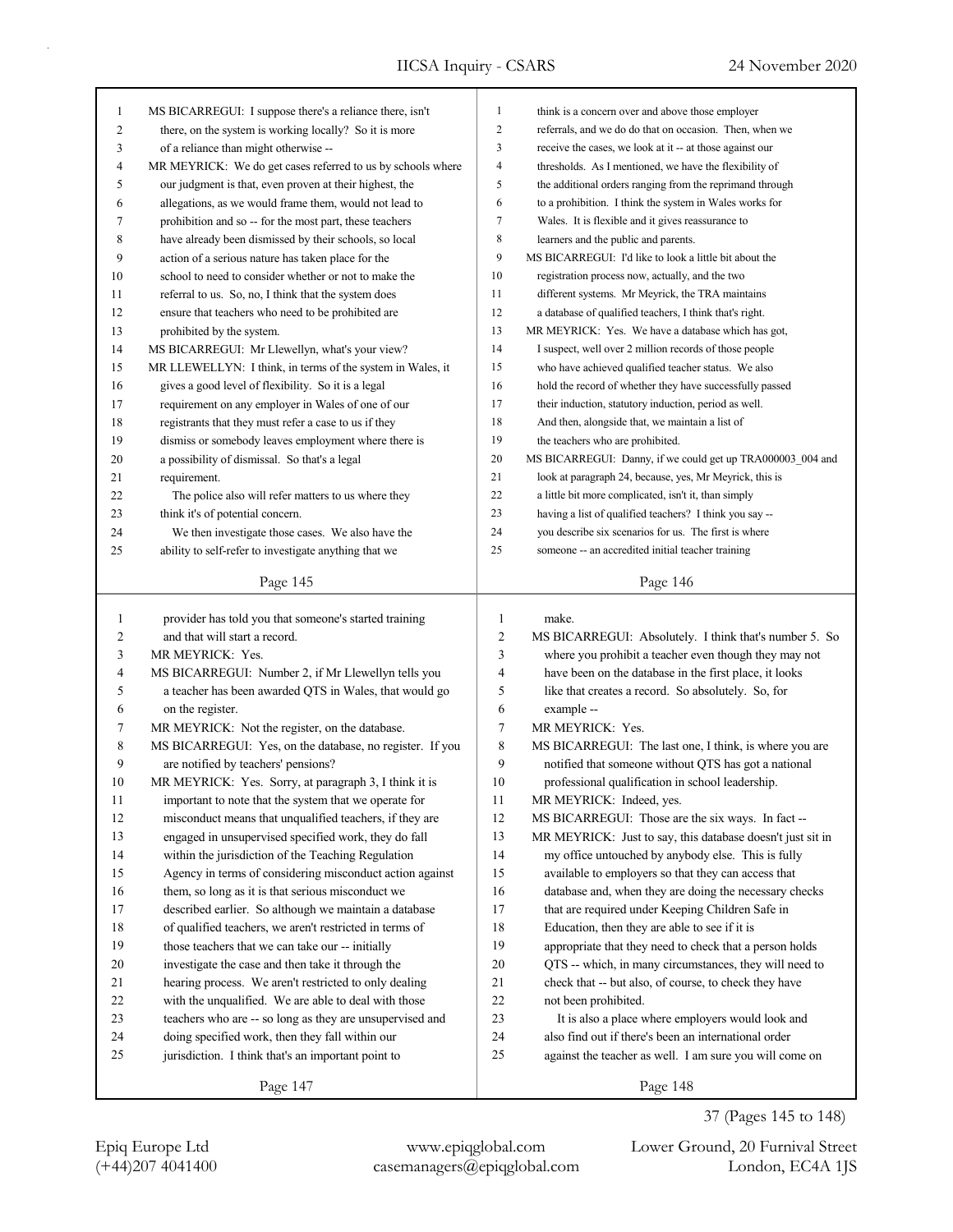| $\mathbf{1}$   | to that.                                                           | 1              | sort of two main strands of it.                           |  |
|----------------|--------------------------------------------------------------------|----------------|-----------------------------------------------------------|--|
| 2              | MS BICARREGUI: Yes, I do want to have a little look at             | $\overline{c}$ | Mr Llewellyn, the registration system in Wales is         |  |
| 3              | international teachers later. That's useful, thank you,            | 3              | very different, I think, isn't it? First of all, could    |  |
| 4              |                                                                    | 4              | you tell us who is required to register in Wales?         |  |
| 5              | Mr Meyrick.<br>Briefly to cover something you have just said, when | 5              |                                                           |  |
|                |                                                                    |                | MR LLEWELLYN: Yes, in legislation, seven groups in the    |  |
| 6              | it is -- unsupervised teaching you described as being              | 6              | education and training workforce are required to          |  |
| 7              | the sort of threshold, if you like, for your                       | $\tau$         | register. So schoolteachers, school learning support      |  |
| 8              | jurisdiction; is that right?                                       | 8              | staff -- that's a broad category that would include, for  |  |
| 9              | MR MEYRICK: Yes.                                                   | 9              | example, teaching assistants and cover supervisors.       |  |
| 10             | MS BICARREGUI: For example, we have heard evidence recently        | 10             | Then further education lecturers, further education       |  |
| 11             | about cover supervisors in respect of Headlands School.            | 11             | support staff, work-based learning practitioners and      |  |
| 12             | They wouldn't fall under your jurisdiction, would they?            | 12             | then youth workers and youth support workers. So seven    |  |
| 13             | They would have to be checked -- I think you describe in           | 13             | groups in total.                                          |  |
| 14             | your statement it is regulated activity, so the DBS                | 14             | MS BICARREGUI: Can you tell us what the rationale was for |  |
| 15             | could be involved, but it is not your jurisdiction?                | 15             | expanding the number of people who were required to       |  |
| 16             | MR MEYRICK: Yes. If the specified work that they're doing          | 16             | register?                                                 |  |
| 17             | is under supervision, then we would say that they should           | 17             | MR LLEWELLYN: Yes. When the GTC was abolished ultimately  |  |
| 18             | be regulated at a local level. But, of course, you're              | 18             | in 2012, the Minister in Wales, so education devolved in  |  |
| 19             | right that the Disclosure and Barring Service would be             | 19             | Wales, recognised that increasingly education and         |  |
| 20             | interested in many people who are working in school                | 20             | training in Wales was delivered by others than just       |  |
| 21             | settings in terms of risk of harm.                                 | 21             | teachers, and also in other settings, so including        |  |
| 22             | MS BICARREGUI: So, again, the database, it would look like         | 22             | further education, youth work and so on. So he made the   |  |
| 23             | qualified teachers both from abroad and this country,              | 23             | decision to rename the General Teaching Council to        |  |
| 24             | and also teachers who may not have been qualified but              | 24             | become the EWC and also extend registration and           |  |
| 25             | who have been prohibited from teaching. Those are the              | 25             | regulation to those six other groups where,               |  |
|                | Page 149                                                           |                | Page 150                                                  |  |
|                |                                                                    |                |                                                           |  |
|                |                                                                    |                |                                                           |  |
| $\mathbf{1}$   | increasingly, education and training was developed.                | $\mathbf{1}$   | terms of who is covered because no independent            |  |
| $\overline{c}$ | I think it's interesting that learning support staff in            | 2              | schoolteachers are required to register with you at the   |  |
| 3              | schools in Wales, it's a higher number than the number             | 3              | moment, are they, Mr Llewellyn?                           |  |
| 4              | of schoolteachers, so it's the biggest of our registrant           | 4              | MR LLEWELLYN: That's correct. We consider and have made   |  |
| 5              | groups now.                                                        | 5              | representations to the Welsh Government. There are        |  |
| 6              | MS BICARREGUI: Thank you. What's the process for                   | 6              | a small number of anomalies in our registration           |  |
| 7              | registering? What do you ask from people when they                 | 7              | legislation. It includes staffing in independent          |  |
| 8              | register with you?                                                 | 8              | schools. We also think there's some small gaps in the     |  |
| 9              | MR LLEWELLYN: Our registration process is online. We don't         | 9              | youth work staff who are required to register as well.    |  |
| 10             | take a DBS check anymore. We used to do that, but it's             | 10             | But the independent schools staff is one that we have     |  |
| 11             | now self-declaration. So we ask for details of criminal            | 11             | raised regularly with the Welsh Government over a number  |  |
| 12             | offences, obviously dealing with the exemptions that               | 12             | of years.                                                 |  |
| 13             | people are allowed in that regard, and also we ask other           | 13             | MS BICARREGUI: I do want to come back to that, but that's |  |
| 14             | questions around previous employment. So it is                     | 14             | sort of the biggest gap, if you like, I would say, in     |  |
| 15             | a self-declaration process.                                        | 15             | who is required to register with you?                     |  |
| 16             | The reality is, I think, we find out more                          | 16             | MR LLEWELLYN: I would agree with that, yes.               |  |
| 17             | information from that process than we used to from DBS             | 17             | MS BICARREGUI: Just briefly on the issue of information   |  |
| 18             | checks. So we find it very comprehensive.                          | 18             | sharing, I know, Mr Meyrick, from your statement, that    |  |
| 19             | If any applicants for registration fail to declare                 | 19             | you talk about the relationship you have built with the   |  |
| 20             | certain matters and we become aware subsequently, which            | 20             | DBS in terms of sharing information, so whenever there    |  |
| 21             | we often do, we, in effect, will add that to the tally             | 21             | is a concern of a safeguarding nature that comes to the   |  |
| 22             | of concerns that we would consider in deciding whether             | 22             | TRA, I believe you would share that with the DBS; is      |  |
| 23             | one should be registered or not. We do refuse                      | 23             | that right?                                               |  |
| 24             | registration on occasion.                                          | 24             | MR MEYRICK: That's right, we would. The DBS also share    |  |
| 25             | MS BICARREGUI: You have a different issue, I think, in             | 25             | with us information where it appears that it is the       |  |

(+44)207 4041400 casemanagers@epiqglobal.com London, EC4A 1JS Epiq Europe Ltd www.epiqglobal.com Lower Ground, 20 Furnival Street

38 (Pages 149 to 152)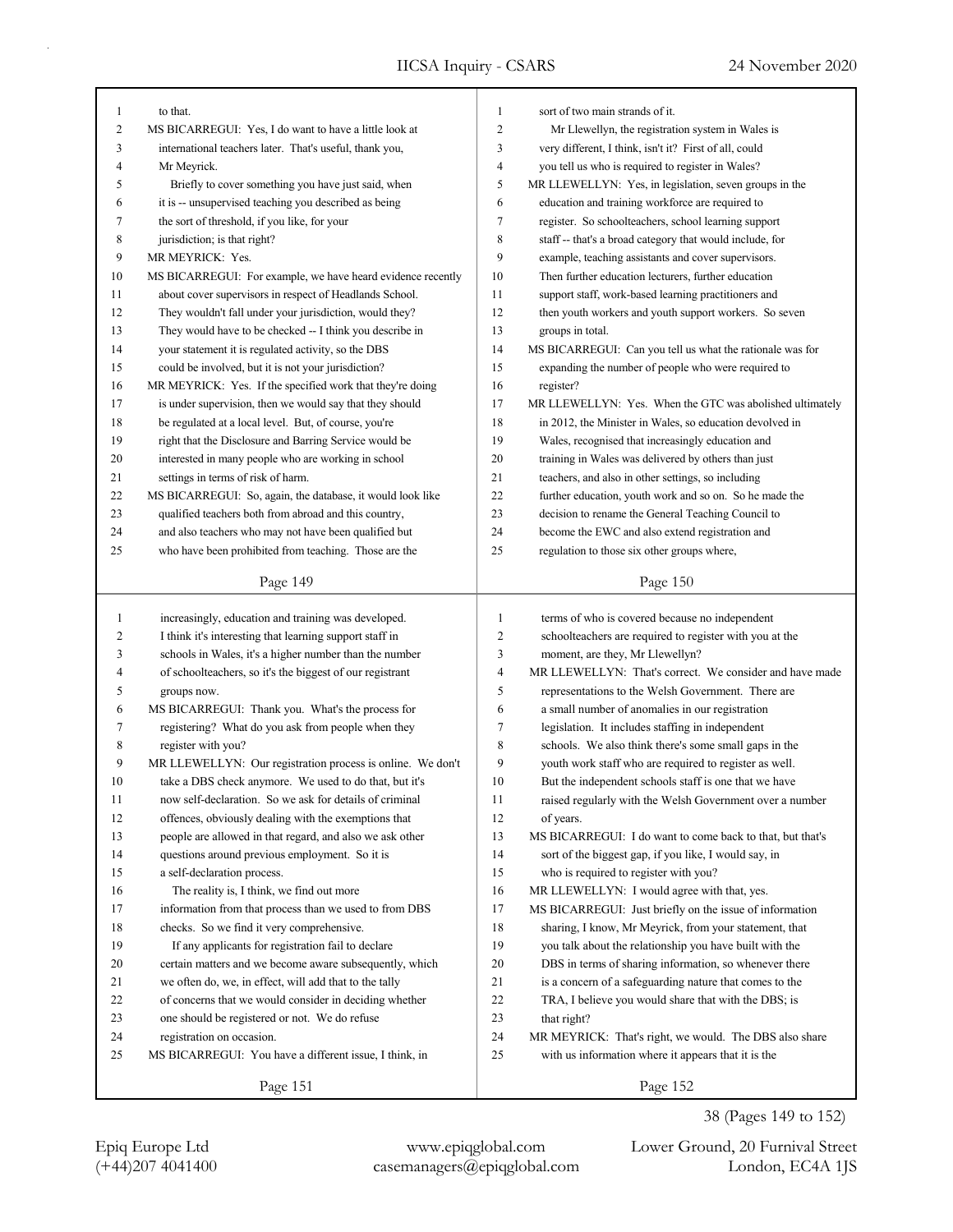٦

| $\mathbf{1}$ | teacher who would fall within our jurisdiction, so where  | $\mathbf{1}$<br>obviously need to ensure that any investigation that we    |                                                             |  |  |  |
|--------------|-----------------------------------------------------------|----------------------------------------------------------------------------|-------------------------------------------------------------|--|--|--|
| 2            | they are teaching in either an independent or             | $\overline{c}$<br>were involved in, that the sharing of the information at |                                                             |  |  |  |
| 3            | a maintained setting, and as long as they are involved    | 3                                                                          | that time recognised the risks, perhaps, to the ongoing     |  |  |  |
| 4            | in unsupervised teaching work, yes.                       | 4                                                                          | nature of that investigation, et cetera. But I'm sure       |  |  |  |
| 5            | MS BICARREGUI: Mr Llewellyn, do you have a similar        | 5                                                                          | we can sit down with Ofsted and work out the framework,     |  |  |  |
| 6            | relationship with the DBS in Wales?                       | 6                                                                          | and with the department as well, of course, who will        |  |  |  |
| 7            | MR LLEWELLYN: Yes, we do, it's the same arrangement:      | 7                                                                          | probably have the policy lead on that, but we can work      |  |  |  |
| 8            | sharing in both directions.                               | 8                                                                          | out a way forward to ensure timely and effective sharing    |  |  |  |
| 9            | MS BICARREGUI: Thank you. We heard evidence from          | 9                                                                          | of information, yes.                                        |  |  |  |
| 10           | Ms Spielman earlier on today about information sharing    | 10                                                                         | MS BICARREGUI: Mr Llewellyn, of course it is Estyn in       |  |  |  |
| 11           | with Ofsted, and she was very keen for there to be        | 11                                                                         | Wales, and we will be hearing from them on Thursday. Is     |  |  |  |
| 12           | a greater degree of information sharing between the       | 12                                                                         | there anything in place currently with Estyn or any         |  |  |  |
| 13           | various different bodies that make up the safeguarding    | 13                                                                         | discussions under way?                                      |  |  |  |
| 14           | framework. Mr Meyrick perhaps first. Do you think         | 14                                                                         | MR LLEWELLYN: There isn't anything formally in place at the |  |  |  |
| 15           | there's scope for sharing more information with Ofsted    | 15                                                                         | moment, though we have started early discussions. We        |  |  |  |
| 16           | about possibly who's been referred, even if no action is  | 16                                                                         | have started a process of looking to put in place formal    |  |  |  |
| 17           | taken, or perhaps if there's been an interim order?       | 17                                                                         | MOUs with certain national bodies in Wales, like the        |  |  |  |
| 18           | MR MEYRICK: Yes. I would certainly want to look into that | 18                                                                         | qualifications regulator, for them to pass information      |  |  |  |
| 19           | and take that further. We already have some of our        | 19                                                                         | to the EWC where they identify concerns regarding one of    |  |  |  |
| 20           | referrals come from Ofsted, so they're one of the groups  | 20                                                                         | our registrants. So it is a path we are beginning to go     |  |  |  |
| 21           | that can refer cases to us, and have done, and we are in  | 21                                                                         |                                                             |  |  |  |
| 22           | the process of, you know, looking at cases ongoing on     | 22                                                                         | down, actually.                                             |  |  |  |
| 23           | that basis. But I would certainly be very happy to look   | 23                                                                         | MS BICARREGUI: Thank you very much. I'd like to look        |  |  |  |
| 24           | at how we might, going forward, share information in      |                                                                            | briefly at two historic decisions, the case of RS-F71       |  |  |  |
| 25           | a timely way and in an appropriate way. We would          | 24                                                                         | and the case of Mark Moore.                                 |  |  |  |
|              |                                                           | 25                                                                         | Mr Llewellyn, these are cases which primarily were          |  |  |  |
|              | Page 153                                                  |                                                                            | Page 154                                                    |  |  |  |
|              |                                                           |                                                                            |                                                             |  |  |  |
|              |                                                           |                                                                            |                                                             |  |  |  |
| $\mathbf{1}$ | dealt with under the English jurisdiction, so I will be   | $\mathbf{1}$                                                               | MR MEYRICK: Yes, that's correct.                            |  |  |  |
| 2            | asking Mr Meyrick about them, but I'd be very grateful    | $\overline{c}$                                                             | MS BICARREGUI: Stage 3, you decide whether or not then to   |  |  |  |
| 3            | if there were any views you had about how it would work   | 3                                                                          | refer to the professional conduct panel?                    |  |  |  |
| 4            | under the Welsh system.                                   | 4                                                                          | MR MEYRICK: The sort of interim bit of stage 1, which is    |  |  |  |
| 5            | Mr Meyrick, it is a little bit of an artificial           | 5                                                                          | that, if it looks as though there are risks of harm         |  |  |  |
| 6            | exercise, but we are going to try to look at what would   | 6                                                                          | elements to the case, we would refer it to the              |  |  |  |
| 7            | happen now as opposed to what happened then.              | 7                                                                          | Disclosure and Barring Service, whilst continuing to        |  |  |  |
| 8            | MR MEYRICK: Yes.                                          | 8                                                                          | investigate the case ourselves, so that they could also     |  |  |  |
| 9            | MS BICARREGUI: I'm afraid I'm going to have to do a brief | 9                                                                          | start any consideration under their regime too.             |  |  |  |
| 10           | look at the system now, which will crash through some of  | 10                                                                         | MS BICARREGUI: Then stage 3, should it go forward to the    |  |  |  |
| 11           | the subtleties, so you will have to forgive me on that.   | 11                                                                         | professional conduct panel, the PCP.                        |  |  |  |
| 12           | If I could summarise it as there's a sort of stage 1,     | 12                                                                         | MR MEYRICK: Yes.                                            |  |  |  |
| 13           | which is an initial assessment where you establish        | 13                                                                         | MS BICARREGUI: I know there is a hearing and a meeting. So  |  |  |  |
| 14           | jurisdiction and you decide whether the case, if it were  | 14                                                                         | a meeting might be where everything is admitted.            |  |  |  |
| 15           | proven, could lead to a finding of unacceptable           | 15                                                                         | MR MEYRICK: Yes.                                            |  |  |  |
| 16           | professional conduct or conduct that might bring the      | 16                                                                         | MS BICARREGUI: For the purposes -- we will talk about       |  |  |  |
| 17           | profession into disrepute. I'm going to                   | 17                                                                         | a hearing. Then the last stage is where you would act       |  |  |  |
| 18           | (overspeaking) --                                         | 18                                                                         | as the decision maker in terms of whether or not to make    |  |  |  |
| 19           | MR MEYRICK: Or a relevant criminal conviction, yes.       | 19                                                                         | the prohibition order. Is that broadly the stages?          |  |  |  |
| 20           | MS BICARREGUI: And could result in consideration of       | 20                                                                         | MR MEYRICK: It is. That's broadly the stages, yes.          |  |  |  |
| 21           | a prohibition order. So there is a sort of, does this     | 21                                                                         | MS BICARREGUI: Looking at the case, then, of RS-F71, this   |  |  |  |
| 22           | kind of meet our thresholds, is there enough evidence,    | 22                                                                         | was the case of a teacher at an independent school who      |  |  |  |
| 23           | if that were proven? So it is sort of case to answer.     | 23                                                                         | had sex with one of his 17-year-old pupils in 2002. He      |  |  |  |
| 24           | Stage 2, you look at whether or not to impose an          | 24                                                                         | kept denying that that had happened but eventually          |  |  |  |
| 25           | interim prohibition order. Is that right?                 | 25                                                                         | admitted it when she admitted it to the head of             |  |  |  |
|              | Page 155                                                  |                                                                            | Page 156                                                    |  |  |  |

39 (Pages 153 to 156)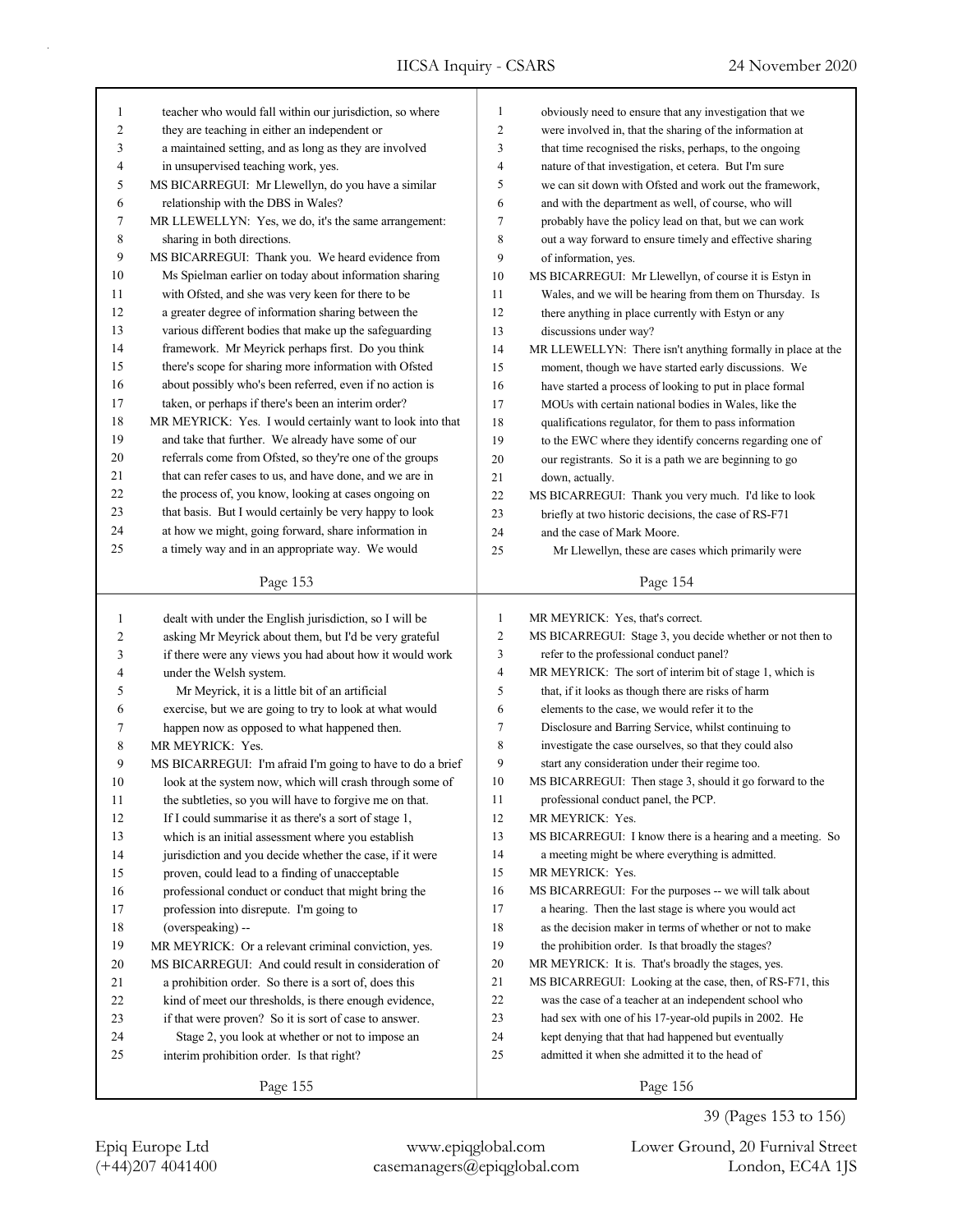٦

|                | the school.                                               | 1              | offence, essentially.                                       |
|----------------|-----------------------------------------------------------|----------------|-------------------------------------------------------------|
| $\overline{c}$ | It was referred to the DfES on 6 March 2003 and they      | $\overline{c}$ | MR MEYRICK: I think where they have admitted the criminal   |
| 3              | took a decision in 2004 not to place him on List 99,      | 3              | offence, then it is almost definite -- almost certain,      |
| 4              | which would have prohibited him from working with         | $\overline{4}$ | yes. I mean, clearly there is -- one always has to look     |
| 5              | children, but instead issued him with what was called     | 5              | at every case on its merits and one always has to look,     |
| 6              | then a grave warning. I suppose, in employment terms,     | 6              | you know, is it going to be a case, perhaps, where the      |
| 7              | a kind of final written warning type situation.           | 7              | witness isn't going to be willing to participate in the     |
| 8              | The headmaster at the time, it looked like he             | 8              | process and therefore -- I mean, on this one, as you        |
| 9              | considered that when he referred it to the DfES, it       | 9              | say, you got an admission, but there are factors that       |
| 10             | would kind of onwardly be referred to the General         | 10             | would obviously have to be considered, but I am very,       |
| 11             | Teaching Council, but that didn't seem to happen at that  | 11             | very confident that this particular case would be           |
| 12             | point. So we are looking at the DfES decision.            | 12             | referred to a PCP, were it to be brought today, yes.        |
| 13             | MR MEYRICK: Okay.                                         | 13             | MS BICARREGUI: I guess, in this stage, we are only really   |
| 14             | MS BICARREGUI: Again, just to summarise, we know,         | 14             | looking at the case -- you're only looking at, you know,    |
| 15             | Mr Meyrick, that at the time that he had sex with the     | 15             | is there enough for the hearing to consider "might          |
| 16             | 17-year-old pupil it was a criminal offence at that       | 16             | constitute" --                                              |
| 17             | time, wasn't it?                                          | 17             | MR MEYRICK: With an admission and with the nature of        |
| 18             | MR MEYRICK: Yes.                                          | 18             | the allegations, then certainly it would go through,        |
| 19             | MS BICARREGUI: Now, you say in your statement that -- you | 19             | yes.                                                        |
| 20             | say it is likely that the matter would be referred to     | 20             | MS BICARREGUI: It is difficult to imagine any circumstances |
| 21             | a PCP.                                                    | 21             | that this wouldn't be referred, isn't it, Mr Meyrick?       |
| 22             | MR MEYRICK: Yes.                                          | 22             | MR MEYRICK: Yes.                                            |
| 23             | MS BICARREGUI: I suppose is it likely or do you think it  | 23             | MS BICARREGUI: Okay. I think you do refer to mitigating     |
| 24             | would definitely be the case? Because we are talking      | 24             | circumstances, but, again, the mitigating circumstances     |
| 25             | about a case where someone has admitted a criminal        | 25             | don't really bear analysis on this case, do they?           |
|                |                                                           |                |                                                             |
|                | Page 157                                                  |                | Page 158                                                    |
| 1              | MR MEYRICK: Not in this case, no. But, again, it is just  | $\mathbf{1}$   | unacceptable professional conduct or conduct that may       |
| $\overline{c}$ | one of those things that one has to ensure that one has   | 2              | bring the profession into disrepute?                        |
| 3              | taken account of any mitigating circumstance which might  | 3              | MR MEYRICK: Yes, absolutely.                                |
| 4              | be in place. I can't think there would be any in this     | 4              | MS BICARREGUI: Do you consider mitigation at the very first |
| 5              | circumstance, but                                         | 5              | stage, the initial stage, or is that something more that    |
| 6              |                                                           |                |                                                             |
|                | MS BICARREGUI: Because we have all the paperwork, I think | 6              | the hearing should consider?                                |
| 7              | we have it in Suzanne Smith -- if we could get up         | 7              | MR MEYRICK: I think it is properly for the hearing to       |
| 8              | DBS000279_008-009. I think she starts at 6.17, just to    | 8              | consider.                                                   |
| 9              | get a sort of flavour of this. It says:                   | 9              | MS BICARREGUI: So, really, at the first stage, it is just   |
| 10             | "The circumstances put forward by RS-F71 in               | 10             | that he's admitted an offence.                              |
| 11             | mitigation include relationship difficulties and a move   | 11             | MR MEYRICK: Yes.                                            |
| 12             | to an independent boarding school which had led him to    | 12             | MS BICARREGUI: I think we have agreed that it's pretty much |
| 13             | be unsure of boundaries "                                 | 13             | definite, therefore, that this case should, if it were      |
| 14             | MR MEYRICK: They're offered as mitigating circumstances,  | 14             | now, if you like, go forward to a hearing.                  |
| 15             | but I don't think that they would be sufficient as to     | 15             | MR MEYRICK: Yes.                                            |
| 16             | prevent the case going forward.                           | 16             | MS BICARREGUI: Although there is sometimes a distinction,   |
| 17             | MS BICARREGUI: No, and that's clear, isn't it? Having sex | 17             | isn't there, between the jurisdiction of the DBS and the    |
| 18             | with a pupil is a complete transgression of boundaries.   | 18             | jurisdiction of the TRA, in a case like this, of sexual     |
| 19             | I think you would agree, Mr Meyrick?                      | 19             | misconduct, there are a number of factors. Obviously        |
| 20             | MR MEYRICK: It is, yes.                                   | 20             | they are looking at risk of harm --                         |
| 21             | MS BICARREGUI: On this case, then, is it more than        | 21             | MR MEYRICK: Yes, they are.                                  |
| 22             | likely -- so this would go forward to a PCP.              | 22             | MS BICARREGUI: -- and you are looking at a different        |
| 23             | MR MEYRICK: Yes.                                          | 23             | question, but there are lots of factors in this             |
| 24             | MS BICARREGUI: I will ask you the question, but do you    | 24             | particular case which are the same, aren't there,           |
| 25             | think that having sex with a pupil can constitute         | 25             | effectively, when you're considering it?                    |

40 (Pages 157 to 160)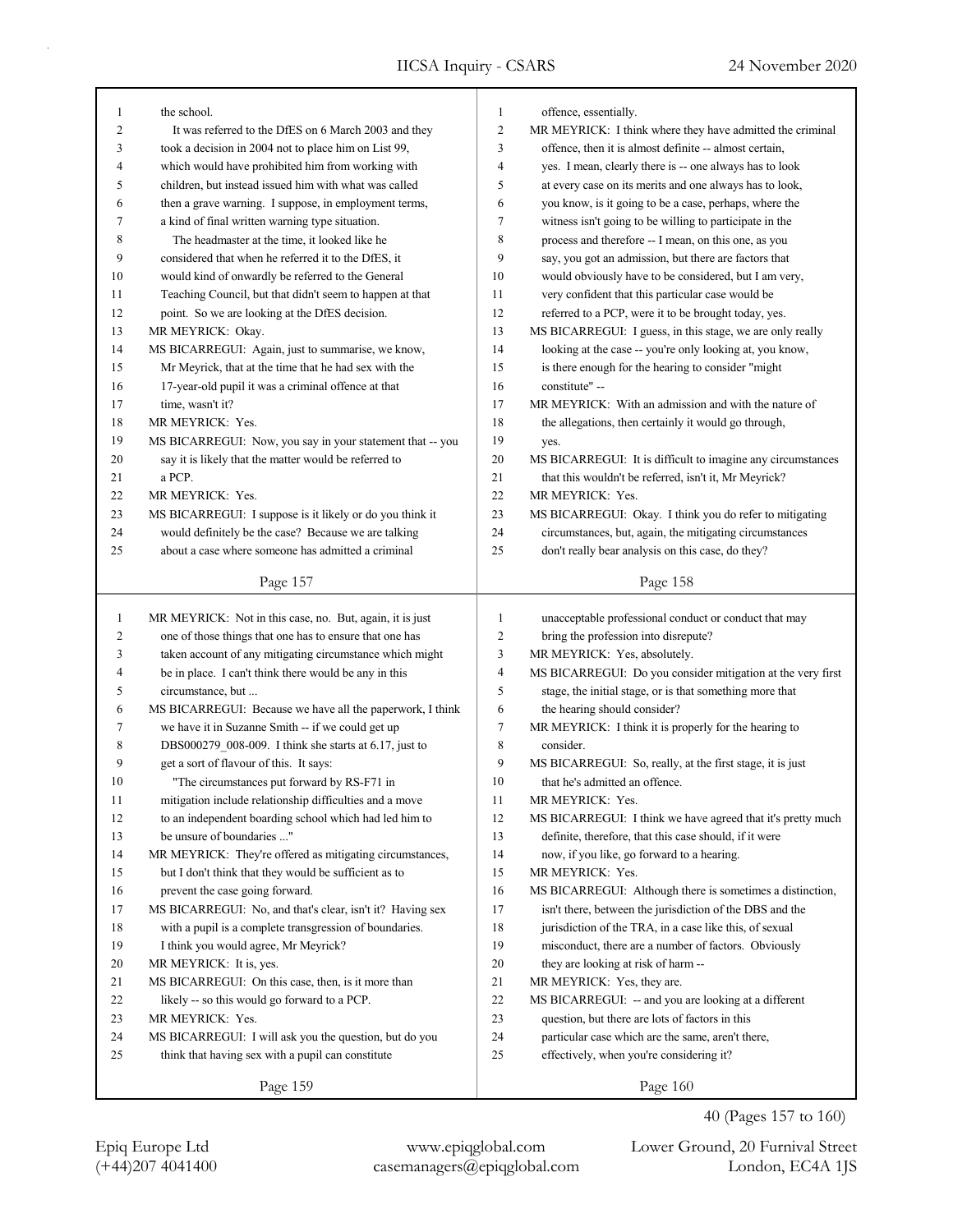| $\mathbf{1}$   | MR MEYRICK: Yes, there are. We are looking at what                                       | 1              | result in a prohibition.                                        |
|----------------|------------------------------------------------------------------------------------------|----------------|-----------------------------------------------------------------|
| $\overline{c}$ | happened and, yes, the Disclosure and Barring Service                                    | 2              | MS BICARREGUI: Thank you, Mr Llewellyn. That can come down      |
| 3              | are particularly looking at a future risk of harm.                                       | 3              | now, Danny, thank you very much.                                |
| 4              | MS BICARREGUI: Mr Llewellyn, I know that you haven't seen                                | 4              | Secondly, I said we were going to touch on the case             |
| 5              | all of the papers in this case, but perhaps you could                                    | 5              | of Mark Moore, and we heard evidence from Mr Moore last         |
| 6              | help us. This was an admission of a sexual offence,                                      | 6              | week. Mr Meyrick, I know you have looked at the papers          |
| 7              | a breach of trust offence. Can you help us at all about                                  | 7              | surrounding this. Again, I'm just going to briefly set          |
| 8              | how this would be dealt with in the current system in                                    | 8              | out some of the facts which are uncontroversial from            |
| 9              | Wales?                                                                                   | 9              | your witness statement.                                         |
| 10             | MR LLEWELLYN: Yes. If we have a case of this nature in                                   | 10             | He was referred to the National College for Teaching            |
| 11             | Wales, we would expect it to be referred to the DBS by                                   | 11             | and Leadership, which was a predecessor of the TRA,             |
| 12             | the employer in the first instance because of                                            | 12             | in August 2017. The referral arose from issues in               |
| 13             | the safeguarding concern.                                                                | 13             | relation to Jonathan Thomson-Glover, who we also heard          |
| 14             | My experience over the years has been that, where                                        | 14             | about during evidence, at Clifton College.                      |
| 15             | the DBS bar -- so they would usually do that where there                                 | 15             | We know that he pleaded guilty to 36 counts of                  |
| 16             | is some form of police sanction, like a conviction; so                                   | 16             | making, taking, possessing indecent images. But at this         |
| 17             | more likely then that they would bar. If the DBS bar,                                    | 17             | point -- Mark Moore I think resigned in 2015 and later          |
| 18             | that person then would be automatically removed from the                                 | 18             | an investigation was carried out into whether or not, if        |
| 19             | EWC register because they'd been barred by the DBS. We                                   | 19             | he'd still been there, he should have been referred, and        |
| 20             | regularly receive cases of this nature where the DBS                                     | 20             | a decision was taken to refer him.                              |
| 21             | don't bar because maybe there's not been a criminal                                      | 21             | At this point in time, the referral, I think, was               |
| 22             | conviction.                                                                              | 22             | considered by the NCTL's external legal team and                |
| 23             | This sort of case in Wales I would expect to proceed                                     | 23             | allegations were drafted, and then at that point I think        |
| 24             | from an investigating committee to a professional                                        | 24             | the allegations were put to the person who had been             |
| 25             | conduct committee. My experience would be this would                                     | 25             | referred for their comments. Is that your understanding         |
|                | Page 161                                                                                 |                | Page 162                                                        |
|                |                                                                                          |                |                                                                 |
| $\mathbf{1}$   | of how the process worked?                                                               |                |                                                                 |
|                |                                                                                          | $\mathbf{1}$   | "During one or more strategy meetings regarding                 |
| 2              | MR MEYRICK: That is my understanding of what happened, yes.                              | $\mathfrak{2}$ | Mr Thomson-Glover, [Mr Moore] misled the professionals          |
| 3              | MS BICARREGUI: If there is a case to answer, so the                                      | 3              | at those meetings on one or more occasions by knowingly         |
| 4              | panel -- that goes before the panel, where evidence is                                   | $\overline{4}$ | providing inaccurate information."                              |
| 5              | called on both sides -- sorry, at the point we are                                       | 5              | That's only one of the four allegations, but if we              |
| 6              | looking at the Mark Moore decision, it is stage 1, isn't                                 | 6              | could focus on that allegation. In terms of                     |
| 7              | it, it is the determination panel? So they are really                                    | 7              | the evidence that the determination panel would have had        |
| 8              | looking at, are the allegations proven serious enough so                                 | 8              | before it, they had, didn't they, the independent               |
| 9              | that prohibition might result?                                                           | 9              | investigator's report, which was Chris Few's report, and        |
| 10             | MR MEYRICK: Yes.                                                                         | 10             | that unambiguously said that Mr Moore did mislead the           |
| 11             | MS BICARREGUI: And is there sufficient evidence to                                       | 11             | multi-agency meetings.                                          |
| 12             | establish a case to answer? So not to fully prove the                                    | 12             | MR MEYRICK: Yes.                                                |
| 13             | case, if you like, but just that there's a case to                                       | 13             | MS BICARREGUI: They also had a letter from Mr Moore where       |
| 14             | answer.                                                                                  | 14             | he didn't really address the question of misleading;            |
| 15             | In the case of Mark Moore, the determination panel                                       | 15             | what he said was, it wasn't a safeguarding concern. Is          |
| 16             | held that there was no case to answer, didn't it?                                        | 16             | that a fair summary, Mr Meyrick?                                |
| 17             | MR MEYRICK: It did, yes.                                                                 | 17             | MR MEYRICK: I think that's a fair summary of where the          |
| 18             | MS BICARREGUI: So it didn't go to a hearing.                                             | 18             | determination panel were at that time, yes.                     |
| 19             | MR MEYRICK: No.                                                                          | 19             | MS BICARREGUI: Actually, what happened was, the                 |
| 20             | MS BICARREGUI: Danny, if we could get up TRA000004 020-021.                              | 20             | determination panel agreed, if you like, with Mr Moore's        |
| 21             | If we could look at the first bullet point, so $71(1)$ , if                              | 21             | evidence, didn't they? They said, "Well, it wasn't              |
| 22             | you like, on page 020. These are the allegations that                                    | 22             | a safeguarding concern". They didn't really address the         |
| 23             | were considered by the determination panel. I just                                       | 23             | question of whether or not he misled professionals. Do          |
| 24<br>25       | really want to focus, for the purposes of evidence now,<br>on the first one, which says: | 24<br>25       | you agree with that?                                            |
|                | Page 163                                                                                 |                | MR MEYRICK: Yes, I would. I mean, I think the point<br>Page 164 |

(+44)207 4041400 casemanagers@epiqglobal.com London, EC4A 1JS Epiq Europe Ltd www.epiqglobal.com Lower Ground, 20 Furnival Street

41 (Pages 161 to 164)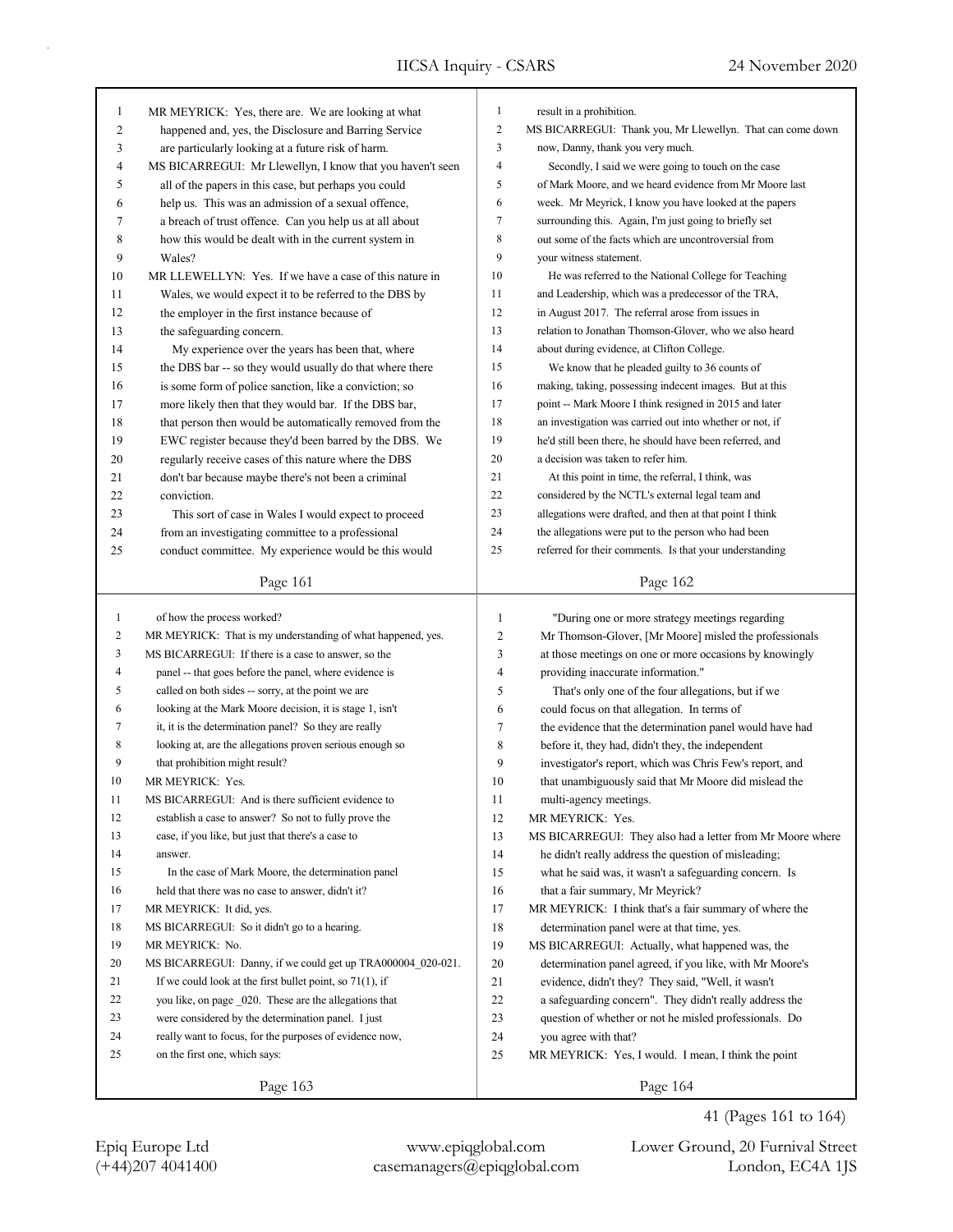| 1      | I would want to make about this case is that, I think,      | $\mathbf{1}$             | where we regularly sample and review examples of           |
|--------|-------------------------------------------------------------|--------------------------|------------------------------------------------------------|
| 2      | having looked at it again, and looked at it carefully,      | $\overline{c}$           | the determination stage of the process, and we look at     |
| 3      | I think the determination panel probably gave too much      | 3                        | those now, and we are also subject to other internal       |
| 4      | weight to Mr Moore's own account of what had happened,      | $\overline{4}$           | reviews and internal audit as well, et cetera.             |
| 5      | rather than leaving those matters to be properly            | 5                        | So I think we have learned a lesson from that one,         |
| 6      | determined at the PCP stage of the process. So I think      | 6                        | and, going forward, I'm confident that, under our new      |
| 7      | they went further in terms of giving weight to              | 7                        | process, the case of Mr Moore would at least go forward    |
| 8      | Mr Moore's statements and Mr Moore's own position, and      | 8                        | to a PCP and it would be then for them to determine what   |
| 9      | I would expect now, following some changes that we have     | 9                        | steps and action to take.                                  |
| 10     | made -- we are always, as an organisation, very, very       | 10                       | MS BICARREGUI: This was a 2018 decision, wasn't it?        |
| 11     | keen to learn lessons, we are very, very keen to ensure     | 11                       | MR MEYRICK: It was, yes. We have recently -- we have taken |
| 12     | that where things don't work out and where we have          | 12                       | account of those concerns and we have amended the          |
| 13     | criticism that we improve things going forward. We have     | 13                       | process, yes.                                              |
| 14     | changed the way in which we conduct those determination     | 14                       | MS BICARREGUI: Mr Llewellyn, just briefly, at the stage 1  |
| 15     | panels: we have involved our external legal firms and       | 15                       | of your process, again, the evidential requirement, I'm    |
| 16     | our internal legal advisors in training of the staff who    | 16                       | guessing, isn't that the case is proven fully, but         |
| 17     | undertake those decisions; we have increased the level      | 17                       | simply that there is a case to answer; is that right?      |
| 18     | of staff involved in taking those decisions; and we have    | 18                       | MR LLEWELLYN: Yes, very much so: it's, is there a case to  |
| 19     | emphasised to them the importance of looking much more      | 19                       | answer, correct.                                           |
| 20     | at the likelihood of the allegations amounting to, at       | 20                       | MS BICARREGUI: Thank you. Chair, I am just looking at the  |
| 21     | their highest, allegations that would likely lead to        | 21                       | time. There are five minutes until 4.00 pm. I think        |
| 22     | prohibition and not, at that stage, taking so much          | 22                       | I probably have about just over 10 minutes more            |
| 23     | account and weight of the evidence and you might call it    | 23                       | evidence. Can I ask to go over 4.00 pm, please?            |
| 24     | mitigation or the position put forward by the teacher.      | 24                       | THE CHAIR: Yes, Ms Bicarregui.                             |
| 25     | We also now put in place a quality assurance process        | 25                       | MS BICARREGUI: Thank you.                                  |
|        |                                                             |                          |                                                            |
|        | Page 165                                                    |                          | Page 166                                                   |
|        |                                                             |                          |                                                            |
|        |                                                             |                          |                                                            |
| 1      | I'd like to look a bit -- Mr Meyrick, we touched on         | 1                        | from January.                                              |
| 2      | this -- at the international qualification side of          | $\overline{c}$           | MS BICARREGUI: I'm interested in talking to you about the  |
| 3      | things and how that is dealt with in both countries.        | 3                        | internal market information system, so the IMI system,     |
| 4      | I think both of you are the competent authority, to use     | $\overline{\mathcal{L}}$ | and, really, just from a safeguarding point of view,       |
| 5      | the shorthand.                                              | 5                        | because I think what you have both described is just       |
| 6      | Mr Meyrick, the TRA undertakes checks on overseas           | 6                        | simply a registration. So when you register them,          |
| 7      | trained teachers' qualifications, don't you, in order to    | 7                        | you're just noting whether or not they have qualified      |
| 8      | put them on the database; is that right?                    | $\,8$                    | teacher status in the country; is that right?              |
| 9      | MR MEYRICK: Yes, we do. At the moment, within Europe,       | 9                        | MR MEYRICK: Yes. But the IMI enables us to -- is a system  |
| 10     | that's a mutual recognition model. We also are able to      | 10                       | which operates across Europe and where, if another         |
| 11     | award qualified -- the equivalent of qualified teacher      | 11                       | country in Europe takes action, regulatory action,         |
| 12     | status to teachers from America, Australia, New Zealand     | 12                       | against an individual teacher, then they put the fact of   |
| 13     | and Canada as well. And then, yes, if somebody applies,     | 13                       | that information up on the IMI. We then will take that     |
| 14     | we will look at their qualification and then we are able    | 14                       | information from the IMI and put it onto our database of   |
| 15     | to award them the equivalent of QTS, and then they would    | 15                       | qualified teachers. That creates an alert.                 |
| 16     | go onto that database of qualified teachers.                | 16                       | We also have, within our system of employer access,        |
| 17     | MS BICARREGUI: Mr Llewellyn, in Wales, I think you are able | 17                       | a particular report which comes up, which is a report of   |
| $18\,$ | to register teachers on that model from the EEA and         | 18                       | teachers from Europe who have had action against them,     |
| 19     | Switzerland, but not from any other countries; is that      | 19                       | and that means that then the school is able to follow      |
| $20\,$ | right?                                                      | $20\,$                   | that through and determine what it wants to do.            |
| 21     | MR LLEWELLYN: Yes, that's correct. That's the only          | 21                       | Because, obviously, different countries will have          |
| 22     | difference, really, between the England and Wales model,    | 22                       | different levels of action that they will take against     |
| 23     | is we don't cover the four countries Alan referred to.      | 23                       | people.                                                    |
| 24     | That said, the intention in Wales is to amend               | 24                       | MS BICARREGUI: Yes, and I suppose that's the bit that the  |
| 25     | legislation to give us worldwide recognition powers         | 25                       | inquiry would be interested in, the safeguarding aspect,   |

42 (Pages 165 to 168)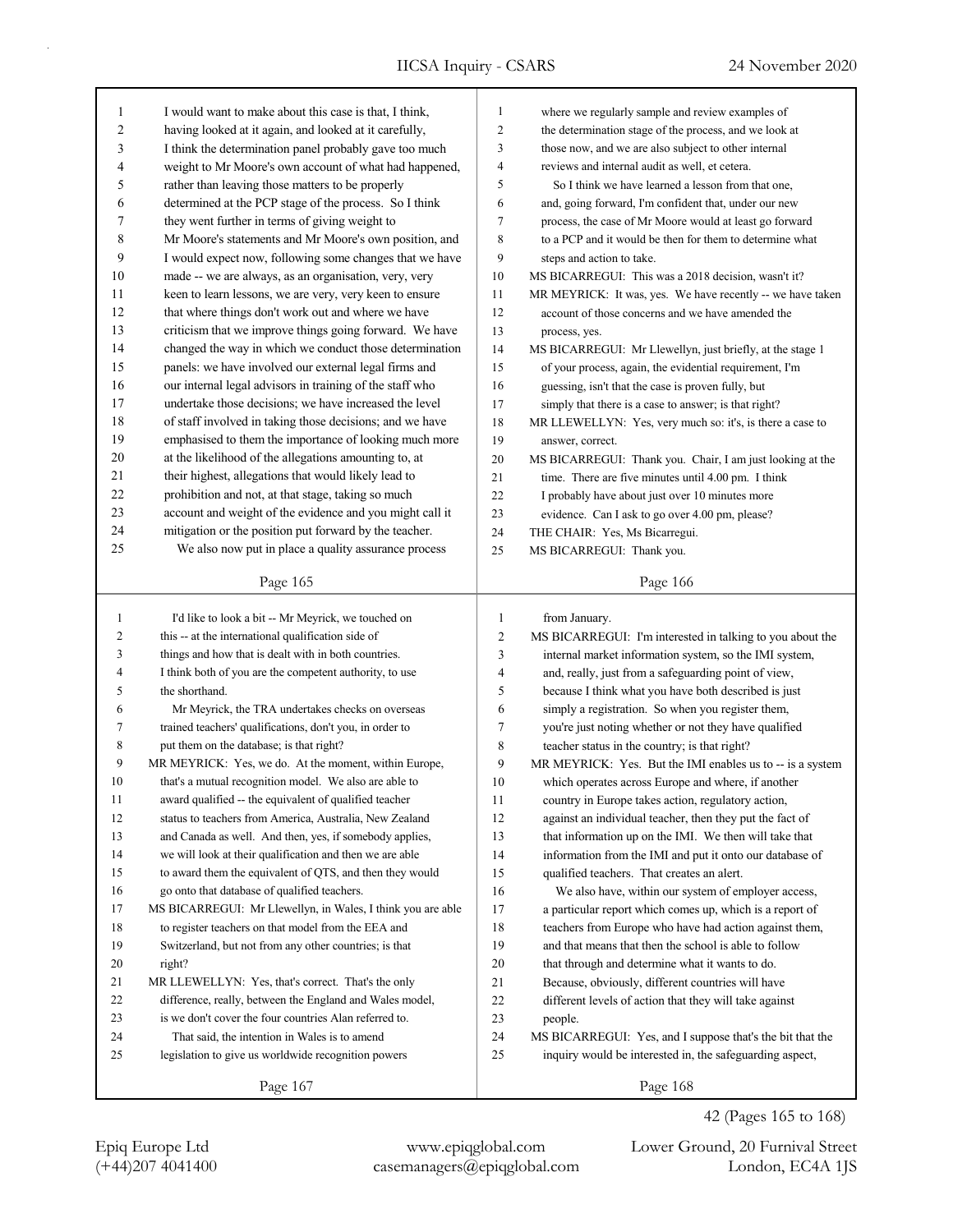| 1            | if you like, of that. So if a teacher is prohibited, as     | $\mathbf{1}$   | the teacher had originally qualified in and been working  |
|--------------|-------------------------------------------------------------|----------------|-----------------------------------------------------------|
| 2            | I understand it, in another EEA country, they are           | $\overline{c}$ | in to provide them with a sort of equivalent of a letter  |
| 3            | required, or they are meant to, put that information on     | 3              | of professional standing. We, ourselves, provide those    |
| 4            | the IMI. That will then go on your database and then        | 4              | letters to teachers from England who are going to teach   |
| 5            | schools, I believe, when fulfilling their duties under      | 5              | elsewhere and where the local regulatory authority        |
| 6            | Keeping Children Safe in Education, are referred to the     | 6              | requires such letters.                                    |
| 7            | database in order to check whether or not there's any       | 7              | So, yes, I think it is important that we continue to      |
| 8            | information about that teacher.                             | 8              | try to understand where action has been taken so that we  |
| 9            | MR MEYRICK: If the country has put it on the IMI system,    | 9              | can ensure that employers have the best information       |
| 10           | then an employer going to our system will find that         | 10             | possible.                                                 |
| 11           | information out there, yes.                                 | 11             | Employers will also conduct other relevant checks of      |
| 12           | MS BICARREGUI: Am I right in saying that, after December,   | 12             | their own. They will also want to look at any gaps in     |
| 13           | we at the moment don't know whether or not you will         | 13             | people's history, et cetera. So there is a certain onus   |
| 14           | still have access to that. So if there is no deal, as       | 14             | on the employer to ensure that the checks that they're    |
| 15           | I understand it, you will no longer have access to that     | 15             | undertaking are also thorough as well.                    |
| 16           | system, and if there is a deal, you may well have access    | 16             | MS BICARREGUI: Thank you, Mr Meyrick. Mr Llewellyn,       |
| 17           | to that. Is that correct?                                   | 17             | I think you have some concerns, anyway, about how up to   |
| 18           | MR MEYRICK: I think that's a broad summary of the position, | 18             | date the IMI system is; is that right?                    |
| 19           | yes.                                                        | 19             | MR LLEWELLYN: I do. But I think it is important to point  |
| 20           | MS BICARREGUI: Is that something that will need to be       | 20             | out there's an important distinction in the Welsh system  |
| 21           | recreated if it disappears? Is it useful safeguarding       | 21             | compared to the English system, and it's the difference   |
| 22           | information, in terms of teachers coming into this          | 22             | between recognition of qualification versus the           |
| 23           | country?                                                    | 23             | application for registration. So somebody may seek        |
| 24           | MR MEYRICK: I think we would look to have alternatives, so  | 24             | recognition of their teaching qualification, for          |
| 25           | we would be able to, for example, ask the country that      | 25             | example, in a European country in Wales. So we will do    |
|              |                                                             |                |                                                           |
|              | Page 169                                                    |                | Page 170                                                  |
|              |                                                             |                |                                                           |
|              |                                                             |                |                                                           |
| $\mathbf{1}$ | that. But there is the additional process then to apply     | 1              | Wales was dismissed for concerns which were to do with    |
| 2            | for registration.                                           | $\overline{c}$ | safeguarding, to do with inappropriate text messages to   |
| 3            | So when the person applies for registration, they           | 3              | one of the pupils. He was referred to the EWC,            |
| 4            | need to go through our suitability criteria, declare any    | 4              | Mr Llewellyn, but you don't have jurisdiction, do you;    |
| 5            | criminal offences, declare any employment issues, so        | 5              | there is nothing you can do about any misconduct from     |
| 6            | there is that additional check.                             | 6              | a headteacher in an independent school in Wales?          |
| 7            | In terms of IMI currently, I think the experience of        | 7              | MR LLEWELLYN: No, that's correct. We believe it to be one |
| 8            | Wales, and certainly England as well, from talking to       | 8              | of the anomalies in our legislation. We have raised it    |
| 9            | Alan, is that we often don't see many additions to IMI,     | 9              | consistently formally with the Welsh Government.          |
| 10           | in terms of disciplinary sanctions from other countries.    | 10             | In 2015/16, the government did a review of                |
| 11           | Post Brexit, we are moving to the same situation            | 11             | the matter, and it was passed from one administration to  |
| 12           | Alan outlined there, whereby we will be seeking a letter    | 12             | the next. There was support in the consultation for the   |
| 13           | of professional standing from somebody that applies for     | 13             | EWC to have these additional powers.                      |
| 14           | recognition of their qualification. It is something         | 14             | In the legislation that underpins the EWC, there is       |
| 15           | that we adopted many years ago and we think there's         | 15             | actually a statement in one of the schedules that gives   |
| 16           | a robustness around that.                                   | 16             | the ability for government to add additional categories   |
| 17           | MS BICARREGUI: Thank you. Just lastly, then, to come back,  | 17             | of registration, and it specifically refers to            |
| 18           | Mr Llewellyn, to this, we mentioned that the teachers in    | 18             | independent schools. So we believe it is an anomaly.      |
| 19           | independent schools aren't required to register in          | 19             | Our view is, it shouldn't matter where a learner is       |
| $20\,$       | Wales, and later this week we are going to be looking at    | 20             | educated, whether it is in the maintained sector or the   |
| 21           | the situation in Wales and, in particular, some issues      | 21             | private sector, they still need to be secure and          |
| 22           | that arose in an independent school there. Actually,        | 22             | safeguarded. So we believe that's an anomaly.             |
| 23           | those issues impact on the jurisdiction both of the EWC     | 23             | As I referred to earlier, we believe there is             |
| 24           | and, in fact, on the TRA.                                   | 24             | a small number of other anomalies -- for example, some    |
| 25           | So the headteacher of the independent school in             | 25             | paid youth work staff in our legislation are not          |
|              | Page 171                                                    |                | Page 172                                                  |

(+44)207 4041400 casemanagers@epiqglobal.com London, EC4A 1JS Epiq Europe Ltd www.epiqglobal.com Lower Ground, 20 Furnival Street

43 (Pages 169 to 172)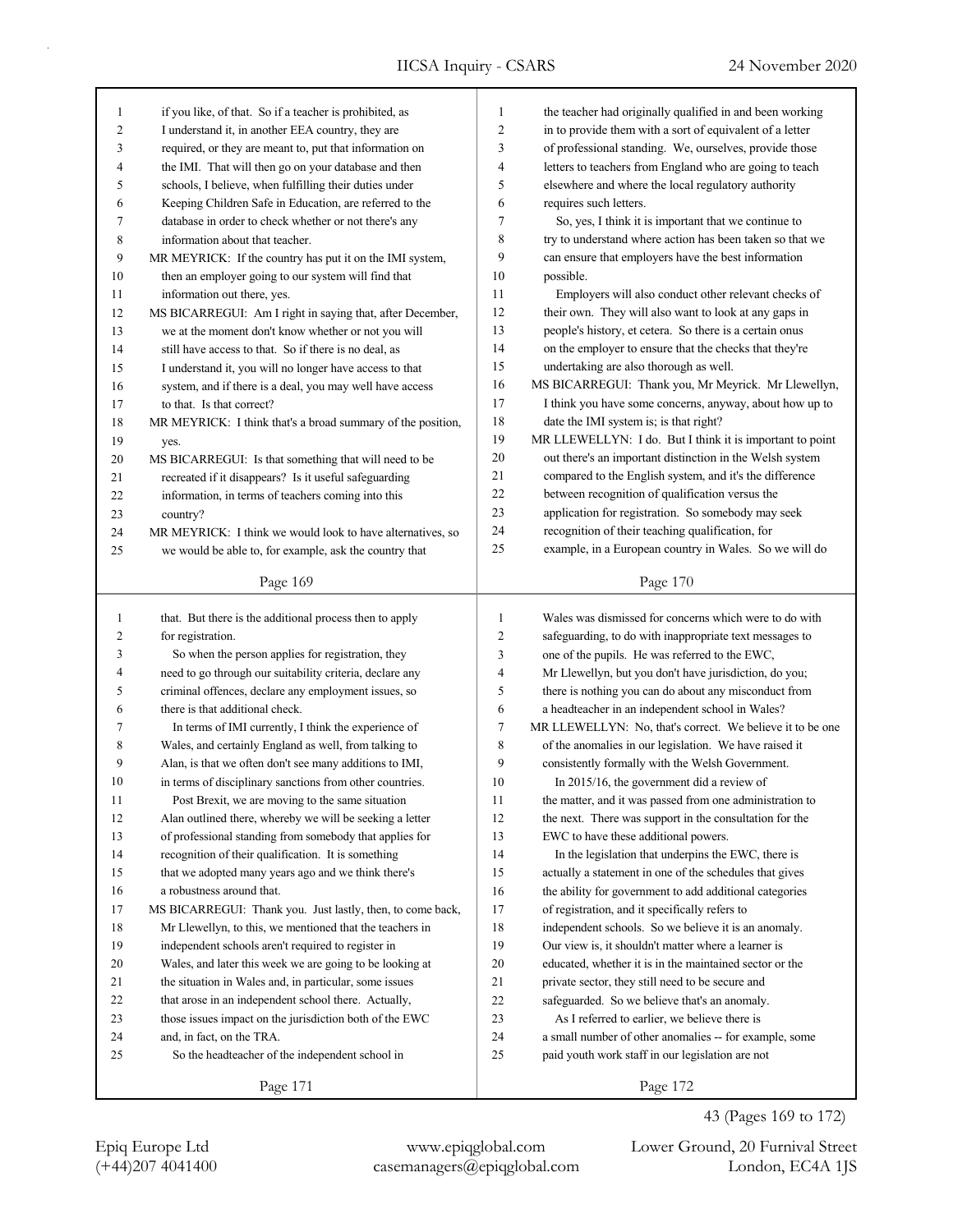| 1        | required to register, and we think that's inconsistent,     | 1                | issue for the Department of Education.                                              |
|----------|-------------------------------------------------------------|------------------|-------------------------------------------------------------------------------------|
| 2        | for example, with the registration of our learning          | $\mathbf{2}$     | MS BICARREGUI: Thank you very much, both of you.                                    |
| 3        | support staff in schools. So we have lobbied government     | 3                | Mr Llewellyn, I know we haven't dealt with the interim                              |
| 4        | on these matters.                                           | $\overline{4}$   | suspension order, but that's something we are going to                              |
| 5        | MS BICARREGUI: Mr Meyrick, to take up the story, the        | 5                | take up with the Welsh Government. I think that's also                              |
| 6        | headteacher from the independent school in Wales then       | 6                | something which looks like there's been movement, in                                |
| 7        | set up an online tutorial facility, and this matter         | $\tau$           | terms of your ability to impose interim suspension                                  |
| 8        | I think was referred to the TRA, but the TRA -- although    | $\,$ 8 $\,$      | orders. Is that right?                                                              |
| 9        | you would be able to look at a head of an independent       | 9                | MR LLEWELLYN: There's a current consultation by the                                 |
| 10       | school in England, the online tutorial facilities don't     | 10               | Welsh Government that closes on 11 December proposing to                            |
| 11       | come under your jurisdiction, do they?                      | 11               | give the EWC these new powers. We are one of the very                               |
| 12       | MR MEYRICK: No.                                             | 12               | few regulators worldwide who doesn't have powers of                                 |
| 13       | MS BICARREGUI: So in this case, he wasn't able to -- he     | 13               | interim suspension. The TRA has the equivalent in                                   |
| 14       | wasn't under the jurisdiction of the EWC in Wales and       | 14               | England, for example; same in Scotland and further                                  |
| 15       | then when he set up the new facility -- so that is,         | 15               | afield. So we are welcoming the consultation and would                              |
| 16       | I think, something that is going to be explored a bit       | 16               | hope it goes through to legislation.                                                |
| 17       | further on Thursday.                                        | 17               | MS BICARREGUI: Thank you very much.                                                 |
| 18       | Mr Meyrick, is that something that is going to need         | 18               | MR MEYRICK: When you were talking at stage 3 of our process                         |
| 19       | to be looked at, because I imagine, not least because of    | 19               | that one of the things we will consider is whether or                               |
| 20       | the effects of the pandemic, online tutorial facilities     | 20               | not to impose an interim prohibition order, and actually                            |
| 21       | and other sort of online ways of teaching might become      | 21               | we continue to look at whether there's a necessity to                               |
| 22       | more prevalent. Do you think that's something which the     | 22               | put an interim prohibition order right through the                                  |
| 23       | TRA will have to consider?                                  | 23               | lifespan of the case, actually, right the way up to when                            |
| 24       | MR MEYRICK: I think you need to ask ministers that question | 24               | the hearing would start, because sometimes additional                               |
| 25       | when you talk to them. I think that will be a policy        | 25               | information may come in which would suggest to us that                              |
|          |                                                             |                  |                                                                                     |
|          | Page 173                                                    |                  | Page 174                                                                            |
|          |                                                             |                  |                                                                                     |
|          |                                                             |                  |                                                                                     |
| 1        | an interim prohibition order is necessary.                  | 1                | certain people who are involved in -- as we have                                    |
| 2        | MS BICARREGUI: Yes. And, Mr Llewellyn, you tell us --       | 2                | discussed, where they're involved in supervised                                     |
| 3        | I mean, that can be critical in some cases, where, in       | 3<br>4           | teaching, they are regulated, it is not that they are                               |
| 4        | effect, there's information from the police, for            | 5                | unregulated. There is a local system in play, and the                               |
| 5        | example, which suggests that there is some serious          | 6                | Disclosure and Barring Service remains in play if there<br>is risk of harm as well. |
| 6        | information about a teacher, but you're not able to         |                  |                                                                                     |
| 7        | immediately suspend their registration; is that right?      | $\boldsymbol{7}$ | So I think it is important to understand that we                                    |
| 8        | MR LLEWELLYN: Yes, it is. We see two scenarios. We, on      | 8                | play a particular role within a wider sort of tapestry                              |
| 9        | occasion, receive very serious safeguarding information     | 9<br>10          | of safeguarding, and we are supporting employers                                    |
| 10       | from the police under their "pressing social need"          |                  | particularly to ensure that they are employing the right                            |
| 11       | powers, in effect, and we can't act, but the other          | 11               | teachers with the right qualifications and who have                                 |
| 12       | scenario is sometimes the police forces say, "Look, we      | 12               | behaved properly.                                                                   |
| 13       | don't provide information of this serious nature to you     | 13               | MS BICARREGUI: Thank you. Mr Llewellyn, anything else                               |
| 14       | because we know you don't have the interim suspension       | 14               | you'd like to say?                                                                  |
| 15       | powers that other regulators do", which is why I believe    | 15               | MR LLEWELLYN: No, thank you, nothing to add.                                        |
| 16       | it's so important that the Welsh Government amends the      | 16               | MS BICARREGUI: Thank you. Chair, I have no further                                  |
| 17       | legislation.                                                | 17               | questions for these witnesses. I don't know if you or                               |
| 18<br>19 | MS BICARREGUI: Thank you. We will be discussing that on     | 18<br>19         | the panel do.                                                                       |
|          | Thursday, so thank you.                                     |                  | Questions from THE PANEL                                                            |
| 20       | Mr Meyrick, is there anything that you would like to        | 20<br>21         | THE CHAIR: Thank you. I have a question for Mr Llewellyn.                           |
| 21       | say that I haven't covered?                                 |                  | Going back to your earlier evidence, what was the                                   |
| 22       | MR MEYRICK: No, I don't think so. I think it's important,   | 22               | driving force for moving from DBS checks to                                         |
| 23       | just going back to the very beginning of the session        | 23<br>24         | self-declaration of offences?                                                       |
| 24<br>25 | today, when we said that we are part of a wider system,     | 25               | MR LLEWELLYN: It was essentially that we were finding                               |
|          | and so, you know, although we don't, ourselves, regulate    |                  | issues with the DBS arrangement. So sometimes checks                                |

(+44)207 4041400 casemanagers@epiqglobal.com London, EC4A 1JS Epiq Europe Ltd www.epiqglobal.com Lower Ground, 20 Furnival Street

44 (Pages 173 to 176)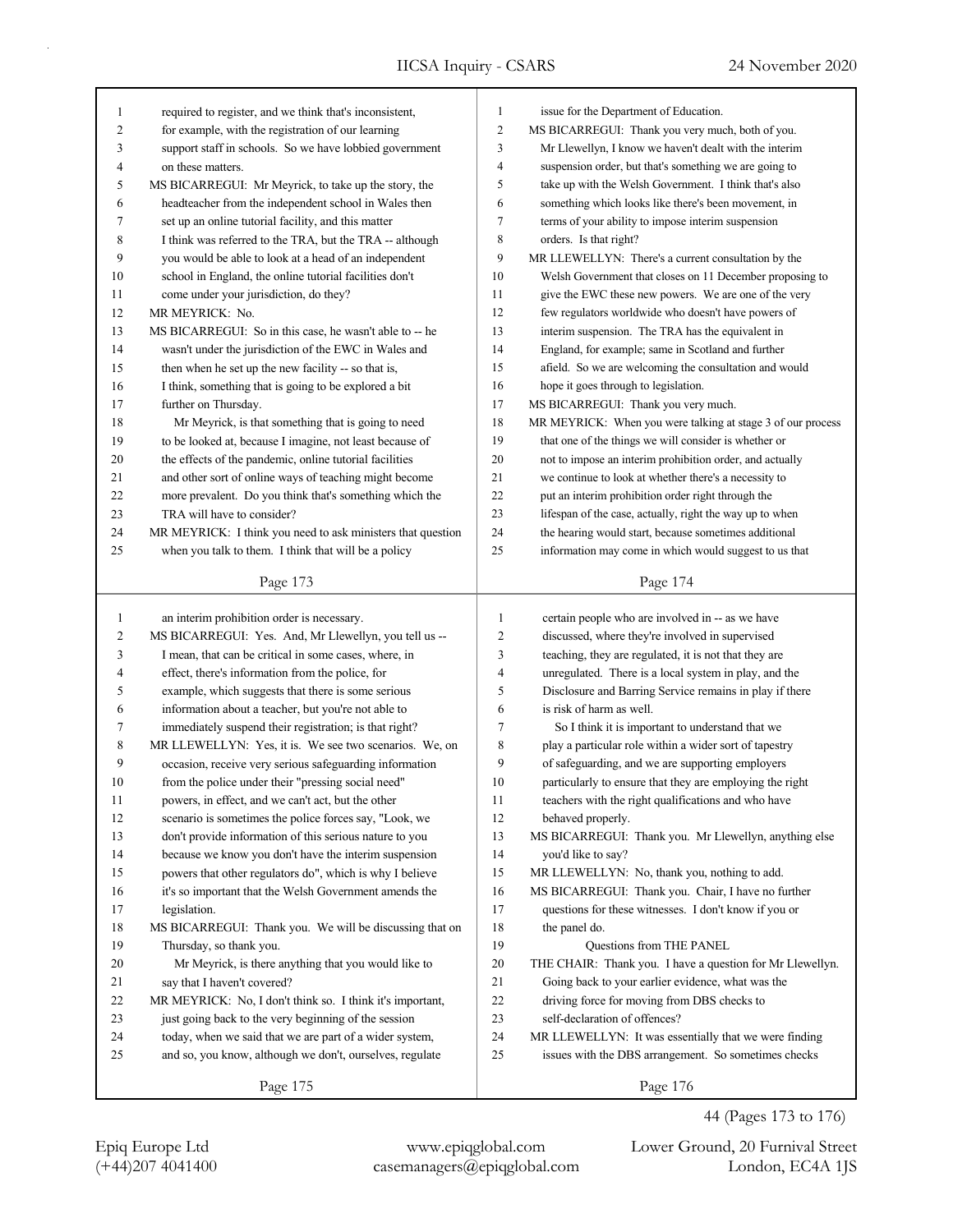| 1  | were taking some time to come to us, but also when        | 1          | PROF SIR MALCOLM EVANS: No, thank you, chair.                                                                     |
|----|-----------------------------------------------------------|------------|-------------------------------------------------------------------------------------------------------------------|
| 2  | filtering of what was on a DBS was introduced, we were    | $\sqrt{2}$ | THE CHAIR: Thank you very much to both witnesses.                                                                 |
| 3  | seeing less and less information. There was also a time   | 3<br>4     | (The witnesses withdrew)                                                                                          |
| 4  | where we used to receive quite detailed soft information  | 5          | MS BICARREGUI: Chair, that completes our evidence for the<br>day, thank you very much. We begin again at 10.30 am |
| 5  | from police forces, and also that was taken away. So,     | 6          | tomorrow.                                                                                                         |
| 6  | increasingly, we weren't seeing the value from the DBS    | $\tau$     | $(4.09 \text{ pm})$                                                                                               |
| 7  | process.                                                  | 8          | (The hearing was adjourned to                                                                                     |
| 8  | As I referred to earlier, we adopt self-declaration,      | 9          | Wednesday, 25 November 2020 at 10.30 am)                                                                          |
| 9  | which is quite similar to a number of other regulators,   | 10         |                                                                                                                   |
| 10 | and we do actually get detailed information from that.    | 11         |                                                                                                                   |
| 11 | As I referred to earlier, we have the additional ability  | 12<br>13   | INDEX                                                                                                             |
| 12 | that, if we feel something has been kept away from us --  |            | MS HELEN HUMPHREYS (sworn) 1                                                                                      |
| 13 | when we find out, if we find out, we can add that to the  | 14         |                                                                                                                   |
| 14 | tally.                                                    |            | MS AMANDA SPIELMAN (sworn) 1                                                                                      |
| 15 | So our experience of taking away the DBS check we         | 15         |                                                                                                                   |
| 16 | don't feel has been counterproductive.                    |            | MR JOHN KENNEDY (affirmed) 1                                                                                      |
| 17 | THE CHAIR: Was it a political decision?                   | 16         |                                                                                                                   |
| 18 | MR LLEWELLYN: No, not at all. It was entirely within the  |            | Examination by MS SCOLDING 1                                                                                      |
| 19 | ability of the EWC to do that; not political at all.      | 17         | Questions from THE PANEL 125                                                                                      |
| 20 | THE CHAIR: Thank you very much. Ms Sharpling, do you have | 18<br>19   | MR ALAN MEYRICK (affirmed) 129<br>MR HAYDEN LLEWELLYN (sworn) 129                                                 |
| 21 | any questions?                                            | 20         | Examination by MS BICARREGUI 129                                                                                  |
| 22 | MS SHARPLING: No, thank you, chair.                       | 21         | Questions from THE PANEL 176                                                                                      |
| 23 | THE CHAIR: Mr Frank?                                      | $22\,$     |                                                                                                                   |
|    |                                                           | 23         |                                                                                                                   |
| 24 | MR FRANK: No, thank you.                                  | 24         |                                                                                                                   |
| 25 | THE CHAIR: And Sir Malcolm?                               | 25         |                                                                                                                   |
|    | Page 177                                                  |            | Page 178                                                                                                          |
|    |                                                           |            |                                                                                                                   |
|    |                                                           |            |                                                                                                                   |
|    |                                                           |            |                                                                                                                   |
|    |                                                           |            | 45 (Pages 177 to 178)                                                                                             |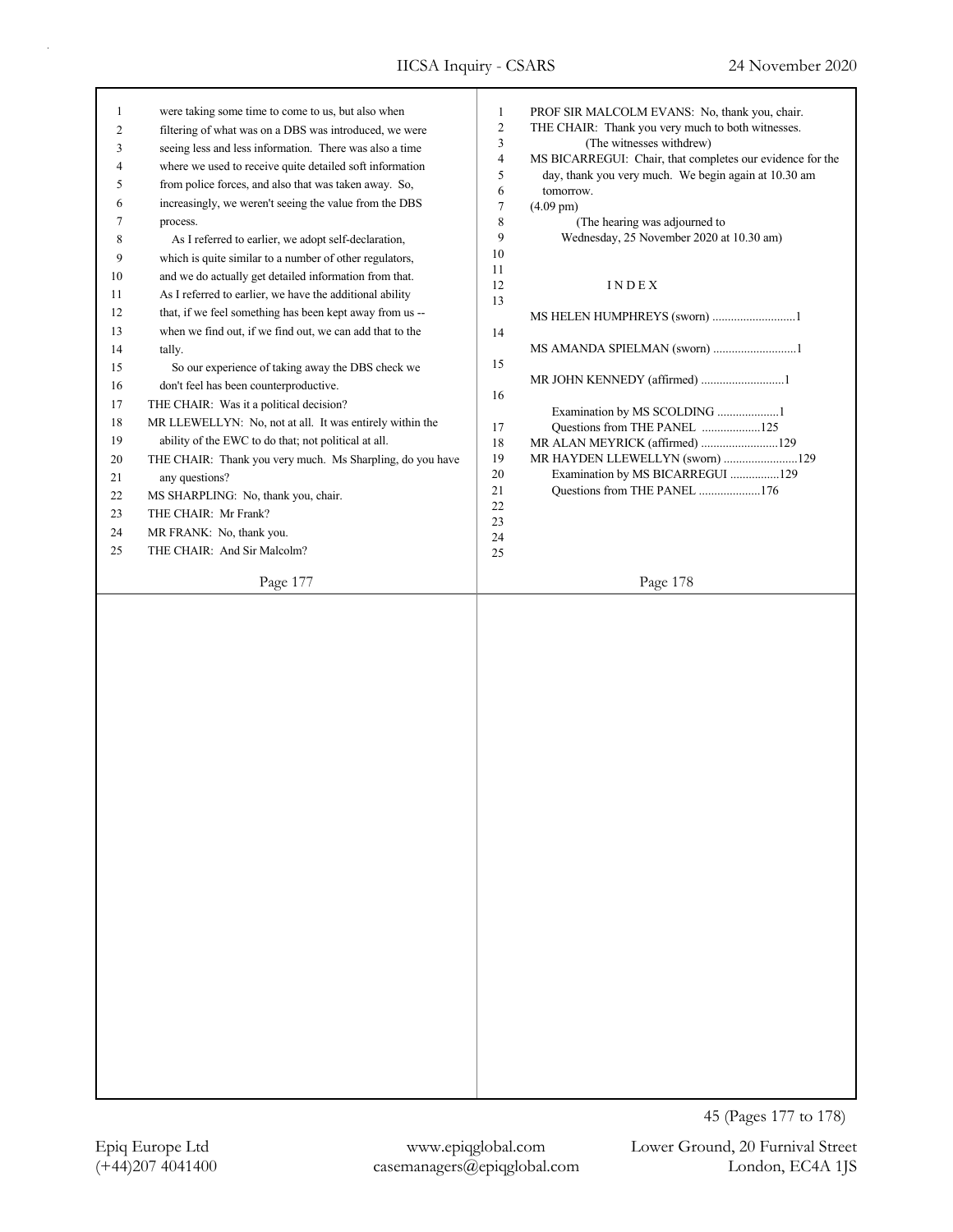| A                 | 148:2,5 160:3   | 132:20 156:17      | 12:12               | 46:5               |
|-------------------|-----------------|--------------------|---------------------|--------------------|
| A1 130:15         | absorb $60:19$  | 175:11             | adduced 130:13      | agency 30:8        |
| A2 130:10         | 62:22           | acting $122:20$    | 131:7               | 32:3 33:17         |
| A23 119:11        | abuse 12:8      | action 68:22       | adequacy 120:9      | 127:24 128:3       |
| A7 130:23         | 30:22 75:4      | 69:7,8 70:7        | adequate 65:14      | 128:11,16          |
| ability 7:9 41:14 | 102:21          | 73:13,14           | 65:15,15 67:6       | 129:17 131:9       |
| 50:14 73:12       | academic 16:24  | 141:18 145:9       | 67:8                | 131:11 132:22      |
| 125:25 138:17     | 17:4 49:25,25   | 147:15 153:16      | adequately 82:5     | 134:6 141:25       |
| 145:25 172:16     | academy 70:18   | 166:9 168:11       | 141:20              | 144:14 147:15      |
| 174:7 177:11      | 71:8            | 168:11,18,22       | adjourned           | agenda $17:1,2$    |
| 177:19            | accept 91:4     | 170:8              | 178:8               | agendas 12:15      |
| able 10:17 15:3   | acceptable      | active 92:12       | adjournment         | ago 33:5 72:20     |
| 31:23 33:24       | 47:25 92:14,16  | activities 26:14   | 81:4                | 72:21,23           |
| 41:2 44:8,9,12    | 93:1            | 44:2 124:15        | administration      | 171:15             |
| 44:16,23 46:24    | access 14:3     | activity 119:21    | 172:11              | agree 17:8 21:3    |
| 47:4 48:7         | 44:16 46:4      | 149:14             | admission 158:9     | 21:23 35:13,17     |
| 52:20 59:15       | 148:15 168:16   | actual 9:22        | 158:17 161:6        | 37:7 54:25         |
| 65:23 66:11       | 169:14,15,16    | 142:25 144:20      | admit 59:16         | 64:16 74:17        |
| 67:20,23,24       | accidentally    | actualité 60:2     | admitted 156:14     | 81:19 120:7        |
| 77:2 78:19        | 124:8           | <b>ADCS</b> 13:15  | 156:25,25           | 132:12,13,16       |
| 83:7,8 87:7       | accommodate     | add 2:17,24 9:13   | 157:25 158:2        | 132:18 152:16      |
| 96:6 101:6        | 1:9 15:2        | 9:19 11:23         | 160:10              | 159:19 164:24      |
| 106:19 111:19     | accommodating   | 14:20 19:19        | <b>adopt</b> 117:10 | agreed 160:12      |
| 125:4 128:13      | 1:12            | 20:17 25:14        | 177:8               | 164:20             |
| 129:23 139:10     | account 16:1    | 26:24 32:17        | adopted 171:15      | ahead 76:1         |
| 143:15,20         | 116:14 125:21   | 35:12 36:22        | adult 14:4          | aide-memoire       |
| 147:22 148:18     | 159:3 165:4,23  | 37:3 47:19,21      | adults 14:3         | 134:23             |
| 167:10,14,17      | 166:12          | 54:24 62:1,16      | advance 31:25       | <b>Alan</b> 129:19 |
| 168:19 169:25     | accountability  | 73:10 76:14        | advantages          | 167:23 171:9       |
| 173:9,13 175:6    | 71:23 116:2     | 80:23 83:11        | 133:16              | 171:12 178:18      |
| abnormal 13:20    | accountancy     | 123:9 151:21       | advice 71:12        | alarm 93:15        |
| abolished         | 63:14           | 172:16 176:15      | 101:20 123:1        | alcohol 56:23      |
| 150:17            | accounting      | 177:13             | 136:11              | alert 24:18        |
| abroad 149:23     | 131:11          | <b>added</b> 81:20 | advisor 4:15        | 121:11 168:15      |
| absence 37:12     | accredit 136:8  | addition 50:9      | advisors 165:16     | align $84:4$       |
| 52:11             | accredited      | additional 30:1    | advocacy 9:20       | alignment 83:5     |
| absent 48:14      | 146:25          | 41:1,1243:9        | affect $26:10$      | allegation 56:2,6  |
| absolute 19:6     | accurate 141:19 | 44:6,13 146:5      | 95:17               | 75:24 76:1         |
| 111:22            | achieved 146:15 | 171:1,6 172:13     | affirmed 1:17       | 164:6              |
| absolutely 16:20  | achievement     | 172:16 174:24      | 129:19 178:15       | allegations        |
| 20:5 25:3,4       | 49:25           | 177:11             | 178:18              | 30:14,15,23,24     |
| 35:17 45:12       | achieves 60:23  | additions 171:9    | afforded 65:7       | 36:3 54:1,2        |
| 50:11 51:23,25    | acquire 58:21   | address 54:6       | afield 174:15       | 56:1 61:10         |
| 75:24 78:2        | act 7:23 12:2   | 79:17 164:14       | afraid $155:9$      | 62:6 75:3          |
| 80:6 96:17        | 16:4,5 36:8     | 164:22             | afternoon 1:9       | 123:2 134:9        |
| 123:19 144:3      | 43:4 69:19      | addressed 69:11    | 77:4 81:6           | 136:6 142:13       |
|                   | 81:25 104:22    | addressing         | agencies 36:20      | 142:15 145:6       |
|                   |                 |                    |                     |                    |

Epiq Europe Ltd www.epiqglobal.com Lower Ground, 20 Furnival Street<br>(+44)207 4041400 casemanagers@epiqglobal.com London, EC4A 1JS www.epiqglobal.com Lower Ground, 20 Furnival Street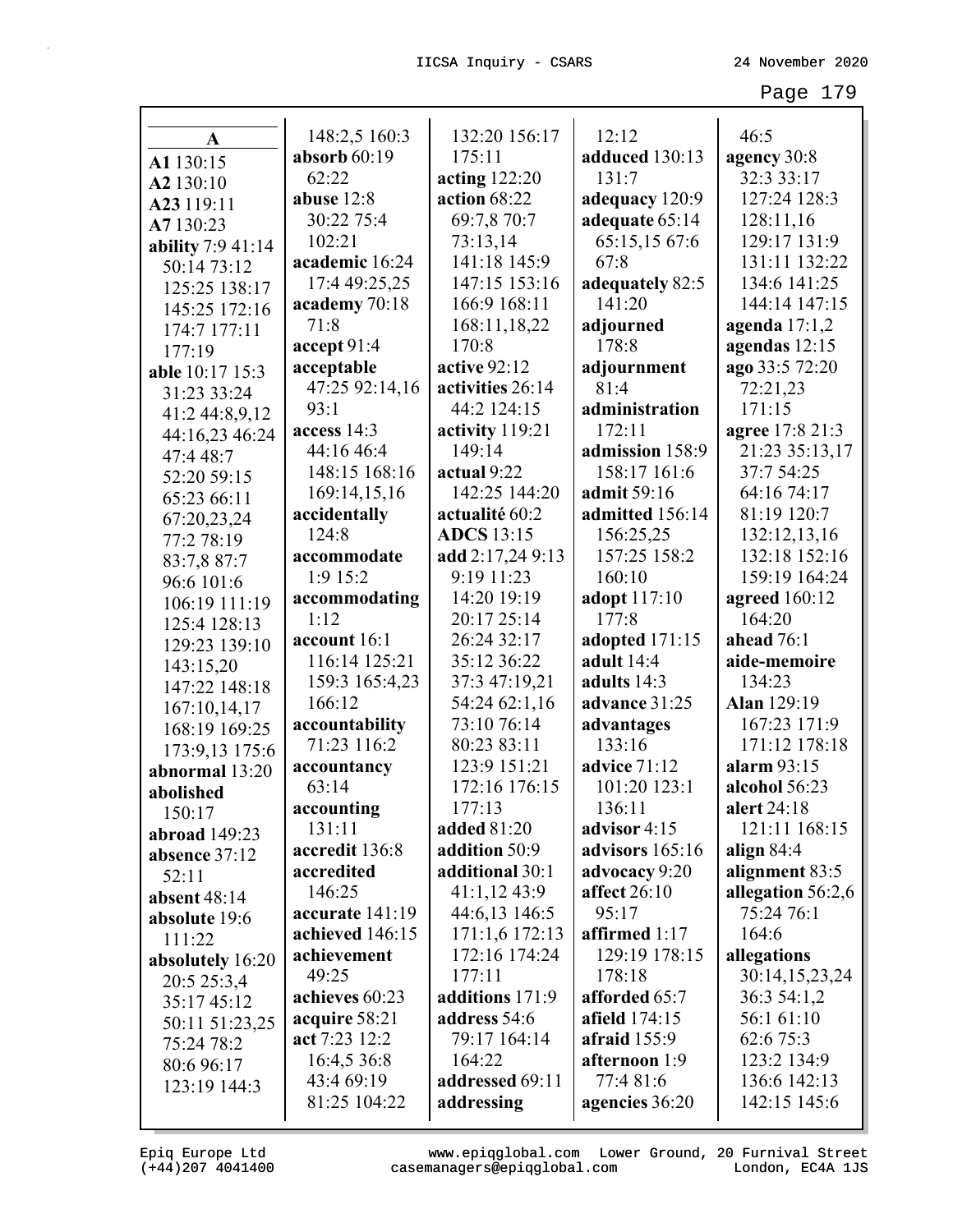| 158:18 162:23          | 107:2 152:6      | 113:9               | 37:14 54:20        | 165:25               |
|------------------------|------------------|---------------------|--------------------|----------------------|
| 162:24 163:8           | 172:8,24         | appreciated         | 59:14 81:8         | asymmetric           |
| 163:22 164:5           | anomaly 19:17    | 129:24              | 103:5 112:6        | 72:11                |
| 165:20,21              | 41:14 172:18     | approach 59:12      | 114:3              | attainment           |
| alleged 141:2,14       | 172:22           | 114:16              | asking $20:17$     | 16:24 17:4           |
| allocated 8:13         | answer 28:6      | approaches 12:8     | 23:18 32:10        | 49:25                |
| 9:10                   | 33:14 81:9       | 12:11 20:8          | 49:18 114:1        | attend 64:20         |
| allow 43:17,18         | 97:3 117:12      | 70:3,8              | 155:2              | attendance 13:4      |
| 77:13 79:7             | 155:23 163:3     | appropriate         | aspect 32:5        | 13:5,9 29:5          |
| allowance 108:3        | 163:12,14,16     | 6:20 7:23           | 45:10 168:25       | attended 33:3        |
| allowed 36:8,18        | 166:17,19        | 21:25 68:24         | aspects 6:18,19    | 104:5                |
| 46:8,11,12,13          | answered 80:22   | 69:2 79:10          | 28:15 29:3         | attending 29:6       |
| 46:17 139:16           | anticipated 77:3 | 88:13 108:4,16      | 71:15 80:9         | attention 6:7        |
| 151:13                 | anticipating     | 123:1 127:12        | 110:23 111:8       | 12:15                |
| allows 73:23           | 77:4             | 141:18 148:19       | 112:14             | attitude 39:4        |
| alongside 47:11        | anxious 35:18    | 153:25              | assertion 94:20    | attributes           |
| 132:15 146:18          | anybody 2:15     | appropriately       | assess 45:21       | 115:11               |
| <b>altered</b> 12:8,11 | 50:25 60:24      | 47:3 88:12          | 84:4               | audit 36:15,16       |
| altering $7:16$        | 115:14 136:22    | 95:12 108:10        | assessing 21:11    | 39:21 133:14         |
| alternatives           | 148:14           | appropriateness     | assessment 19:8    | 166:4                |
| 169:24                 | anymore 151:10   | 81:16 89:3          | 27:16 118:14       | auditing 118:7       |
| Amanda 1:16            | anyway $170:17$  | approximate         | 118:16,20          | audits 71:21         |
| 14:22 21:3             | apart 79:25      | 13:19               | 119:4 124:2        | <b>August</b> 162:12 |
| 54:18 55:13            | apartment        | <b>April</b> 106:15 | 155:13             | Australia            |
| 62:12 73:18            | 92:11            | 107:15              | assigned 14:4      | 167:12               |
| 75:13 81:19            | apologise 3:20   | area 52:13 55:6     | assistant 5:20     | authorities 16:1     |
| 178:14                 | 30:5             | 63:17 73:5          | assistants 150:9   | 32:4 33:16           |
| amazing $24:21$        | apparent 52:25   | 101:25 105:7        | associated 70:1    | 44:11,14 72:12       |
| amend 167:24           | appeal 134:1     | argue 99:11,14      | <b>Association</b> | 127:11,21            |
| amended 166:12         | appeals 136:12   | arm 92:9            | 63:16              | 128:21               |
| <b>amends</b> 175:16   | appear $104:5$   | arm's-length        | associations       | authority 33:10      |
| <b>America</b> 167:12  | 112:8            | 133:2               | 63:16              | 33:11 44:9           |
| amount 20:25           | appears 116:17   | arose 162:12        | assume 74:16       | 53:1 72:13,18        |
| 58:10,23 70:15         | 152:25           | 171:22              | 85:20 101:23       | 72:19,21 74:4        |
| 110:14 133:3           | applicants       | arrangement         | 112:13 113:10      | 74:5,10 75:16        |
| amounting              | 151:19           | 59:10 153:7         | 114:3              | 82:3 89:19           |
| 165:20                 | application      | 176:25              | assuming $11:22$   | 101:21,22            |
| amounts 36:17          | 170:23           | arrangements        | 15:17 25:7         | 102:1,10,12,13       |
| analysis 10:11         | applied 69:22    | 53:25 54:11         | 66:7               | 103:19 104:6         |
| 17:8 158:25            | 136:1            | 58:3 68:6           | assumption         | 115:9,15             |
| annex 115:2            | applies $167:13$ | 69:16 77:13         | 104:10 107:8       | 134:13 167:4         |
| annual $8:15$          | 171:3,13         | 78:3,18 99:17       | 107:25 109:21      | 170:5                |
| 13:16                  | apply 38:11      | 121:13 137:22       | assurance 19:5     | automatically        |
| annually 8:18          | 57:15 60:7       | art 27:6            | 19:5 34:18         | 161:18               |
| 9:2 43:3 83:3          | 102:21,22        | artificial 155:5    | 52:13 71:14        | autonomy 133:3       |
| anomalies              | 138:16 171:1     | asked 8:17          | 77:14 78:15,17     | 134:2                |
| 106:23,25              | appointed 5:21   | 23:20 27:22         | 78:19 119:2        | autumn 13:13         |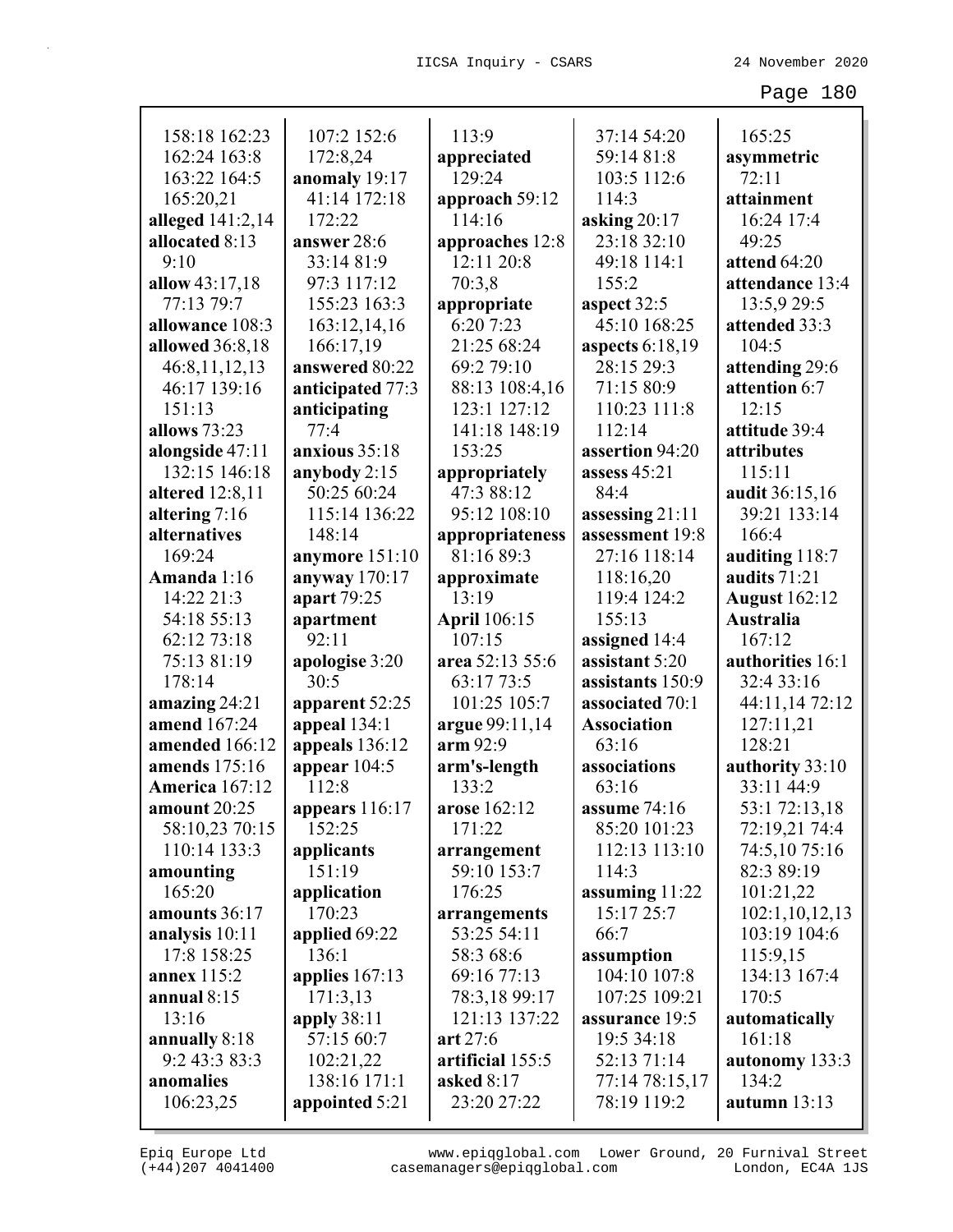| 71:4                  | <b>Baroness</b> 57:2     | 64:19 65:2,3           | 152:17 153:5,9           | 43:21 53:25,25           |
|-----------------------|--------------------------|------------------------|--------------------------|--------------------------|
| available 57:10       | <b>barred</b> 161:19     | 69:19 86:25            | 154:10,22                | 60:7 120:25              |
| 59:7 102:16           | <b>Barring</b> 149:19    | 94:25 96:19            | 155:9,20 156:2           | boarders 88:14           |
| 111:4 130:14          | 156:7 161:2              | 97:11 127:9            | 156:10,13,16             | boarders' 88:11          |
| 138:2 139:4           | 176:5                    | 131:12 138:11          | 156:21 157:14            | boarding 8:24            |
| 140:1 148:15          | <b>base 85:13,14</b>     | 138:20 152:22          | 157:19,23                | 8:24 9:20 22:2           |
| average 94:17         | 86:7,13 93:8             | 169:5 172:7,18         | 158:13,20,23             | 32:6 38:13               |
| award 167:11          | 93:13,19 94:8            | 172:22,23              | 159:6, 17, 21, 24        | 42:19 43:6,10            |
| 167:15                | 95:6 96:5                | 175:15                 | 160:4,9,12,16            | 43:11,19,20,21           |
| awarded 147:5         | 120:6                    | <b>bells</b> 93:16     | 160:22 161:4             | 43:23,24 44:19           |
| aware 103:24          | <b>based</b> 42:20       | benchmarking           | 162:2 163:3,11           | 55:3,5 57:16             |
| 105:18,18,19          | 133:9,23                 | 96:12                  | 163:18,20                | 67:2,6,11,12             |
| 109:4 114:5           | <b>basic</b> 35:4 55:13  | benefit 139:3          | 164:13,19                | 68:1,473:11              |
| 115:8 118:17          | 55:14                    | <b>Berridge's</b> 57:2 | 166:10,14,20             | 73:12,14 82:13           |
| 121:6 123:12          | basically 22:9           | best 3:5,13 4:1,8      | 166:24,25                | 82:15,25 83:5            |
| 123:17 151:20         | 52:693:18                | 4:24 41:12             | 167:17 168:2             | 84:15 87:9,10            |
|                       | <b>basis</b> 44:24 45:4  | 124:3,21               | 168:24 169:12            | 87:13,17,25              |
| B                     | 111:18 141:3             | 128:22 130:19          | 169:20 170:16            | 90:9,1791:16             |
| back 14:11,13         | 142:12,13,20             | 131:2 133:1            | 171:17 173:5             | 91:18,21 92:1            |
| 14:25 30:12           | 153:23                   | 170:9                  | 173:13 174:2             | 92:2,4,6,7,7,8           |
| 38:18 39:2            | bear 158:25              | better 11:18           | 174:17 175:2             | 92:12,20 93:2            |
| 41:24 42:5,18         | bearing $100:8$          | 53:9 71:5              | 175:18 176:13            | 124:1 159:12             |
| 47:9,9 55:8           | 101:5 106:16             | 100:21 101:10          | 176:16 178:4             | boards $44:11$           |
| 60:15 63:22           | 107:21 109:18            | 144:9                  | 178:20                   | bodies $34:16$           |
| 64:10 76:2,10         | 112:10 113:23            | beyond 11:8            | big 13:12 63:25          | 48:19 55:12              |
| 77:2,4 79:14          | <b>BEd 51:15</b>         | <b>Bicarregui</b>      | bigger $38:11$           | 81:20 82:17              |
| 80:20 90:20           | beginning 20:24          | 129:14,15,21           | 42:22 43:16,18           | 153:13 154:17            |
| 92:15 93:9            | 154:20 175:23            | 129:22 130:13          | 76:24 79:1               | body 29:2 48:23          |
| 94:13 96:4,25         | <b>begs</b> 103:7        | 130:19,22              | biggest $151:4$          | 49:16,21 50:4            |
| 103:18 110:13         | behalf 133:4             | 131:2,5,12,16          | 152:14                   | 50:13 55:6,10            |
| 113:6 125:3           | 144:19                   | 131:22 132:3           | bit 9:21 36:22           | 55:16 56:3,4,8           |
| 128:11 152:13         | behaved 24:11            | 132:16,21              | 37:1 55:13               | 79:19 81:12,17           |
| 171:17 175:23         | 29:19 176:12             | 133:15 134:5           | 56:24 61:23              | 81:23 82:7,8,9           |
| 176:21                | behaviour 29:16          | 134:11,17,20           | 67:8 94:11               | 82:11 89:16,18           |
| <b>bad</b> 50:19,21   | 29:19 41:6,15            | 135:16 136:5           | 96:13 107:22             | 113:14,22                |
| 52:11 61:6,8          | 41:19,20 83:20           | 137:5,19               | 109:19 126:19            | 131:25 133:2             |
| 72:9                  | 91:12,14,16,22           | 138:18 139:1           | 134:12 136:13            | 138:22                   |
| badly $24:11$         | 92:4,21 93:2             | 139:19 140:3           | 136:19 146:9             | bothered 118:8           |
| balance 25:12         | 102:24                   | 140:11 141:4           | 146:22 155:5             | <b>bottom</b> $141:5,10$ |
| 28:23 49:15           | behaviours               | 142:21 143:18          | 156:4 167:1              | boundaries               |
| 124:4,11,17           | 47:25 92:19              | 143:25 144:4           | 168:24 173:16            | 47:24 48:2,3             |
| balances $14:5,6$     | <b>belief</b> 3:6,14 4:2 | 145:1,14 146:9         | <b>bits</b> $25:2047:20$ | 159:13,18                |
| 132:11                | 4:9,25 71:23             | 146:20 147:4,8         | bizarre 93:1             | bow $90:23$              |
| <b>Bamford</b> 111:23 | 130:20 131:3             | 148:2,8,12             | <b>blind</b> 31:22       | <b>boys</b> 92:24        |
| 115:5                 | believe $11:17$          | 149:2,10,22            | 32:22                    | 95:13,16                 |
| bar 161:15,17         | 12:11 19:14              | 150:14 151:6           | blurring 92:5            | branches 71:22           |
| 161:17,21             | 32:20 40:2               | 151:25 152:13          | board $31:2$             | <b>brand</b> 51:15       |
|                       |                          |                        |                          |                          |

(+44)207 4041400 casemanagers@epiqglobal.com London, EC4A 1JS www.epiqglobal.com Lower Ground, 20 Furnival Street

л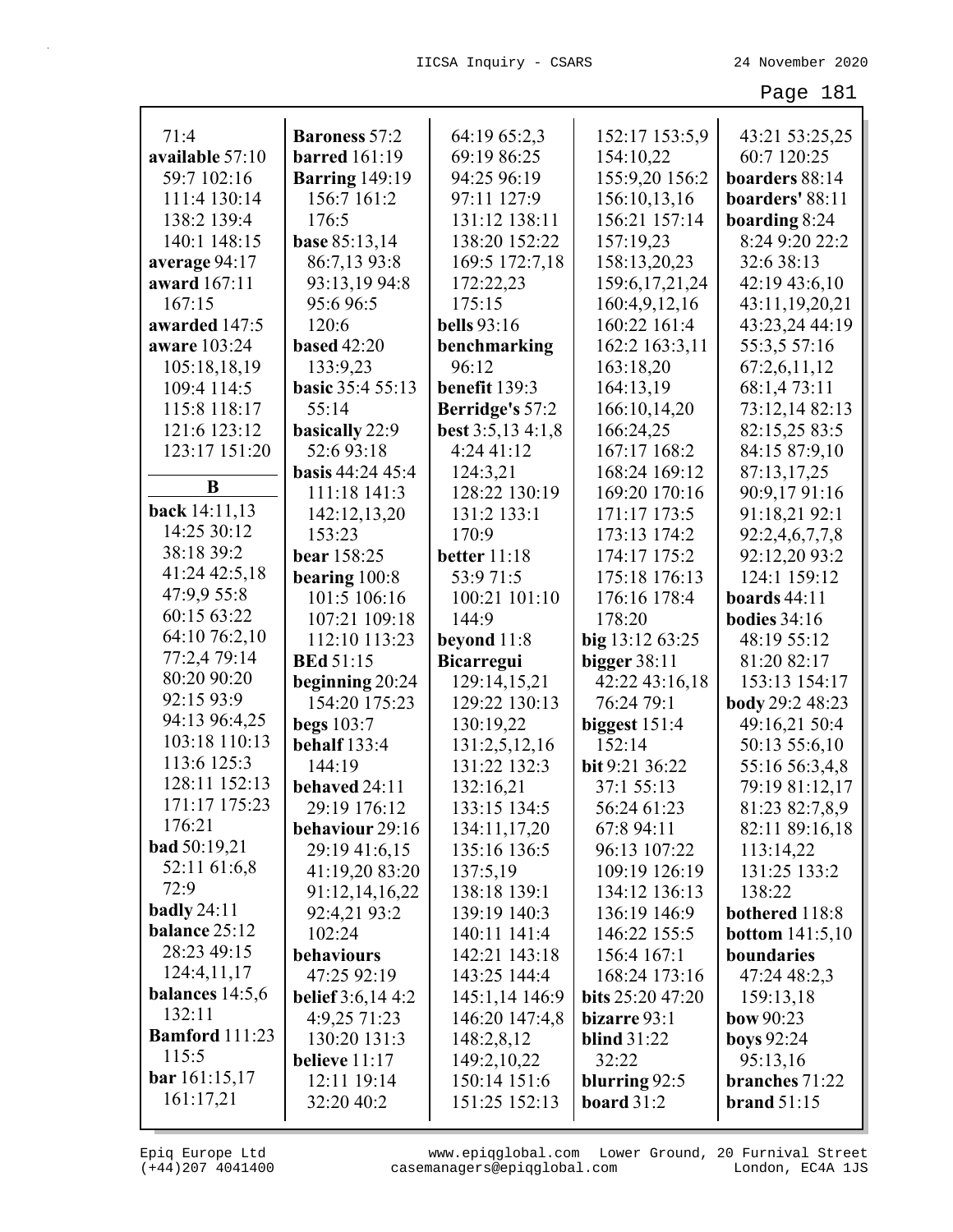| <b>brave</b> 22:8,11     | 95:12 142:24           | 126:9,10          | 19:22 20:22       | 35:8 41:22       |
|--------------------------|------------------------|-------------------|-------------------|------------------|
| 22:18,19 26:4            | <b>bundle</b> 2:5 3:2  | cared 65:5 109:9  | 24:21 37:10,12    | 48:1 60:1        |
| 26:25                    | 3:21 4:20              | careers 136:14    | 48:1 59:10,25     | 70:19 74:7       |
| breach 36:4              | 97:23 130:11           | carefully 37:14   | 61:1,5 69:15      | 87:21 100:25     |
| 96:20 161:7              | 130:16,23              | 110:17 165:2      | 71:11 74:22       | 102:18 104:9     |
| breadth 57:7             | bundles $1:252:1$      | CareTech 73:21    | 76:1 94:19        | 112:14 113:3     |
| break 15:5 42:6          | burdensome             | 73:25             | 138:10 140:20     | 117:6,18         |
| 42:7,12 66:13            | 39:8 50:8              | carried 162:18    | 140:23 143:14     | 120:20 126:1     |
| 79:10 80:25              | bureaucracy            | carrot $63:2$     | 144:15 145:4      | 126:20,21        |
| 125:4 129:9,12           | 81:20 125:24           | carry 73:1 75:2   | 145:24 146:3      | 135:12 137:14    |
| 130:5                    | 137:24                 | 94:16             | 153:21,22         | 153:18,23        |
| breaking 26:25           | business 48:4          | carrying 67:21    | 154:25 161:20     | 158:18 171:8     |
| <b>breed 80:11</b>       | busy $109:4$           | case 2:11 20:6    | 175:3             | cetera 99:19,20  |
| <b>Brexit 171:11</b>     | 122:22                 | 29:10 30:11       | catcher 35:5      | 154:4 166:4      |
| <b>brief</b> 155:9       | <b>Byron</b> 116:19,19 | 32:22 57:12       | categories 56:20  | 170:13           |
| briefings $12:21$        |                        | 58:12,25 64:17    | 172:16            | chain 71:22      |
| 71:4                     | $\mathbf C$            | 77:2,5 79:13      | category 98:9     | chains 72:2      |
| <b>briefly</b> 2:16 52:8 | Cabinet 1:10           | 79:15 88:16       | 150:8             | chair 1:3,5 3:9  |
| 125:4 149:5              | call 1:13 30:4         | 90:4 99:9         | catfishing 86:25  | 38:4 42:4,7,9    |
| 152:17 154:23            | 44:19 82:20            | 110:1,6 111:3     | 87:3              | 42:16,17 79:8    |
| 162:7 166:14             | 87:2 96:11             | 112:6 115:23      | caught $79:13$    | 80:24 81:1,2,6   |
| bring $2:17\,23:19$      | 106:1,24 115:2         | 116:9,18          | cause 143:16      | 84:13 92:21      |
| 26:12 138:7              | 165:23                 | 117:14 118:1,1    | cautionary        | 97:22 109:15     |
| 155:16 160:2             | called 72:21           | 118:5,7,10,23     | 122:7             | 112:12,12,12     |
| <b>brings</b> 66:9 71:2  | 106:7 157:5            | 119:7,9,18,23     | cautions 56:22    | 120:24 125:6,8   |
| <b>Britain 78:23</b>     | 163:5                  | 120:8,20          | cautious 60:11    | 125:10 126:3,9   |
| <b>broad</b> 144:7,8     | calls $8:7,7$          | 122:18 126:15     | 61:23             | 126:23 127:15    |
| 150:8 169:18             | Cambian 73:22          | 130:2 138:11      | cautiously 60:9   | 128:24 129:1,2   |
| broader 74:1             | 73:25                  | 140:25 141:7      | 61:13             | 129:4,5,6,9,14   |
| 96:22 134:24             | Canada 167:13          | 142:2,5 143:4     | cent 13:8 33:18   | 129:15 131:5     |
| 139:25 140:4             | cancel 68:11           | 145:18 147:20     | 70:17 94:18       | 166:20,24        |
| broadly 32:19            | candour 60:4,15        | 154:23,24         | central 7:1       | 176:16,20        |
| 156:19,20                | 61:5 62:5,9            | 155:14,23         | 15:23 30:3,4,7    | 177:17,20,22     |
| brought $61:6$           | capable 69:5           | 156:6,8,21,22     | 105:24 106:1,2    | 177:23,25        |
| 82:11 158:12             | capture 53:3           | 157:24,25         | 106:2,4,5,23      | 178:1,2,4        |
| <b>bubble</b> 14:4       | captured 54:13         | 158:5,6,11,14     | 107:2,3 112:23    | challenge 26:5   |
| <b>bubbles</b> 14:3      | care 4:15,16 8:2       | 158:25 159:1      | centre 71:9,18    | 29:1 32:20       |
| building $63:2$          | 8:15,22 17:24          | 159:16,21         | 72:16             | 51:19 93:22,24   |
| 80:16 99:24              | 21:16 35:13            | 160:13,18,24      | century 38:20     | 94:7,8,9 116:2   |
| 127:7                    | 36:8 65:4,6,10         | 161:5,10,23       | certain $7:12,20$ | challenges 94:23 |
| <b>built 80:15</b>       | 65:25 66:18,20         | 162:4 163:3,12    | 59:11 76:16       | challenging 49:7 |
| 136:4 152:19             | 66:25 67:2             | 163:13,13,15      | 119:11 133:3      | chance 81:9      |
| <b>bullet</b> 34:15      | 68:3 72:2,25           | 163:16 165:1      | 137:11 151:20     | 83:5 124:3,21    |
| 136:5 163:21             | 73:4 75:6              | 166:7, 16, 17, 18 | 154:17 158:3      | change $21:3$    |
| <b>bullied</b> 46:7      | 82:22 96:18            | 173:13 174:23     | 170:13 176:1      | 39:12 58:7,9     |
| bullying $83:19$         | 99:16 108:20           | cases $17:11$     | certainly 6:23    | 58:10,14,23      |
| 86:18,20 95:8            | 109:1,3 125:12         | 18:15,18,21       | 7:6 16:23 27:4    | 59:4,6,18        |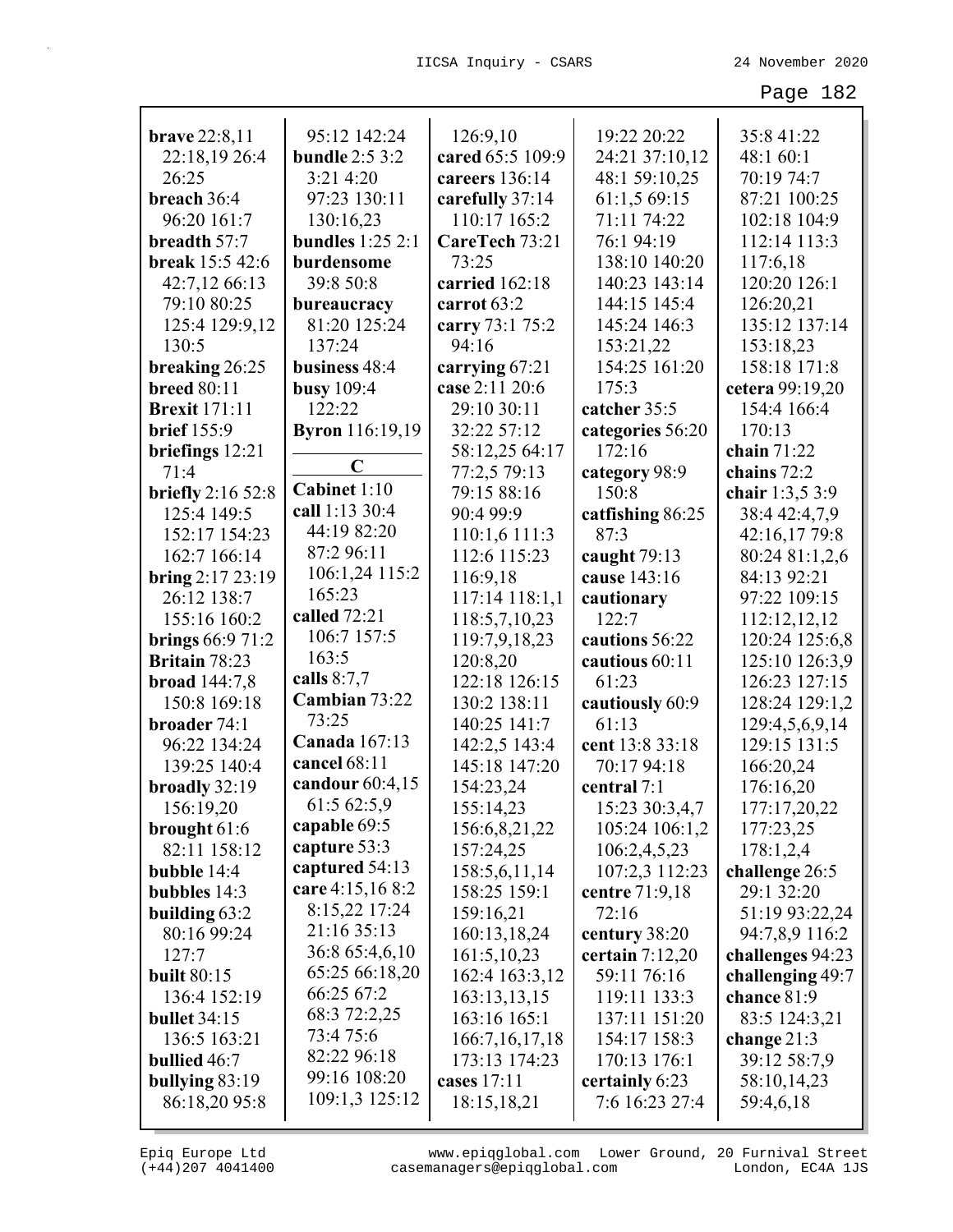| 64:11             | 75:3 77:20       | choice 25:4        | 121:21 122:2        | 114:15,20       |
|-------------------|------------------|--------------------|---------------------|-----------------|
| changed 2:8       | 85:3,7,21        | choices 25:25      | 135:24 158:4        | 125:3 128:2     |
| 20:21 21:1,5,6    | 99:17 101:25     | 72:8,9             | <b>Clifton 2:21</b> | 136:16 140:24   |
| 28:7 85:20,22     | 102:20 104:4     | choose 35:22       | 24:8 84:10,16       | 142:21 148:25   |
| 88:17 90:5        | 105:7 115:7      | 79:5 137:18        | 112:4 162:14        | 152:13 153:20   |
| 99:10 165:14      | child's 16:11,11 | chooses 75:21      | close 14:10         | 162:2 171:17    |
| changes $5:46:3$  | 37:15 82:4       | chosen 61:4        | closed 12:18,18     | 173:11 174:25   |
| 6:7 19:15 38:3    | childcare        | 74:24              | closely 99:5        | 177:1           |
| 39:23 58:7,20     | 125:12           | <b>Chris</b> 164:9 | closes 174:10       | comes 9:7 29:15 |
| 120:20 121:15     | children 7:14    | <b>Christopher</b> | coached 24:23       | 53:20 84:12     |
| 121:22 122:2      | 8:2,8 9:15       | 141:14             | 27:15               | 94:23 100:20    |
| 122:13 165:9      | 12:18,19 13:5    | circular 102:7     | code 135:2,5,6,8    | 106:8 140:4     |
| changing $64:4,8$ | 13:7,9,15,18     | circularity        | 135:13,19,20        | 152:21 168:17   |
| charge 49:5       | 14:9,10,11,15    | 60:14              | 135:22 136:1,3      | comfortable     |
| cheating 33:20    | 14:24 15:1,4,6   | circumstance       | coherent 11:13      | 45:25 80:3      |
| check 30:6,7,10   | 15:9,12,13       | 159:3,5            | cohesion 26:16      | coming 18:9     |
| 50:11 58:8,19     | 16:2,4,5 17:4    | circumstances      | 27:1                | 40:16 42:18     |
| 58:21 59:21       | 21:10,13,13,18   | 24:19 42:3         | colleague 2:5       | 55:25 56:9      |
| 121:12 130:16     | 21:19,20 23:3    | 109:11 148:20      | 7:24 144:19         | 66:2 73:11      |
| 130:24 148:19     | 24:14,16,19,22   | 158:20,24,24       | colleagues 20:15    | 91:6 169:22     |
| 148:21,21         | 26:11 43:4,19    | 159:10,14          | 35:14 41:16         | comment 54:11   |
| 151:10 169:7      | 43:23,24 44:3    | clarification      | 55:1 61:25          | 105:5 121:25    |
| 171:6 177:15      | 45:24,24 46:7    | 6:12 7:16 73:9     | 128:24              | 125:15          |
| checked 104:3     | 46:8,19 53:21    | clarify $7:1$      | collections         | comments 9:25   |
|                   |                  |                    |                     |                 |
|                   |                  |                    |                     |                 |
| 108:9,12          | 59:15 64:20,21   | clarity 54:5       | 38:24               | 107:5 110:12    |
| 149:13            | 64:25 65:1,18    | 74:19 108:12       | collective 74:16    | 113:19 126:5    |
| checking 30:3     | 65:19 66:1,3     | Clarke 60:2        | 99:4                | 162:25          |
| 102:11            | 67:18,19 68:1    | classified 143:25  | College 2:21        | commission      |
| checks $14:5,6$   | 69:12,12 73:6    | clear 1:6 19:3     | 63:16 84:10,16      | 59:3,5 76:16    |
| 56:12,17 57:3     | 81:25 84:20      | 37:22 48:2         | 162:10,14           | 83:24           |
| 57:4 108:1,16     | 86:1,15 87:8     | 49:17 59:13        | collusion 56:7      | Commissioner    |
| 132:11 148:16     | 87:15 89:21      | 64:15 68:20        | come 7:11 9:20      | 34:5 35:22      |
| 151:18 167:6      | 91:6 92:10       | 78:2,14,18         | 10:22 11:3          | commissioners   |
| 170:11,14         | 97:14 104:22     | 85:14 102:9        | 12:24 15:12         | 66:16 128:4     |
| 176:22,25         | 104:24 115:19    | 110:21 111:10      | 16:11,22 18:16      | commitment      |
| chief 3:18 7:6    | 120:25 148:17    | 115:19 120:18      | 24:7,9 26:1         | 40:21 41:5      |
| 78:9 127:25       | 157:5 169:6      | 120:19 140:12      | 32:6 33:2 36:5      | committee       |
| 131:10,13,19      | children's 3:19  | 143:11 159:17      | 36:6 37:6,24        | 102:1 105:7     |
| 131:24,25         | 9:5 14:3 16:20   | clearance          | 39:19 42:1,5        | 133:14 161:24   |
| child 6:4 8:16    | 21:5 33:4 35:6   | 107:23             | 45:16 48:1,20       | 161:25          |
| 9:7 10:25 12:8    | 64:12,25 65:1    | clearer 137:22     | 49:20 50:1,12       | committees      |
| 12:9 15:23        | 65:18,20 66:13   | clearly $12:12,17$ | 62:19 63:21         | 133:22,22       |
| 16:6,17,18        | 66:22 68:9       | 14:1 23:3          | 64:10 65:18         | common 21:17    |
| 18:10 21:8        | 69:19 72:14,18   | 51:11 58:23        | 74:21 76:4          | 37:20,21 96:18  |
| 22:7 28:18        | 72:24 73:2       | 107:24 108:13      | 77:2 78:17          | 102:4 139:14    |
| 37:12 39:25       | 75:16 80:17      | 109:23 111:3       | 90:20 97:2          | 139:18          |
| 41:9 45:9,10      | 123:24 127:5     | 120:11 121:19      | 105:17 106:5        | commonsense     |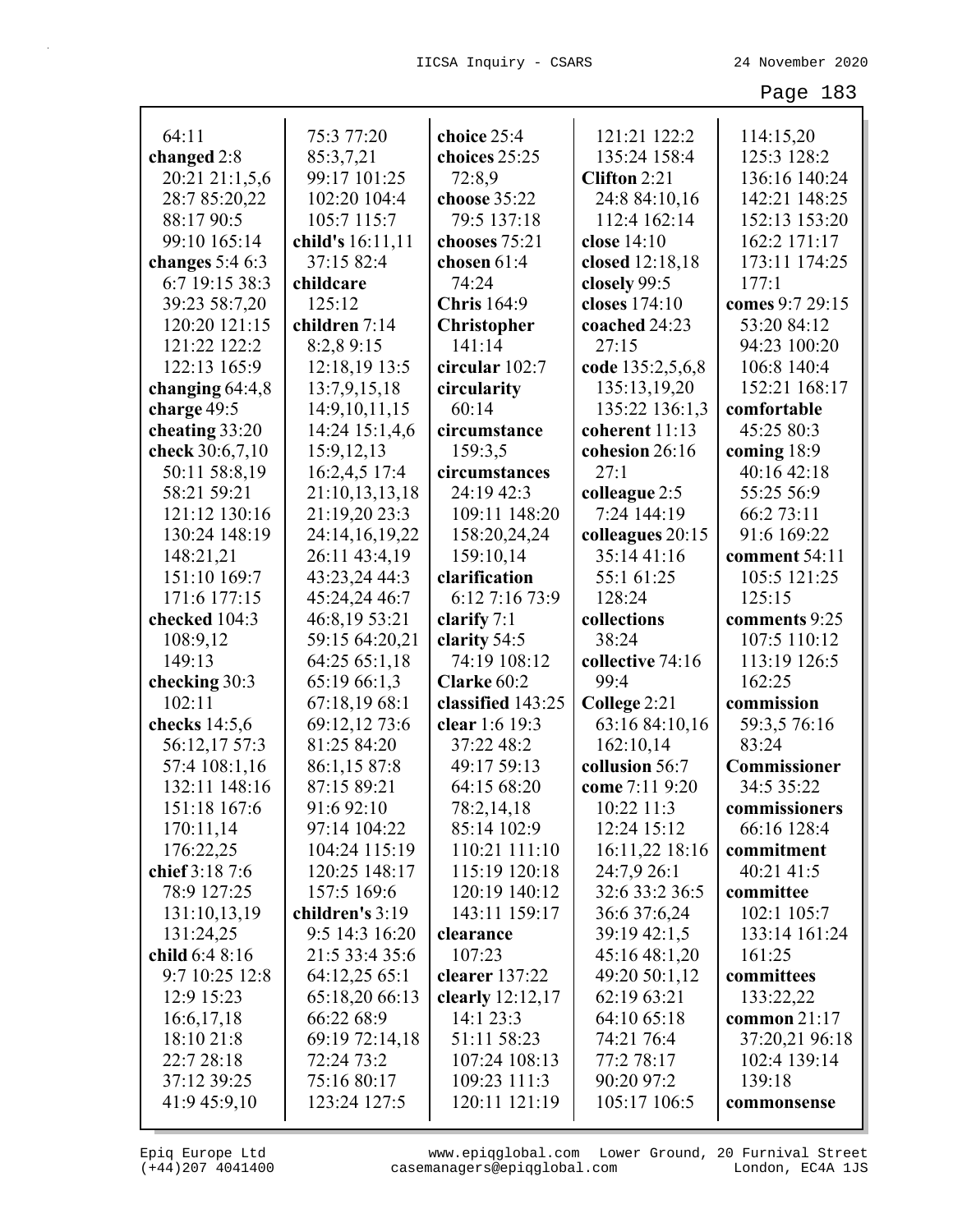| 46:24           | 47:15 58:13     | 30:25 31:25      | 158:11 166:6     | 110:3            |
|-----------------|-----------------|------------------|------------------|------------------|
| communal 15:3   | 122:21 146:22   | 33:11,14 34:25   | confirm $3:3,10$ | consistently     |
| community       | complication    | 39:25 46:2       | 3:164:22         | 33:23,24 34:23   |
| 84:24           | 82:8            | 47:23 53:12,16   | confirmation     | 172:9            |
| compared 13:8   | comply $14:13$  | 56:11,24 58:22   | 41:1             | consists 78:11   |
| 133:19 170:21   | comprehensive   | 62:6 68:20       | conflicting 80:2 | constantly       |
| competence      | 151:18          | 69:6 73:13       | conflicts 53:19  | 124:16           |
| 19:9 66:10,10   | compromised     | 77:7,16 83:9     | confusing 143:6  | constitute       |
| 67:21,24 80:15  | 14:7 19:12      | 84:2 91:11,14    | confusion 80:2   | 158:16 159:25    |
| 128:12 133:22   | compulsion      | 93:5,11 95:16    | 106:8 107:22     | constitutes      |
| 135:11 140:9    | 31:10           | 99:21 101:21     | conjunction      | 62:14            |
| competencies    | conceal 41:19   | 102:3,5,10,13    | 61:15            | constrains 14:1  |
| 25:11           | concealed 22:6  | 112:17,20        | connections      | constraints      |
| competent       | 22:14 24:1      | 114:6 119:9      | 56:21            | 13:23 14:17      |
| 134:13 167:4    | 60:1            | 120:3 122:20     | cons 134:4       | consultation     |
| competently     | concealing      | 123:2 127:22     | conscious 95:25  | 125:18 172:12    |
| 11:10           | 60:25           | 140:4 142:9      | consequence      | 174:9,15         |
| competing       | concealment     | 151:22 154:19    | 17:5             | consulted 133:6  |
| 41:21           | 19:23           | 166:12 170:17    | consequences     | contact 8:3      |
| complain 7:20   | concept 61:24   | 172:1            | 15:16            | contacted 93:3,4 |
| complained      | 62:20           | concludes 129:6  | consider 7:23    | 93:10 101:25     |
| 94:18           | concepts 63:20  | conclusion       | 88:10 95:11      | contain 9:25     |
| complaint 128:2 | 63:24           | 86:14 109:10     | 109:16 134:8     | contemplated     |
| complaints      | concern 9:9,15  | 114:21 116:23    | 145:10 151:22    | 128:10           |
| 33:20 34:21     | 14:14 29:25     | 116:24 117:2     | 152:4 158:15     | contemporane     |
| 88:11,23 94:11  | 33:646:1        | conclusions 49:2 | 160:4,6,8        | 18:20            |
| 94:19,21 95:1   | 62:10,11,14     | 113:16 120:7,9   | 173:23 174:19    | content 11:14    |
| complete 8:17   | 76:22 87:12     | concurs 55:19    | considerable     | context 7:8 9:14 |
| 9:23 10:11      | 99:12,13        | condition        | 58:23 95:2       | 17:6,11 96:3,7   |
| 106:19 112:23   | 103:11 116:10   | 139:18           | 128:13           | 97:18 101:3      |
| 112:24 113:1    | 125:23 143:17   | conditional      | considerably     | 104:8 116:8      |
| 113:10,11       | 145:23 146:1    | 139:8            | 58:13            | 117:14 127:4     |
| 159:18          | 152:21 161:13   | conditions       | consideration    | contexts 51:21   |
| completed       | 164:15,22       | 139:10,11,14     | 138:12 155:20    | continue 19:15   |
| 107:12          | concerned 25:16 | conduct 94:9     | 156:9            | 30:5 39:8        |
| completely      | 27:5 45:1 53:5  | 133:21 135:2,7   | considered 89:9  | 77:12 78:20      |
| 13:22 14:10     | 82:13 95:17     | 135:13 136:7     | 91:16 92:3,20    | 126:12 139:7,9   |
| 22:23 58:20     | 97:24 119:11    | 138:7 141:13     | 114:8 142:14     | 170:7 174:21     |
| completes 178:4 | 119:15          | 141:15 142:16    | 143:19 144:16    | continuing       |
| complex $47:15$ | concerning      | 144:24 155:16    | 157:9 158:10     | 156:7            |
| 64:23 71:6      | 61:20           | 155:16 156:3     | 162:22 163:23    | contribute 2:15  |
| complexity      | concerns 7:10   | 156:11 160:1,1   | considering      | 71:13 103:5      |
| 58:16 82:10     | 7:15,198:4      | 161:25 165:14    | 147:15 160:25    | 128:21           |
| compliance      | 9:17 10:24      | 170:11           | considers 135:8  | control 58:21    |
| 122:15 124:15   | 20:20 22:2      | confidence       | consistency      | controlling      |
| 136:10          | 25:7 27:21      | 67:25            | 74:14            | 57:15            |
| complicated     | 29:7 30:10,13   | confident 14:24  | consistent 32:14 | conversation     |
|                 |                 |                  |                  |                  |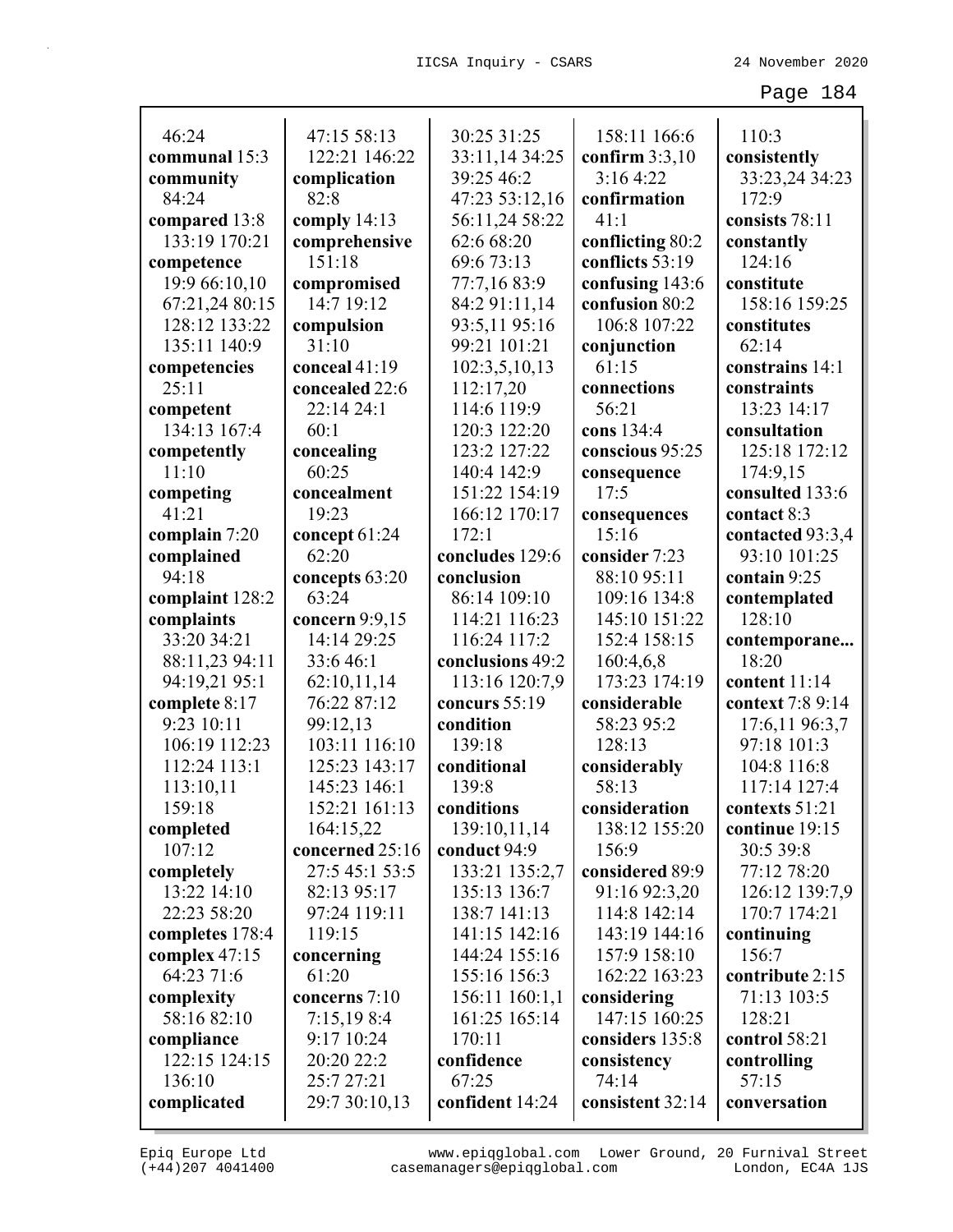| 52:21                  | 70:17 78:24        | 85:20 136:10      | daily 60:20          | 161:19,20        |
|------------------------|--------------------|-------------------|----------------------|------------------|
| conversations          | 149:23 168:8       | 171:4             | danger 28:20         | 176:22,25        |
| 14:1 40:4              | 168:11 169:2,9     | critical 51:9     | 49:11 54:18          | 177:2,6,15       |
| 41:24 49:7             | 169:23,25          | 175:3             | 61:17 76:18          | DBS000279 0      |
| 50:15 51:4,6           | 170:25             | criticised 40:7   | 109:4                | 159:8            |
| 52:23 72:7             | counts 162:15      | criticism 165:13  | <b>Danny 28:4,13</b> | <b>DCSs</b> 33:7 |
| 125:16                 | couple 9:22        | cross-reference   | 42:23 56:15          | de 124:8         |
| conviction 138:9       | 79:11 107:5,11     | 114:18            | 77:8 84:17           | deal 2:20 6:24   |
| 155:19 161:16          | 110:2,12 113:6     | cross-referenc    | 95:4 98:17           | 25:15 26:19      |
| 161:22                 | 113:19 114:4       | 101:10            | 109:5 110:9          | 41:18 47:14,15   |
| convictions            | 118:11             | cross-section     | 121:3 130:4          | 48:7 56:5 77:5   |
| 56:22                  | course 7:14        | 114:13            | 134:21 136:15        | 97:20 138:23     |
| convince 87:7          | 16:11 39:15        | crystal 78:14     | 139:1 142:21         | 147:22 169:14    |
| convinced 61:4         | 40:14,25 51:16     | CSCI 80:17,17     | 146:20 162:3         | 169:16           |
| cope 59:12             | 55:23 68:2         | 81:13             | 163:20               | dealing 144:22   |
| coped 12:24            | 72:11 113:17       | cultural 29:1     | data 34:3 38:21      | 147:21 151:12    |
| copies 13:2            | 126:3 134:1        | 79:5              | 38:23 127:16         | dealt 8:12 29:11 |
| coronavirus            | 136:21 148:21      | culture 45:17,19  | database 134:11      | 47:12 48:14      |
| $1:10$ $12:1$          | 149:18 154:6       | 45:22 46:21       | 146:12,13            | 69:15 87:4       |
| corporate 57:24        | 154:10             | 47:13,16 48:11    | 147:7,8,17           | 88:6 90:10       |
| correct 18:4           | courses 55:22      | 63:4 121:24       | 148:4,13,16          | 138:19,20        |
| 57:3 103:17            | <b>Court 134:1</b> | 136:23            | 149:22 167:8         | 140:19 141:12    |
| 106:13 131:1           | cover 127:13       | cumulative        | 167:16 168:14        | 144:25 155:1     |
| 131:21 132:2           | 149:5,11 150:9     | 11:12             | 169:4,7              | 161:8 167:3      |
| 134:16 135:6           | 167:23             | curiosity 19:14   | date 5:8 66:14       | 174:3            |
| 140:2 152:4            | covered 152:1      | 24:4              | 100:11 106:16        | debate 64:8      |
| 156:1 166:19           | 175:21             | curious 19:18     | 170:18               | decade 72:23     |
| 167:21 169:17          | covering 127:14    | current 39:5,14   | dated 3:1,8,23       | <b>December</b>  |
| 172:7                  | <b>COVID</b> 12:12 | 58:3 77:8         | 4:5,20 130:24        | 169:12 174:10    |
| correspondence         | 12:12,17 13:21     | 83:17 114:11      | dates 107:11         | decent 116:20    |
| 33:8                   | 15:3 17:1 71:7     | 161:8 174:9       | day 1:3 9:14         | decide 155:14    |
| cost 137:1             | crash 155:10       | currently 15:15   | 13:7,8 17:10         | 156:2            |
| <b>Council</b> 120:25  | CRB 107:12,23      | 37:1 43:10        | 25:19 41:5,18        | decided 71:17    |
| 129:18 131:13          | create 77:19       | 56:12 101:17      | 41:20 44:1           | 118:3            |
| 131:17,23              | 80:2 125:24        | 144:14 154:12     | 48:15 87:11,15       | deciding $35:1$  |
| 142:3 150:23           | creates 59:19      | 171:7             | 87:19 88:2           | 151:22           |
| 157:11                 | 148:5 168:15       | curriculum 6:18   | 102:22 111:4,5       | decision 47:17   |
| counsel 106:12         | criminal $61:12$   | 11:11 71:16       | 178:5                | 68:17 89:6       |
|                        |                    | 99:3 101:13       |                      |                  |
| counterprodu<br>177:16 | 136:8 138:8        |                   | days 29:18,20        | 115:25 133:20    |
|                        | 151:11 155:19      | cursory 17:18     | 70:15                | 133:25 137:20    |
| counting $21:10$       | 157:16,25          | 104:7 112:7       | <b>DBS</b> 30:8 58:8 | 137:25 141:10    |
| countries 79:2         | 158:2 161:21       | <b>Cuts</b> 44:11 | 58:19,21             | 142:19 144:21    |
| 125:22 126:1,5         | 171:5              | cutting $26:13$   | 149:14 151:10        | 150:23 156:18    |
| 126:22 167:3           | criminalisation    | 124:10            | 151:17 152:20        | 157:3,12         |
| 167:19,23              | 63:1               | D                 | 152:22,24            | 162:20 163:6     |
| 168:21 171:10          | crises 88:13,24    |                   | 153:6 160:17         | 166:10 177:17    |
| country $12:7$         | criteria 75:5,6    | d 142:9 178:12    | 161:11,15,17         | decisions 46:12  |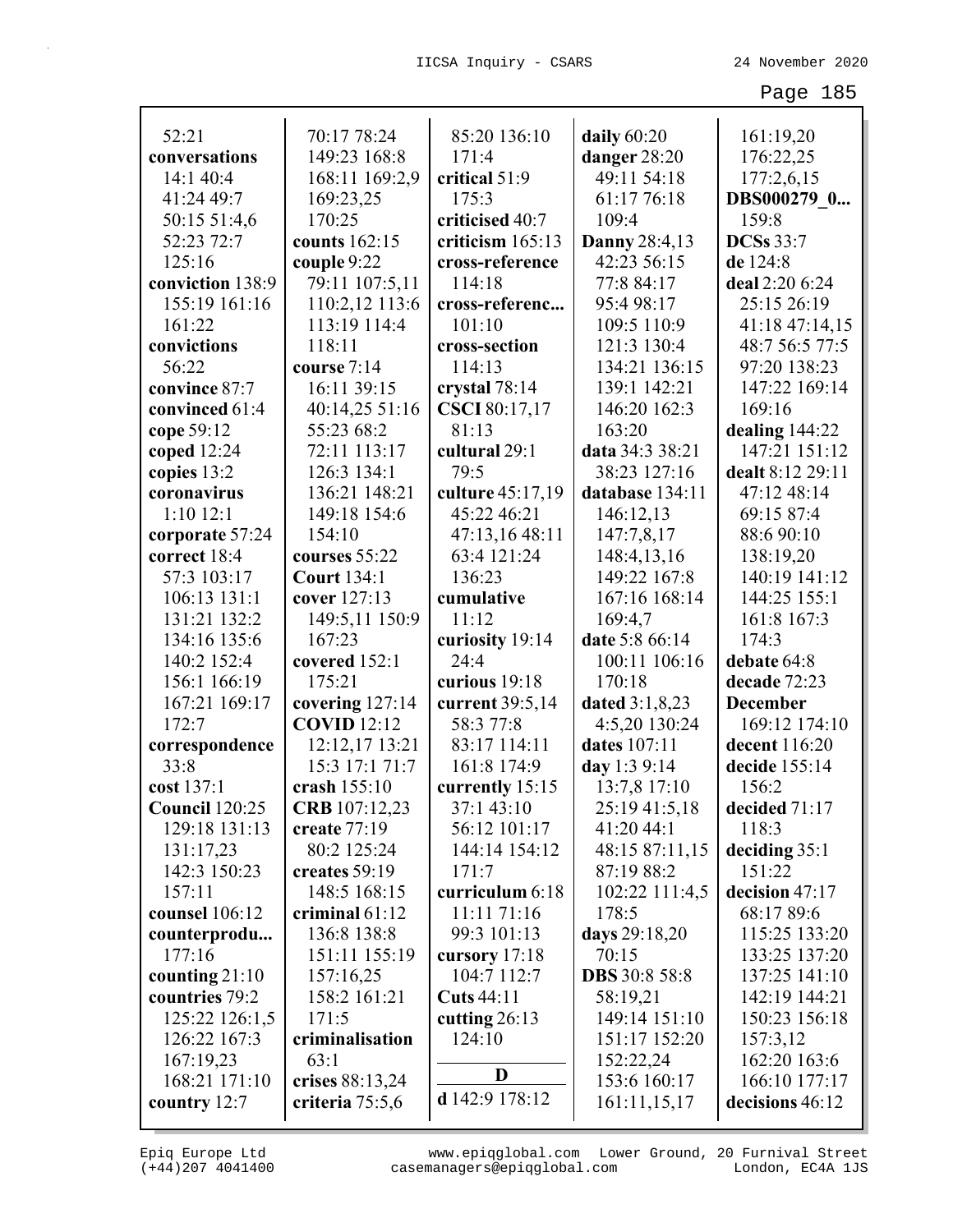| 70:5 133:5,7,8   | 33:21 34:22,24  | detach $97:14$         | 97:18 98:6       | 169:21            |
|------------------|-----------------|------------------------|------------------|-------------------|
| 133:23,24        | 39:4 43:8       | detail 60:22           | 101:16 106:25    | disbelieve        |
| 154:23 165:17    | 52:10 55:2      | 111:9 134:12           | 107:2 146:11     | 114:18            |
| 165:18           | 56:11 68:17,21  | 135:16,18,25           | 150:3 151:25     | disciplinary      |
| decisive 70:7    | 73:16 89:23     | 136:13                 | 153:13 160:22    | 138:1 171:10      |
| declare 56:21    | 90:1 118:9      | detailed 177:4         | 168:21,22        | <b>Disclosure</b> |
| 151:19 171:4,5   | 125:17 126:18   | 177:10                 | difficult 12:6   | 149:19 156:7      |
| deeper 58:4,22   | 131:20 132:23   | details 107:21         | 19:24 22:5       | 161:2 176:5       |
| deeply 58:1      | 133:2,12 142:4  | 151:11                 | 23:7,10,15,24    | discomfort        |
| 62:23 79:24      | 154:6 174:1     | determination          | 26:17 27:3       | 26:21             |
| deeply-integr    | department's    | 33:1 163:7,15          | 31:5 33:25       | discuss $15:12$   |
| 71:2             | 133:13          | 163:23 164:7           | 34:6,8 36:19     | 54:10 119:12      |
| default 78:24    | depend 25:9     | 164:18,20              | 41:23 44:2       | discussed 2:16    |
| defective 104:16 | 91:9            | 165:3,14 166:2         | 49:15 53:1       | 31:8 99:24        |
| defence 37:23    | dependent       | determine 82:4         | 54:4 71:11       | 176:2             |
| defensive        | 100:7,17        | 166:8 168:20           | 81:22 83:19      | discussing 6:25   |
| 109:19 120:16    | depending       | determined             | 92:18,18 99:11   | 33:5 175:18       |
| defer 118:3      | 30:15 119:25    | 103:25 165:6           | 100:22 101:7     | discussion 2:17   |
| deficiency 50:21 | depth $17:23$   | develop 63:20          | 102:14 114:20    | 31:7 106:11       |
| define $62:10$   | 43:17 57:7      | 135:13                 | 120:13 144:4     | discussions 27:8  |
| definite 158:3   | deputy 78:9     | developed 11:7         | 158:20           | 86:15 95:7        |
| 160:13           | 86:19 95:14     | 19:13 63:12            | difficulties 2:9 | 154:13,15         |
| definitely 15:18 | 109:12,23       | 151:1                  | 75:22 159:11     | dismiss $145:19$  |
| 43:14,16 64:23   | 115:6 131:24    | developing             | difficulty 37:9  | dismissal 145:20  |
| 92:5 157:24      | describe 7:15   | 63:18 136:18           | 83:21            | dismissed 87:5    |
| degree 31:21     | 46:2 74:8       | development            | dig~58:23        | 145:8 172:1       |
| 47:22 98:12      | 137:19,21       | 63:22 78:12            | diminished 37:4  | disparity 69:9    |
| 100:7,14,17      | 143:4 146:24    | 128:8 136:24           | 74:6             | disposal 126:24   |
| 101:9 102:15     | 149:13          | devil 60:22            | diminishing      | disrepute 138:8   |
| 104:1 107:16     | described 17:1  | devolved 150:18        | 80:16            | 155:17 160:2      |
| 113:23 116:2     | 25:17 68:23     | DfE 30:9 59:2          | directed 46:10   | distinct 108:9    |
| 122:6 133:1      | 99:18 104:6     | 69:17                  | direction 72:4   | 119:23 120:22     |
| 153:12           | 132:8 147:17    | <b>DfES</b> 157:2,9,12 | 117:6            | distinction       |
| delays 69:6      | 149:6 168:5     | dialogue 126:17        | directions 70:3  | 119:19 160:16     |
| deliberate 19:23 | describing 62:9 | <b>differ</b> 134:3    | 153:8            | 170:20            |
| deliberately     | deserve 65:5    | difference 45:20       | directly 10:10   | diverse 79:1      |
| 20:2,2 60:1      | designated 47:2 | 45:23 68:2             | 85:10 110:19     | document 4:21     |
| delivered        | 48:9 49:12      | 78:792:17              | 115:9            | 86:1 102:8        |
| 150:20           | 74:11 115:15    | 97:5 167:22            | director 5:20    | 119:14 142:18     |
| demonstrate      | 115:23          | 170:21                 | 51:13 72:14      | documents 2:5     |
| 67:20,24         | designation     | differences 29:8       | directors 33:4   | 127:6 130:3       |
| demonstrates     | 83:24           | 133:19                 | disability 64:24 | <b>DOH</b> 90:2   |
| 18:24 19:1       | designed 19:8,9 | different 13:22        | disabled 65:1    | doing $19:21$     |
| 95:23            | desirable 67:14 | 26:14 39:6             | 66:2 67:18       | 34:20 49:18       |
| denied $23:12$   | desk 118:15     | 52:10 58:20            | disadvantages    | 63:17 70:22,25    |
| denying $156:24$ | despite 117:17  | 59:9,9 64:3            | 133:17           | 72:14 74:24       |
| department       | 118:2,2         | 67:15 82:16            | disappears       | 75:23 78:6,13     |

(+44)207 4041400 casemanagers@epiqglobal.com London, EC4A 1JS www.epiqglobal.com Lower Ground, 20 Furnival Street

Л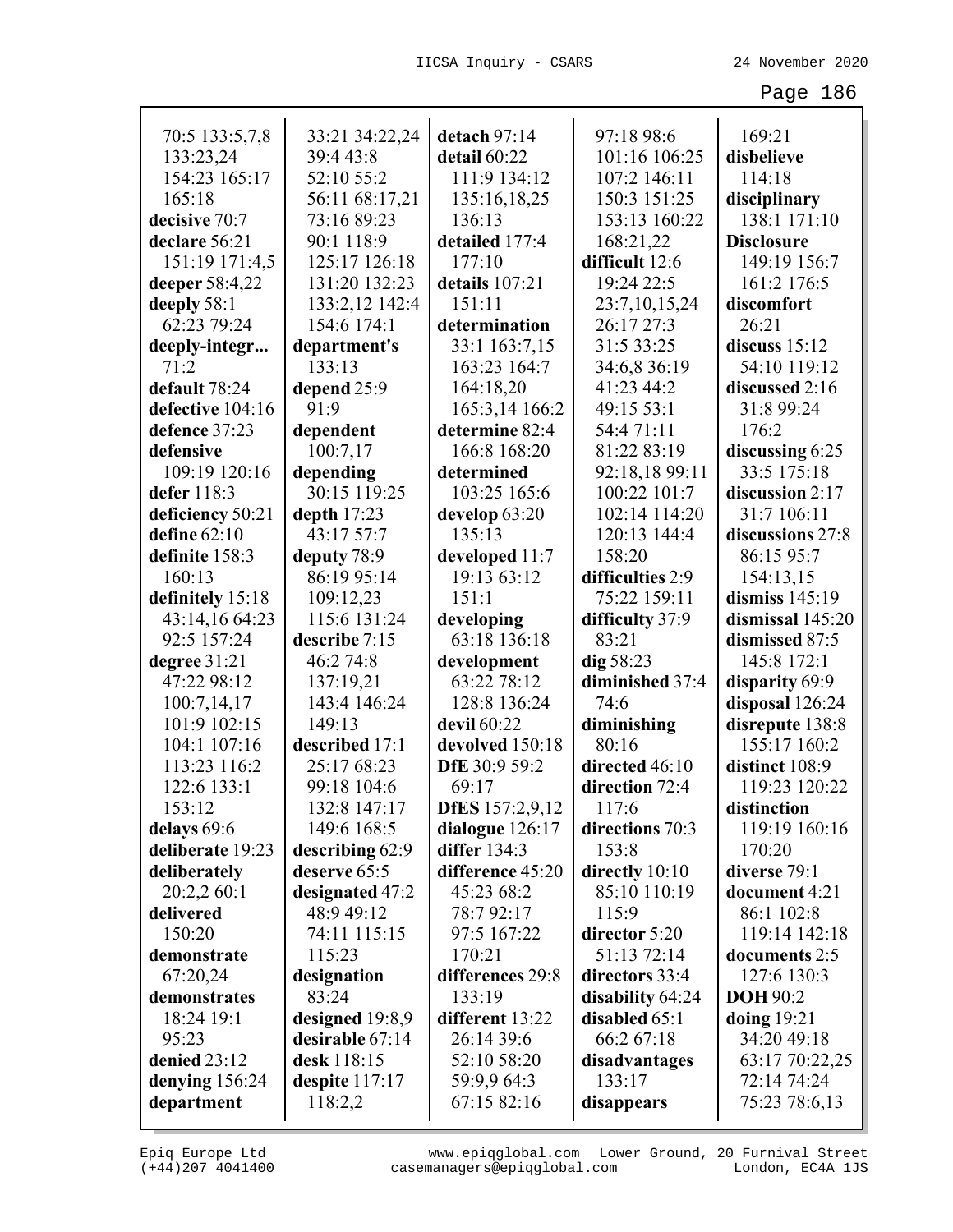| 78:19,25 79:7      | Earls 20:6 58:11      | effect 40:4 53:18 | 71:20                 | 139:4 142:3       |
|--------------------|-----------------------|-------------------|-----------------------|-------------------|
| 83:16 90:13,13     | early 56:19 57:8      | 91:23 112:22      | emphasis 10:1         | 167:22 170:4      |
| 96:1 112:9         | 57:19 69:18           | 113:14 120:5      | 21:7 45:19            | 171:8 173:10      |
| 118:16 122:25      | 72:2,3 79:11          | 135:10 139:20     | 122:15                | 174:14            |
| 124:21 125:20      | 111:6 154:15          | 151:21 175:4      | emphasised            | English 155:1     |
| 143:3,12           | easier 72:6           | 175:11            | 165:19                | 170:21            |
| 147:24 148:16      | easily 32:2           | effective 45:20   | emphasising           | enjoy $21:13$     |
| 149:16             | easy 97:16            | 144:22 154:8      | 28:11                 | enlarged 2:8      |
| domain $57:10$     | 114:14                | effectively 26:8  | employ 71:9           | enormous 12:19    |
| domestic 36:2      | economical 60:2       | 26:9,13 54:7      | employed              | 18:12 33:22       |
| door 92:11         | educate 16:19         | 87:4 111:14       | 108:15                | 78:7              |
| doubt 119:6        | 26:8                  | 138:23 144:17     | employer              | enormously        |
| 143:13             | educated 16:16        | 160:25            | 138:22 140:19         | 32:15             |
| $dozen$ 8:10       | 172:20                | effectiveness     | 145:17 146:1          | enquiries 58:4    |
| drafted 162:23     | education 3:19        | 47:7 117:4        | 161:12 168:16         | 127:20            |
| draw 6:7 34:1      | 6:13,14 10:22         | effects 173:20    | 169:10 170:14         | enquiry 19:20     |
| 61:19              | 11:8 12:23            | efficient 84:22   | employers             | 21:24 22:15       |
| drawing 115:4      | 13:13 15:24           | effort 12:15      | 148:15,23             | 25:9 35:2         |
| dressed 90:23      | 16:3,8,12             | <b>EFSA 33:21</b> | 170:9,11 176:9        | 101:19 103:5      |
| drilled-down       | 17:18,22,23           | eight 117:19      | employing             | 103:14,15,16      |
| 47:1               | 18:1 33:21            | either 8:12       | 176:10                | 103:22 104:15     |
| driving 176:22     | 34:22,24 39:4         | 23:11 59:25       | employment            | 127:13            |
| drug 56:22         | 40:8 43:7,8           | 60:5 61:11        | 145:19 151:14         | ensure 106:16     |
| <b>DSL</b> 47:2,11 | 52:11 53:21           | 66:21 83:7        | 157:6 171:5           | 121:5 145:12      |
| 48:17 84:23        | 54:9 64:1,21          | 110:19 112:3      | empowered             | 154:1,8 159:2     |
| 86:19,19 95:13     | 68:21 72:19,25        | 130:5 138:4       | 82:6                  | 165:11 170:9      |
| 116:7,11,13        | 73:4 79:25            | 153:2             | enable 40:24          | 170:14 176:10     |
| <b>DSLs</b> 48:12  | 80:4 82:16,21         | election 40:23    | enables 168:9         | ensures 144:15    |
| due 40:16 79:14    | 82:25 86:1            | elective 13:12    | encompass             | ensuring $121:22$ |
| dull 35:4          | 90:2 101:13           | electronic        | 63:25                 | 144:9             |
| duties 169:5       | 115:20 125:17         | 119:20,22         | encounter 97:10       | entirely 78:13    |
| duty 60:4,15,18    | 126:18 128:2          | 137:6             | encourage             | 133:7,9 137:8     |
| 61:5,8 62:4,5,9    | 129:17 131:13         | element 8:24,25   | 121:10                | 177:18            |
|                    | 131:20 132:19         | 42:23 43:7        | encourages 40:9       | entities 57:25,25 |
| E                  | 132:23 135:1,3        | elements 137:5    | 137:2                 | entitled 23:13    |
| e 89:5 178:12      | 136:9,14              | 156:6             | encouraging           | entitlement       |
| e-portfolio        | 148:18 150:6          | elucidate 64:17   | 63:23                 | 37:16             |
| 136:21 137:17      | 150:10,10,18          | email 103:20      | ends 76:7             | entity 58:20      |
| e-safety $116:21$  | 150:19,22             | embed $63:9$      | enforce $68:6,7$      | 97:11             |
| 116:22 117:16      | 151:1 169:6           | 115:12            | enforcement           | entries 107:6     |
| earlier 63:14      | 174:1                 | embedded 79:24    | 68:22                 | entry 137:14      |
| 110:13 114:14      | educational           | 83:13             | engage 74:21          | environment       |
| 121:24 122:8       | 15:15 58:9            | embedding 54:5    | engaged 147:13        | 23:11 34:8        |
| 127:15 147:17      | 74:7 139:21           | 60:18 62:17       | engaging 100:4        | 67:6 93:14        |
| 153:10 172:23      | <b>Edwards</b> 101:20 | emerged 18:22     | <b>England</b> 125:19 | envisage 42:25    |
| 176:21 177:8       | <b>EEA</b> 134:15     | 29:11             | 131:18 132:5          | envisaged         |
| 177:11             | 167:18 169:2          | emergence         | 133:20 134:3          | 138:18            |
|                    |                       |                   |                       |                   |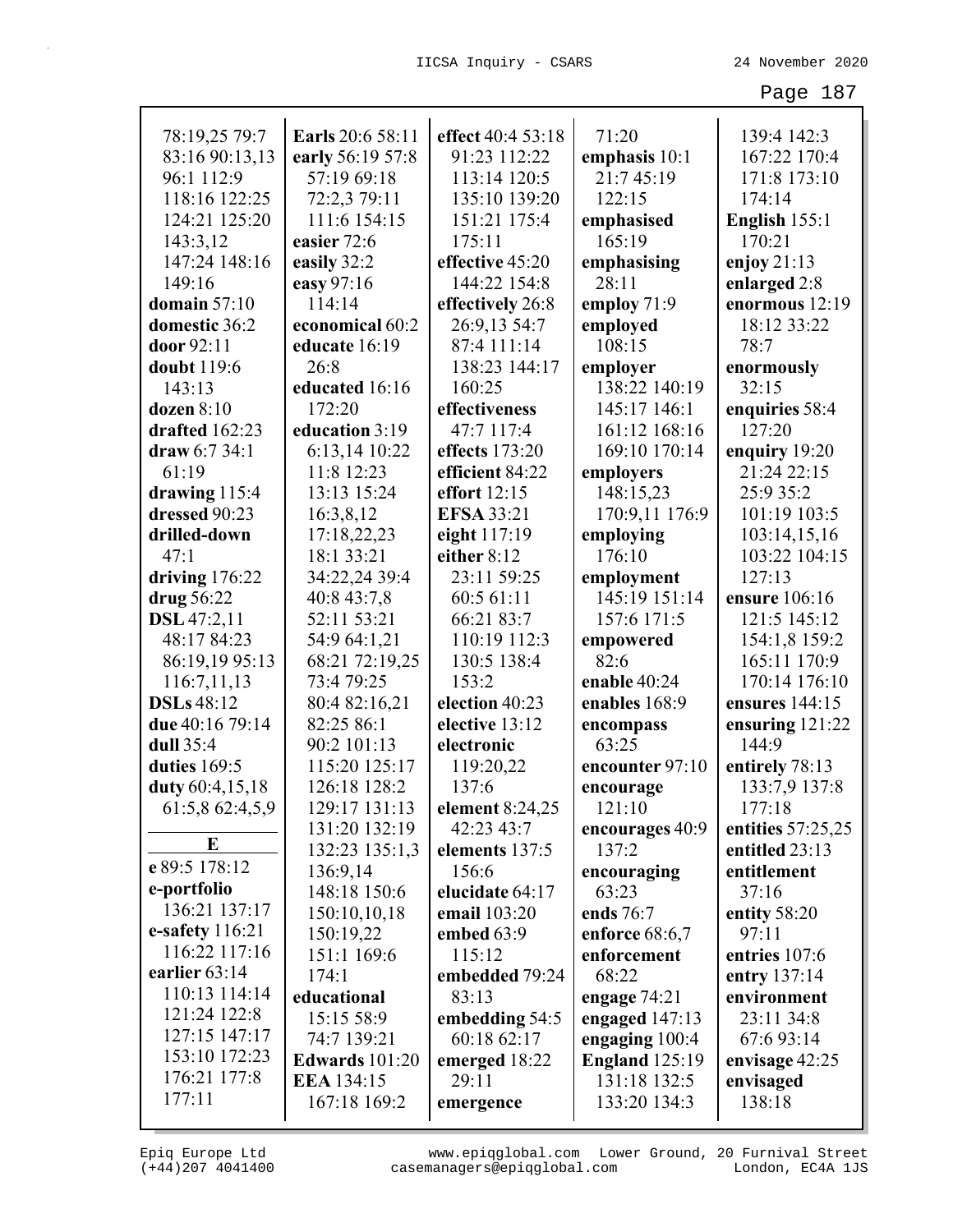| equally 16:17          | evidence 1:21       | EWC000001                 | 123:20                       | 22:11 23:2                  |
|------------------------|---------------------|---------------------------|------------------------------|-----------------------------|
| 45:473:16              | 3:17 6:2 10:6       | 139:1                     | exemptions                   | experiencing                |
| 83:2,6                 | 10:23 16:22         | exactly 21:23             | 151:12                       | 97:15                       |
| equivalent 16:8        | 25:10 27:9,11       | 51:14,24 53:15            | exercise 118:15              | expertise 51:11             |
| 65:21 167:11           | 28:24 55:19         | 77:25 141:6               | 155:6                        | 71:9                        |
| 167:15 170:2           | 85:13,14 86:7       | examination               | exercised 116:3              | experts 59:7                |
| 174:13                 | 86:13 91:20         | 1:18 112:8                | exhausted 7:22               | 71:10                       |
| erroneously            | 93:8,13,19          | 129:21 178:16             | 15:14                        | explain $108:5$             |
| 30:4                   | 94:8 95:6 96:4      | 178:20                    | exist 11:20                  | 132:23                      |
| error 5:7              | 100:22 101:6        | examine 21:20             | 78:21 81:13                  | explains 98:12              |
| errors 5:1 20:4        | 110:24 111:2        | examined 141:2            | 86:2                         | explanation                 |
| escalated 9:10         | 111:19,24           | example 9:25              | existence 70:9               | 109:18                      |
| especially 13:5        | 112:11 113:24       | 18:3 27:8 29:2            | existing 83:14               | explicit 58:2               |
| 19:23 61:15            | 114:17,24,25        | 29:9,16 30:9              | expand 52:8                  | 62:5,9 63:24                |
| 80:2                   | 115:3 120:6,11      | 30:19 33:3                | expanded 74:25               | explore 8:14                |
| essential 28:22        | 120:15 121:20       | 34:20 36:1                | expanding                    | 28:25 43:17                 |
| essentially 52:17      | 122:5,19            | 41:16 45:9                | 150:15                       | 45:8,13                     |
| 71:19 134:2            | 129:16,23           | 48:12,14 62:19            | expect 113:24                | explored 173:16             |
| 158:1 176:24           | 130:4 133:9         | 69:18,23 71:7             | 135:17 161:11                | exploring                   |
| establish 19:10        | 149:10 153:9        | 75:183:18                 | 161:23 165:9                 | 126:13                      |
| 76:23 134:25           | 155:22 162:5        | 84:1,6 97:12              | expectation                  | express $7:10,15$           |
| 155:13 163:12          | 162:14 163:4        | 99:13 107:14              | 102:9 104:11                 | 7:19 9:16                   |
| established            | 163:11,24           | 112:3 127:6,22            | 137:14                       | 14:14                       |
| 16:10 57:19            | 164:7,21            | 133:3 139:12              | expectations                 | expressed 18:5              |
| <b>Estyn</b> 154:10,12 | 165:23 166:23       | 139:15,17                 | 17:13 57:21                  | extend 40:23                |
| et 99:19,20            | 176:21 178:4        | 140:5 141:22              | 60:24 105:8                  | 150:24                      |
| 154:4 166:4            | evident 107:18      | 142:9,23 148:6            | 114:12                       | extended 87:15              |
| 170:13                 | evidential          | 149:10 150:9              | expected 31:1                | extending 42:18             |
| ethical 62:22          | 166:15              | 169:25 170:25             | 32:22 49:13                  | 61:24                       |
| 63:9,20                | evolution 20:12     | 172:24 173:2              | 50:10 51:18                  | extent 26:6                 |
| ethics 63:24           | evolve 71:24        | 174:14 175:5              | 105:6 106:16                 | 117:9 128:13                |
| 135:18                 | 72:4                | examples 46:6             | 110:25 115:18                | external 44:17              |
| Europe 167:9           | evolved 17:12       | 48:9 80:7                 | 118:16                       | 46:5 52:14                  |
| 168:10,11,18           | 72:4                | 127:16 166:1              | expense 45:1                 | 162:22 165:15               |
|                        | <b>EWC</b> 132:9    |                           |                              | extraordinarily             |
| European<br>170:25     | 133:15 135:4,8      | exceptional<br>17:10 42:3 | experience<br>20:25 23:14,16 | 19:24                       |
| <b>EVANS</b> 129:5     |                     |                           | 25:2 27:4 37:6               |                             |
|                        | 136:22,25           | exclusions                |                              | extremely 12:14<br>20:722:5 |
| 178:1                  | 137:1 140:5,7       | 127:23                    | 39:6 50:14                   |                             |
| evening 44:2           | 150:24 154:19       | exclusively               | 65:15 67:6,8                 | 23:15 61:19                 |
| event 82:14            | 161:19 171:23       | 27:18                     | 67:23 97:14                  | 64:23 66:19                 |
| 103:16                 | 172:3,13,14         | executive                 | 113:4,4 132:4                | 79:17 84:25                 |
| eventually             | 173:14 174:11       | 127:25 131:10             | 161:14,25                    | F                           |
| 156:24                 | 177:19              | 131:13,19,24              | 171:7 177:15                 | fabric 99:24                |
| everybody 1:6          | <b>EWC's</b> 132:18 | 131:25 132:22             | experienced                  | face 12:16 29:3             |
| 19:11 61:24            | 133:21              | exempted 39:16            | 41:16 81:14                  |                             |
| 77:25 81:6             | EWC000001           | exemption                 | experiences                  | 40:6 75:9                   |
| 91:15 124:13           | 134:21              | 39:11,15 40:13            | 6:21 21:20                   | 128:19 136:2,2              |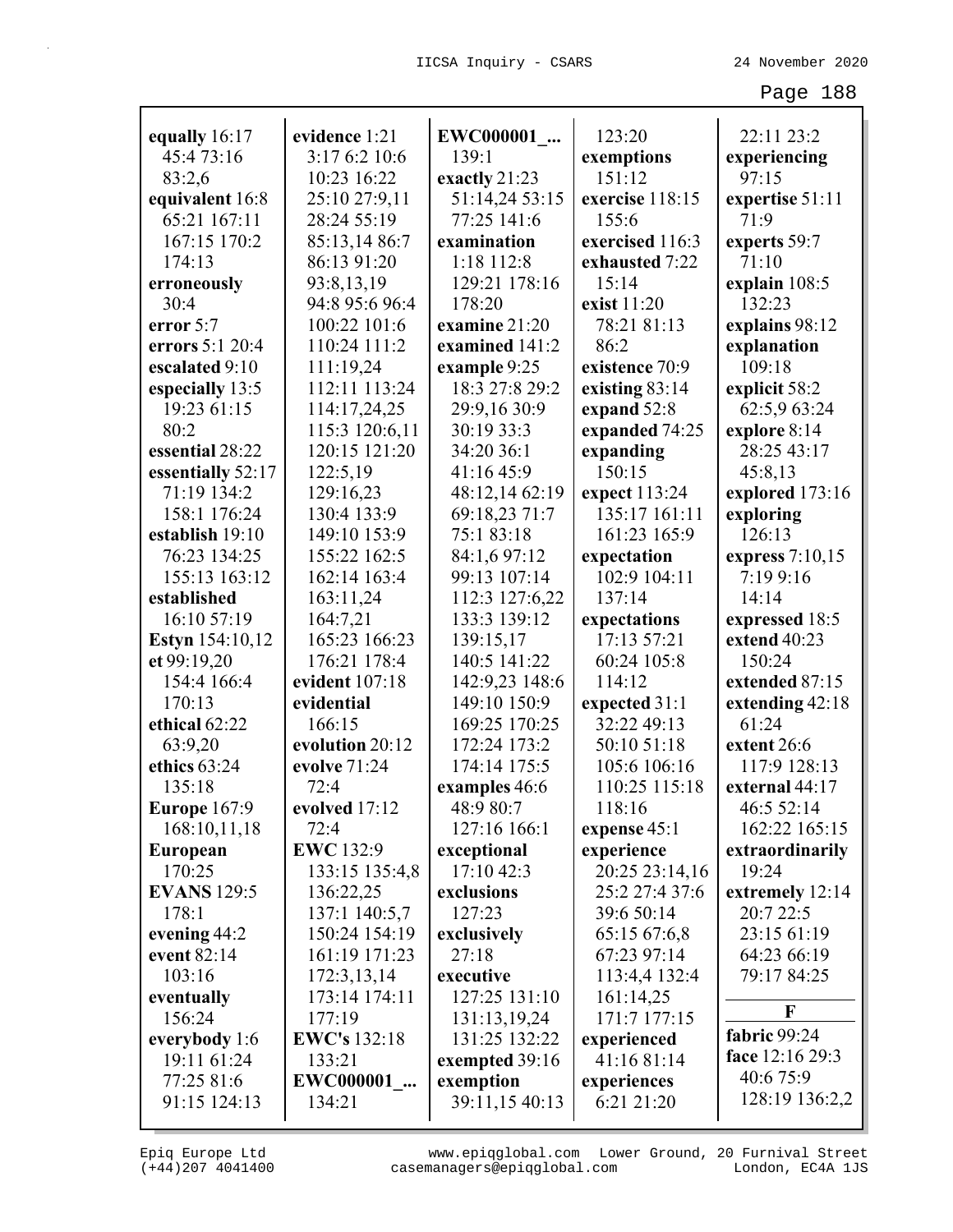| 140:20 141:1             | falling 83:1       | filming $91:3$      | 80:18                 | 24:16,20,21,21         |
|--------------------------|--------------------|---------------------|-----------------------|------------------------|
| facilitate 26:19         | falls 144:24       | filtering 177:2     | <b>fitness</b> 133:21 | 24:23 25:1,25          |
| facilities 173:10        | false 60:24        | final 32:25         | 135:8                 | foot 83:8              |
| 173:20                   | 119:2              | 133:25 144:20       | five 5:1 123:25       | footing $69:13$        |
| facility 173:7,15        | familial 53:18     | 157:7               | 166:21                | force 104:22           |
| fact 2:3 11:24           | 91:25              | financial 51:2      | fixed 21:10           | 176:22                 |
| 12:7 19:10               | familiar 82:1      | 101:14,14,15        | flavour $159:9$       | forces 175:12          |
| 21:4 22:21               | family $51:1$      | find $22:1623:7$    | fleet 83:8            | 177:5                  |
| 24:24 27:24              | 52:16              | 31:13 36:16         | flexibility           | forensically           |
| 28:8 29:18               | family's 36:4      | 55:12 68:5          | 145:16 146:4          | 86:3                   |
| 37:3 48:21               | famous 60:3        | 92:18 100:22        | flexible 129:22       | forever 30:18          |
| 55:19 57:13              | far 7:2 12:7       | 113:7 124:16        | 146:7                 | forgive $155:11$       |
| 59:14 74:4,13            | 21:10 24:4         | 148:24 151:16       | floated 41:11         | forgives 12:3          |
| 77:10 80:21              | 27:11 39:2         | 151:18 169:10       | 79:19                 | forgot $25:25$         |
| 81:14 93:5               | 69:4 79:2          | 177:13,13           | flood 62:12           | form $12:550:5$        |
| 95:11,25 97:3            | 82:12 92:25        | finding $14:21$     | floods $61:18$        | 62:24 67:3             |
| 100:2 106:1              | 94:22 97:24        | 39:24 113:12        | flowing $128:8$       | 92:24 117:9            |
| 108:9 112:24             | 101:9 103:4,24     | 155:15 176:24       | focus 6:24 16:24      | 161:16                 |
| 114:7 115:5,14           | 127:3              | findings $8:19,20$  | 17:3 41:6,9           | formal 10:5 27:7       |
| 117:17 118:2             | <b>fared</b> 12:24 | 94:23 105:19        | 49:25 50:2            | 83:24 154:16           |
| 119:16 127:19            | fashionable        | 142:15,16,20        | 64:3 83:25            | formalised             |
| 141:4 142:15             | 38:20              | finds $106:22,24$   | 101:12 104:1          | 53:24                  |
| 148:12 168:12            | fastened 92:21     | fine 94:15          | 110:23,25             | formalising            |
| 171:24                   | fault 14:16        | 106:11              | 112:4 117:18          | 54:21                  |
| facto 124:8              | fear 22:20         | firms $165:15$      | 118:6 120:22          | formally 10:2          |
| factor 109:4             | feasible 39:1      | first $2:23,253:2$  | 122:21 124:20         | 154:14 172:9           |
| factors 158:9            | February 5:8,8     | 3:22 6:1 11:2       | 134:21 138:5          | formation 63:2         |
| 160:19,23                | 105:22 107:13      | 16:11,21 20:18      | 163:24 164:6          | 63:10                  |
| facts 58:12              | 107:17,18          | 26:1 28:1           | focused 17:7,17       | forms 32:7             |
| 133:23 162:8             | feel 1:23 9:8      | 38:15 58:18         | 39:7 55:15            | formulaic 96:13        |
| fail 24:10 151:19        | 14:23 29:22,23     | 62:23 75:11         | 111:11 121:21         | fortunately 36:7       |
| failed 28:10             | 32:9 42:1          | 84:10,10 85:4       | 122:22                | forward 19:16          |
| 101:21 141:17            | 45:24 46:8         | 97:23 98:5,5        | focusing $27:18$      | 41:3 81:21             |
| failure 115:12           | 68:13 77:21        | 98:19 113:8         | 123:4 138:9           | 91:12 125:18           |
| 142:6,8 143:4            | 80:11 109:9        | 121:17 130:10       | follow $21:25$        | 125:20 138:10          |
| 143:12                   | 114:16 177:12      | 131:17 137:13       | 29:6 36:19            | 141:3 143:16           |
| failures 141:16          | 177:16             | 141:8,13 144:5      | 65:9 86:9             | 153:24 154:8           |
| fair 27:15 31:15         | feels 57:20 79:5   | 146:24 148:4        | 105:7 168:19          | 156:10 159:10          |
| 51:23 101:8              | felt 29:24 68:10   | 150:3 153:14        | follow-up $57:6$      | 159:16,22              |
| 122:13 137:25            | 71:5 94:2          | 160:4,9 161:12      | followed 30:14        | 160:14 165:13          |
| 164:16,17                | 95:19 109:12       | 163:21,25           | 86:10 95:11           | 165:24 166:6,7         |
| <b>fairly</b> 34:4 112:7 | 140:18 142:5       | firstly $1:22$ 2:18 | 100:14                | foster 136:23          |
| 135:20 139:18            | <b>Few's</b> 164:9 | 6:21 19:22          | following 47:24       | <b>found</b> 18:5,6,22 |
| faith $7:12,13$          | fewer 56:16        | 32:3 108:18         | 53:11 54:17           | 92:21 100:5            |
| fall 40:16 138:24        | 69:17              | 121:5               | 68:19 118:19          | 104:15 110:3           |
| 147:13,24                | field $64:14$      | fit $65:2466:17$    | 121:15 165:9          | 110:11 112:20          |
| 149:12 153:1             | fifth $13:6$       | 66:23 68:10         | food 23:6 24:14       | 112:22 113:17          |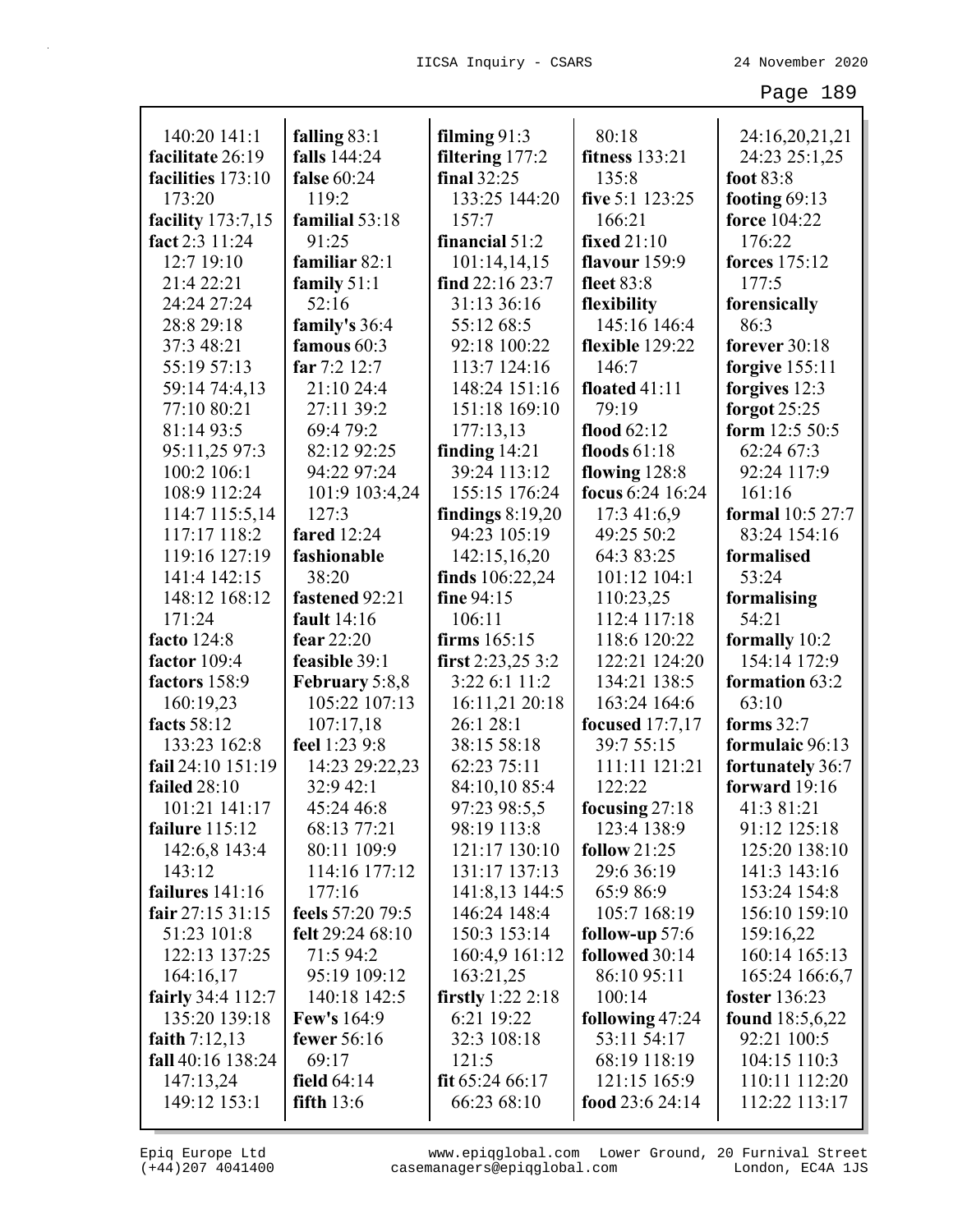| four 100:3           |                             | 121:4 122:23     |                                 | 40:8 45:23     |
|----------------------|-----------------------------|------------------|---------------------------------|----------------|
| 135:21 164:5         | functions 73:1              |                  | 93:17,18 98:20<br>103:22 108:23 |                |
|                      | 78:22 134:5,17              | 122:25 124:12    |                                 | 50:18 57:18    |
| 167:23               | 134:20,25                   | Gibb's 40:21     | 109:2,5 113:5                   | 58:15 60:12    |
| four-year 98:8       | fundamental                 | gigantic 12:12   | 113:6,7 117:3                   | 66:19 71:10    |
| frame 145:6          | 7:10,16 16:20               | give 10:6,9,23   | 134:23 142:18                   | 74:17 81:6     |
| framework 6:4        | 143:5                       | 11:17 20:9       | 143:1 147:5                     | 84:22,23 85:4  |
| 6:14 11:7,8,17       | fundamentally               | 27:7,11 33:3     | 154:20 156:10                   | 90:21 93:21    |
| 19:4,15 21:17        | 90:24                       | 44:5 46:6        | 158:18 159:22                   | 94:2,9,25      |
| 25:11 54:9           | funding $41:1$              | 66:21,24 67:24   | 160:14 163:18                   | 98:21,24 99:7  |
| 82:20 83:14,17       | 128:3                       | 78:14,19 81:9    | 166:7,23                        | 99:15 108:20   |
| 87:24,25 96:18       | further 60:10               | 124:20 127:16    | 167:16 169:4                    | 109:1 110:10   |
| 96:23 153:14         | 69:21 123:7,9               | 127:22 129:23    | 171:4                           | 124:3 128:5    |
| 154:5                | 135:25 136:4                | 135:25 139:10    | goes 25:18 37:23                | 135:24 145:16  |
| frameworks 6:6       | 150:10,10,22                | 167:25 174:11    | 56:3 77:3                       | gourmet 24:17  |
| <b>Frank</b> 129:2,3 | 153:19 165:7                | given 13:7 24:12 | 103:4 110:13                    | governance     |
| 177:23,24            | 173:17 174:14               | 31:19 32:8       | 163:4 174:16                    | 50:17,19,24    |
| free 1:23 44:9       | 176:16                      | 37:10 57:11      | going 2:2,18,20                 | 52:6,13,24     |
| 56:19 57:8,19        | future 139:16               | 69:24 84:23      | 9:19 11:8 13:1                  | 53:14 56:10    |
| 133:7                | 161:3                       | 86:11 87:18      | 20:22 26:5,15                   | 58:3 90:11     |
| freedom 79:3         | G                           | 96:2 101:20,23   | 27:25 28:1                      | 98:22,24 99:5  |
| freedoms 97:12       |                             | 104:2 107:3      | 30:5 31:22                      | 99:12 116:15   |
| 137:23               | galvanised                  | 122:15 138:16    | 33:3 35:21                      | 133:12         |
| freely 7:8           | 20:11                       | gives 30:2 33:13 | 36:3,23,24                      | governing 29:2 |
| frequencies 83:6     | gap 70:21 98:8              | 41:13 52:12      | 39:19 45:15                     | 48:19,23 49:16 |
| 123:21               | 152:14                      | 122:19 124:3     | 48:23 50:7                      | 49:21 50:4,8   |
| frequency 38:12      | gaps 108:6<br>152:8 170:12  | 132:25 133:2     | 55:8,24 64:4                    | 50:13 55:6,10  |
| 43:2 53:8 83:4       | gather 111:19               | 145:16 146:7     | 64:11,16 65:17                  | 55:12,16 56:3  |
| 83:6                 | GDPR 34:4 36:4              | 172:15           | 84:9 91:19                      | 56:4,8 89:16   |
| frequent 44:21       |                             | giving $49:17$   | 96:6 103:16                     | 89:18 113:14   |
| 124:4                | general $2:18$<br>131:17,23 | 119:2 137:23     | 106:24 109:14                   | 113:22 138:22  |
| frequently 43:5      | 142:3 150:23                | 165:7            | 109:16 114:11                   | government     |
| 43:12,13 44:22       | 157:10                      | go 1:20 5:2 10:8 | 118:21 119:6                    | 64:10 124:18   |
| 44:24,25 45:5        | generally 7:11              | 10:17 13:25      | 119:24 123:23                   | 133:25 135:12  |
| 84:5 97:2            | 9:21 38:11                  | 20:22 23:4       | 128:11 129:15                   | 136:11,25      |
| front 1:25 127:7     | 50:12 67:11                 | 24:4,20 25:2     | 141:5,19                        | 137:20 152:5   |
| 130:1,23             | 90:17 108:11                | 26:2 27:21       | 153:24 155:6,9                  | 152:11 172:9   |
| 133:23               | generating                  | 28:2,17 33:21    | 155:17 158:6,7                  | 172:10,16      |
| fulfil 141:17        | 61:17                       | 36:9 43:8,12     | 159:16 162:4,7                  | 173:3 174:5,10 |
| fulfilling 169:5     | genuinely 34:5              | 43:13,14,22      | 165:13 166:6                    | 175:16         |
| full 18:3 85:13      | 61:20                       | 44:24,24 45:3    | 169:10 170:4                    | governmental   |
| 131:7                | getting $2:2,6$             | 46:17 47:9,11    | 171:20 173:16                   | 104:25         |
| fully 74:23          | 15:7 25:5 28:4              | 53:23 54:1       | 173:18 174:4                    | governor 49:5  |
| 114:5 128:9          | 28:14 47:21                 | 56:23 61:10      | 175:23 176:21                   | 49:12          |
| 148:14 163:12        | 56:15 63:25                 | 65:22 66:4       | good 1:3,5,19                   | governors 47:6 |
| 166:16               | 77:9 84:18                  | 68:5 75:11       | 21:13 24:14,16                  | 48:8,9,10 49:4 |
| function $73:3,19$   | 95:4 97:14                  | 76:1 77:1 84:5   | 24:20,23 25:3                   | 49:11 50:10    |
| 75:2                 |                             | 85:3 92:10       | 26:15 34:8,16                   | 55:9 100:12    |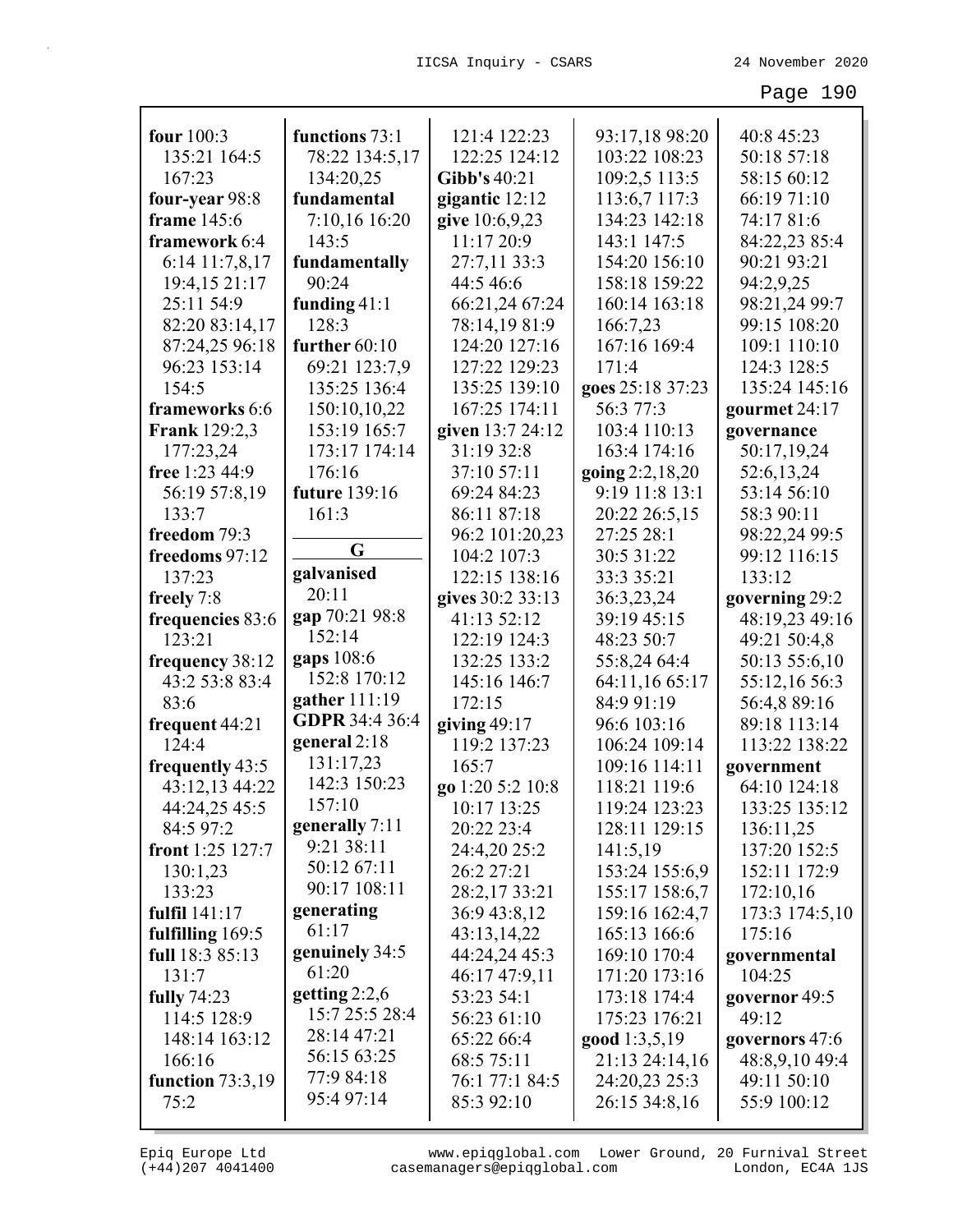| 109:14,15                      | 109:1 110:21    | 122:16                         | 171:25 172:6           | 123:6 125:3                      |
|--------------------------------|-----------------|--------------------------------|------------------------|----------------------------------|
| 111:12 112:12                  | 115:13,17       | happens 29:17                  | 173:6                  | 137:4                            |
| 113:25 114:5                   | 121:14,22       | 46:7 57:8                      | headteachers           | helps $46:21$                    |
| gradated 123:22                | 124:19 136:4    | 68:18 91:17                    | 60:4 102:9             | 109:9                            |
| gradation 124:2                | 142:22 143:2    | happy 16:16,17                 | health $14:13$         | hide 41:17                       |
| grade 18:8 25:8                | 143:10          | 78:13 126:12                   | 89:23 99:19,21         | high 99:7 134:1                  |
| 98:24                          | guide 135:24    | 153:23                         | healthcare             | 135:20,22                        |
| grateful 155:2                 | guides $135:25$ | hard $12:15$                   | 64:22                  | 136:3                            |
| grave 157:6                    | guilty $141:14$ | 14:12 20:7                     | hear $27:14$           | higher $151:3$                   |
| great 6:24 26:19               | 162:15          | 40:1,1,11                      | 129:15 136:6           | highest $138:11$                 |
| 41:17 94:19                    | H               | 60:12 61:19                    | heard 3:16 4:11        | 145:5 165:21                     |
| greater $21:18,21$             | half 13:14      | harder 7:14                    | 6:2 16:23              | Hillside 2:22                    |
| 21:21 41:14                    | hand 2:17 7:25  | 14:18 20:3                     | 46:20 74:10            | 108:18,19,25                     |
| 57:7 69:15                     | 13:25 25:23     | 41:18 70:6                     | 101:2 111:12           | 141:8                            |
| 77:21 83:4                     | 82:12 102:5     | harm $84:20$                   | 139:5 149:10           | hindsight                        |
| 101:9 122:15                   | 133:11          | 149:21 156:5                   | 153:9 162:5,13         | 121:19                           |
| 137:23 153:12                  | handbook 5:11   | 160:20 161:3                   | hearing $1:431:9$      | historic 17:11                   |
| greatest 94:22                 | 29:14           | 176:6                          | 68:20 138:6,10         | 78:25 80:7                       |
| greatly 19:13                  | handicapping    | harms $26:10$                  | 141:9 147:21           | 154:23                           |
| 80:14 129:24                   | 34:19           | hat 68:23                      | 154:11 156:13          | history $170:13$                 |
| ground $17:16$                 | handle 11:18    | <b>HAYDEN</b>                  | 156:17 158:15          | <b>HMCI</b> 121:6                |
| 28:21 122:12                   | handler 8:6     | 129:20 178:19                  | 160:6,7,14             | <b>HMI</b> 5:24                  |
| group 5:25 7:13                | 130:4           | head $22:1,1$                  | 163:18 174:24          | hold 32:23                       |
| 26:7 33:4 70:1<br>88:8 92:24   | handling $71:5$ | 52:25 56:7                     | 178:8<br>heart 49:21   | 109:22 118:25                    |
|                                | hands 115:25    | 65:10,25 73:19                 | 102:6                  | 126:19 146:16                    |
| groups 7:7 10:2<br>25:16 27:23 | happen 8:9      | 74:16 91:10,15<br>101:19 104:5 |                        | holding $116:14$<br>119:25 120:1 |
| 57:25 81:10                    | 38:14,15 48:5   | 109:12 114:15                  | heavily 43:25<br>46:11 | holds 148:19                     |
| 137:12 150:5                   | 49:7 52:23      | 116:10 156:25                  | heavy $34:4$           | holidays 91:24                   |
| 150:13,25                      | 91:19 94:3      | 173:9                          | held 109:23            | home 13:13                       |
| 151:5 153:20                   | 101:4 115:21    | head's $51:1$                  | 118:18 119:22          | 65:18,20 66:13                   |
| growing 76:22                  | 118:10,13       | Headlands 2:21                 | 128:21 131:24          | 66:22 68:9                       |
| grown 37:4                     | 155:7 157:11    | 97:21,24 98:1                  | 163:16                 | home-educated                    |
| GTC 150:17                     | happened 17:17  | 101:19 149:11                  | Helen 1:15 7:24        | 13:18                            |
| guarantee 19:6                 | 24:8 29:9 31:3  | headmaster                     | 37:7 126:15            | homes 9:5 64:12                  |
| 111:18,22                      | 50:20 53:15     | 157:8                          | 178:13                 | 65:1,1 69:19                     |
| 122:9,11                       | 76:24 86:12     | heads $13:14$                  | help 8:1 11:19         | 72:2 123:24                      |
| guaranteed 65:3                | 91:9 92:16      | 66:18,19,24                    | 32:15 46:4             | 127:5                            |
| guess 158:13                   | 118:12 119:5    | 67:1,12                        | 55:24 71:11            | <b>honest</b> 50:15              |
| guessing 166:16                | 122:12 155:7    | headteacher                    | 123:1 136:4,23         | honesty 52:20                    |
| guidance 6:8                   | 156:24 161:2    | 95:14,14                       | 161:6,7                | <b>Hood</b> 116:7                |
| 7:15 30:2 62:4                 | 163:2 164:19    | 100:17 109:11                  | helpful $10:18$        | 141:8,14                         |
| 71:6 74:14                     | 165:4           | 109:23 114:8                   | 15:20 31:24            | 142:20                           |
| 96:12 104:17                   | happening       | 115:6, 10, 16, 22              | 44:18,23 54:14         | hooking $78:11$                  |
| 104:23,24                      | 13:25 27:10,19  | 116:7,13,14                    | 54:21 64:2             | hope 80:19                       |
| 105:2,2,5,7                    | 28:21 52:12     | 138:21 139:17                  | 73:8,8 76:17           | 174:16                           |
| 106:10 108:21                  | 61:6,8 114:2    | 140:21 141:21                  | 96:24 103:6            | hopefully                        |
|                                |                 |                                |                        |                                  |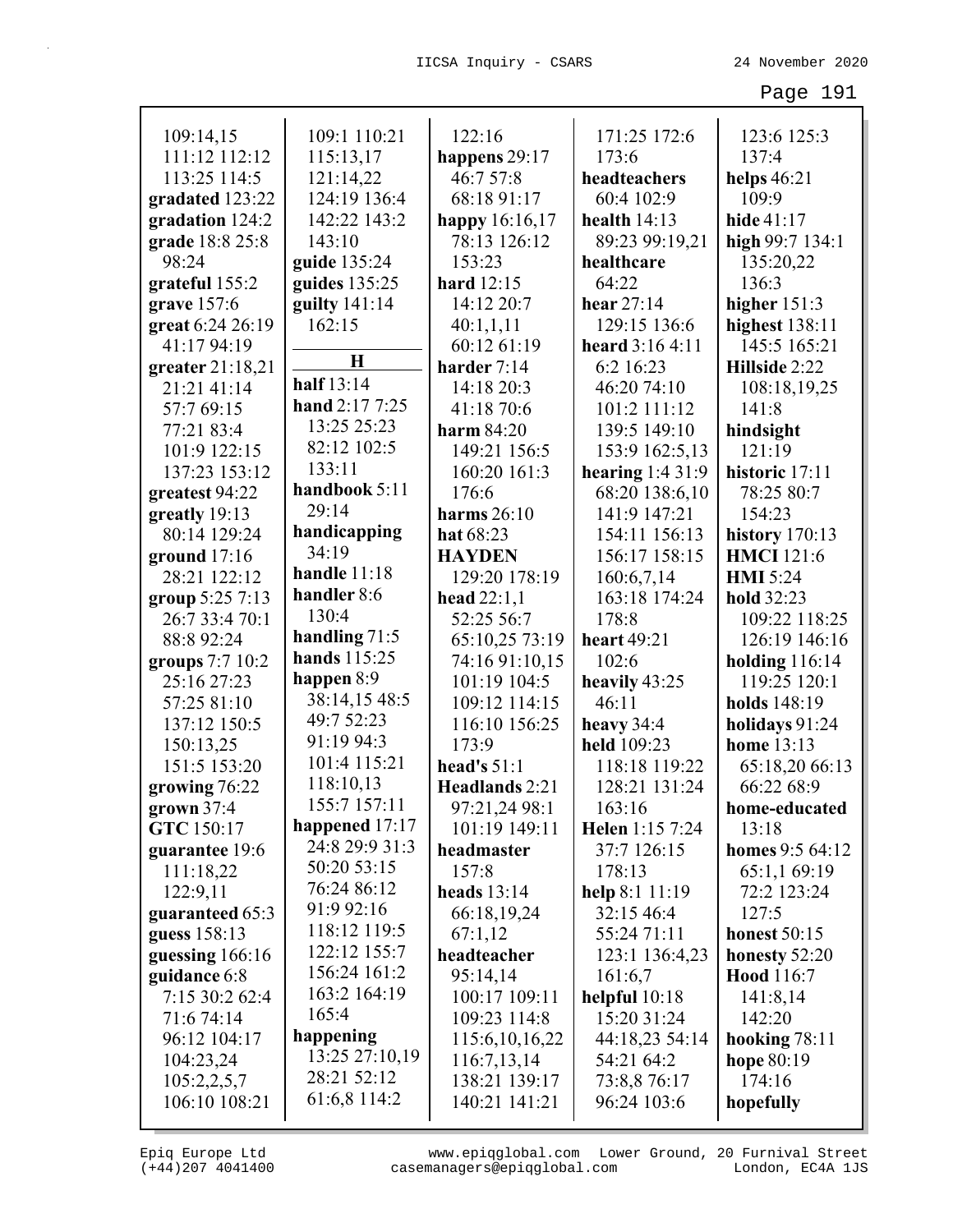| 141:10             | 67:14,17 68:8      | 112:16 115:11         | 35:6 127:1       | 173:1            |
|--------------------|--------------------|-----------------------|------------------|------------------|
| hoping $2:10$      | 68:9 73:10,14      | ignored 101:19        | 165:13           | increase 40:19   |
| 41:2               | 75:9,11,12,13      | images 162:16         | improvement      | 57:17            |
| hostile 23:11      | 80:20 81:8,19      | imagine 8:9           | 72:22            | increased 93:23  |
| 93:14              | 82:18,20 83:11     | 126:19 158:20         | improving 17:3   | 165:17           |
| hostility 24:8     | 84:11,15 85:9      | 173:19                | 38:7             | increasingly     |
| 25:795:23          | 85:13,19,23        | imbalance 57:11       | <b>IMR</b> 110:3 | 150:19 151:1     |
| 97:8,10,15         | 86:6,15 87:1,4     | <b>IMI</b> 168:3,9,13 | inaccurate       | 177:6            |
| hosting $136:18$   | 87:20,25 88:18     | 168:14 169:4,9        | 100:23 164:4     | indecent 162:16  |
| <b>hosts</b> 137:1 | 89:6,23 90:6       | 170:18 171:7,9        | inadequate       | independence     |
| house 92:9         | 90:14 91:8         | immediately           | 43:14,15 48:22   | 51:3 76:18       |
| housemaster        | 92:5,15,25         | 8:12 80:22            | 94:24            | independent      |
| 87:11,19 92:8      | 93:8,19 94:1,4     | 175:7                 | inadvertently    | 7:21 8:23        |
| 92:10              | 95:4 96:4,17       | impact $12:17$        | 36:13            | 15:21 34:22      |
| housemaster's      | 97:6 124:24        | 39:23 125:23          | inappropriate    | 43:7 44:7        |
| 92:11              | 125:1,16 126:7     | 171:23                | 15:14 172:2      | 45:18 52:5,16    |
| housemasters       | 126:17 178:13      | implement 71:6        | inappropriate    | 54:8,13,14       |
| 91:23,24           | hundreds 43:20     | implemented           | 121:6,18         | 55:20 56:13,18   |
| housemistress      | Hyde $2:5$         | 49:9 61:14            | inception        | 56:25 57:12,22   |
| 92:8               |                    | 71:18                 | 131:23           | 58:25 59:23      |
| houses 43:19,21    | I                  | implementing          | incident 32:7    | 60:5,7 68:7      |
| 43:23 87:18        | ICT 116:17         | 60:22                 | 86:22 102:19     | 69:9 70:9        |
| 92:7,12            | 117:16 121:13      | implies 113:11        | incidents 47:11  | 73:20 75:15      |
| huge 69:9          | idea 58:15 74:17   | imply $78:17$         | 95:12 102:20     | 77:6,14,22       |
| 112:17             | 79:22 90:11,21     | 113:3                 | include 75:17    | 79:2 90:15       |
| human $38:22$      | 140:11             | importance            | 88:23 94:19      | 95:21 112:1      |
| <b>Humphreys</b>   | ideal 128:19       | 18:12 107:3           | 128:10 150:8     | 113:13,17        |
| 1:13,153:20        | <b>ideas</b> 41:11 | 165:19                | 159:11           | 133:15,17        |
| 3:254:3,7,10       | identified 11:5    | important 7:5         | included 102:20  | 144:17 152:1,7   |
| 4:11,14,19         | 13:10 34:11        | 10:4 17:7             | includes 152:7   | 152:10 153:2     |
| 7:24,25,25 8:2     | 36:1 38:1 74:5     | 27:17 41:10           | including 39:13  | 156:22 159:12    |
| 9:1,5 11:22        | 86:17 99:21        | 50:16 55:9            | 46:5 57:4,9      | 164:8 171:19     |
| 14:19,21 15:11     | 109:14,15          | 60:17 63:3,3          | 62:21 117:10     | 171:22,25        |
| 15:18 20:18        | 110:8              | 101:11 113:20         | 121:13 133:13    | 172:6,18 173:6   |
| 21:2 22:24,25      | identifies 16:7    | 124:7 127:3           | 150:21           | 173:9            |
| 24:19 25:1,9       | 28:15 84:21        | 147:11,25             | incompetence     | independently    |
| 26:22 28:2         | 105:12             | 170:7,19,20           | 136:7 140:6,13   | 95:16            |
| 32:10 35:12,15     | identify 20:19     | 175:16,22             | 140:18,22,23     | indicate 1:5     |
| 35:17 36:6         | 52:2 55:24         | 176:7                 | 141:1,23 142:6   | 56:10 59:24      |
| 37:19 38:16        | 64:5 84:17         | impose 60:4           | 142:10 143:7     | indicated 95:15  |
| 42:5,1743:2        | 88:3 93:5,6,12     | 155:24 174:7          | 143:19,21,25     | 111:25           |
| 44:22 45:12,14     | 97:24 107:4        | 174:20                | incompetent      | indirectly       |
| 45:23 47:19        | 111:14 154:19      | impossible            | 23:17,22 24:2    | 110:19           |
| 49:8 53:13         | identifying        | 41:19                 | inconsistency    | individual 26:17 |
| 54:22,25 56:1      | 47:23 79:9         | impression            | 19:17 41:15      | 58:22 73:23      |
| 64:4,6,17,19       | 90:12 122:24       | 117:13                | 74:19 75:14,18   | 79:3 112:19      |
| 65:14 66:9         | ignorance          | improve 31:9          | inconsistent     | 113:13 115:10    |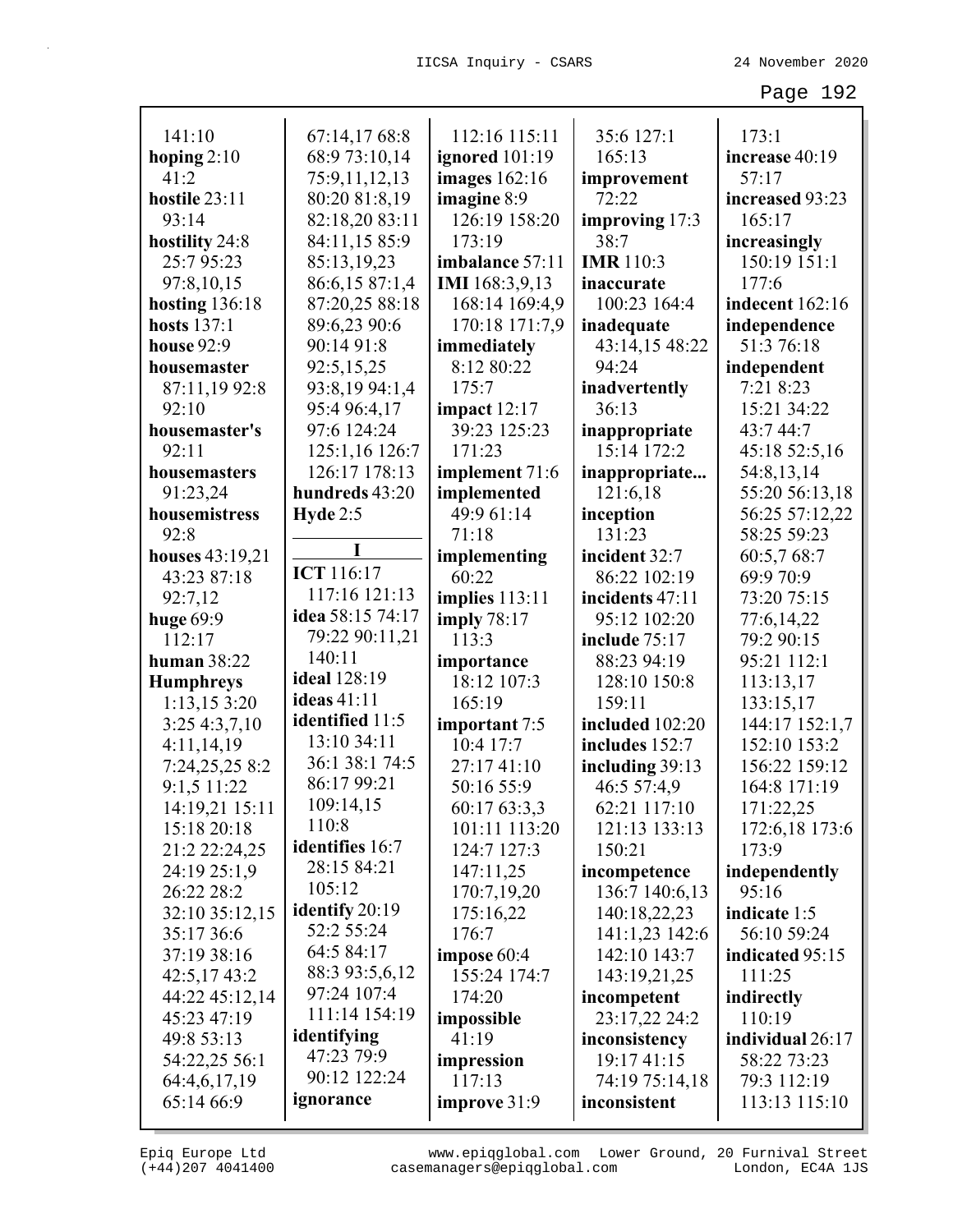| 137:8 142:10     | 169:3,8,11,22           | 30:1 39:13     | 118:4 119:17     | 61:3 78:8,9       |
|------------------|-------------------------|----------------|------------------|-------------------|
| 142:25 168:12    | 170:9 174:25            | 41:3 43:2      | 119:21,21        | 85:688:11         |
| individuals      | 175:4,6,9,13            | 70:14,14 79:20 | 122:6,8,10       | 95:8 97:15        |
| 46:21 56:17      | 177:3,4,10              | 80:8,9 87:20   | 123:21 124:5     | 100:2,10,19       |
| 57:21,24 61:2    | informed                | 92:1 112:15    | 124:19 127:1     | 101:8 102:4       |
| 111:13           | 100:13                  | 128:18         | 128:12,22        | 104:18 105:3,5    |
| induction        | infringes 97:12         | inspection 6:4 | inspections 6:10 | 110:21 111:4,5    |
| 136:12 137:13    | inhibit 7:9             | 6:147:1,3,6    | 6:15,23 7:4,18   | 112:6,11          |
| 146:17,17        | initial $6:13,14$       | 8:14,21 9:23   | 8:4 11:16,25     | 114:12,23         |
| ineffective 18:7 | 10:21 11:1              | 10:4,21 11:8   | 17:16,20 18:4    | 115:3 116:5       |
| 113:14,18        | 93:21 136:9             | 17:15 18:23,25 | 18:17 30:17      | 117:22,24         |
| infer $50:20$    | 146:25 155:13           | 19:3,7 20:19   | 33:12 37:25      | 120:14,23         |
| influence 133:8  | 160:5                   | 20:20 21:17    | 38:8 39:8        | 121:11 122:23     |
| influenced       | initially 142:2         | 22:3 24:10     | 42:18 44:7       | 123:4             |
| 71:17            | 147:19                  | 25:8,11,17     | 69:23 73:5       | instance 161:12   |
| informal 10:5    | <b>INQ004552</b>        | 27:4,6,6 28:10 | 81:17 82:14      | institutions 9:3  |
| 27:8             | 141:5                   | 29:13,18,20,23 | 83:24 94:18      | insufficient      |
| informally 10:3  | <b>INQ005173</b>        | 30:18,19 31:1  | 98:11,12 101:3   | 109:13            |
| information      | 119:10                  | 31:23,24 33:9  | 101:12 123:12    | integrated 82:21  |
| 22:4 31:5,20     | inquiry 12:9            | 35:2 38:3,18   | 123:14,17        | integrity 19:12   |
| 31:22 32:2,8     | 105:17,20               | 38:23,24 39:10 | 127:8            | intelligence 31:2 |
| 32:12,19,23      | 119:24 120:2            | 39:15 40:13,16 | inspector 3:18   | 31:9,13 124:3     |
| 33:21,22 34:5    | 125:11 130:9            | 40:20,25 44:4  | 7:6 8:8,13 9:10  | 127:11,25         |
| 34:9,16,19       | 130:14,22               | 45:6,8 47:8,10 | 19:18 22:9       | 128:2             |
| 35:4,10,15,20    | 144:12 168:25           | 54:9 59:20     | 23:25 24:4       | intelligent 19:18 |
| 35:20,22,23      | insisted 22:25          | 60:16 66:12    | 41:17 85:15      | intend 82:24      |
| 36:9,17,21       | <b>inspect</b> 9:6 19:1 | 68:5 71:19,25  | 89:10 93:3,14    | intended 78:4     |
| 52:22 56:21      | 21:22 23:15             | 72:22 75:16    | 93:20 94:10      | 135:23 136:23     |
| 59:6 60:1        | 27:25 32:22             | 81:12,23 82:15 | 95:11,15,18      | 137:3             |
| 61:18 84:12,13   | 33:8 35:1               | 82:16,21 83:4  | 96:6,15 101:24   | intensity 95:2    |
| 93:8 100:8,13    | 37:15 43:10             | 84:15 85:14    | 102:6,16 109:6   | intention 167:24  |
| 100:20 102:15    | 44:20 45:17,21          | 86:21 87:9     | 109:25 113:5     | inter-agency      |
| 103:8,10,18,25   | 54:7 59:3               | 89:12 93:13    | 113:25           | 104:24            |
| 104:23 105:1     | 72:12,18,19             | 95:6 96:8,9,18 | inspectorate     | interest 51:2     |
| 105:10 109:22    | 82:24 83:3              | 96:23 97:8,11  | $11:5$ 15:22     | 53:19             |
| 109:23 110:5     | 88:9 92:2               | 97:22 98:5,7   | 45:18 55:20      | interested 88:9   |
| 111:3 118:17     | 95:20 96:17,22          | 98:14 99:20    | 59:23 77:6,23    | 149:20 168:2      |
| 119:1 127:2,16   | 97:13 118:19            | 100:9,11,15,16 | 80:14 81:18      | 168:25            |
| 127:18,21,25     | 118:21 119:6            | 101:7,16,24    | Inspectorate's   | interesting       |
| 128:6,7,14,17    | 124:20                  | 103:15 104:1,3 | 77:15            | 18:15 93:16,19    |
| 128:19,20        | inspected 40:3          | 104:8 105:20   | inspectors 4:14  | 114:23 151:2      |
| 137:17 151:17    | 80:12 82:22             | 105:21,22      | 5:22,24 9:24     | interestingly     |
| 152:17,20,25     | 85:9 93:15              | 107:13,16,16   | 10:12 19:21      | 117:8 132:25      |
| 153:10,12,15     | 97:25 98:3              | 108:19 109:20  | 20:9 22:12       | 135:9             |
| 153:24 154:2,9   | inspecting 5:11         | 109:22,25      | 23:4 28:12       | interests 15:23   |
| 154:18 164:4     | 5:11 11:15,17           | 110:15,15,17   | 29:20,25 30:13   | 16:5, 11, 12, 21  |
| 168:3,13,14      | 23:11 28:17             | 111:1,11,14,17 | 30:16 36:20      | 69:11             |
|                  |                         |                |                  |                   |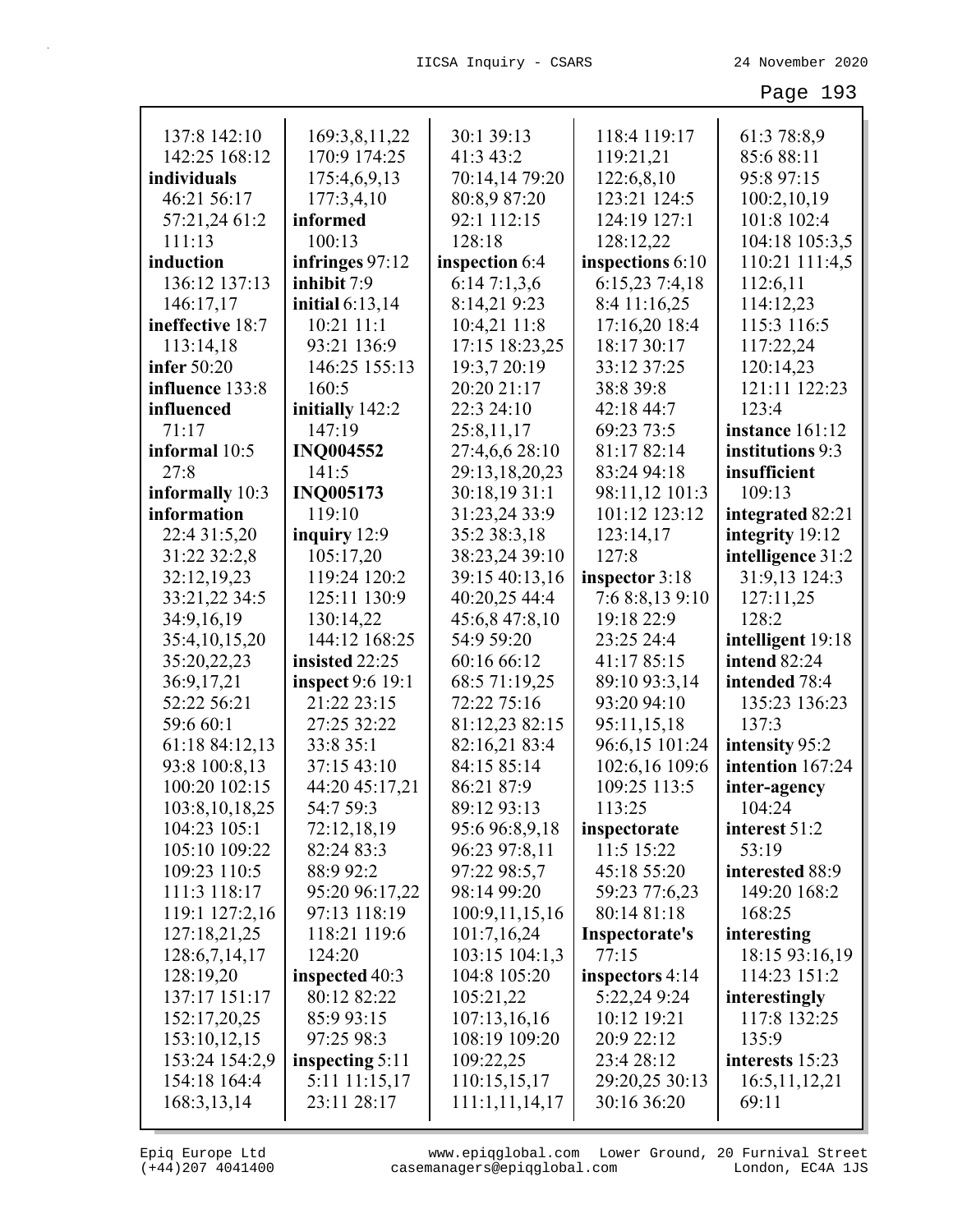| interfere 33:15  | 128:1 154:1,4         | 29:6,11 31:18        | 109:17 143:15    | 31:14,15 32:10             |
|------------------|-----------------------|----------------------|------------------|----------------------------|
| interference     | 162:18                | 48:1,13,19           | 145:5            | 32:14 36:10                |
| 33:20            | investigations        | 57:24 67:15          | judgments        | 37:2,7,21                  |
| interim $13:14$  | 3:17 32:25            | 77:5 89:4 91:4       | 29:16 94:22      | 47:18,20 49:7              |
| 118:20 119:3,3   | 75:23 138:5           | 97:3,21 101:18       | 105:15 110:10    | 49:10 54:15,16             |
| 153:17 155:25    | investigative         | 102:17,24            | 110:18 111:21    | 54:17 62:2,3               |
| 156:4 174:3,7    | 75:2                  | 108:10,12            | 121:7,8,18,20    | 76:13,15 80:23             |
| 174:13,20,22     | investigator's        | 110:4 113:7          | 135:23           | 83:10,13 97:20             |
| 175:1,14         | 164:9                 | 130:6 162:12         | July 3:1,23 4:20 | 99:2,11 100:7              |
| internal 20:9    | <b>Investors</b>      | 171:5,21,23          | 38:1             | 101:5 102:4                |
| 165:16 166:3,4   | 114:22                | 176:25               | jumped 118:12    | 103:1,17,19,24             |
| 168:3            | involved 19:11        | iteration 63:22      | <b>June 6:15</b> | 104:9 105:5,18             |
| internally 75:7  | 48:16 52:15,17        |                      | junior 106:12    | 106:7,14 107:5             |
| international    | 58:1 61:2             | ${\bf J}$            | 114:8            | 107:11,20                  |
| 34:2 148:24      | 91:22 103:13          | <b>January</b> 106:6 | jurisdiction     | 108:17 109:18              |
| 149:3 167:2      | 103:14 140:22         | 106:14,15            | 140:16 147:14    | 110:12 111:16              |
| internet 57:5    | 149:15 153:3          | 112:24,25            | 147:25 149:8     | 111:17 112:10              |
| 117:11,18        | 154:2 165:15          | 121:1 168:1          | 149:12,15        | 113:3,19                   |
| intervene 32:11  | 165:18 176:1,2        | <b>jape</b> 92:24    | 153:1 155:1,14   | 114:11 115:17              |
| intervening      | involvement           | Jay 81:7 123:10      | 160:17,18        | 116:9 117:1,20             |
| 103:9            | 38:22 72:19           | 125:2,3              | 171:23 172:4     | 118:11,24                  |
| interview 48:8   | involving 86:23       | jigsaw 76:19         | 173:11,14        | 119:13,19                  |
| intimidated      | <b>Ireland</b> 125:14 | job 32:15 34:20      | justified 123:19 | 120:10 121:17              |
| 52:25            | iron 11:19            | 51:25 96:1           |                  | 124:24,25                  |
| introduce 59:17  | ISI 36:1 78:7,11      | 131:8                | K                | 126:8 178:15               |
| 137:21           | 78:20,22 80:8         | John 1:17 9:13       | keen 153:11      | kept 16:18 105:3           |
| introduced       | 85:2 88:1             | 18:4 54:15           | 165:11,11        | 156:24 177:12              |
| 110:16 177:2     | <b>issue</b> 10:19    | 178:15               | keenly 109:4     | key 88:7,21 89:9           |
| introduces 28:8  | 37:10,12 48:6         | joined 131:22        | keep 16:16       | 102:8 121:12               |
| introduction     | 56:9 58:6             | joint 78:6,11,17     | 23:18 53:1       | 122:23                     |
| 21:16 85:25      | 62:10,13 65:9         | 104:25               | 70:10            | kid 26:20                  |
| introductory     | 70:12 89:14           | Jonathan 91:2        | keeping 37:3     | killer 34:14               |
| 1:20             | 93:7 96:25            | 162:13               | 53:21 86:1       | <b>kind</b> $16:14$ $20:8$ |
| invariably 94:20 | 104:13,25             | <b>Jones 91:5</b>    | 87:8 104:16      | 26:12 28:25                |
| investigate 76:3 | 105:23,24             | judge 50:17          | 105:2,9 108:14   | 29:1 31:9                  |
| 136:6 145:24     | 108:8,14              | judged 43:12,13      | 115:19 141:19    | 33:19 37:23                |
| 145:25 147:20    | 110:25 111:23         | 43:15 98:21,22       | 148:17 169:6     | 48:11 49:12                |
| 156:8            | 114:7 115:5           | 108:20,25            | Kennedy 1:14     | 53:20,24 57:6              |
| investigated     | 122:4 142:11          | 110:9                | 1:174:17,23      | 60:21 67:13                |
| 111:9 140:7      | 142:11,12             | judgment 18:9        | 5:1,4,7,10,17    | 75:2 87:16                 |
| investigating    | 151:25 152:17         | 28:9 39:14           | 5:20 9:13,18     | 90:25 91:25                |
| 75:8 113:20      | 174:1                 | 42:245:3             | 9:22 10:11,15    | 92:24 104:25               |
| 161:24           | <b>issued</b> 157:5   | 69:24 85:7           | 11:22 14:19      | 114:11 155:22              |
| investigation    | issues $2:19,21$      | 89:2 93:21           | 18:4 25:13,15    | 157:7,10                   |
| 6:3 19:9 60:16   | 10:8 14:9             | 94:1,7,7,20          | 26:2,22,23       | kinds $17:16$              |
| 75:5,25 76:9     | 15:21 16:25           | 95:17 96:2           | 27:3,17,25       | 19:17 26:10                |
| 76:16,23 97:18   | 17:5 25:14            | 99:6 100:2           | 28:20 30:11,24   | 41:14 49:6                 |
|                  |                       |                      |                  |                            |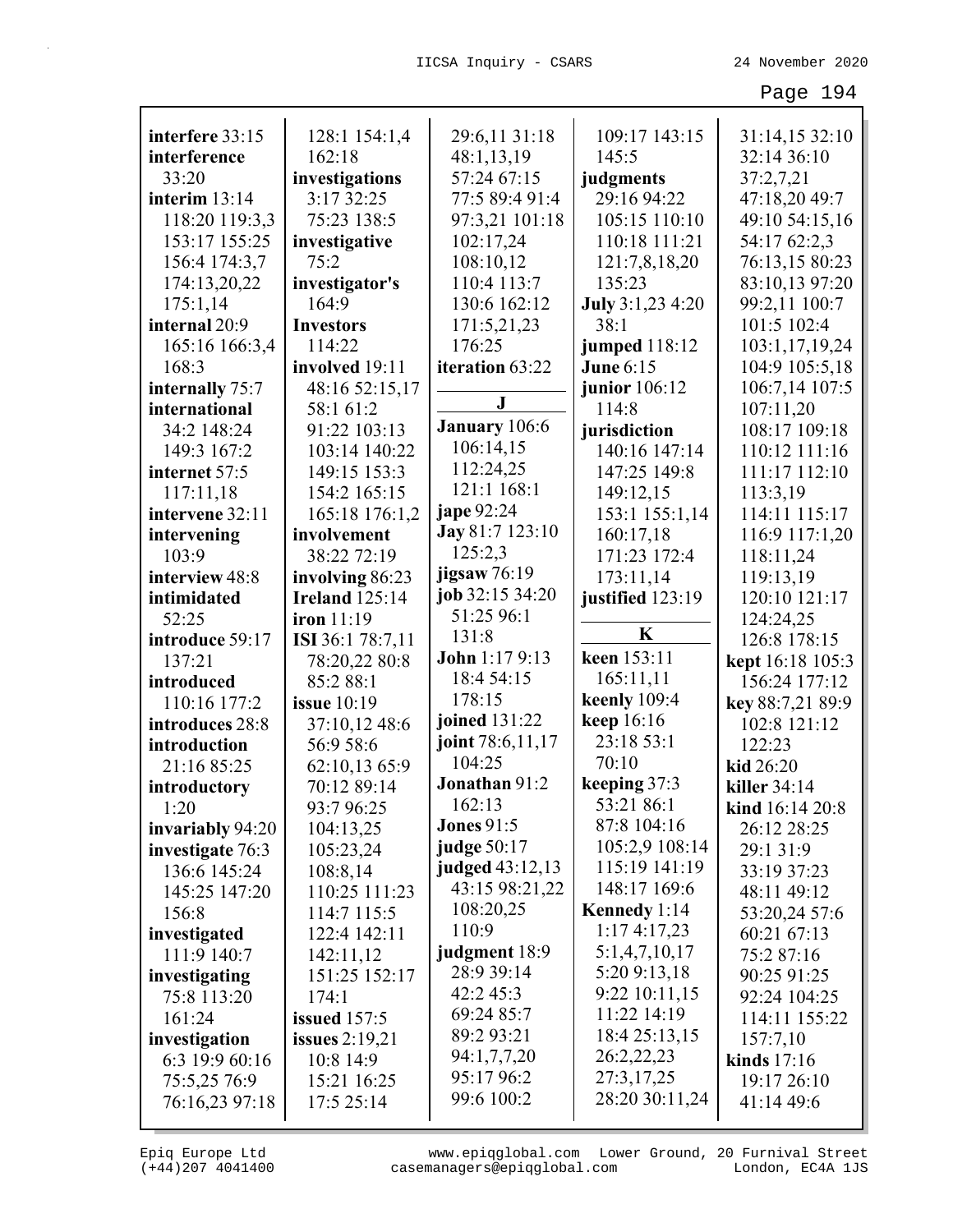| 57:14 58:1           | knowingly              | 145:6 154:7          | 174:16 175:17         | 39:10               |
|----------------------|------------------------|----------------------|-----------------------|---------------------|
| 59:9 70:11           | 164:3                  | 155:15 165:21        | length $31:8$         | limiting $99:5,8$   |
| 71:12 113:25         | knowledge 3:5          | leaders 19:24        | 37:25 135:21          | limits 14:3 18:24   |
| 128:1                | 3:134:1,8,24           | 22:25 27:12,13       | lesser 138:18,20      | line 15:8 19:20     |
| knew 113:22,22       | 40:353:1               | 27:19 61:22          | lesson $166:5$        | 21:23 22:15         |
| 116:21 128:20        | 105:16 130:20          | 63:17 95:19          | lessons $165:11$      | 72:10 124:5         |
| knock 92:11          | 131:3                  | 100:12               | let's 87:2            | lines $35:2$        |
| <b>know</b> 1:22 2:7 | known 13:5             | leadership           | letter $109:6$        | 113:23 127:13       |
| 11:20 12:9           | 47:25 61:2             | 23:17 24:2           | 118:20 164:13         | link $55:17,18$     |
| 13:12 16:22          | 73:16 86:25            | 47:2,5 58:8          | 170:2 171:12          | linked 29:4         |
| 19:25 20:1           | 127:11                 | 63:20 68:14          | letters $119:4$       | list $12:1430:3$    |
| 22:20 31:18,19       | knows $51:5$           | 83:17 88:25          | 170:4,6               | 107:25 108:1        |
| 31:24 34:6,20        | 128:16                 | 91:15 98:21,24       | level 13:23 15:7      | 140:3,4 141:16      |
| 40:1,2,5,5           |                        | 99:1,7,14            | 52:20 53:9            | 146:18,23           |
| 44:12,14 45:24       | L                      | 110:23 115:1         | 54:12 55:14           | 157:3               |
| 46:4,16,22           | lack 74:19 76:18       | 139:16 148:10        | 57:7 58:24            | listen 7:3          |
| 48:5,6 50:20         | <b>LADO</b> $31:11,13$ | 162:11               | 59:17 62:11,14        | listening 114:4     |
| 51:20,21 56:4        | 36:22,23,24,25         | leading $14:22$      | 64:24 65:4,6          | <b>little</b> 36:22 |
| 62:11 63:6,15        | 61:9,10 74:25          | 52:2                 | 65:21 67:23           | 56:24 61:23         |
| 64:6 65:19           | 75:7,14,17,19          | leads $48:9$         | 74:18 79:3            | 94:11 136:12        |
| 69:23 70:18          | 75:22 76:8,10          | learn 120:19         | 103:10 112:16         | 136:19 146:9        |
| 75:14 77:1,3         | 93:4,4,9,10            | 125:22 126:1         | 116:1,15 119:1        | 146:22 149:2        |
| 79:14 85:1           | 121:13 127:18          | 126:21 165:11        | 134:2 135:16          | 155:5               |
| 86:21 87:13          | LADO's $76:5$          | learned 166:5        | 135:20,22             | live $21:8,19$      |
| 90:19 91:11          | LADOs $32:21$          | learner $172:19$     | 136:3 138:6,9         | <b>lived</b> 92:8   |
| 93:3 94:5            | 33:16 74:19            | learners $117:10$    | 138:24 140:19         | lives 35:6          |
| 100:2 102:14         | 75:23 127:18           | 146:8                | 142:6 144:23          | living $14:18$      |
| 103:7,13             | Laming 35:8            | learning 136:19      | 144:25 145:16         | Llewellyn 1:8       |
| 107:24 110:3         | 104:20                 | 136:24 150:7         | 149:18 165:17         | 129:17,20           |
| 110:17 111:24        | land 91:18             | 150:11 151:2         | levels 123:23         | 130:22 131:1,4      |
| 112:1,9,13           | large 26:9 43:20       | 173:2                | 138:23 168:22         | 131:12,15,22        |
| 113:16 114:4         | 63:7 64:8              | leave 46:14 78:3     | <b>liberty</b> 137:16 | 132:2,16,18         |
| 114:10,16            | largely 21:4           | 80:18,20             | life 36:4 51:12       | 133:15,19           |
| 117:8 118:14         | 84:12                  | <b>leaves</b> 145:19 | 60:20 123:18          | 134:20,23           |
| 118:19,22            | larger $34:17$         | leaving $165:5$      | 138:13,25             | 135:3,6,20          |
| 120:13 122:6,9       | 40:24 71:8             | lecturers 150:10     | lifespan $174:23$     | 136:17,21           |
| 122:11,21,24         | <b>LASI</b> 72:21      | led 17:5 119:8       | light 38:19 61:6      | 137:8 139:2,10      |
| 123:5 125:13         | lastly $2:12$          | 143:21 159:12        | 86:22 100:20          | 139:13 140:2,8      |
| 127:15 130:5         | 171:17                 | left 131:18          | 121:20                | 143:18,23           |
| 137:25 143:18        | latest 19:15           | legal $145:16,20$    | likelihood 19:16      | 144:3 145:14        |
| 152:18 153:22        | law $63:13\,72:3$      | 162:22 165:15        | 165:20                | 145:15 147:4        |
| 156:13 157:14        | layers $82:10$         | 165:16               | liking $69:25$        | 150:2,5,17          |
| 158:6,14 161:4       | lead 5:23 19:17        | legislation 12:1     | limit $125:25$        | 151:9 152:3,4       |
| 162:6,15             | 47:3 49:12             | 73:23 135:14         | limitations           | 152:16 153:5,7      |
| 169:13 174:3         | 102:6 109:6,25         | 150:5 152:7          | 80:10 122:10          | 154:10,14,25        |
| 175:14,25            | 115:23 138:12          | 167:25 172:8         | limited 15:2          | 161:4,10 162:2      |
| 176:17               | 138:24 144:23          | 172:14,25            | 19:4 28:9             | 166:14,18           |
|                      |                        |                      |                       |                     |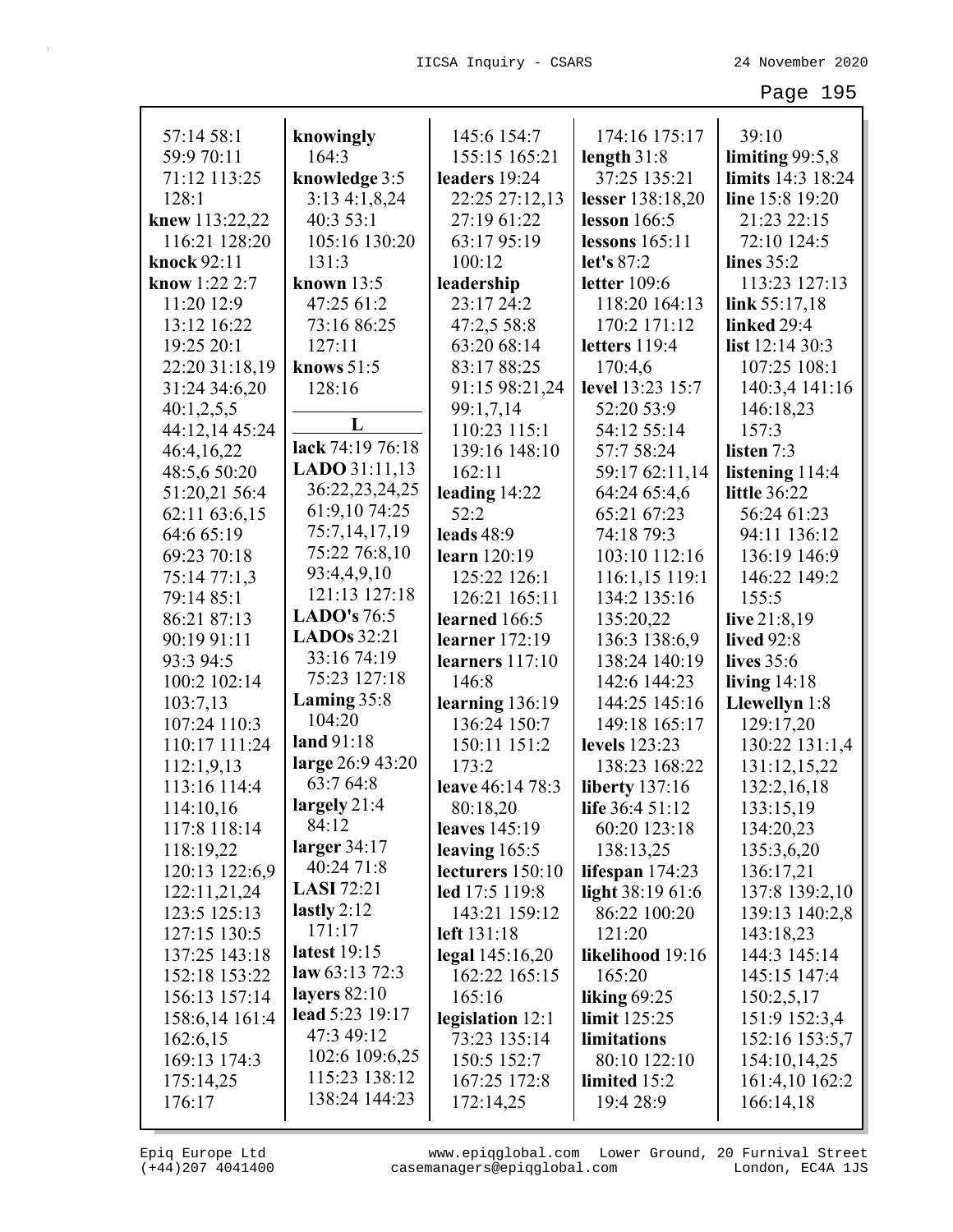| 167:17,21                             | 45:6 47:5,9         | 48:2,25 56:5       | magic 34:15       | 101:14 110:24           |
|---------------------------------------|---------------------|--------------------|-------------------|-------------------------|
| 170:16,19                             | 48:10 50:23         | 66:3 67:19         | 42:24             | 112:1,19                |
| 171:18 172:4,7                        | 51:24 54:18         | 72:5 75:17         | main 6:6 11:8     | 113:13,17               |
| 174:3,9 175:2                         | 58:15 59:8          | 82:7 84:8          | 14:16 127:10      | 115:11 116:16           |
| 175:8 176:13                          | 63:21 73:1,19       | 87:13 88:1         | 134:5, 17, 20, 25 | 141:17                  |
| 176:15,20,24                          | 73:23,25 75:9       | 89:4 108:7,7       | 150:1             | management              |
| 177:18 178:19                         | 81:22,24 82:6       | 109:21 110:1       | mainstream        | 83:18                   |
| Llewellyn's                           | 82:7 87:17          | 111:2,6 114:13     | 9:1473:6          | manager 65:20           |
| 131:6                                 | 88:21 89:9,11       | 122:18 138:23      | 123:25            | 66:3,22,23              |
| lobbied 173:3                         | 92:15 96:4          | 141:7 153:22       | maintain $72:13$  | 68:10,12                |
|                                       | 97:13 98:14         | 154:16 156:21      |                   |                         |
| lobbying $70:2,5$<br>local 7:22 15:13 |                     |                    | 134:11 135:1,2    | managers 124:6<br>124:8 |
|                                       | 103:21,23           | 157:12 158:14      | 146:18 147:17     |                         |
| 16:1 32:4 33:9                        | 104:9,19            | 158:14 160:20      | maintained        | managers'               |
| 33:11,16 44:9                         | 106:21 110:17       | 160:22 161:1,3     | 153:3 172:20      | 121:12                  |
| 44:10,11,14                           | 122:17,23           | 163:6,8 165:19     | maintaining       | managing 123:2          |
| 46:17 72:12,13                        | 123:13,15           | 166:20 171:20      | 135:5             | mandatory 49:3          |
| 72:18,19,21                           | 134:12 136:12       | looks 86:5 90:19   | maintains         | 49:4 61:8               |
| 74:4,5,10                             | 136:13 138:10       | 109:8 139:6        | 146:11            | 117:21 137:3            |
| 75:16 89:19                           | 141:5,10,15         | 140:21 142:23      | Majesty's 3:18    | 137:11                  |
| 101:20,22                             | 142:22 143:14       | 148:4 156:5        | 4:14 5:22         | manner 49:24            |
| 102:1,10,12,13                        | 146:3,9,21          | 174:6              | major 35:9        | manoeuvre               |
| 103:19 104:5                          | 148:23 149:2        | loop $76:11$       | 37:11 101:18      | 23:25                   |
| 115:9,14                              | 149:22 153:18       | loose 3:10 76:7    | 103:5, 14, 15, 16 | <b>March 118:4</b>      |
| 127:20 140:19                         | 153:23 154:22       | Lord $60:2$        | 104:15 105:17     | 130:24 157:2            |
| 145:8 149:18                          | 155:6, 10, 24       | loses 124:13       | 105:20            | mark 66:15              |
| 170:5 176:4                           | 158:4,5 163:21      | lot 13:15 14:25    | majority 64:19    | 154:24 162:5            |
| locally 145:2                         | 166:2 167:1,14      | 26:13 27:9         | 70:16,19 94:19    | 162:17 163:6            |
| London 5:21                           | 169:24 170:12       | 28:24 36:6         | 94:21             | 163:15                  |
| 119:5                                 | 173:9 174:21        | 47:13 51:20        | maker 156:18      | market 168:3            |
| long 40:17 92:9                       | 175:12              | 92:5 116:12        | making $11:12$    | marvellous 23:5         |
| 94:17 108:4                           | <b>looked</b> 11:14 | 117:18 122:19      | 17:1 29:15        | massive 103:22          |
| 117:3,5,20                            | 18:3, 19 22:14      | 124:10 135:25      | 39:7 40:4         | <b>MAT</b> 71:14        |
| 135:22 139:9                          | 48:21 61:1          | 136:2              | 41:22 47:17       | match 71:24             |
| 144:6 147:16                          | 71:25 80:8          | lots 23:6 76:1     | 50:17 63:4        | matched 85:15           |
| 147:23 153:3                          | 84:11 85:15         | 101:16 160:23      | 72:8,9 107:25     | 86:6,7                  |
| longer 38:11                          | 86:4 87:25          | low 13:4,4 $62:12$ | 115:25 125:10     | matches 86:5            |
| 41:13 42:22                           | 88:16,21 89:7       | 94:21              | 128:22 133:20     | material 57:9           |
| 43:16 44:4                            | 99:5 101:1,8        | low-level 47:14    | 162:16            | 58:7,10 59:4,6          |
| 68:10 77:3                            | 104:7,10 110:7      | <b>lower</b> 13:10 | Malcolm 129:4     | 59:18 85:6              |
| 88:8 100:9                            | 112:10 113:2        | lowering $61:16$   | 129:5 177:25      | <b>MATs</b> 71:18       |
| 143:8 169:15                          | $116:5$ 141:1       | lunch $24:24$      | 178:1             | matter $20:23$          |
| look $6:169:24$                       | 157:8 162:6         | 79:10,12 80:22     | manage $29:5$     | 26:6 30:21              |
| 17:14,18 20:7                         | 165:2,2 173:19      | 80:24 81:9         | 74:1              | 50:1 77:24              |
| 22:9,10,13                            | looking $11:2,9$    | lunchtime 1:10     | management        | 109:24 157:20           |
| 23:13 28:19                           | 11:11 18:17         | 2:20               | 47:6 53:25        | 172:11,19               |
| 29:2,5,9 30:20                        | 23:8 25:18          |                    | 68:14 88:25       | 173:7                   |
| 37:13 41:25                           | 37:17 45:9,10       | M                  | 98:21 99:7,15     | matters 1:20            |
|                                       |                     |                    |                   |                         |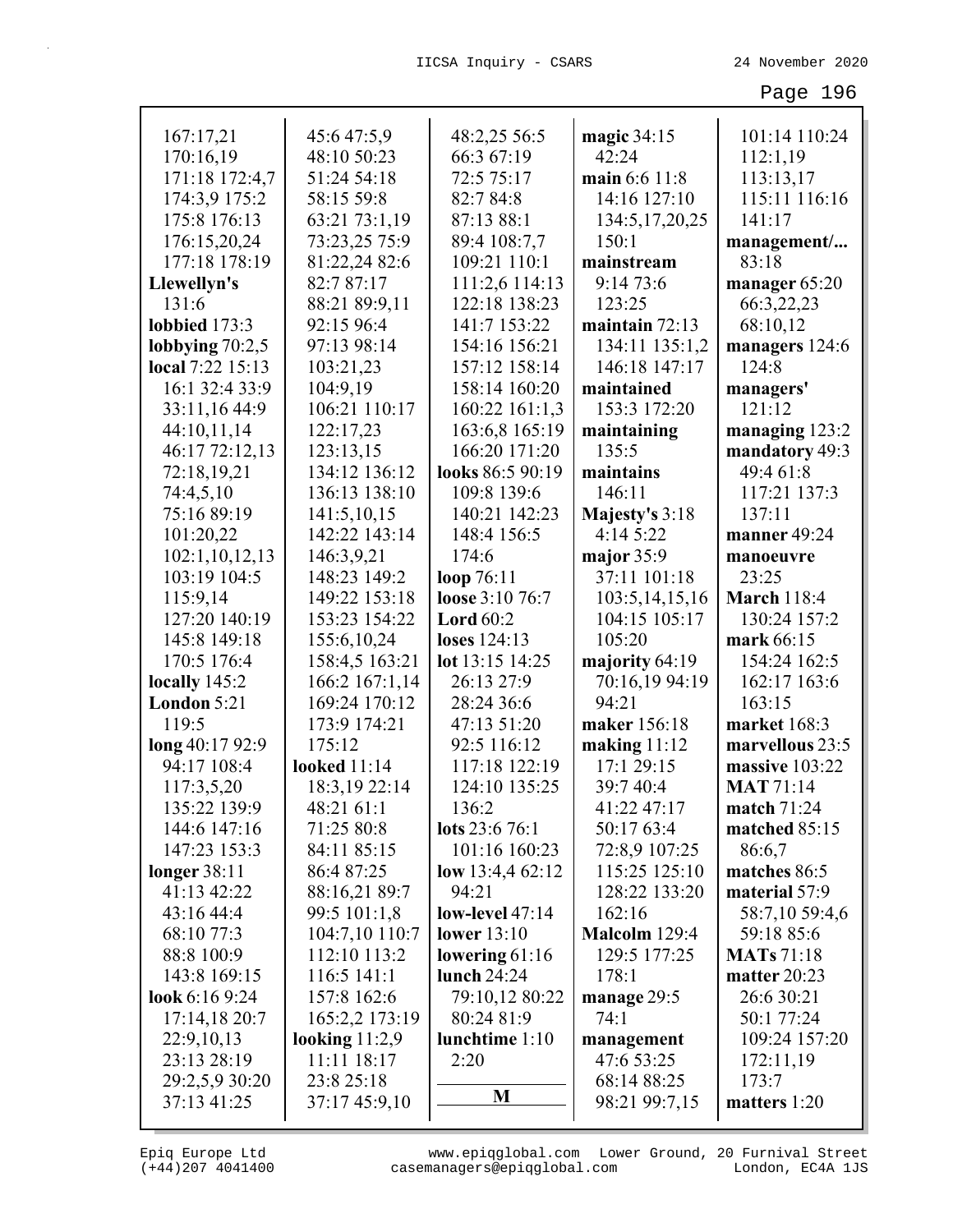| 6:25 8:11 10:1    | member 5:24       | 153:14,18             | 150:18            | 29:13 43:2            |
|-------------------|-------------------|-----------------------|-------------------|-----------------------|
| 18:12 21:19       | 22:8,11,18,18     | 155:2,5,8,19          | ministers 53:5    | 44:19 45:15           |
| 47:16 51:18       | 26:4 56:5         | 156:1,4,12,15         | 70:4 78:15        | 49:20 57:1            |
| 115:12 119:11     | 76:22,25 86:23    | 156:20 157:13         | 133:6,25          | 65:12 67:4            |
| 129:25 135:8,9    | 87:5 99:18        | 157:15,18,22          | 173:24            | 69:20 79:10           |
| 145:22 151:20     | members 100:3     | 158:2, 17, 21, 22     | minor $5:1,7$     | 128:6 152:3           |
| 165:5 173:4       | 111:25 112:7      | 159:1,14,19,20        | minority 70:20    | 154:15 167:9          |
| maximise 19:13    | 114:8             | 159:23 160:3,7        | 97:9              | 169:13                |
| 19:16 124:21      | memory 1:22       | 160:11,15,21          | minutes 79:11     | money 49:23,23        |
| meal 27:14        | 99:3 116:9        | 161:1 162:6           | 166:21,22         | monitor 136:9         |
| meals $44:1$      | 130:1             | 163:2, 10, 17, 19     | misapprehens      | 136:11                |
| mean 18:20,21     | mentioned         | 164:12,16,17          | 78:5              | monitored             |
| 18:24 24:15,22    | 40:20 79:18       | 164:25 166:11         | misconduct        | 89:20                 |
| 36:7 43:22        | 114:14 122:18     | 167:1,6,9             | 134:9 137:23      | monitoring 38:7       |
| 69:8 70:12        | 146:4 171:18      | 168:9 169:9,18        | 138:6, 18, 20, 23 | 47:7 70:23            |
| 90:22 91:2        | mentioning 14:8   | 169:24 170:16         | 140:24 141:3,9    | 71:1 77:6             |
| 92:22 93:24       | merely 69:5       | 173:5, 12, 18, 24     | 142:7,7,11,12     | 98:11                 |
| 112:25 158:4,8    | merged 80:17      | 174:18 175:20         | 142:23,25         | months 12:6           |
| 164:25 175:3      | merits 158:5      | 175:22 178:18         | 144:16,23         | 29:24 33:5            |
| means 13:21       | messages 86:23    | Meyrick's 131:6       | 147:12,15,16      | 69:15 119:17          |
| 20:25 25:18       | 122:23 172:2      | mid-afternoon         | 160:19 172:5      | 119:23                |
| 66:10 67:9        | met 15:16 25:11   | 125:4                 | mislead $164:10$  | <b>Moore 91:20</b>    |
| 132:24 147:12     | 60:14,15 67:10    | mid-morning           | misleading        | 154:24 162:5,5        |
| 168:19            | 68:16 69:8        | 42:7                  | 164:14            | 162:17 163:6          |
| meant 16:24       | 96:10,10,14       | midday $27:14$        | misled 164:2,23   | 163:15 164:2          |
| 41:5 44:11        | 100:12 139:10     | mightn't $31:18$      | mismatch          | 164:10,13             |
| 45:3 90:12,13     | method 92:9       | million 146:14        | 121:19            | 166:7                 |
| 116:24 169:3      | methodology       | mind 28:4,14          | misstatements     | <b>Moore's 164:20</b> |
| measures 98:10    | 121:8             | 56:15 77:9            | 20:4              | 165:4,8,8             |
| 99:19             | Meyrick 1:7       | 84:17 95:4            | mistake 30:6      | morning $1:3,5,8$     |
| mechanisms        | 129:16,19         | 100:8 101:6           | misuse 127:23     | 1:19 13:2             |
| 26:6 52:22        | 130:3,8,12,17     | 106:17 107:21         | mitigating        | 90:10 110:14          |
| mechanistic       | 130:18,21         | 109:18 112:10         | 158:23,24         | 122:18                |
| 53:5              | 131:8, 10, 16, 21 | 113:23 121:4          | 159:3,14          | <b>MOUs</b> 154:17    |
| medicine 63:14    | 132:11,13,21      | mind-set 39:9         | mitigation        | move 43:25            |
| meet 59:15 75:4   | 132:25 134:5      | 62:18                 | 159:11 160:4      | 108:18 159:11         |
| 75:5 76:2,5,8     | 134:10,16,19      | mine 139:3            | 165:24            | moved 1:8 68:25       |
| 76:20 140:13      | 137:19 138:5      | minimal $38:22$       | model 17:25       | 90:1 117:5,6          |
| 141:20 144:1      | 138:20 140:11     | minimum $21:6$        | 20:12 66:1        | 117:20                |
| 155:22            | 140:17 141:6      | 21:15 55:2            | 71:19,25 80:10    | movement              |
| meeting $1:107:7$ | 142:2 143:10      | 64:9 65:7             | 144:13,22         | 174:6                 |
| 7:7 33:4 77:2     | 144:5,13 145:4    | 68:15 85:10,16        | 167:10,18,22      | moving $171:11$       |
| 86:20 156:13      | 146:11,13,21      | 86:9 89:15,17         | models 13:22      | 176:22                |
| 156:14            | 147:3,7,10        | 92:6 96:9,10          | modern $17:10$    | multi-academy         |
| meetings 10:5     | 148:7,11,13       | 96:19,20              | moment 6:20       | 70:14,22,25           |
| 27:8 53:8         | 149:4,9,16        | 138:15                | 11:21 13:8        | 71:4,25 73:18         |
| 164:1,3,11        | 152:18,24         | <b>Minister 40:22</b> | 15:25 19:2        | multi-agency          |
|                   |                   |                       |                   |                       |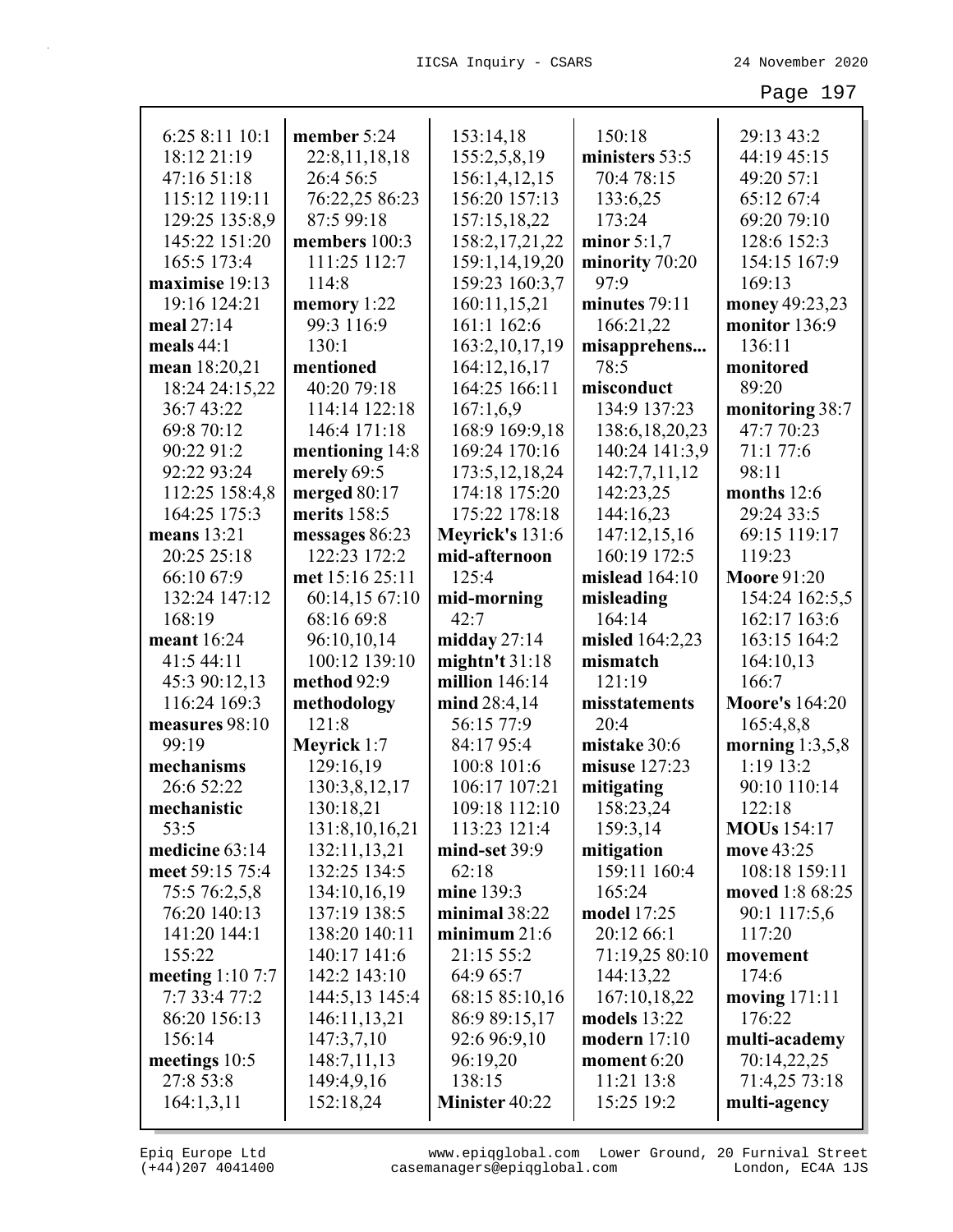| 164:11               | 36:9 37:13       | 174:11              | 8:5 15:1 25:15         | offence 61:12    |
|----------------------|------------------|---------------------|------------------------|------------------|
| multi-layer          | 40:19 43:5       | <b>NHS 51:13</b>    | 27:22 29:15            | 95:24,24,25      |
| 71:20                | 45:5 47:5 48:7   | nice 38:15 43:1     | 41:11,21 59:25         | 157:16 158:1,3   |
| multiple 79:7        | 49:17 50:23,25   | nicest 90:22        | 61:7 63:7              | 160:10 161:6,7   |
| 80:12                | 51:7,9,14        | <b>Nick 40:21</b>   | 69:23 70:3             | offences 136:8   |
| mutual 26:16         | 65:13 67:13      | night 65:19 66:2    | 74:10 98:12            | 151:12 171:5     |
| 134:14 167:10        | 71:23 76:9       | nine 5:13 12:6      | 99:20 106:23           | 176:23           |
|                      | 83:7 116:18      | 72:20               | 107:14 141:18          | offending 100:4  |
| N                    | 119:13 122:9     | <b>NMS</b> 67:4,5   | 143:24 147:4           | offer 15:4,7     |
| N 178:12             | 123:1 125:22     | 68:7 88:18,19       | 148:2 150:15           | offered 11:12    |
| naked 95:23          | 126:1,21 127:9   | 88:20 90:7,15       | 151:3,3 152:6          | 159:14           |
| name 2:14            | 127:10 130:3,5   | no-brainer          | 152:11 160:19          | office 39:21     |
| national $21:5,15$   | 134:22 141:5     | 57:20               | 172:24 177:9           | 73:19 148:14     |
| 39:21 55:2           | 143:1,8 145:10   | nodding 26:23       | numbers 13:18          | officer 115:15   |
| 65:7 68:15           | 145:12 148:19    | 32:16 54:23,25      | 40:10                  | 131:11           |
| 74:13 85:10,16       | 148:20 154:1     | 74:16 132:6         |                        | officers 74:11   |
| 86:9 89:15           | 169:20 171:4     | nominally 49:5      | $\mathbf 0$            | offrolling 33:5  |
| 96:9,10,19,20        | 172:21 173:18    | non 24:24           | objectivity 51:3       | 33:11 127:23     |
| 136:10 148:9         | 173:24 175:10    | non-key 88:7        | obligation 15:25       | OFS012666 0      |
| 154:17 162:10        | needed 8:7       | non-special         | 78:1                   | 38:5             |
| nationally           | 58:14 59:20      | 44:19 67:1          | observation            | OFS012667 0      |
| 116:12               | 106:18 124:12    | nonteaching         | 125:10                 | 84:14            |
| natural 94:6         | needing $2:19$   | 5:14                | observe $54:10$        | OFS012667 0      |
| nature 30:15         | 53:4             | normal 13:8,9       | obstructive            | 88:5             |
| 101:23 104:2         | needs 14:11      | 14:5 22:23          | 23:18,23               | OFS012667 0      |
| 140:23 145:9         | 15:16 45:18      | 91:21 92:20         | obvious 57:17          | 84:18            |
| 152:21 154:4         | 49:3,13 53:23    | 93:1                | 95:24                  | OFS012667 0      |
| 158:17 161:10        | 54:5 55:15       | normally 13:23      | obviously 2:4          | 95:5             |
| 161:20 175:13        | 58:10,13 59:7    | 14:6                | 11:24 12:4             | <b>OFS012669</b> |
| navigate 81:22       | 59:15 60:6       | <b>North 120:24</b> | 18:19 28:8             | 98:1             |
| <b>NCTL 30:9</b>     | 64:18,23,24      | <b>Northern</b>     | 32:5 46:22             | OFS012669 0      |
| <b>NCTL's</b> 162:22 | 65:2 69:12       | 125:14              | 70:15 82:22            | 108:23           |
| nebulous 21:12       | neglect 84:20    | notably $133:20$    | 86:8 90:1 91:3         | OFS012669 0      |
| necessarily          | network 33:25    | 137:12              | 91:20 99:16            | 110:8            |
| 31:18 33:23,23       | never 19:5 46:14 | note 42:4 122:7     | 100:18 102:17          | OFS012669 0      |
| 51:21 53:8           | 111:17 133:5     | 125:2 147:11        | 102:20 119:24          | 112:22           |
| 55:22 58:2           | nevertheless     | notes $1:23$        | 119:25 121:17          | OFS012669 0      |
| 104:17 119:13        | 19:21 51:16      | noticed 78:16       | 144:11 151:12          | 28:5             |
| 127:19               | 69:16            | notified 147:9      | 154:1 158:10           | OFS012669 0      |
| necessary 43:1       | new 5:23,24      | 148:9               | 160:19 168:21          | 121:4            |
| 122:3 148:16         | 6:13 35:11       | notify 33:12        | occasion 146:2         | OFS012669 0      |
| 175:1                | 51:15 58:25      | 59:18               | 151:24 175:9           | 98:17            |
| necessity 174:21     | 77:12 78:2       | noting $79:8$       | occasions 164:3        | OFS012669 0      |
| need 12:9 15:6       | 79:12 81:23      | 168:7               | occurred 30:22         | 105:14           |
| 15:22 22:9,10        | 82:7 113:8       | November 1:1        | 30:23                  | OFS012669 0      |
| 26:15 29:20          | 144:8 166:6      | 85:5 178:9          | <b>October 3:9 6:2</b> | 106:3            |
| 32:12 35:10          | 167:12 173:15    | number 3:17 8:3     | 130:10                 | OFS012736 0      |
|                      |                  |                     |                        |                  |

L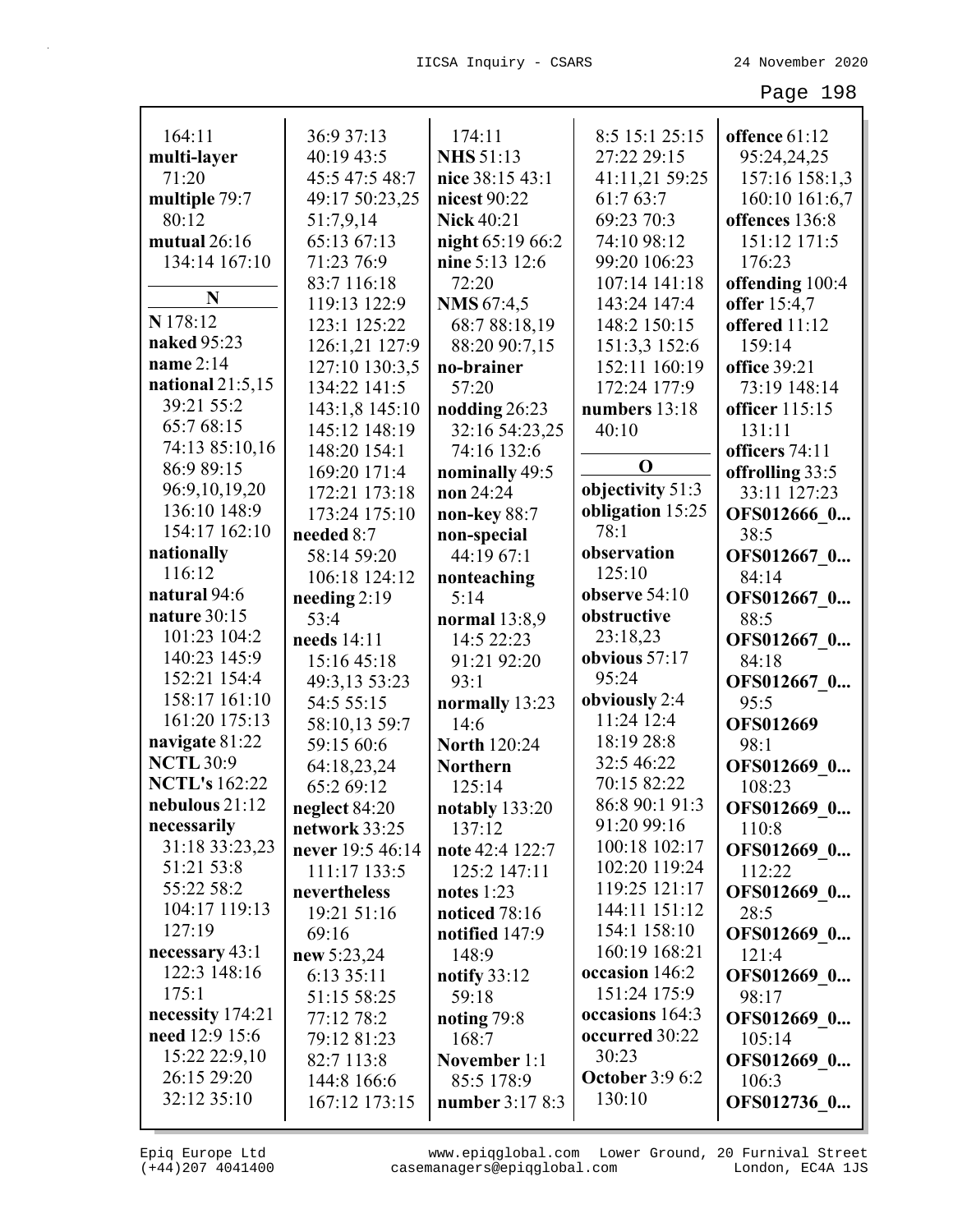| OFS012736 0                           | onwardly<br>157:10             | ordinary 92:3                | 124:12                           | 119:20                      |
|---------------------------------------|--------------------------------|------------------------------|----------------------------------|-----------------------------|
| 56:14                                 |                                | organisation<br>19:11 165:10 | overseas 167:6                   | papers 161:5<br>162:6       |
| OFS012736 0<br>77:9                   | onwards 28:11<br>98:2          |                              | oversight 53:25<br>70:21,23 71:1 |                             |
| <b>Ofsted</b> 1:14 4:13               | open 19:20                     | organisational<br>13:22      | 72:15 74:7,12                    | paperwork<br>159:6          |
| 5:19,24 8:3,5                         | opened 98:4                    | organisations                | 89:16 109:13                     | paragraph 5:4,5             |
| 17:20 20:14                           | opening 21:25                  | 71:2 73:21                   | 109:16                           | 5:5,7,10,13,15              |
| 34:13 36:20                           | openness 52:9                  | 80:12 128:7                  | overspeaking                     | 5:16 28:6,7,25              |
| 65:21 66:17                           | 52:14                          | originally 78:4              | 12:23 30:17                      | 30:2 38:4                   |
| 68:24 77:13                           | operate 13:21                  | 170:1                        | 92:23 97:6                       | 42:21 52:7                  |
| 80:4 81:17                            | 13:23 20:12                    | originate 26:11              | 107:9 118:23                     | 77:10,11 84:17              |
| 95:20 100:5,8                         | 37:1 60:20                     | ought 127:13                 | 155:18                           | 88:4 95:3,10                |
| 102:18,23                             | 64:13 65:17                    | outcome 50:18                | overstepping                     | 98:2,16,20                  |
| 103:4,13                              | 71:24 72:5                     | 109:21 119:25                | 124:5                            | 106:21 109:2                |
| 105:11,19                             | 96:16 147:11                   | 122:8                        | overwhelming                     | 119:15 121:3                |
| 110:7,16                              | operated 17:20                 | outcomes 11:9                | 12:16                            | 134:22 136:17               |
| 116:24 117:22                         | 34:4 40:7                      | 21:9,12 50:18                | overwhelmingly                   | 139:2 146:21                |
| 118:3,6 119:10                        | 92:13 96:15                    | 50:24 54:19                  | 39:7 143:2                       | 147:10                      |
| 119:16 120:4,6                        | operates 17:15                 | outlined 101:24              | owned 73:20                      | paragraphs                  |
| 120:25 121:2,7                        | 37:1 168:10                    | 171:12                       | owner 52:18                      | 28:4,13 52:3                |
| 121:10 128:6                          | operating 66:1                 | outside 9:16                 | owner/propri                     | 56:14 77:9,10               |
| 153:11,15,20                          | 144:14                         | 26:11,18 57:14               | 53:20                            | 98:17 105:13                |
| 154:5                                 | operators 97:11                | outstanding                  | ownership 58:3                   | 105:25 108:22               |
| Oh 23:20 76:5                         | opportunities                  | 39:11,13,14                  | $\mathbf{P}$                     | 108:23 110:8                |
| 91:16                                 | 27:7 44:3                      | 45:2 84:19                   |                                  | paramount 16:6              |
| okay 11:23 24:3                       | 53:19                          | 93:17,23 94:2                | page 4:21 109:6                  | paramountcy                 |
| 48:24,25 58:15                        | opportunity                    | 94:25 96:2                   | 163:22                           | 15:22 16:3                  |
| 86:5 93:11                            | 9:23 33:13                     | 108:21 109:1,3               | pages 2:3 106:21<br>135:21       | parcel 73:2                 |
| 101:1 107:10                          | 43:22 44:5                     | 110:11 123:20                | paid 172:25                      | 98:25                       |
| 125:8 157:13<br>158:23                | 55:1,4 59:19                   | outstanding'                 | pandemic 12:8                    | pared 38:18                 |
|                                       | 136:22                         | 95:18<br>overall 13:6        | 173:20                           | parent 7:18                 |
| older 46:12,17<br><b>Oliver</b> 119:8 | opposed 155:7<br>option 138:14 | 18:8 84:18                   | panel 3:9 38:4                   | 16:15,17<br>parents 7:19,20 |
| omission 89:22                        | optional 137:3                 | 89:2 95:17                   | 84:13 97:22                      | 8:17 9:3 14:23              |
| 143:6,11                              | order 22:15                    | 99:15                        | 123:10 125:9                     | 46:5 66:15                  |
| omissions 20:3                        | 23:14 49:6                     | overarching                  | 133:21 142:13                    | 67:25 100:12                |
| omit 20:2                             | 139:5,9,19,23                  | 20:23 124:10                 | 142:14 144:17                    | 121:10 122:4,9              |
| once 37:21                            | 140:14 148:24                  | overburdening                | 144:17 156:3                     | 123:12,17                   |
| 41:17 44:20                           | 153:17 155:21                  | 50:3                         | 156:11 163:4,4                   | 146:8                       |
| 78:16                                 | 155:25 156:19                  | overcome 26:18               | 163:7,15,23                      | <b>Parliament</b>           |
| ones 98:7                             | 167:7 169:7                    | overdetailed                 | 164:7,18,20                      | 77:22                       |
| ongoing 153:22                        | 174:4,20,22                    | 124:13                       | 165:3 176:18                     | part 7:5 8:20               |
| 154:3                                 | 175:1                          | overexcited                  | 176:19 178:17                    | 19:4 34:24,25               |
| <b>online</b> 10:11                   | orders 143:21                  | 25:24                        | 178:21                           | 38:6 51:1                   |
| 117:22 151:9                          | 146:5 174:8                    | overnight 14:25              | panels 165:15                    | 52:16 54:25                 |
| 173:7,10,20,21                        | ordinarily                     | 63:21                        | pants 92:23                      | 60:19 62:25                 |
| <b>onus</b> 170:13                    | 140:17                         | overprescripti               | paper 2:4                        | 63:4,25 73:2                |

(+44)207 4041400 casemanagers@epiqglobal.com London, EC4A 1JS www.epiqglobal.com Lower Ground, 20 Furnival Street

┚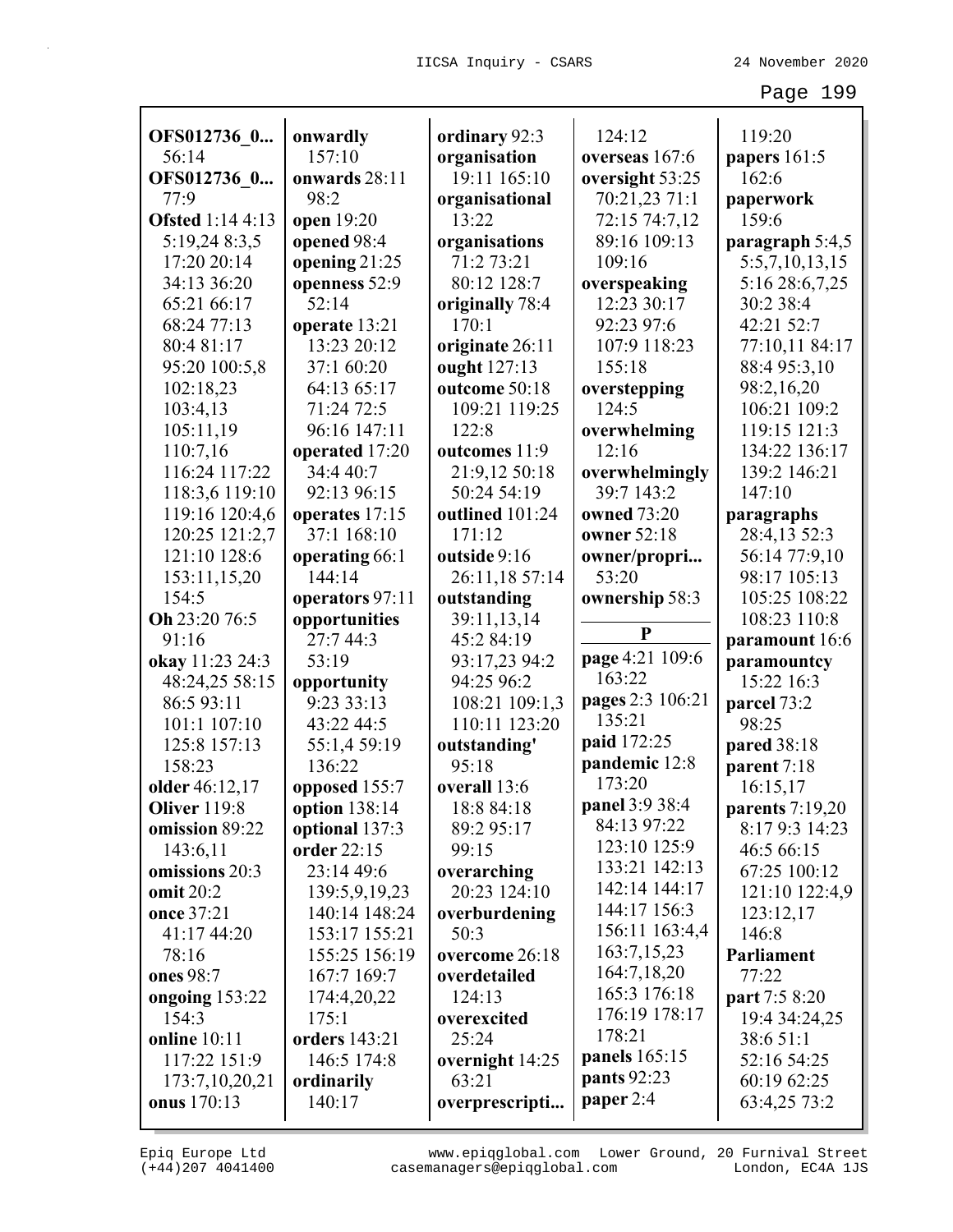| 76:21,24 79:5      | passport 136:19   | 38:23            | 128:17            | 26:18,24 28:11  |
|--------------------|-------------------|------------------|-------------------|-----------------|
| 98:25 100:16       | 137:7,11          | period 20:16     | pieces 25:20      | 29:12 32:25     |
| 115:1 141:13       | pastoral 17:19    | 44:4 80:8        | 71:16 76:19       | 37:24 39:21     |
| 142:3 145:7        | 17:24             | 100:10 103:7,9   | pile 49:11        | 40:6 42:5       |
| 175:24             | path 63:23        | 103:11 106:15    | piling $49:15$    | 50:16 57:23     |
| part-owner         | 154:20            | 106:18 110:16    | pitch 62:11       | 58:18 59:2,22   |
| 52:18              | Pausing 135:3     | 138:14,16        | place 7:20 26:7   | 69:21 72:17     |
| participate        | pay 136:25        | 139:24 144:6     | 45:24 52:9        | 79:16 83:23     |
| 158:7              | payroll 78:8      | 146:17           | 67:25 85:11       | 85:2 107:20     |
| particular 9:9     | <b>PCP</b> 156:11 | periods 123:21   | 89:20 98:7,13     | 113:21 116:14   |
| 15:9 20:6,22       | 157:21 158:12     | 137:16           | 105:20 106:5      | 116:16 117:25   |
| 22:17 28:3         | 159:22 165:6      | permanent 78:8   | 108:5 119:17      | 120:12 122:7    |
| 29:11 30:22,23     | 166:8             | permission       | 122:22 125:13     | 124:9,13 136:5  |
| 44:8 45:7,10       | pedagogy 6:18     | 80:24 131:5      | 126:4 128:17      | 147:25 157:12   |
| 48:18 53:12,15     | penetrating       | permissive       | 128:20 133:12     | 162:17,21,23    |
| 55:5 58:11         | 48:25             | 78:24            | 145:9 148:4,23    | 163:5,21        |
| 61:21 76:25        | <b>Penny 91:5</b> | person 36:14     | 154:12,14,16      | 164:25 168:4    |
| 81:24 84:9,21      | pensions 147:9    | 51:10 66:13,16   | 157:3 159:4       | 170:19          |
| 85:2,2 93:7,11     | people 4:12 11:9  | 91:9 115:25      | 165:25            | point-in-time   |
| 97:25 102:6        | 14:1 20:1         | 116:13 118:16    | placed $11:10$    | 8:15            |
| 110:23 112:19      | 22:21 28:11       | 148:19 161:18    | 83:15             | pointless 16:15 |
| 117:12 120:24      | 32:9 34:6         | 162:24 171:3     | places 29:15      | points 9:22     |
| 121:16 132:14      | 35:18 36:11,16    | person's $66:10$ | 45:23             | 28:24 72:10     |
| 140:25 144:11      | 37:5 40:5,5,9     | personal 26:21   | plan 64:22 69:7   | 102:18 107:11   |
| 158:11 160:24      | 41:17 46:4,6      | perspective      | 69:8              | 115:7           |
| 168:17 171:21      | 50:3 51:20        | 34:12 35:13      | play 132:14,14    | police 75:5     |
| 176:8              | 52:23 55:22       | pertaining       | 176:4,5,8         | 145:22 161:16   |
| particularised     | 59:25 60:18       | 120:1            | playground        | 175:4,10,12     |
| 141:16             | 61:7 62:22        | phase 2:25 4:11  | 27:9,10           | 177:5           |
| particularly       | 63:9 67:12        | 4:13 6:22,23     | playing 64:14     | policies 28:19  |
| 7:12 13:4 14:8     | 70:22 72:7,8,9    | 18:19 53:13      | pleaded 162:15    | 71:11 84:22,22  |
| 14:15 37:3         | 80:1 91:24        | 64:8 84:9 88:6   | please 1:14,21    | 85:4,8,21       |
| 38:9 43:24         | 94:24 95:1        | 90:17 130:13     | $1:23$ 2:7,16 5:3 | 111:25 112:2,5  |
| 44:15 73:11        | 111:15 114:22     | phases 48:22     | 5:19 28:5,15      | 116:21 117:17   |
| 87:18 98:13        | 115:13 124:20     | phrase $60:3$    | 32:11 56:15       | policy 28:21    |
| 99:13 109:2        | 141:22 143:13     | physical 21:11   | 94:15 110:9       | 34:2,15 35:3    |
| 120:21 122:14      | 146:14 149:20     | physically 12:18 | 166:23            | 38:19 72:3      |
| 161:3 176:10       | 150:15 151:7      | pick 29:12 48:8  | plus 124:2        | 78:10,12 85:15  |
| <b>parts</b> 16:20 | 151:13 168:23     | 73:5 79:24       | pm 80:20 81:1,3   | 86:4,8 112:17   |
| 34:17 132:9,10     | 176:1             | picked $13:13$   | 81:5 87:16        | 116:17 121:9    |
| pass 28:10 34:21   | people's $67:19$  | 91:1,3,7,8,9     | 129:10,11,13      | 123:16 154:7    |
| 38:16 97:20        | 170:13            | 107:17           | 166:21,23         | 173:25          |
| 123:9 154:18       | percentages       | picking $22:17$  | 178:7             | policy/law      |
| passed 8:13        | 94:5              | picture 76:21,24 | point 2:13 6:5    | 124:19          |
| 66:17 146:16       | perfectly 25:3    | piece 17:18,24   | 9:19 19:12        | political 69:22 |
| 172:11             | 61:2              | 33:8 97:25       | 20:14,15 22:12    | 70:4,8,11       |
| passing $22:20$    | performance       | 114:17,24        | 22:17 25:5        | 133:8 177:17    |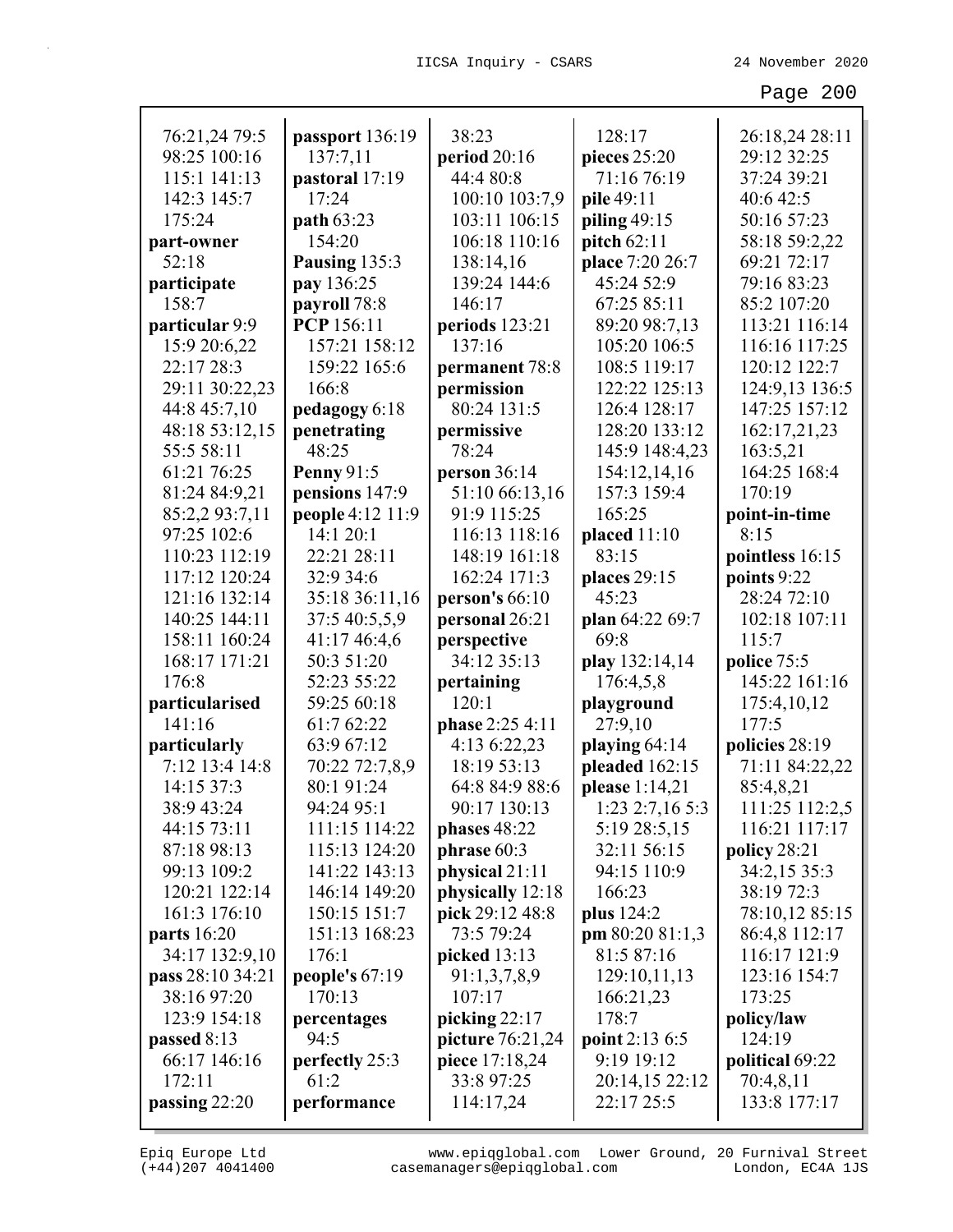| 177:19                  | practice 39:1                  | pressure 69:22             | 154:7 165:3           | 62:18,21 63:2           |
|-------------------------|--------------------------------|----------------------------|-----------------------|-------------------------|
| politician 70:7         | 45:22 50:23                    | 70:5,11 123:14             | 166:22                | 63:15,24 135:2          |
| politicians 70:2        | 54:10 60:13                    | 123:19                     | probe 24:4 96:6       | 135:10,18               |
| poor 25:2               | 61:15 65:24                    | pretending                 | 112:13 113:25         | 136:7,7,18,24           |
| position 15:15          | 78:6,10,12                     | 23:24 86:24                | probity 56:23         | 140:6,13                |
| 63:771:21               | 102:4 112:17                   | pretty 59:11               | problem 34:12         | 141:12,15,23            |
| 102:12 120:12           | 116:11 121:14                  | 61:17 116:20               | 36:14 55:21           | 142:16 143:7            |
| 120:17 122:2            | 126:2,15 135:2                 | 160:12                     | 58:11 75:19           | 143:19,21               |
| 126:13 133:14           | 135:7,25 139:8                 | prevalent                  | 83:1 86:17            | 148:10 155:16           |
| 165:8,24                | practices 117:10               | 173:22                     | 102:10                | 156:3,11 160:1          |
| 169:18                  | practise 66:17                 | prevent 13:24              | problematic           | 161:24 170:3            |
| possessing              | 66:24 68:11                    | 60:24 159:16               | 11:6                  | 171:13                  |
| 162:16                  | 133:21 135:9                   | previous 18:19             | problems 18:22        | professionals           |
| possibilities           | 139:9                          | 31:8 33:9 39:6             | 32:12 41:20           | 8:16 61:9               |
| 53:22                   | practitioners                  | 151:14                     | 42:14 55:24           | 62:24 164:2,23          |
| possibility             | 135:1 150:11                   | previously                 | 56:23 91:2            | professions             |
| 145:20                  | preclude 2:14                  | 138:2                      | 103:21                | 62:20 63:13,13          |
| possible 53:3           | predates 71:20                 | primarily                  | procedures            | Professor 81:7          |
| 90:22 102:7             | predecessor                    | 154:25                     | 71:11                 | 123:10 125:2,3          |
| 118:25 132:23           | 162:11                         | primary 33:18              | proceed 161:23        | profligate 49:24        |
| 140:4 170:10            | predecessors                   | 33:20 40:24                | process 36:9          | programme               |
| possibly 51:13          | 39:9                           | 60:5 70:20                 | 54:19 61:19           | 51:15                   |
| 93:1 103:11             | predicated                     | 116:20 117:2               | 65:23 93:22           | programmes              |
| 153:16                  | 128:12                         | <b>Prime 40:22</b>         | 94:6 101:2            | 136:9 137:14            |
| post 131:24             | preface 2:13                   | principle 7:17             | 123:3 136:14          | prohibit 142:20         |
| 171:11                  | prefects 87:6                  | 16:3,6 50:11               | 138:1,6 146:10        | 148:3                   |
| postdate 18:16          | preferable                     | 51:16,24 53:10             | 147:21 151:6,9        | prohibited              |
| postdated               | 80:15                          | 60:12,17                   | 151:15,17             | 31:17 138:4,4           |
| 107:12                  | preference 79:6                | principles 53:3            | 153:22 154:16         | 138:13 145:12           |
| potential 35:6          | preliminary                    | 63:9,18 74:14              | 158:8 163:1           | 145:13 146:19           |
| 38:2 53:19              | 129:25                         | prior 82:13                | 165:6,25 166:2        | 148:22 149:25           |
| 63:18 102:24            | premises 21:7                  | 117:19                     | 166:7,13,15           | 157:4 169:1             |
| 103:3 145:23            | 46:15                          | priorities 41:22           | 171:1 174:18          | prohibition             |
| potentially 17:4        | prep $44:1$                    | 126:20                     | 177:7                 | 133:5 138:25            |
| 66:8 116:4              | preparation                    | priority 12:13             | processes 20:8        | 139:5,22                |
| power 60:21             | 8:21                           | 12:13,16 34:2              | 20:10 47:23           | 140:14 143:21           |
| 68:6 73:24              | prepared 51:25                 | 34:15 35:3                 | 51:8 57:18            | 144:2,21,24             |
| 74:2 84:3               | preparing                      | <b>Priory 73:21,25</b>     | 66:5 119:10           | 145:7 146:6             |
| 140:9                   | 118:11                         | privacy 34:3               | 121:13                | 155:21,25               |
| powers 36:7             | prescribe 53:7                 | private 172:21             | <b>PROF</b> 129:5     | 156:19 162:1            |
| 43:4 69:17              | prescriptive                   | probably 8:10              | 178:1                 | 163:9 165:22            |
| 81:25 83:23             | 50:10 51:7                     | 14:15 22:13                | profession 63:13      | 174:20,22               |
| 127:4 167:25            | present 4:13 7:9<br>7:14 82:23 | 39:2,22 43:17              | 63:21 134:8           | 175:1                   |
| 172:13 174:11           |                                | 59:11,11 60:6<br>63:3 66:2 | 138:7 155:17          | promote 136:14          |
| 174:12 175:11<br>175:15 | presented<br>128:14            | 101:10 107:8               | 160:2<br>professional | promoted 88:12          |
| practical 82:4          | pressing $175:10$              | 116:15 125:21              | 19:14 60:19           | prompt 30:2<br>prompted |
|                         |                                |                            |                       |                         |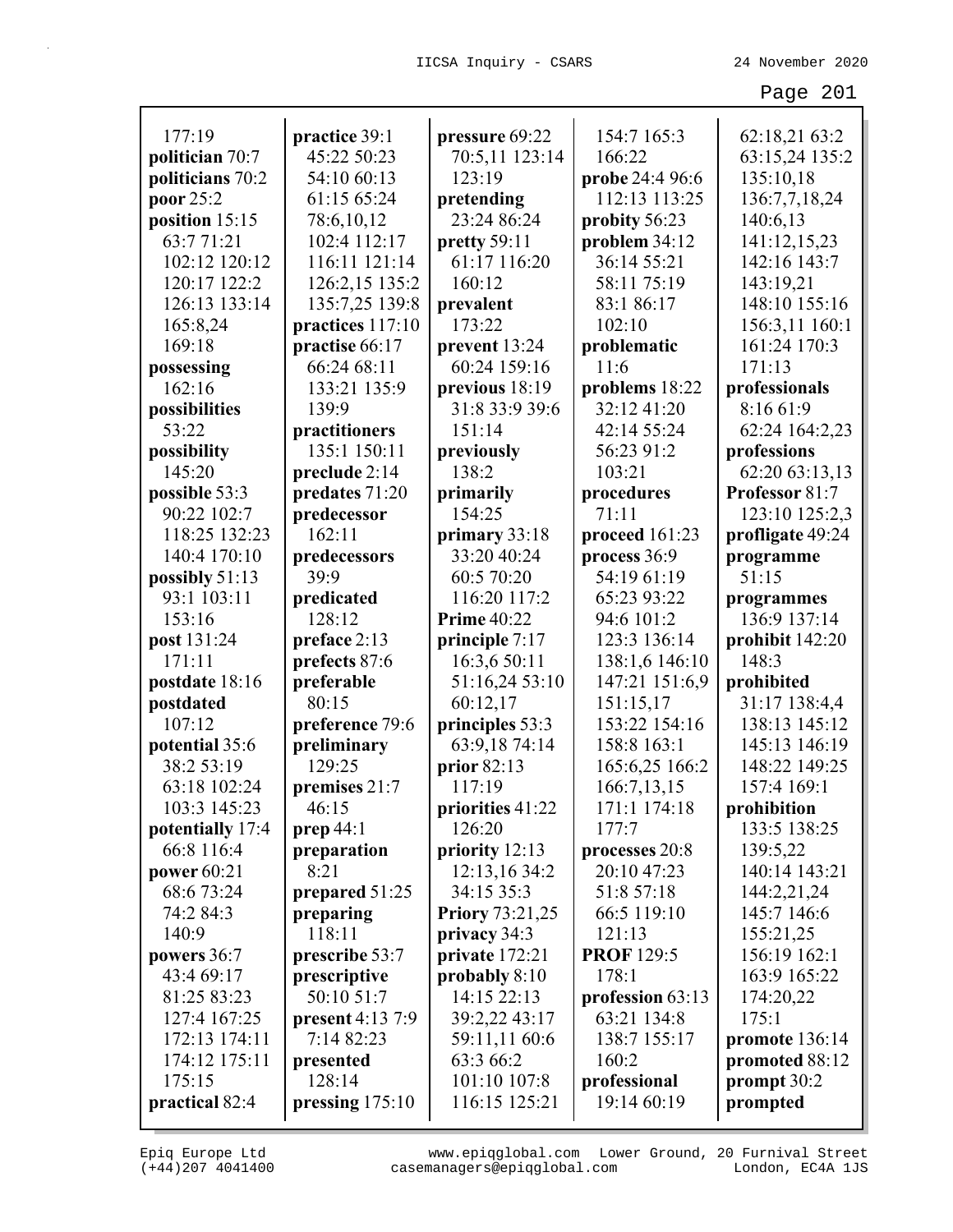| 103:15           | 75:1,1 77:13      | purposes 156:16 | 149:24 167:11  | 112:6 114:1,3    |
|------------------|-------------------|-----------------|----------------|------------------|
| proper 32:2      | 136:11 170:2,3    | 163:24          | 167:11,16      | 116:3 117:8      |
| 40:7 46:25       | 175:13            | pursue 35:2     | 168:7,15 170:1 | 123:7 125:5,6    |
| 51:17 69:13      | provided 6:11     | 95:1            | quality 10:24  | 125:9 128:25     |
| properly 34:7    | 10:12 130:9       | pursued 86:18   | 54:19 64:9,11  | 129:6 151:14     |
| 60:19 144:25     | provider 147:1    | push 54:6       | 64:18 71:13,14 | 176:17,19        |
| 160:7 165:5      | providers 11:20   | pushed 12:13    | 77:14 84:19    | 177:21 178:17    |
| 176:12           | 125:25            | 20:7,11 76:2    | 85:7 101:13    | 178:21           |
| properly-tailo   | providing 71:12   | pushing 53:1    | 104:12,14      | quicker 39:10    |
| 55:22            | 127:21 164:4      | put 2:13 8:5,8  | 110:4 114:25   | quickly 79:17    |
| proportion       | provision 15:14   | 13:1 18:1       | 118:7 165:25   | 83:8 141:20      |
| 26:10 57:16      | 16:14 38:10,13    | 41:17 51:14,15  | quarters 6:10  | quite 10:4 17:18 |
| 94:22,23         | 43:6 68:3,4       | 55:12,13,23     | queried 94:1   | 23:17 44:2       |
| proposals 57:1   | 73:5 74:7         | 60:3 69:12      | question 2:13  | 68:20 70:2       |
| proposing 59:16  | 75:15 84:19       | 87:21 96:7      | 11:13 12:14    | 81:22 83:18      |
| 174:10           | 87:11,14,16,17    | 97:9 98:9       | 22:1 23:22     | 86:9 89:21       |
| proprietor       | 88:1,2,20 89:3    | 116:24 126:19   | 24:6 26:3      | 92:9 94:6 98:6   |
| 53:17 54:3       | 92:2,3 127:9      | 142:13 154:16   | 32:10 33:25    | 99:5 100:16      |
| 58:20,24 89:19   | provisional 42:1  | 159:10 162:24   | 34:1 47:9      | 111:10 114:14    |
| proprietor-led   | 69:24             | 165:24,25       | 48:12 70:6     | 114:20,23,24     |
| 53:17            | provisions 78:4   | 167:8 168:12    | 80:21 81:8     | 116:8 117:17     |
| proprietor-ow    | public 1:4 14:13  | 168:14 169:3,9  | 84:4 89:1      | 120:22 177:4,9   |
| 56:10            | 38:19 57:10       | 174:22          | 95:22 96:5     | quote 137:21     |
| proprietors      | 123:16 146:8      | puts 71:21      | 97:3 98:19     |                  |
| 56:12 57:25      | publish $8:18,18$ | putting 16:20   | 100:1,5 103:7  | $\bf R$          |
| 58:19            | 119:3 135:24      | 57:12 68:23     | 104:12 109:10  | raise 2:16 27:22 |
| pros 134:4       | published 6:8,13  |                 | 110:13 112:21  | 35:7 58:6        |
| protecting 84:20 | 12:20 13:16       | Q               | 113:15 115:3   | 59:22 70:13      |
| protection 6:5   | 70:1 105:21,22    | QA 93:21        | 115:20,24      | 75:21 89:14      |
| 10:25 12:9       | 118:3             | QTS 63:8 147:5  | 120:6,8,10     | 91:11 112:17     |
| 18:11 28:18      | pull 13:3         | 148:9,20        | 126:23 144:4   | 115:20,24        |
| 34:3 37:12       | pupil 10:7        | 167:15          | 159:24 160:23  | 116:3 142:9      |
| 39:25 41:9       | 157:16 159:18     | qua 24:24       | 164:14,23      | raised 15:22     |
| 45:10 65:6       | 159:25            | qualification   | 173:24 176:20  | 26:3 32:18       |
| 77:20 85:3,8     | pupils 6:8,21,25  | 65:11,22 66:6   | questioning    | 59:24 69:6       |
| 85:21 99:17      | 7:2,79:3,23       | 66:15 67:3,13   | 23:13 48:22    | 70:13 91:5       |
| 101:25 104:4     | 10:2 29:6,19      | 67:22 148:10    | questionnaire  | 93:15 95:16      |
| 105:7 115:8      | 29:22 43:21       | 167:2,14        | 10:7           | 114:6 116:10     |
| protocols 128:5  | 46:12,17 50:1     | 170:22,24       | questionnaires | 116:17 120:3     |
| 128:7            | 58:13,1687:19     | 171:14          | 8:17           | 152:11 172:8     |
| prove $60:14$    | 91:23 95:8        | qualifications  | questions 15:8 | raising $91:14$  |
| 163:12           | 100:4 109:6       | 134:14 154:18   | 36:25 37:14    | range $25:3$     |
| proven $145:5$   | 122:24 156:23     | 167:7 176:11    | 48:10 49:18    | 27:17 98:10      |
| 155:15,23        | 172:3             | qualified 65:5  | 50:14 51:4,22  | 112:14 115:3     |
| 163:8 166:16     | pupils' 99:16     | 134:11 146:12   | 54:20 59:13    | 138:2 139:25     |
| provide 26:12    | purely $87:13$    | 146:15,23       | 66:9 72:6      | 144:7,8          |
| 59:21 71:12      | purpose 134:13    | 147:18 149:23   | 79:19 84:8     | ranging $146:5$  |
|                  |                   |                 |                |                  |

(+44)207 4041400 casemanagers@epiqglobal.com London, EC4A 1JS www.epiqglobal.com Lower Ground, 20 Furnival Street

┚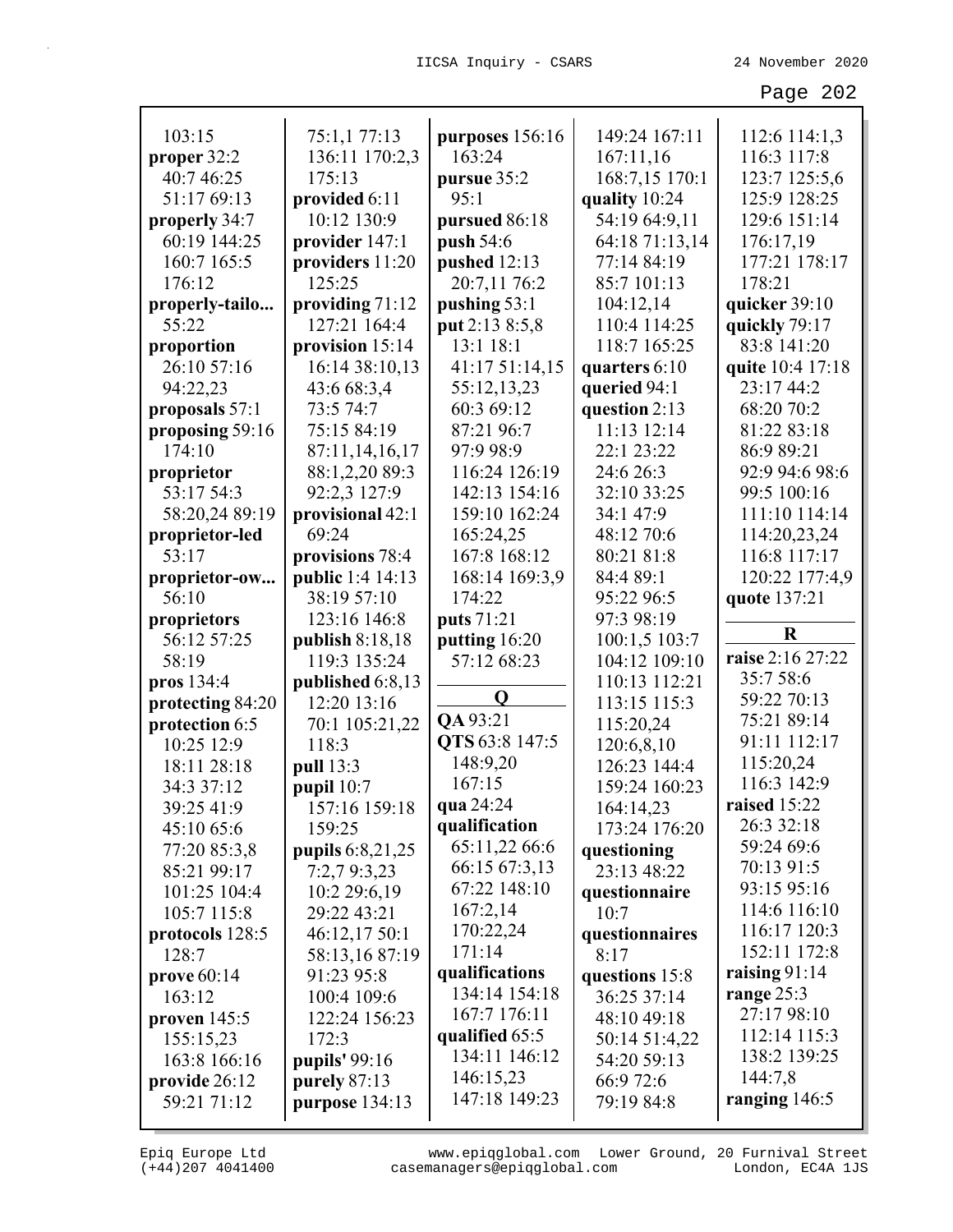| rating $84:19$   | reasonably 82:4           | 137:17 139:8                      | 162:12,21                      | 113:7 135:1        |
|------------------|---------------------------|-----------------------------------|--------------------------------|--------------------|
| rationale 140:15 | 128:5                     | 146:16 147:2                      | referrals 30:8                 | 137:6 147:6,7      |
| 140:17 150:14    | reasons 32:24             | 148:5                             | 30:21 31:11,12                 | 147:8 150:4,7      |
| reach 42:2 89:2  | 61:25 70:9                | recorded 47:12                    | 93:6 146:2                     | 150:16 151:8       |
| 143:15           | 79:23 99:2                | 59:6                              | 153:20                         | 152:2,9,15         |
| reached 32:25    | reassurance               | recording 37:11                   | referred 30:25                 | 161:19 167:18      |
| 49:2 86:14       | 146:7                     | 108:8                             | 30:25 88:18                    | 168:6 171:19       |
| 100:2 109:11     | recall 83:2               | records 29:10                     | 102:19 121:1                   | 173:1              |
| 109:17 113:15    | receive 7:22              | 36:14 37:12,22                    | 121:24 126:24                  | registered 65:20   |
| 116:23 120:6     | 34:21 70:3,4              | 88:13 95:18,19                    | 127:15 133:24                  | 66:14,22,23        |
| 121:9            | 109:3 137:16              | 104:4,13,14,17                    | 135:9 140:5                    | 127:8 136:22       |
| reaches 75:24    | 146:3 161:20              | 104:18 106:16                     | 141:9 142:2                    | 136:25 151:23      |
| read 28:23       | 175:9 177:4               | 109:20 119:16                     | 144:8,16 145:4                 | registering        |
| 29:14 33:8       | received 2:25             | 119:20,20                         | 153:16 157:2,9                 | 151:7              |
| 86:6 96:4        | 12:25                     | 120:1 121:9                       | 157:10,20                      | registrant 139:7   |
| 113:21 114:22    | receives 55:11            | 122:1,18                          | 158:12,21                      | 151:4              |
| readers 111:10   | receiving 70:8            | 141:19 146:14                     | 161:11 162:10                  | registrants        |
| reading $107:20$ | recess 42:8               | recourse 9:15                     | 162:19,25                      | 136:3 137:2        |
| 116:23           | recognise 19:18           | recreated                         | 167:23 169:6                   | 145:18 154:20      |
| real 20:13 34:9  | 26:5,1641:14              | 169:21                            | 172:3,23 173:8                 | registrar 131:17   |
| 34:15 35:6       | recognised 66:5           | recruit 125:25                    | 177:8,11                       | registration       |
| 45:19 50:13      | 66:15 150:19              | recruitment                       | referring $2:4$                | 56:19,25 57:21     |
| 52:22 60:21      | 154:3                     | 123:3                             | 5:15                           | 58:25 65:23        |
| realise 23:21    | recognition               | rectified 32:13                   | refers 5:4 29:14               | 68:12 136:13       |
| realised 73:9    | 34:17 40:19               | reduce 15:1                       | 172:17                         | 139:9,20           |
| reality 49:19,20 | 134:14 167:10             | 44:13                             | refinements                    | 146:10 150:2       |
| 151:16           | 167:25 170:22             | reduced 15:4                      | 126:4                          | 150:24 151:9       |
| really 20:7      | 170:24 171:14             | 138:3                             | reflected 25:7                 | 151:19,24          |
| 23:10,10,23      | recommend                 | reduced-tariff                    | reflections                    | 152:6 168:6        |
| 28:22 29:19      | 121:11                    | 110:15                            | 137:10                         | 170:23 171:2,3     |
| 37:13 40:11      | recommendat               | reducing 137:24                   | refuse 151:23                  | 172:17 173:2       |
| 50:3 51:18       | 126:14 142:17             | redundant                         | regard 16:2                    | 175:7              |
| 56:4 63:4        | 144:18                    | 38:25                             | 151:13                         | regs 108:3         |
| 79:11 101:4      |                           |                                   |                                | regular $52:15,21$ |
|                  | recommendat<br>38:2 120:4 | refer 1:23 96:21<br>101:21 102:10 | regarding 75:23<br>95:8 154:19 | regularly 91:7     |
| 102:9 109:21     |                           | 106:9,10 143:8                    | 164:1                          | 152:11 161:20      |
| 110:21 111:24    | 121:2,5,16                |                                   |                                |                    |
| 112:16 114:12    | recommended               | 143:14 145:18                     | regards $112:15$               | 166:1              |
| 116:21 117:3     | 125:11                    | 145:22 153:21                     | regime 34:4                    | regulate 134:8     |
| 117:16 120:17    | reconsidered              | 156:3,6 158:23                    | 124:17 156:9                   | 175:25             |
| 140:24 158:13    | 139:25                    | 162:20                            | regimes $81:15$                | regulated          |
| 158:25 160:9     | record $30:3,7$           | reference 5:10                    | region $5:21$ $8:10$           | 126:11 149:14      |
| 163:7,24         | 34:7 37:3,16              | 107:24                            | regional 5:20                  | 149:18 176:3       |
| 164:14,22        | 95:18 97:9                | references 57:9                   | 118:24 119:1                   | regulation 90:19   |
| 167:22 168:4     | 104:16 105:2,9            | referencing 57:6                  | 128:3                          | 90:25 97:1         |
| reason 128:16    | 105:24 106:3,5            | 58:5                              | register 30:5                  | 125:11 127:24      |
| reasonable 61:9  | 106:10,19                 | referral 84:24                    | 106:2,4,7,9,23                 | 129:16 131:9       |
| 62:15            | 108:14 137:9              | 102:23 145:11                     | 107:2,4 112:23                 | 131:11 132:5       |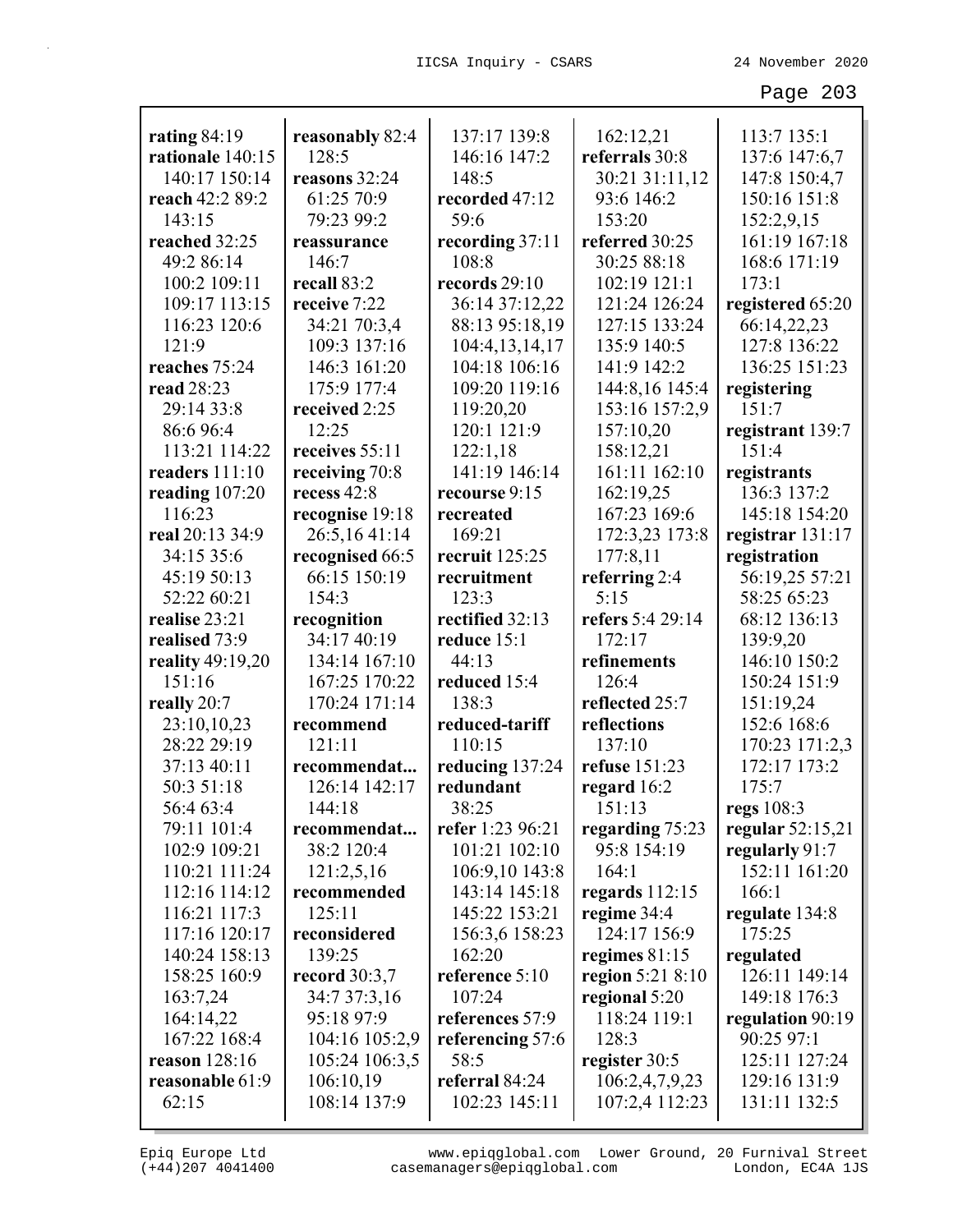| 134:6 144:14       | 100:25 111:13       | 92:20 115:10     | 83:3 90:8,17     | rest 51:12       |
|--------------------|---------------------|------------------|------------------|------------------|
| 147:14 150:25      | religious 97:12     | reporting 32:7   | 102:21 123:23    | restricted       |
| regulations 12:2   | relook 55:4         | reports 12:20    | 125:12 126:11    | 147:18,21        |
| 21:5 106:8,9       | relooked 10:22      | 75:18 80:3       | resigned 162:17  | restrictions     |
| regulator 34:23    | reluctance 79:1     | 102:19           | resistance 7:11  | 13:24            |
| 68:3,4 133:16      | reluctant 36:11     | representations  | 37:17            | result 71:19     |
| 133:17 154:18      | rely 128:13         | 152:5            | resolution 24:5  | 137:24 155:20    |
| regulators 70:10   | relying $51:10$     | representatives  | resolved 56:3    | 162:1 163:9      |
| 174:12 175:15      | remain 121:11       | 7:13             | resolves 106:11  | resume 39:12     |
| 177:9              | remains 139:8       | represented      | resource 59:12   | 41:3             |
| regulatory 32:3    | 176:5               | 17:24            | resourced 47:4   | retained 135:12  |
| 39:12,22 69:1      | remedied 32:2       | reprimand        | resources 90:21  | 140:8            |
| 69:2 70:5          | remember 12:1       | 139:7 146:5      | 101:15,15        | retention 121:9  |
| 140:10 168:11      | 26:7,9 87:9         | request 43:8     | 123:16           | 121:25           |
| 170:5              | 104:23 105:1        | require 26:21    | respect 6:4      | return 36:23,24  |
| rehearsed 23:3     | remind $42:21$      | 127:17           | 20:21 27:15      | 42:9 45:4 81:1   |
| reinspection       | remit 144:11        | required 8:3     | 28:18 36:3       | 82:19,24 129:9   |
| 69:7               | remits 12:23        | 14:2 82:1        | 38:9,12 50:19    | review 20:10     |
| reinstating 32:6   | 117:22              | 89:18 106:20     | 73:11 75:4       | 111:3 112:1,20   |
| reiterations       | removal 39:11       | 139:12 148:17    | 76:8 77:19       | 113:13,17        |
| 85:25              | <b>remove</b> 70:10 | 150:4,6,15       | 81:24 86:20      | 115:11 116:10    |
| rejig $1:6,11$     | 123:19              | 152:2,9,15       | 101:19 130:8     | 116:17,19,20     |
| related 52:18      | removed 161:18      | 169:3 171:19     | 149:11           | 117:15 118:1,8   |
| 89:16 110:19       | rename 150:23       | 173:1            | respectful 52:24 | 118:23 119:8,9   |
| relating $133:5$   | renamed 131:25      | requirement      | respects 39:2    | 120:8,20 121:8   |
| relation $6:17,17$ | 132:2               | 30:12,16 59:18   | 69:17            | 135:14 138:14    |
| 21:24 40:23        | render 38:24        | 62:6 103:1,2     | respond 76:10    | 138:16 166:1     |
| 57:8,22 58:18      | repeat $47:20$      | 106:4 108:1      | 83:8 120:12      | 172:10           |
| 59:3 61:21         | replaced 88:18      | 145:17,21        | responded        | reviewed 112:23  |
| 69:18 70:4,5       | report 35:8,9       | 166:15           | 88:12            | 122:1            |
| 99:21 100:18       | 39:21 54:8          | requirements     | response 5:8     | reviewing 55:2   |
| 127:5,8 137:22     | 61:9 66:12          | 14:13 50:10      | responses        | reviews 118:5    |
| 162:13             | 68:15 69:25         | 52:685:16        | 127:19           | 166:4            |
| relationship       | 78:1,3 80:4,5       | requires 40:25   | responsibilities | revised 88:19    |
| 33:15 91:25        | 82:10 91:5          | 43:7 59:8        | 55:16 61:22      | <b>RI</b> 43:12  |
| 152:19 153:6       | 93:9,10 104:20      | 170:6            | 132:19 141:17    | rich 27:9 122:19 |
| 159:11             | 105:11,20,21        | requiring 111:7  | 141:21           | Richards 15:21   |
| relationships      | 108:19 110:17       | resentment       | responsibility   | richer $10:6$    |
| 33:2 46:3          | 110:18 111:8        | 80:10            | 46:9 48:16       | 27:11            |
| 88:14,23           | 112:11 114:23       | residential 4:16 | 62:18 65:4       | right $5:69:4$   |
| 114:25             | 115:1,9,14          | 14:22 15:5,12    | 70:16 72:12      | 11:1421:2        |
| relevant 19:10     | 116:23 119:10       | 35:13 38:9,12    | 102:2            | 23:14 26:12      |
| 35:1 65:11         | 122:5 133:11        | 38:13 42:19,19   | responsible      | 37:20 46:25      |
| 136:8 138:8        | 164:9,9 168:17      | 43:3 55:3 64:6   | 115:7 118:7      | 49:18 50:11,14   |
| 155:19 170:11      | 168:17              | 64:13,20 65:10   | 135:4            | 51:4,25 53:6     |
| reliance $145:1,3$ | reported 50:21      | 65:25 66:25      | responsive       | 54:12 56:1       |
| relied $78:15$     | 61:3 71:3           | 68:12 73:15      | 121:11           | 59:4 60:15       |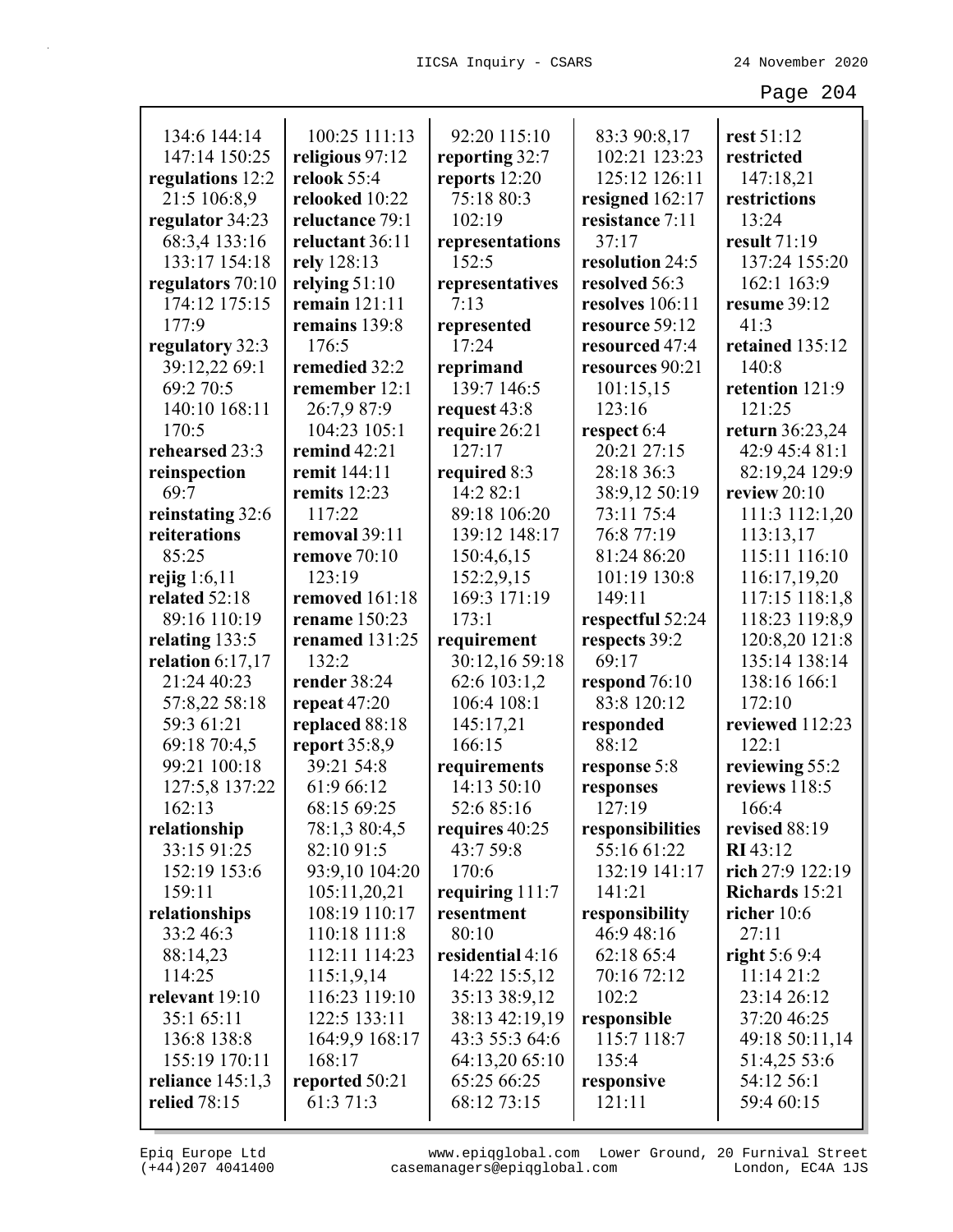| 68:8,9 72:6,7       | robustness              | 117:10 121:14  | 164:22 168:4       | 9:11,14,16     |
|---------------------|-------------------------|----------------|--------------------|----------------|
| 73:24 75:24         | 171:16                  | 148:17 169:6   | 168:25 169:21      | 10:12,13 13:5  |
| 82:18 85:12         | role $4:13\,5:18$       | safeguard 26:9 | 172:2 175:9        | 13:7 14:11     |
| 87:1 94:2 99:3      | 5:21 47:6               | safeguarded    | 176:9              | 15:24 16:13,16 |
| 106:6,14            | 49:14 51:17             | 82:5 88:14     | safety 16:2 46:9   | 16:18 17:6,17  |
| 107:19 111:15       | 53:8 55:6,11            | 172:22         | 99:19,22           | 22:1,25 24:13  |
| 116:6,9 117:6       | 55:25 58:3              | safeguarding   | 117:23             | 24:15 26:7,11  |
| 120:8,10            | 67:21 68:11             | 5:23,25 6:5,17 | sample 166:1       | 26:14 27:11,20 |
| 123:22 124:16       | 69:1,3 70:14            | 9:15,25 10:25  | sanction 161:16    | 28:17,18 29:10 |
| 124:20 126:17       | 74:3,4,25               | 11:19 14:14    | sanctions 138:2    | 31:25 33:10,15 |
| 131:14,20           | 75:17 87:18             | 16:12,25 17:6  | 139:3 140:1,3      | 41:13 44:1,19  |
| 132:1,3,7           | 131:18 132:14           | 17:13,23 18:2  | 144:8 171:10       | 45:5,19,20,21  |
| 133:13 134:1        | 132:14 139:16           | 18:7,10 20:20  | sandwiched         | 46:6,14,16     |
| 135:5 138:4         | 176:8                   | 21:24 22:2     | 4:19               | 47:13,22 48:12 |
| 140:7,8 141:10      | <b>roles</b> 74:11      | 28:6,8,10,15   | sat 89:25 116:6    | 51:2 52:5,19   |
| 146:12 149:8        | room $22:12$            | 28:19,19 29:4  | satisfactory       | 53:12,13,15,17 |
| 149:19 152:23       | rooms $15:2$            | 29:17,21 30:2  | 68:6 69:20         | 54:8,13 56:18  |
| 152:24 155:25       | 91:24                   | 31:18 33:6     | 98:15,25 99:17     | 56:19 58:2,19  |
| 166:17 167:8        | <b>rooted 81:25</b>     | 38:7 39:16,24  | 107:1              | 59:1,14 60:6,8 |
| 167:20 168:8        | rotation 65:18          | 40:8 41:9      | satisfied 114:15   | 60:21 61:25    |
| 169:12 170:18       | round 60:16             | 44:10,16 45:11 | satisfy 48:11      | 63:16 65:11,25 |
| 174:8,22,23         | route $63:8$            | 45:17 46:25    | 50:24              | 66:25 68:7,13  |
| 175:7 176:10        | <b>routes</b> 7:22 79:7 | 47:1,3,7,17    | satisfying 114:1   | 70:1 72:22     |
| 176:11              | routine $11:15$         | 48:6,16 49:6   | saw 58:12 112:3    | 73:22,24 75:4  |
| rightly $17:3$      | 39:15                   | 49:13 50:19,22 | saying $11:9$      | 75:7,20 76:3,4 |
| rigorous $111:20$   | routinely 31:19         | 50:25 51:5,11  | 27:23 29:22        | 76:10 79:3     |
| 120:14              | <b>RS-F71</b> 154:23    | 51:12,20 55:10 | 50:4 53:7          | 80:14 82:9     |
| rigour $114:2$      | 156:21 159:10           | 55:11,16 61:22 | 54:18 59:4         | 83:3 84:2 85:9 |
| 122:16              | rubbish $24:25$         | 62:771:8,10    | 69:4 80:4,5        | 86:16 87:14    |
| ring $8:5,968:23$   | ruling $138:3$          | 72:15 75:21    | 90:24 100:18       | 88:15 89:21    |
| rise 13:12          | rumours 102:24          | 77:20 79:20,23 | 100:24 108:15      | 90:15 91:1,16  |
| risk 35:21 84:4     | run 2:18 40:24          | 80:1,5 81:11   | 118:20 132:3       | 91:21 92:20    |
| 118:14,16           | 81:17 89:20             | 81:16,23 82:7  | 169:12             | 93:2,17,22,25  |
| 122:24 123:23       | 94:17                   | 83:13,20,22,25 | says 16:5 53:21    | 94:1 95:7,9,19 |
| 124:2 133:14        | run-up $40:22$          | 84:3,23,24     | 67:4,5,8 75:10     | 95:20,21,21,22 |
| 142:22 143:6,9      | running $25:19$         | 86:16 88:12    | 76:8 88:9          | 98:3 99:25     |
| 149:21 160:20       | 49:22                   | 98:15 99:14,23 | 93:18 95:5         | 100:11,18      |
| 161:3 176:6         | rushed 42:1             | 104:24 108:20  | 98:20 112:11       | 102:23 105:6   |
| risk-assessed       |                         | 110:11,20,24   | 159:9 163:25       | 107:1 108:9,15 |
| 44:24 45:4          | S                       | 111:14,22      | scale 78:7         | 108:25 109:8   |
| risks $57:17$       | safe 9:8 14:24          | 112:2 120:2,23 | <b>SCCIF 96:22</b> | 110:9,14 111:5 |
| 77:19 154:3         | 16:17,18 21:7           | 120:25 121:7   | scenario 175:12    | 111:22 112:14  |
| 156:5               | 29:22,24,24             | 122:21 126:25  | scenarios          | 112:15,20      |
| roads 109:5         | 46:8 53:21              | 127:1 132:8,11 | 146:24 175:8       | 113:5,6 114:1  |
| <b>robust 84:25</b> | 66:8,8 86:1             | 137:5,15       | schedules          | 115:8,22,23    |
| 111:20              | 87:8 109:9              | 152:21 153:13  | 172:15             | 116:1,8 117:12 |
| robustly 115:12     | 115:20 116:3            | 161:13 164:15  | school $7:8,21$    | 117:23 118:4   |
|                     |                         |                |                    |                |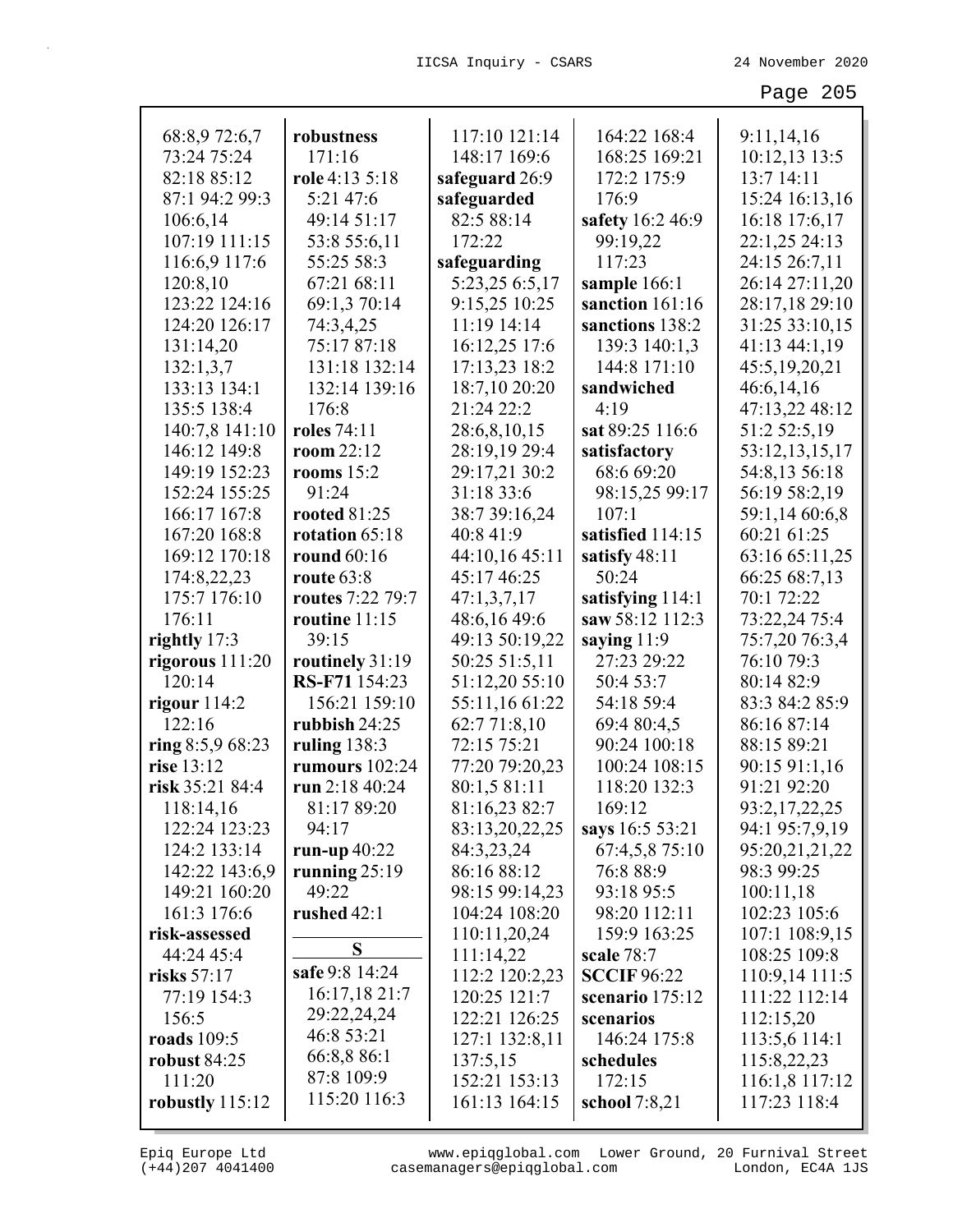| 121:12,23                   | 73:7,14,15,20               | 44:18 45:9,14    | 40:19 87:10,21               | 99:18 172:21      |
|-----------------------------|-----------------------------|------------------|------------------------------|-------------------|
| 122:20 123:13               | 74:1,20,22                  | 47:18 48:18      | 87:21,23                     | security 13:21    |
| 124:6 127:22                | 76:15 77:6,14               | 49:19 51:19      | 153:15                       | 71:7              |
| 138:21,21                   | 77:22 79:2,4                | 52:2 53:11       | <b>Scotland</b> 125:14       | see 2:7 17:16     |
| 141:8 145:10                | 79:24 80:11                 | 54:16,22 55:19   | 174:14                       | 25:23 26:22       |
| 148:10 149:11               | 81:24 83:3,5                | 56:9 58:6        | <b>SCR</b> 120:5             | 30:1 32:16        |
| 149:20 150:7                | 84:5,8 90:8,9               | 59:22 61:7       | screen 2:6 13:1              | 37:15,16,22       |
| 156:22 157:1                | 90:17,18,18                 | 62:2 63:6 64:2   | 45:15 130:4                  | 43:18 50:25       |
| 159:12 168:19               | 91:18 94:6                  | 65:9 66:7 67:1   | script $23:1,4$              | 51:8 52:16,21     |
| 171:22,25                   | 96:17 97:9                  | 67:16 68:2,19    | scrutiny 39:16               | 53:5 54:22        |
| 172:6 173:6,10              | 102:21,22                   | 70:12 72:11,24   | 40:6 52:14,15                | 55:17 63:22       |
| school's 69:25              | 103:2 104:14                | 73:8 74:3,25     | 54:12 57:7,15                | 64:25 69:8        |
| 110:22 111:9                | 104:18 105:3,9              | 75:12 76:13      | 58:24 59:19                  | 74:18 76:6        |
| 113:13                      | 106:5,15,19                 | 77:1 78:20       | 77:22                        | 80:20 94:14       |
| schools 3:18                | 116:12,20                   | 79:8,16,21       | search 57:5                  | 97:21 101:6       |
| 5:11,12 6:11                | 117:2 118:6,8               | 80:19 81:2,6,7   | second 3:20                  | 102:2 108:11      |
| 6:22 7:12,21                | 122:24 123:24               | 82:12,19 83:10   | 10:19 59:2                   | 109:2 110:1       |
| 8:23,24 9:6                 | 124:1,1,17,18               | 84:7 85:12,18    | 83:23 107:20                 | 115:21 133:16     |
| 11:10 12:5,17               | 127:4,8 128:3               | 85:20 86:3,8     | 113:7 126:23                 | 134:18,25         |
| 13:20 14:9,12               | 143:6 144:25                | 86:25 87:2,12    | 130:14 131:6                 | 136:5 140:5       |
| 14:17,22 15:1               | 145:4,8 151:3               | 87:23 88:3       | second-guess                 | 141:11,13,16      |
| 15:5, 10, 13, 21            | 152:8,10 169:5              | 89:1,14 90:4     | 101:7                        | 142:9,19          |
| 16:1 17:8 18:6              | 171:19 172:18               | 90:10,16 91:20   | secondary 5:11               | 148:18 171:9      |
| 26:11 33:18                 | 173:3                       | 92:14,23 93:3    | 40:23 41:17                  | 175:8             |
| 34:22 37:15                 | schoolteachers              | 93:10,24 94:3    | 70:19 117:2                  | seeing $17:11$    |
| 38:13 39:14,14              | 137:12 150:7                | 94:13,15 95:3    | secondly 1:25                | 28:23 177:3,6     |
| 39:20 40:12,14              | 151:4 152:2                 | 96:16,24 97:7    | 20:1 32:4                    | seek 7:2,2 22:8   |
| 40:15,24,24                 | Scolding 1:4,5              | 97:17,20 98:14   | 103:4 120:5                  | 126:25 170:23     |
| 42:20 43:3,7                | 1:18,193:5,8                | 99:9,16 100:24   | 162:4                        | seeking 67:25     |
| 43:10,11,18,20              | 3:13,16,204:1               | 101:18 102:17    | <b>Secretaries</b> 39:6      | 171:12            |
| 43:24 44:7,8                | 4:4,8,11,17,24              | 103:13,18        | Secretary 39:5               | seen 6:22 12:5    |
| 44:13,15,25                 | 5:3,6,9,176:1               | 104:2,15         | 133:4,6 142:17               | 16:13 17:7        |
| 45:18 46:14,16              | 6:19 7:25 8:22              | 105:11,23        | 142:19 144:18                | 22:22 38:25       |
| 48:20,21 51:22              | 9:2,12,18 10:7              | 106:11,21        | 144:20                       | 39:20 74:22       |
| 52:1,17 53:20               | 10:13,16 11:22              | 107:10,19        | section 16:5                 | 107:1 109:19      |
| 54:6,14 55:3,4              | 12:22,25 14:19              | 108:17 110:7     | 43:4 75:25                   | 113:24 122:11     |
| 55:5,20 56:10               | 15:11,19 16:22              | 111:12,23        | 76:20 81:25                  | 126:14 139:23     |
| 56:13,25 57:9               | 18:13 20:18                 | 112:19 113:12    | 83:24 98:6                   | 161:4             |
| 57:12,14,15,17              | 22:17 24:7,22               | 114:7 115:5      | 100:9 101:12                 | <b>SEF</b> 117:11 |
| 57:19,22 59:23              | 25:5,13,24                  | 116:5,16         | 104:21,21                    | seize 44:3        |
| 60:7 61:23                  | 26:22 27:13,21              | 117:13,25        | 111:7                        | seizing $127:6$   |
| 63:5 64:7,13                | 30:1,1831:7                 | 118:23 119:7     | sector 8:23                  | selection 84:25   |
| 64:20 67:1,2                | 32:1,16 34:11               | 120:3,24 123:7   | 15:24,24 73:12               | self-declaration  |
| 68:1 69:9,10                | 35:7,16,25                  | 124:23 125:2,8   | 79:2,4 172:20                | 151:11,15         |
| 70:16,18,18,20              | 36:24 37:20,24              | 178:16           | 172:21                       | 176:23 177:8      |
| 70:20,24 71:4<br>71:10 72:1 | 39:18 41:4<br>42:4,10,16,17 | scooped 88:25    | sectors 71:24<br>secure 15:4 | self-evaluation   |
|                             |                             | scope 19:14 38:6 |                              | 100:15,23,25      |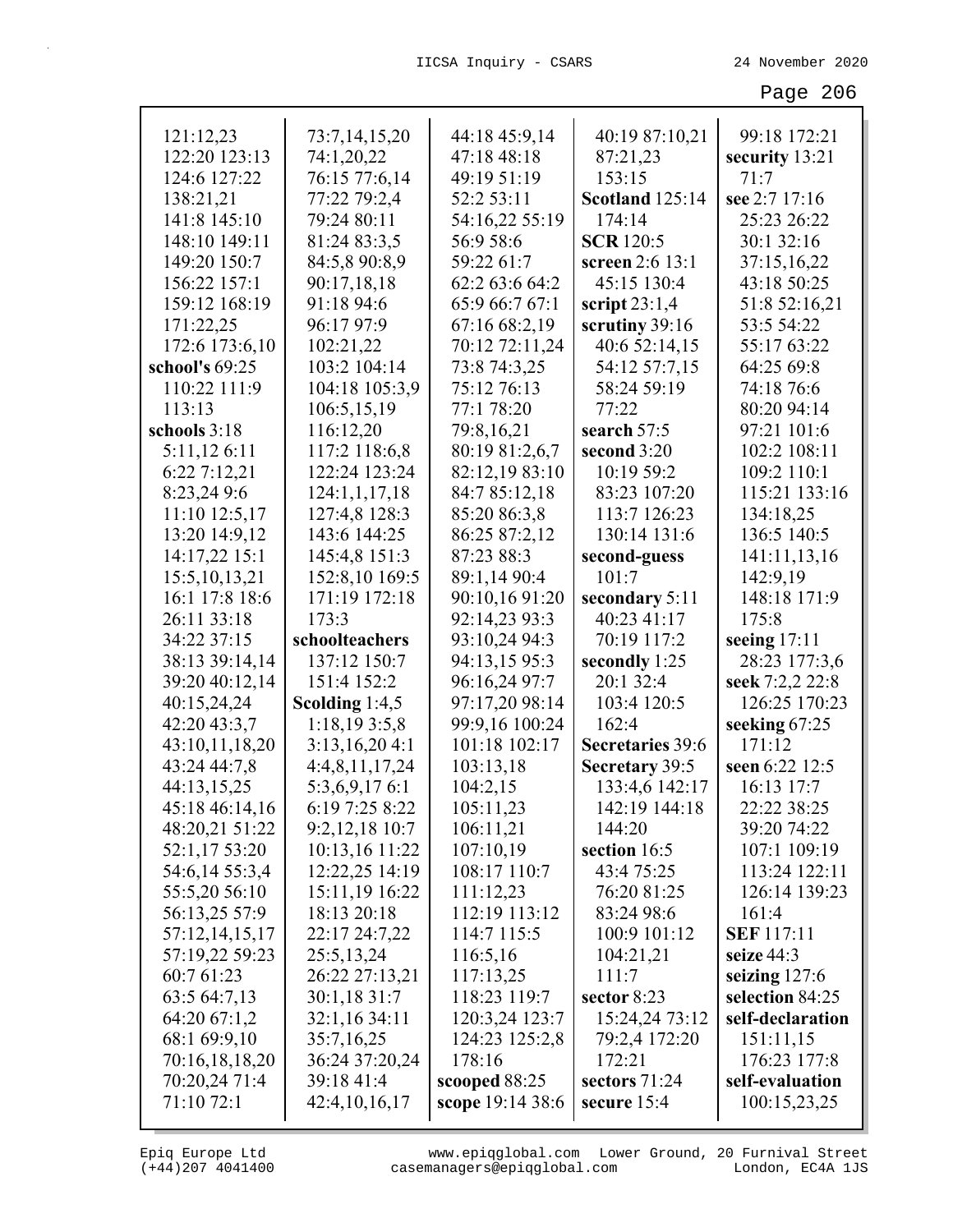|                                   |                              | 115:2             |                                   |                                     |
|-----------------------------------|------------------------------|-------------------|-----------------------------------|-------------------------------------|
| 110:22 117:9<br>self-refer 145:25 | 73:2 75:17<br>session 175:23 | sharing $32:2,12$ | signed $3:3,11$<br>4:22 130:16,24 | situations 76:17<br>six 29:24 39:20 |
| send 14:9,10,25                   | set 12:20 52:6               | 32:19 34:9,16     | significant 6:3                   | 110:19 119:16                       |
|                                   |                              |                   | 21:2 29:8                         |                                     |
| 24:17 73:5,6<br>103:20            | 56:17,18 57:4                | 35:5,10,15        |                                   | 119:22,23                           |
|                                   | 60:23 62:21                  | 103:18 104:23     | 37:10 70:19,20                    | 146:24 148:12                       |
| senior 5:22                       | 74:14 75:15                  | 104:25 105:9      | 87:18 89:22                       | 150:25                              |
| 19:24 61:21                       | 77:8,18 83:7                 | 124:3 127:2       | 97:10 99:13                       | sixth $92:24$                       |
| 91:15 95:19                       | 85:16 89:4                   | 128:6 152:18      | 100:16 101:12                     | skill 24:3                          |
| sense 26:15 40:2                  | 98:15 105:8,12               | 152:20 153:8      | 103:3 106:22                      | skills 3:19 23:14                   |
| 47:21 48:5,15                     | 108:21 112:21                | 153:10,12,15      | 109:3                             | 128:3                               |
| 99:6,8 108:16                     | 119:9 120:4                  | 154:2,8           | significantly                     | skin 121:23                         |
| 139:11                            | 121:2 132:19                 | sharper 123:5     | 59:9 71:17                        | slice 94:24                         |
| sent 10:9 12:21                   | 134:6,20                     | <b>Sharpling</b>  | signs $69:14$                     | slight $92:17$                      |
| 79:19                             | 135:18 139:14                | 128:25 129:1      | similar $11:7$                    | 133:19                              |
| separate 79:19                    | 139:23 162:7                 | 177:20,22         | 38:23 66:1                        | slightly 1:11                       |
| 81:11,16,17                       | 173:7,15                     | shelf 123:18      | 153:5 177:9                       | 10:20 25:5                          |
| 82:14 83:19                       | sets 57:3                    | shift 21:15,18,21 | similarly $31:16$                 | 64:3 67:15                          |
| 86:19                             | setting 17:6 66:4            | shifted 17:25     | 61:13 72:2                        | 134:24                              |
| September 4:5                     | 73:12,13 116:1               | short 15:5 42:7   | simplicity 80:13                  | slip $17:2$                         |
| 6:9 28:7                          | 139:22 153:3                 | 42:12 57:5        | simplified 138:2                  | slipped 16:25                       |
| 120:21 130:15                     | settings $8:29:5$            | 66:12 81:4        | simply $11:9$                     | small 79:16                         |
| sequenced 11:13                   | 9:20 15:5,7                  | 129:12            | 14:17 41:13                       | 86:17 97:9                          |
| series $17:14$                    | 32:6 42:19                   | short-break       | 62:25 77:20                       | 115:21 116:8                        |
| 98:10                             | 56:22 94:6                   | 64:25 65:17       | 127:7 142:6                       | 116:12 152:6,8                      |
| serious 32:7                      | 125:13 126:11                | 66:4              | 146:22 166:17                     | 172:24                              |
| 41:19 102:19                      | 149:21 150:21                | short-term        | 168:6                             | smaller 17:24                       |
| 111:3 116:9                       | seven 117:19                 | 88:15             | sine $24:24$                      | 39:10                               |
| 117:14 118:1,5                    | 150:5,12                     | shorter 88:19     | single $2:2$ 18:7                 | smallest 36:17                      |
| 118:7,23 119:7                    | sex 156:23                   | shorthand         | 20:13 30:3,4,6                    | <b>Smith 1:13</b>                   |
| 119:9 120:8,20                    | 157:15 159:17                | 139:24 167:5      | 34:14 35:9                        | 159:7                               |
| 134:9 136:7                       | 159:25                       | shortly 8:19      | 80:13,14                          | snapshot 25:17                      |
| 138:6,9,24                        | sexual 12:8 75:4             | show 8:11 33:10   | 105:23 106:1,2                    | 27:24,25 29:13                      |
| 140:6, 13, 22, 23                 | 100:4 102:20                 | 80:9              | 106:2,4,5,23                      | 47:9                                |
| 141:2,22 142:7                    | 142:25 160:18                | showed 95:6       | 107:1,3 112:22                    | social $4:158:2$                    |
| 142:11 143:7                      | 161:6                        | shown 19:22       | 138:3                             | 8:15,22 12:23                       |
| 143:12,18,20                      | <b>SFA 34:25</b>             | 39:1              | Sir 129:4,5                       | 21:16 68:3                          |
| 144:15 145:9                      | shameful 22:22               | shows $93:13$     | 177:25 178:1                      | 72:25 73:4                          |
| 147:16 163:8                      | share 32:24 34:7             | 122:5             | sit 16:19 47:10                   | 75:6 82:21                          |
| 175:5,9,13                        | 34:18 35:19,20               | side 16:13,13,19  | 148:13 154:5                      | 96:18 125:12                        |
| serves $99:3$                     | 35:23,24 36:20               | 16:19 17:19       | sitting $124:1$                   | 125:18 126:10                       |
| 116:9                             | 60:10 62:6,15                | 18:2 73:4         | situation 12:6                    | 175:10                              |
| <b>Service 149:19</b>             | 114:19 152:22                | 80:17 167:2       | 24:8,9 25:6                       | soft 177:4                          |
| 156:7 161:2                       | 152:24 153:24                | sides $163:5$     | 31:16 69:20                       | solely 139:17                       |
| 176:5                             | shared 15:2                  | sidle $22:11$     | 82:23 92:17                       | solution 34:11                      |
| services 3:19                     | 36:13,13 52:22               | sight $15:8$      | 118:9 119:2                       | 34:12 58:17                         |
| 33:4 44:8,13                      | 100:8 109:24                 | sign $3:23\,4:6$  | 157:7 171:11                      | solve 57:1 83:1                     |
| 72:14,18,25                       | 109:25 110:5,5               | signalled 106:17  | 171:21                            | somebody 20:23                      |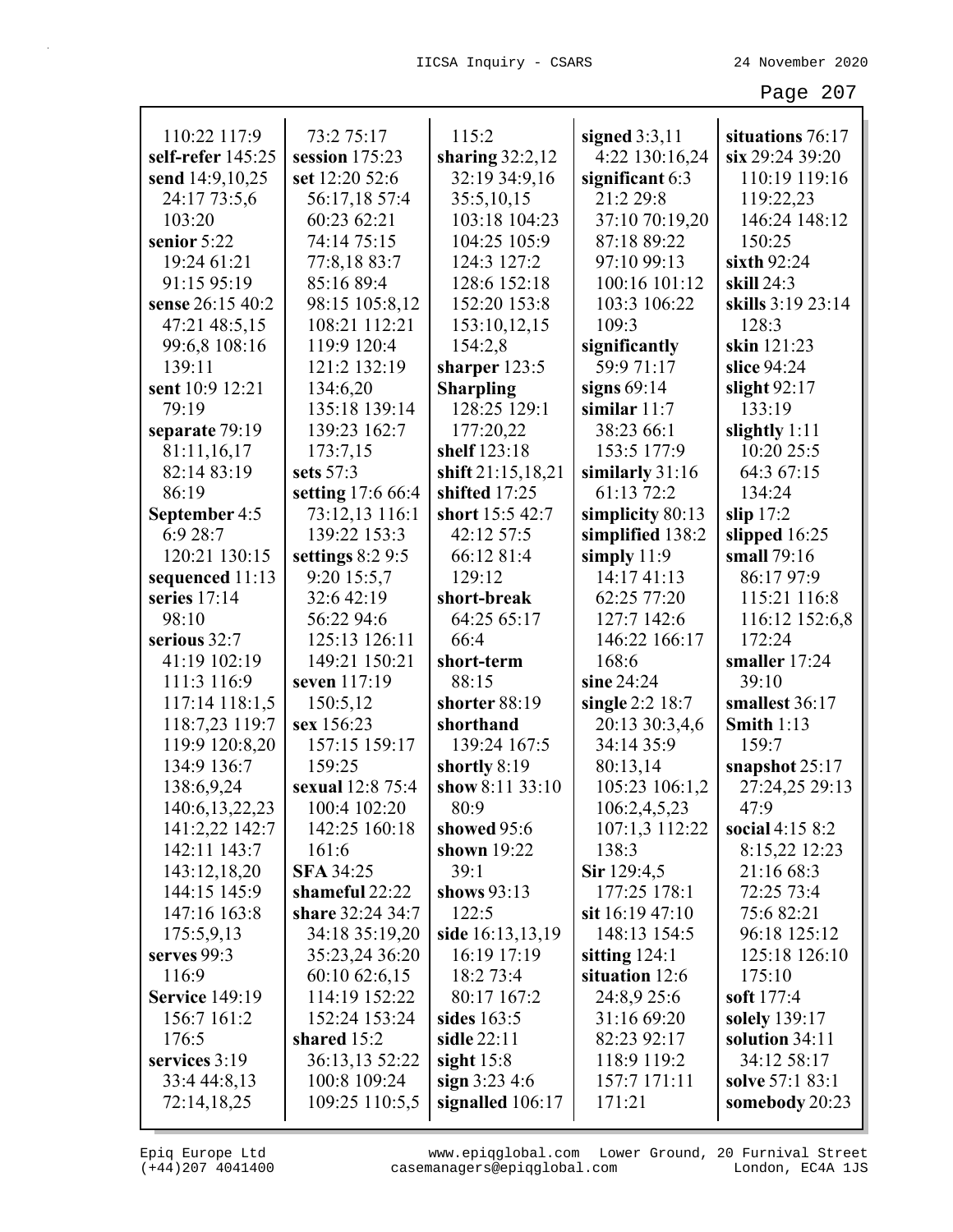| 26:18 36:1      | 144:7 149:7       | speculate 40:10  | staff 5:14 7:9,13      | standard 24:17        |
|-----------------|-------------------|------------------|------------------------|-----------------------|
| 50:13 51:5,17   | 150:1 152:14      | speed 69:10,16   | 8:16 10:8 22:8         | 53:4 54:6,13          |
| 52:15 54:1      | 155:12,21,23      | spend $43:23$    | 22:11,18,18            | 54:21 55:23           |
| 71:21 90:18     | 156:4 159:9       | spent 49:23      | 23:1,6 26:3,7          | 67:10 68:16           |
| 91:6,13 92:1    | 161:23 170:2      | Spielman 1:9,13  | 26:12 30:13,14         | 85:17 88:25           |
| 95:25 97:2      | 173:21 176:8      | 1:16 2:19,23     | 46:3,22 47:22          | 89:18 90:12           |
| 107:23 108:4    | sorts 10:16       | 3:4,7,11,12,15   | 53:23 54:1,2           | 96:10 128:10          |
| 114:10 145:19   | 46:18 87:17       | 3:19 6:1,6 7:5   | 56:2,6 59:9            | standards 21:6        |
| 167:13 170:23   | 92:22             | 9:12,13 10:19    | 60:8 62:6 65:4         | 21:16 33:17           |
| 171:13          | sound 88:13       | 11:2,712:11      | 65:5 67:4,5            | 36:8 52:5 54:8        |
| someone's 2:14  | 109:19 120:16     | 12:23 13:3       | 75:4 76:22,25          | 55:3,5 60:6,20        |
| 147:1           | sounds $35:4$     | 15:19 16:10      | 84:22,25 86:10         | 62:21,22 63:6         |
| <b>Somerset</b> | source 22:5       | 17:9 19:3        | 86:23 87:5,7           | 64:4,9,9,12,18        |
| 120:24          | space 15:3 41:23  | 25:21,22,25      | 92:6 99:19             | 65:8 68:7             |
| somewhat 31:22  | speak $10:14$     | 26:3 32:11,16    | 100:3 102:25           | 85:10 86:10           |
| 74:6            | 20:24 27:1,5      | 32:18 34:14      | 104:4,6,11             | 88:7,7,21,22          |
| sooner $61:6$   | 28:12 64:7        | 37:25 38:4,5     | 107:13,22              | 89:7,8,10,16          |
| sorry 12:24     | 92:12 114:15      | 38:15,17 40:1    | 108:2,9,12,15          | 89:24 90:15           |
| 25:20 49:19     | speaking $10:2,3$ | 41:11 49:8,19    | 109:24 111:25          | 96:9,14,19,20         |
| 94:14 147:10    | 27:1,12 91:6      | 50:6,7 51:23     | 112:7,12 113:8         | 96:21 135:10          |
| 163:5           | special 8:24 14:9 | 52:9 54:4 56:9   | 114:8, 13, 16, 19      | 135:11,11             |
| sort 2:10 7:7   | 14:22 15:5,13     | 57:2 58:18       | 114:19 115:1,2         | standing 170:3        |
| 9:21 14:2,5     | 38:13 42:20       | 60:11 61:13      | 115:18 117:7           | 171:13                |
| 19:4 20:9,23    | 43:3 55:3 59:7    | 62:16 63:11,12   | 121:12 123:3           | start $24:13$         |
| 24:9 27:24      | 64:6,13,20        | 64:5,15 68:19    | 125:25 128:15          | 45:23,24 46:15        |
| 34:2,14,15      | 65:11,25 66:25    | 69:4 70:25       | 150:8,11 151:2         | 49:10 79:12           |
| 38:19 40:7,10   | 68:12 73:15       | 72:17 73:4,9     | 152:9,10               | 107:23 108:4          |
| 41:21 50:9      | 83:3 90:8,18      | 74:18 75:9,11    | 165:16,18              | 110:22 147:2          |
| 52:15,24,25     | 98:9 123:24       | 76:13 77:1,24    | 172:25 173:3           | 156:9 174:24          |
| 53:16 57:6      | specialist 4:15   | 78:23 79:13,16   | staff's $62:17$        | started 11:15         |
| 59:12 60:13,19  | 58:9 64:7         | 79:22 80:19,22   | staffing $46:22$       | 72:4 107:14,14        |
| 61:16,18,19     | specially-train   | 83:11 90:11      | 152:7                  | 108:2 147:1           |
| 62:17,21,21,22  | 8:6               | 94:11,13,14,17   | staffroom 27:1         | 154:15,16             |
| 62:25 63:10,17  | specific $2:20$   | 97:7,8,19        | stage $63:15$          | starts 28:5 98:1      |
| 63:18,24 64:2   | 22:15 50:9        | 123:11 124:23    | 126:12,14              | 98:2 159:8            |
| 69:7,11,12      | 52:1,5,5 84:7     | 126:9, 12, 23    | 155:12,24              | state 39:5,7          |
| 70:2 72:1 74:6  | 90:11 110:10      | 127:2,18 132:7   | 156:2,4,10,17          | 69:10 79:4            |
| 74:8 77:24      | 117:23 121:1      | 153:10 178:14    | 158:13 160:5,5         | 97:11 133:4,6         |
| 78:25 80:10     | 124:14 136:15     | Spielman's       | 160:9 163:6            | 142:17 144:18         |
| 81:11,18 82:19  | specifically 9:20 | 42:20            | 165:6,22 166:2         | 144:20                |
| 87:15 91:22     | 88:24 172:17      | spoke 95:12,13   | 166:14 174:18          | <b>State's 142:19</b> |
| 99:24 119:8     | specificity       | 97:17 112:11     | stages 69:7            | state-funded          |
| 123:24,25       | 124:12            | spoken 95:15     | 156:19,20              | 57:15                 |
| 124:11 126:19   | specified 45:6    | sport $41:6$     | <b>Stanbridge 20:6</b> | statement 3:3,8       |
| 127:23 130:7    | 65:15 67:22       | spot $20:3,3$    | 58:11                  | 3:11,22,244:4         |
| 132:8,10        | 147:13,24         | spotlights 123:5 | stand 13:4 41:24       | 4:6,1828:3            |
| 135:17 143:7    | 149:16            | stacks 41:25     | 69:17                  | 38:1 40:21            |
|                 |                   |                  |                        |                       |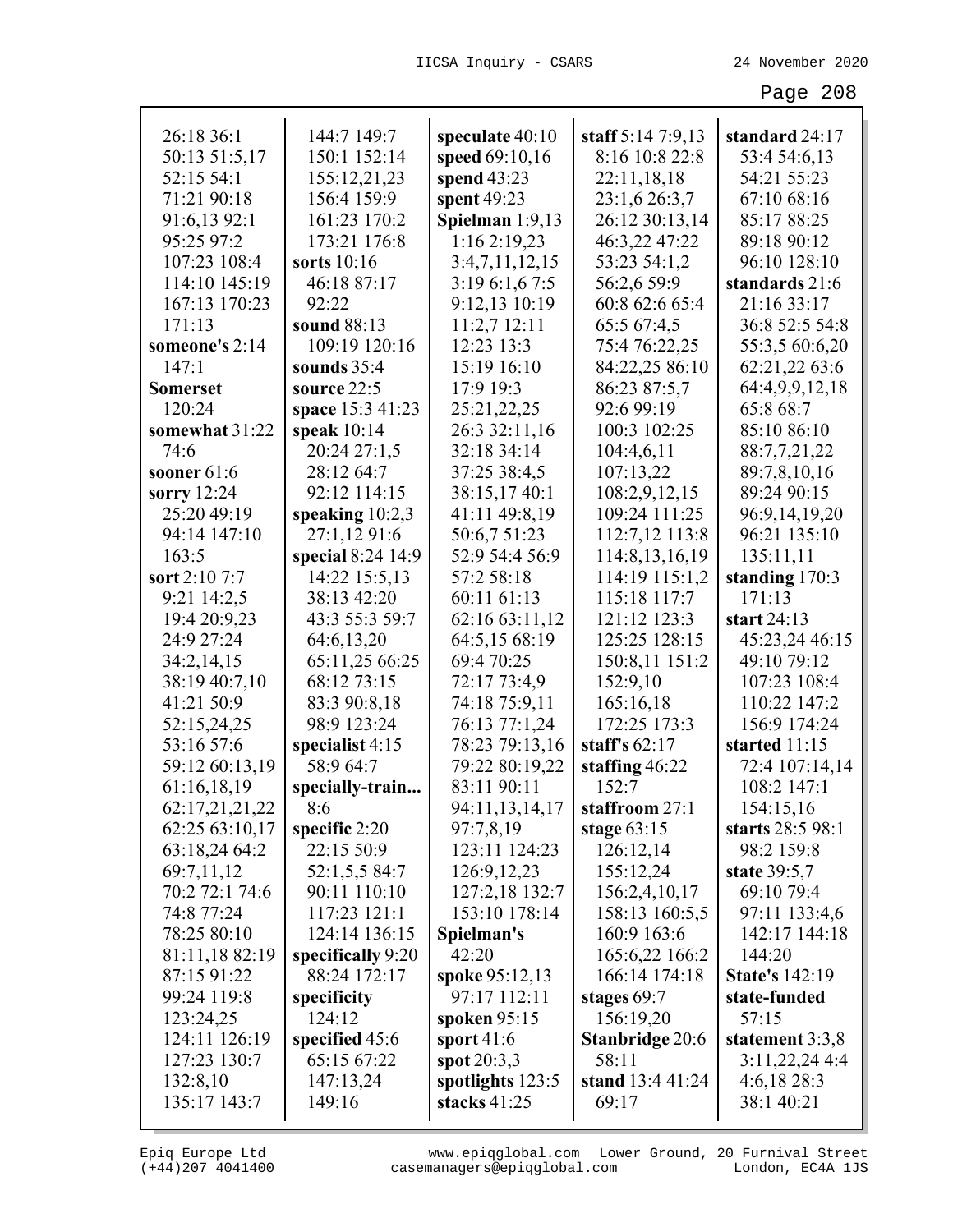| 42:21 52:3                  |                                   |                         | 108:21 126:10            |                           |
|-----------------------------|-----------------------------------|-------------------------|--------------------------|---------------------------|
| 53:14 56:14                 | strengthening<br>35:3             | successfully<br>146:16  | 150:7,11,12              | suspend $101:20$<br>175:7 |
| 57:2 64:5,15                |                                   | sufficient 19:2         | 151:2 172:12             |                           |
| 77:18 84:13                 | strengths $71:3$<br>stress 101:11 | 21:14 52:12             | 173:3                    | suspended<br>11:16,25,25  |
| 88:4 95:3                   | striking 57:11                    | 109:16 111:15           | supported 47:3           | 72:22 82:23               |
| 97:22 98:16                 | 124:4                             | 159:15 163:11           | 71:5                     | 139:20                    |
| 105:13 107:4                | stripping 83:22                   | sufficiently            | supporting               | suspension                |
| 108:22 118:11               | strong $10:1$ 17:2                | 124:4                   | 176:9                    | 139:19 174:4,7            |
| 121:3 130:2,15              | 34:1 71:23                        | suggest $121:9$         | supportive               | 174:13 175:14             |
| 130:22,25                   | 79:5 84:22                        | 174:25                  | 84:24 135:23             | suspicions 33:19          |
| 131:6,7 132:22              | 90:6,9 114:24                     | suggested 81:10         | 137:4                    | 61:10                     |
| 134:7,21                    | 124:2 126:14                      | 81:12                   | suppose $18:13$          | sustain $12:15$           |
| 136:17 137:19               | stronger 90:6,7                   | suggestion              | 35:751:19                | Suzanne 159:7             |
| 149:14 152:18               | 120:12 137:21                     | 58:17 60:3              | 62:8 70:12               | swiftly 69:19             |
| 157:19 162:9                | struck $61:11$                    | 79:18 81:21             | 72:24 82:12              | Switzerland               |
| 172:15                      | structure                         | suggestions             | 89:1 90:22               | 167:19                    |
| statements 2:24             | 118:24 124:18                     | 42:20 90:16             | 91:25 93:16              | sworn $1:15,16$           |
| 2:25 78:16                  | 127:12 133:12                     | suggests $13:17$        | 95:22 96:24              | 129:20 178:13             |
| 130:2,8,10,17               | structures 20:10                  | 18:10 175:5             | 100:1,5 113:15           | 178:14,19                 |
| 165:8                       | 51:8 71:20                        | suitability 56:12       | 122:4,6 145:1            | system $32:20$            |
| status 66:21,21             | students 50:2                     | 171:4                   | 157:6,23                 | 34:17 38:3                |
| 66:24 67:3                  | 89:17                             | suitable 20:19          | 168:24                   | 56:25 62:12               |
| 146:15 167:12               | study $110:1$                     | 68:22 99:19             | supposed 23:2            | 64:1 82:19                |
| 168:8                       | stuff 37:8 47:14                  | summarise               | sure 11:12 23:17         | 132:8, 10, 15             |
| statute 60:5                | 49:16 83:16                       | 134:7 155:12            | 34:23 41:22              | 138:19 143:20             |
| 87:24                       | subconscious                      | 157:14                  | 44:15 49:22,24           | 144:9 145:2,11            |
| statutory 15:25             | 95:24                             | summary 138:1           | 50:15 59:14              | 145:13,15                 |
| 62:4 115:13                 | subject 50:5                      | 164:16,17               | 71:10 77:12              | 146:6 147:11              |
| 146:17                      | 77:21 126:4                       | 169:18                  | 82:1 106:18              | 150:2 155:4,10            |
| staying 14:25               | 166:3                             | summer $12:19$          | 127:10 134:22            | 161:8 168:3,3             |
| 21:13                       | subjects $101:13$                 | superior 82:9           | 142:18 148:25            | 168:9,16 169:9            |
| step $55:17$                | 101:14                            | supermarket             | 154:4                    | 169:10,16                 |
| steps 82:3                  | subsections 16:7                  | 71:22                   | Surely 24:22             | 170:18,20,21              |
| 121:10 166:9                | subsequent                        | supervise 67:4,5        | 112:3                    | 175:24 176:4              |
| stick $63:1$                | 121:22                            | supervised              | surmise 141:25           | systems 40:8              |
| stone 83:7                  | subsequently                      | 46:11 176:2             | surrounding              | 71:23 72:5                |
| stools 83:2                 | 11:11 18:22                       | supervision 92:6        | 162:7                    | 134:3,4 144:6             |
| stop $61:7$                 | 85:1 86:12                        | 92:9 108:5,13           | survey 8:20 9:2          | 146:11                    |
| stopped $61:5$              | 151:20                            | 149:17                  | 9:24 13:16               | T                         |
| stops $57:5$                | substantial<br>57:16 71:13        | supervisor 92:7         | 117:1,15                 | tab 3:2,10,21 4:5         |
| story 173:5<br>straight 8:5 | substantially                     | supervisors<br>27:10,14 | surveys $8:16,19$<br>9:7 | 4:20 28:3 38:3            |
| strand $38:19$              | 13:10 17:22                       | 149:11 150:9            | survivor $25:16$         | 84:14 97:23               |
| strands 150:1               | 71:13                             | support $21:14$         | 27:23 81:10              | 119:11 130:10             |
| strategy $164:1$            | substantive 12:2                  | 26:13 38:12             | suspect 114:4            | 130:15,23                 |
| strengthened                | subtleties                        | 42:23 44:6,14           | 117:12 140:24            | tables 38:23              |
| 55:7                        | 155:11                            | 44:17 61:13,21          | 146:14                   | tacit $14:6$              |
|                             |                                   |                         |                          |                           |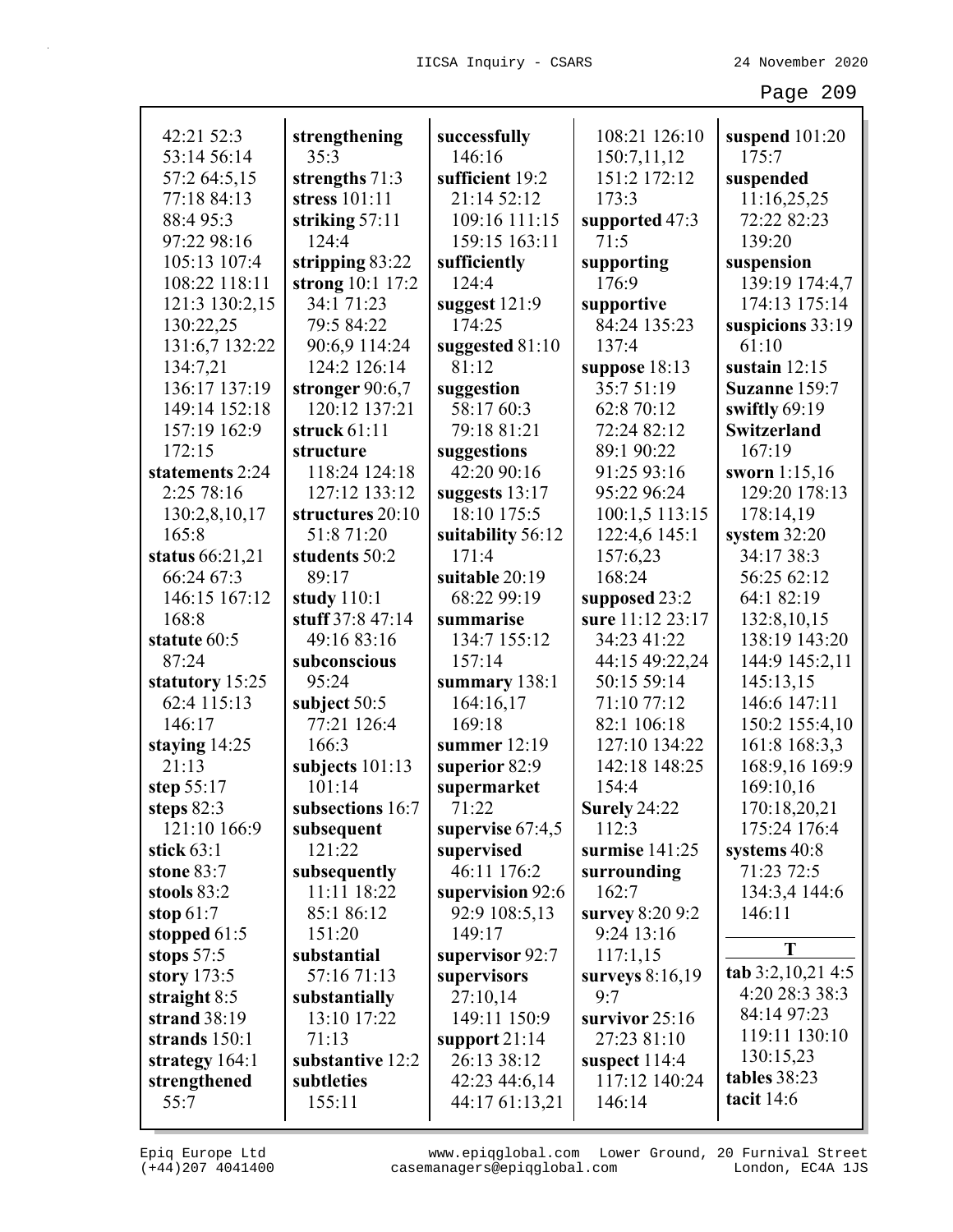| take 8:6 9:11    | talking $6:8,21$  | 167:16,18       | 150:14 175:2     | tests 33:20       |
|------------------|-------------------|-----------------|------------------|-------------------|
| 16:1 19:16       | 7:1 18:14         | 168:15,18       | telling $13:14$  | text 86:23 172:2  |
| 22:15 25:14,20   | 20:16 45:25       | 169:22 170:4    | 22:21 23:10      | thank $1:7,11$    |
| 28:21 29:10      | 48:18 67:12,17    | 171:18 176:11   | 26:18 27:19      | 4:175:9,17        |
| 31:2 41:3 46:8   | 74:3 116:22       | teachers' 62:17 | 48:24 56:16      | 9:18 15:19        |
| 52:10 58:16      | 157:24 168:2      | 63:6 147:9      | tells 114:10     | 26:22 42:4,9      |
| 60:15 69:1       | 171:8 174:18      | 167:7           | 147:4            | 42:10,17,23       |
| 70:6,15 73:12    | talks 35:9 65:14  | teaching 6:18   | ten 5:13 72:20   | 54:22 79:13       |
| 73:14 78:21      | 93:20             | 10:25 11:10     | 72:21            | 80:19 81:1,2,7    |
| 82:3 83:14       | tally 151:21      | 31:17 32:3      | tend 27:15 143:2 | 83:10 84:18       |
| 105:25 116:18    | 177:14            | 62:19 63:12,23  | tendency 37:8    | 123:7 124:23      |
| 121:10 125:6     | tamper $10:13$    | 129:16 131:9    | tension $123:15$ | 125:1,7,8         |
| 125:21 129:9     | tan 33:24         | 131:11,17,23    | tensions 34:9    | 128:24 129:1,3    |
| 133:4,8,22       | tapestry 176:8    | 134:6,8 138:13  | term $46:15,16$  | 129:5,6,15,22     |
| 138:10 143:16    | tasked 111:6      | 141:25 142:3    | 84:1             | 131:7 132:6       |
| 147:19,20        | taste 25:2        | 144:10,10,14    | terminology      | 136:15 139:19     |
| 151:10 153:19    | tat 77:24         | 147:14 149:6    | 106:13           | 141:4 142:21      |
| 166:9 168:13     | taught $11:19$    | 149:25 150:9    | terms $28:24$    | 149:3 151:6       |
| 168:22 173:5     | teach 138:17      | 150:23 153:2,4  | 29:18 38:2       | 153:9 154:22      |
| 174:5            | 139:21 170:4      | 157:11 162:10   | 43:10 44:6,18    | 162:2,3 166:20    |
| taken 8:12 25:12 | teacher $6:13,14$ | 170:24 173:21   | 47:6,14,17       | 166:25 170:16     |
| 39:281:21        | $10:21$ $11:1$    | 176:3           | 56:5 62:9        | 171:17 174:2      |
| 89:8 91:12       | 26:24 31:16       | team 23:17 24:2 | 68:25 69:10      | 174:17 175:18     |
| 125:17,19        | 71:15 127:24      | 26:8 47:2       | 74:6 77:19       | 175:19 176:13     |
| 127:7 138:11     | 132:5 134:14      | 84:23 91:15     | 83:19 85:21      | 176:15,16,20      |
| 141:3 145:9      | 136:9 137:22      | 109:25 110:6    | 97:21 111:7      | 177:20,22,24      |
| 153:17 159:3     | 138:3,12,15       | 162:22          | 117:3,6 118:12   | 178:1,2,5         |
| 162:20 166:11    | 139:24 140:21     | teams $38:11$   | 120:15,22        | thematic-type     |
| 170:8 177:5      | 146:15,25         | 42:22 43:16     | 121:17,21,24     | 45:8              |
| takes 95:23      | 147:5 148:3,25    | teamwork 26:15  | 122:16 124:18    | they'd 161:19     |
| 168:11           | 153:1 156:22      | technical 2:9   | 124:19 127:2     | thing 18:15 20:5  |
| talk 6:20 7:8    | 165:24 167:11     | 42:14 130:6     | 132:24 133:20    | 27:17 35:7        |
| 8:22 18:16       | 168:8,12 169:1    | technology      | 135:10,13,16     | 36:10 40:18       |
| 24:7 28:16       | 169:8 170:1       | 117:4           | 135:18,25        | 46:19 55:21       |
| 31:5 32:18       | 175:6             | tell 5:18 20:25 | 137:1 145:15     | 61:6,8 62:16      |
| 42:18 44:3       | teachers 6:16     | 22:19,20,24     | 147:15,18        | 63:1 79:25        |
| 50:7 127:24      | 26:25 27:3,4      | 23:5 24:14,16   | 149:21 152:1     | 85:4 86:8         |
| 136:18 140:25    | 63:791:11         | 24:20,23 25:1   | 152:20 156:18    | 93:12 97:16,23    |
| 142:23,24        | 101:22 128:1      | 27:13 31:11     | 157:6 164:6      | 127:10            |
| 152:19 156:16    | 134:12 135:17     | 33:13 36:2      | 165:7 169:22     | things $7:1$ 13:3 |
| 173:25           | 135:23 137:23     | 42:25 46:1      | 171:7,10 174:7   | 13:24 18:14       |
| talked 6:19      | 143:3 145:7,12    | 47:13,16 56:24  | test 1:22 66:17  | 19:19 20:11       |
| 11:24 38:17      | 146:12,19,23      | 75:10,18 77:17  | 100:19 102:11    | 21:10,11,12       |
| 41:15 62:16      | 147:12,18,19      | 115:13 118:8    | 128:12 129:25    | 22:19 23:12,19    |
| 87:6,691:21      | 147:23 149:3      | 131:8 132:21    | tested 66:11     | 24:12 27:2,5      |
| 95:10 96:12      | 149:23,24         | 136:19 141:24   | testing $33:17$  | 32:1 36:12        |
|                  | 150:21 167:12     | 143:20 150:4    | 100:21 128:11    | 37:5 43:17        |
| 127:18,20        |                   |                 |                  |                   |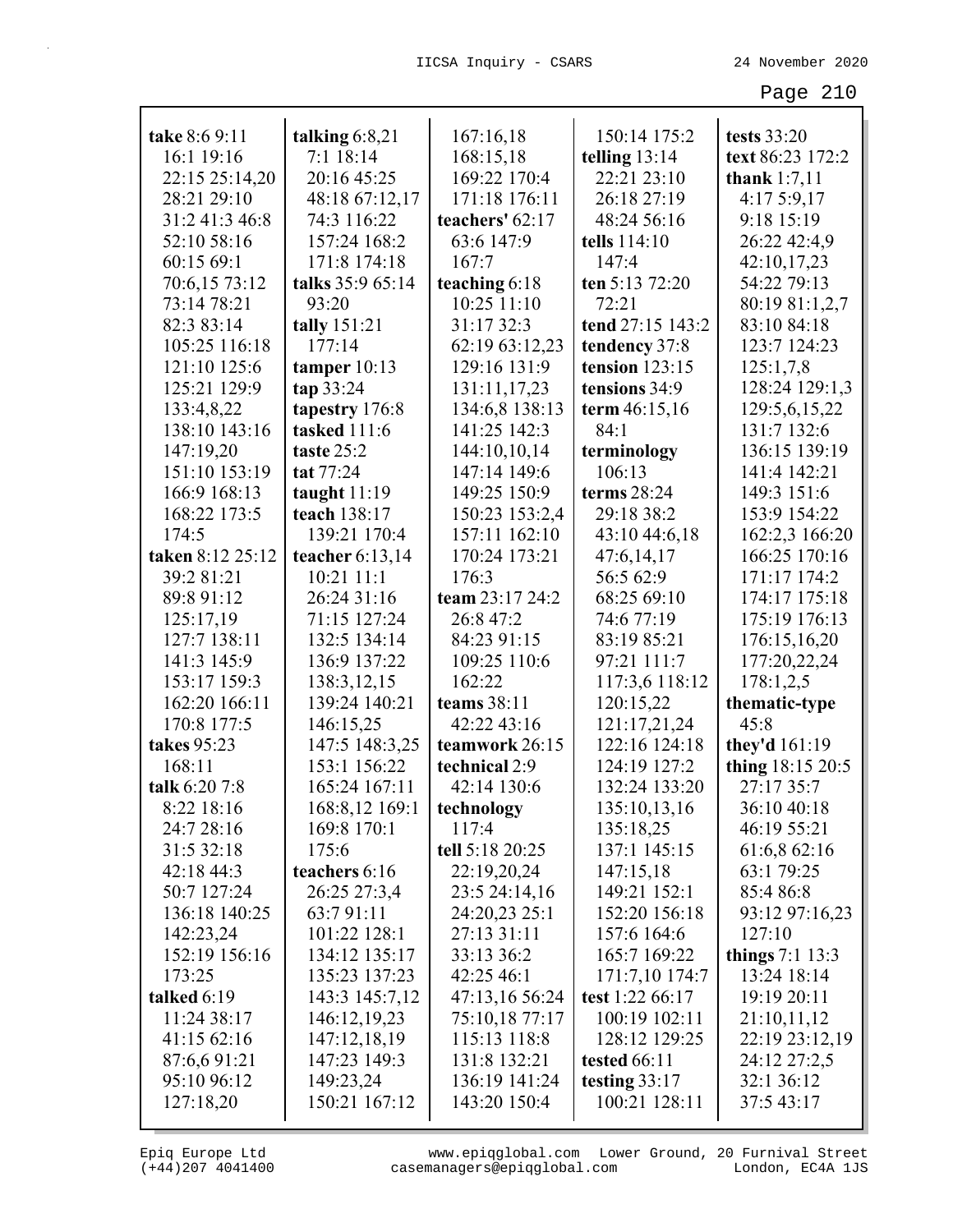| 44:5 45:7,12   | 52:7,12 53:3,6    | 132:4,25 134:2                | thought 94:14     | 110:14,16               |
|----------------|-------------------|-------------------------------|-------------------|-------------------------|
| 45:25 46:18    | 53:7,9,23 54:4    | 134:22 137:20                 | 116:6 117:16      | 113:1,4,7               |
| 47:8 50:4 51:9 | 54:5,11,12,17     | 139:23 140:3                  | thoughts 20:17    | 115:6,7,13,17           |
| 52:1,12 53:2   | 54:20 55:1,9      | 140:11,17,19                  | 60:10 63:19       | 115:24 116:25           |
| 61:20 62:19    | 57:2,11 59:4      | 141:21,24                     | threatened        | 117:16 120:17           |
| 63:20 75:13,21 | 60:11,13,17,17    | 143:1,9,10,10                 | 95:19             | 122:5 124:7             |
| 78:23,25 79:4  | 62:10,13,18       | 143:13,16                     | three 1:19 2:1    | 125:2 129:23            |
| 79:7 83:1,13   | 63:18,23 64:1     | 144:13,22,24                  | 2:12 18:15        | 139:21,22,23            |
| 84:21 88:8,16  | 64:11,12,18       | 145:11,15,23                  | 43:11 44:20       | 144:6 154:3             |
| 92:13,22       | 65:6,12 67:2,5    | 146:1,6,12,23                 | 48:1,20 50:4      | 157:8,15,17             |
| 104:15 118:12  | 67:7,11,14,14     | 147:10,25                     | 84:8 122:23       | 162:21 164:18           |
| 122:17 123:11  | 68:22 69:1,18     | 148:2,8 149:13                | 123:8 126:5       | 166:21 177:1,3          |
| 127:13 128:9   | 69:21,22 70:3     | 150:3 151:2,16                | 134:17 135:15     | timely 153:25           |
| 128:10 139:15  | 70:17,21 71:3     | 151:25 152:8                  | three-day $40:25$ | 154:8                   |
| 142:24 143:3,4 | 72:20,24,25       | 153:14 157:23                 | threshold 75:25   | times 13:9 97:25        |
|                | 73:16 74:20,21    | 158:2,23 159:4                |                   | 98:3                    |
| 144:1,7 159:2  |                   |                               | 76:2,5,9,20       |                         |
| 165:12,13      | 74:25 76:15,17    | 159:6,8,15,19<br>159:25 160:7 | 140:14 144:1      | timetable 1:7,11        |
| 167:3 174:19   | 76:19 78:20,21    |                               | 149:7             | timetabled              |
| think 2:2 7:23 | 79:8,11,18,24     | 160:12 162:17                 | thresholds        | 43:25                   |
| 10:4,19 12:2   | 80:7,13,15        | 162:21,23                     | 61:16,16 146:4    | tiny 44:3               |
| 12:21 13:3,6   | 81:14,20 83:14    | 164:17,25                     | 155:22            | tit 77:24               |
| 13:16 14:8,14  | 83:20,21 87:20    | 165:1,3,6                     | thrown 119:16     | title 131:8             |
| 14:21 16:4,8   | 89:14 90:20,21    | 166:5,21 167:4                | <b>Thursday</b>   | <b>today</b> 29:22      |
| 17:9,9,10,20   | 90:24 91:4,5      | 167:17 168:5                  | 154:11 173:17     | 87:20 114:14            |
| 18:3,5,8,24,25 | 92:17,21,25       | 169:18,24                     | 175:19            | 153:10 158:12           |
| 19:7,7,20,21   | 95:20 96:6,15     | 170:7,17,19                   | tick 55:14        | 175:24                  |
| 20:5,6,8,11,12 | 96:25 97:17       | 171:7,15 173:1                | tied 92:23        | told 23:12 61:3         |
| 25:23,24 26:4  | 99:11,22,23       | 173:8, 16, 22, 24             | ties 50:16        | 74:13 77:7              |
| 26:16 27:3,6   | 101:8,11 103:2    | 173:25 174:5                  | time 6:5 10:3     | 128:14 147:1            |
| 27:17 28:20,22 | 103:6 106:1,3     | 175:22,22                     | 12:4 17:25        | tomorrow 178:6          |
| 28:22 31:15    | 106:6,24 107:6    | 176:7                         | 18:17 25:12       | tool 18:25 19:4         |
| 32:11,14,15,21 | 108:5, 10, 11, 13 | thinking $15:11$              | 29:12,13,15       | 20:19 137:4             |
| 33:2 34:9,14   | 111:15 113:9      | 17:12 68:25                   | 30:22 40:17       | tools 124:22            |
| 35:3,5,8,9,17  | 113:20,21         | 104:19 141:24                 | 41:12,23,24       | 126:24,25               |
| 35:18,25,25    | 114:3 115:2,19    | 142:1                         | 42:4 43:23        | 127:2                   |
| 36:5,10,18     | 116:5,13,18       | third $41:5,20$               | 44:4 49:16        | top 108:24 109:5        |
| 37:7,11,13,21  | 117:5,20          | 136:5                         | 72:3 77:8 79:8    | <b>topic</b> 11:23 64:3 |
| 37:22 38:14,17 | 119:12,13,16      | Thirdly 2:9                   | 80:5 82:22,25     | 79:12                   |
| 38:18,25 39:24 | 120:5, 10, 12, 17 | Thomson-Glo                   | 84:10 85:2,11     | <b>total</b> 150:13     |
| 40:2,11,13,20  | 120:19 121:25     | 87:11 91:2                    | 85:19 88:5        | touch $162:4$           |
| 40:21 41:8,11  | 122:9,13 123:6    | 162:13 164:2                  | 89:7,13,15,25     | touched 167:1           |
| 41:21,25 44:7  | 123:12,17,22      | Thomson-Glo                   | 90:3 93:4         | touching 55:8           |
| 44:20,22 47:24 | 124:7,9 125:6     | 91:12                         | 100:1,10,25       | tough 51:3 72:8         |
| 47:25 48:4,10  | 126:13,15         | thorough                      | 102:2,8,18        | <b>TRA 32:21</b>        |
| 48:18,21 49:8  | 127:2,9,23        | 128:22 170:15                 | 103:12 104:19     | 33:16 132:9,22          |
| 49:12,14,21    | 128:5,7,9         | thoroughness                  | 104:20,21         | 146:11 152:22           |
| 50:7,12 51:7   | 131:16,18,22      | 124:11                        | 105:1,8 106:18    | 160:18 162:11           |
|                |                   |                               |                   |                         |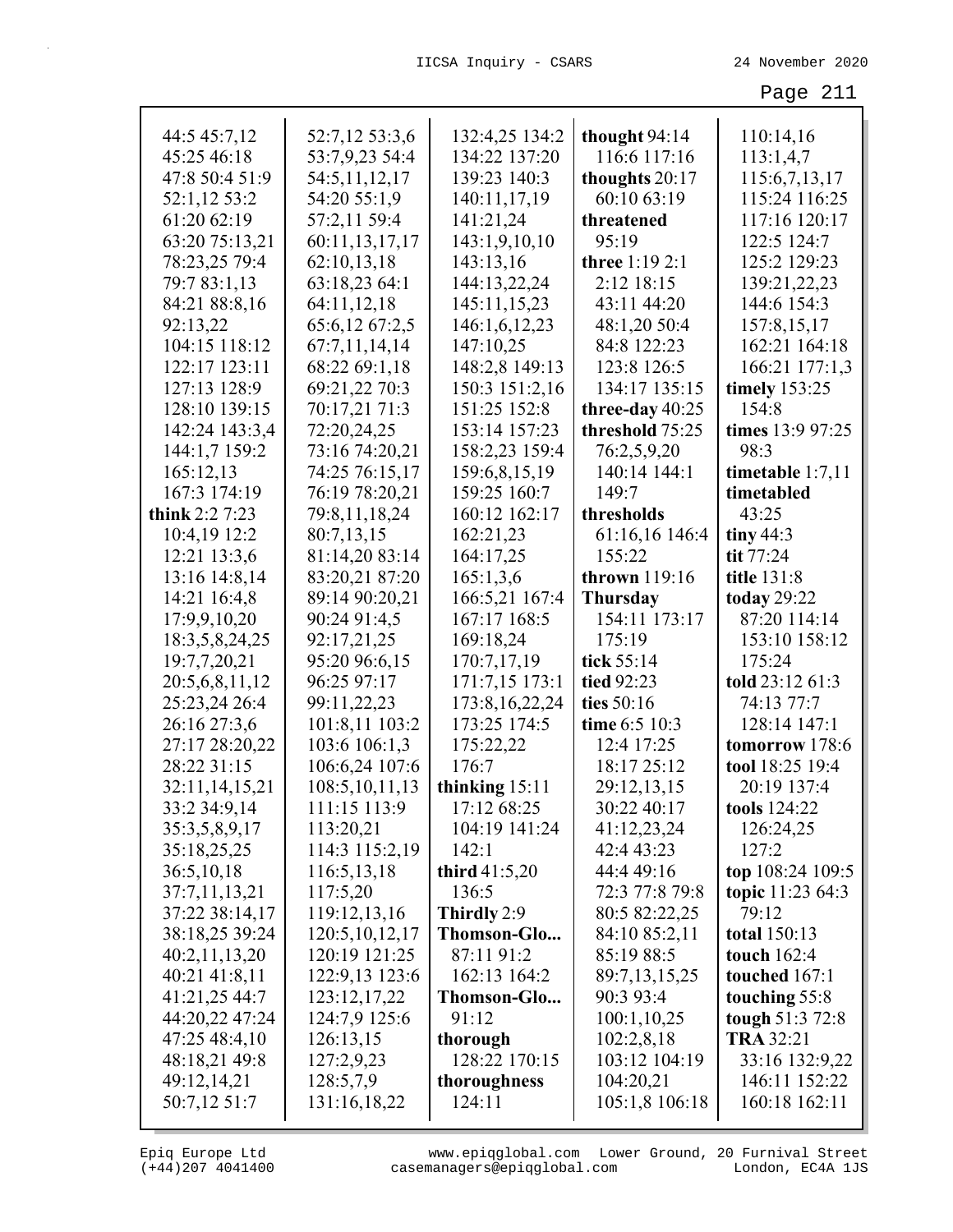| 167:6 171:24     | tried 122:20      | U               | 51:17 86:13     | 37:8             |
|------------------|-------------------|-----------------|-----------------|------------------|
| 173:8,8,23       | triggered 98:10   | ultimately      | 103:4 115:17    | update 15:20     |
| 174:13           | trouble 35:21     | 150:17          | 117:4 121:12    | upgrade 57:20    |
| TRA000003 0      | true 3:5,13 4:1,8 | unable 78:3     | 162:25 163:2    | upgraded 85:23   |
| 146:20           | 4:24 71:15        | unacceptable    | understood      | urgent $1:9$     |
| TRA000004 0      | 130:19 131:2      | 136:6 141:12    | 74:23           | usage 121:13     |
| 163:20           | trust $51:13$     | 141:15 142:16   | undertake 28:16 | use 30:3 54:9    |
| trail 36:15,16   | 161:7             | 155:15 160:1    | 136:15 165:17   | 96:19 101:15     |
| trails 100:14    | trustees 89:18    | unambiguously   | undertaken      | 136:23 137:2,3   |
| trained 6:16     | trusts $70:15,22$ | 164:10          | 84:16           | 137:9 139:24     |
| 46:23 62:23      | 70:25 71:5,8      | unannounced     | undertakes      | 167:4            |
| 104:12 167:7     | 72:1 73:18        | 84:2            | 167:6           | useful 18:25     |
| trainee 137:12   | try 2:10,12       | unapproacha     | undertaking     | 149:3 169:21     |
| trainees 11:18   | 23:25 24:20       | 114:9           | 170:15          | usually 6:9      |
| training 5:23    | 28:25 31:9        | uncomfortable   | unevennesses    | 161:15           |
| 11:1 20:9,10     | 79:24 130:6       | 6:11 79:22      | 11:20           | utmost 97:13     |
| 44:10 48:15      | 155:6 170:8       | uncomplicated   | unfair $77:21$  |                  |
| 49:3,4,14 50:6   | trying $25:22$    | 123:25          | unhappy 9:8     | $\mathbf{V}$     |
| 51:14 55:8,9     | 124:16            | uncontentious   | 95:7            | value 128:19     |
| 55:10,13,14      | Tuesday 1:1       | 6:9             | unhelpful       | 177:6            |
| 62:13 63:10,19   | turn 3:21 4:17    | uncontroversial | 128:18          | varies $31:15$   |
| 67:771:16        | 10:20 38:20       | 162:8           | unintended 17:5 | variety 10:24    |
| 84:23 86:11      | 84:7,9            | uncover 19:10   | unions $10:22$  | 143:1            |
| 104:3,4,6,6      | turning $2:23$    | 22:5 31:23      | 70:13           | various 16:7     |
| 109:12 115:12    | 4:21 6:1 11:24    | undermine       | unnecessary     | 25:19 26:10      |
| 117:7,21,23      | 15:20 20:14,18    | 83:16           | 137:24          | 32:23 58:1       |
| 121:21 136:2     | turns 86:11       | underperform    | unpack 58:4     | 71:12 84:21      |
| 137:5,15         | tutorial 173:7    | 69:11           | unqualified     | 101:21 112:20    |
| 139:12,13,18     | 173:10,20         | underpins       | 147:12,22       | 120:3,4 126:4    |
| 139:18 146:25    | twice 78:16       | 172:14          | unquestionably  | 153:13           |
| 147:1 150:6,20   | two 2:23 6:6,19   | understand      | 14:12           | vast 20:25 70:15 |
| 151:1 165:16     | 16:13,19 19:18    | 18:13 46:21     | unregistered    | 70:16 94:21      |
| transferred      | 29:18,20 32:1     | 47:23 49:13     | 127:4           | vastly $17:23$   |
| 131:19 142:5     | 41:18 45:16       | 78:796:1        | unregulated     | version 47:1     |
| transformations  | 48:9 75:13        | 98:19,23        | 176:4           | 85:23            |
| 17:14            | 78:8,9 81:20      | 106:22 118:5    | unsatisfactory  | versus 170:22    |
| transgression    | 83:1,13 107:6     | 122:10 139:4    | 98:22 99:2,6    | vestigial 38:24  |
| 159:18           | 108:10 111:5      | 169:2,15 170:8  | unsupervised    | vetting 84:25    |
| transition 142:4 | 123:11 130:9      | 176:7           | 147:13,23       | vice 112:12      |
| translate 60:12  | 138:15 146:10     | understandable  | 149:6 153:4     | victim $25:16$   |
| transparency     | 150:1 154:23      | 123:18          | unsure 159:13   | 27:22            |
| 52:20 53:16      | 175:8             | understandably  | untouched       | victims $81:10$  |
| treated 18:11    | tying $76:7$      | 53:6            | 148:14          | view 7:18 20:19  |
| 46:19,20 77:25   | type 58:9 59:9    | understanding   | unusually 14:16 | 33:7 48:23       |
| trees 124:14     | 101:16 157:7      | 41:7 48:3       | unweighted      | 49:10 52:10      |
| triangulation    | types $7:21$      | 49:17 50:13     | 18:1            | 61:12 62:3       |
| 101:2,9          |                   |                 | unwillingness   | 77:8 81:15       |
|                  |                   |                 |                 |                  |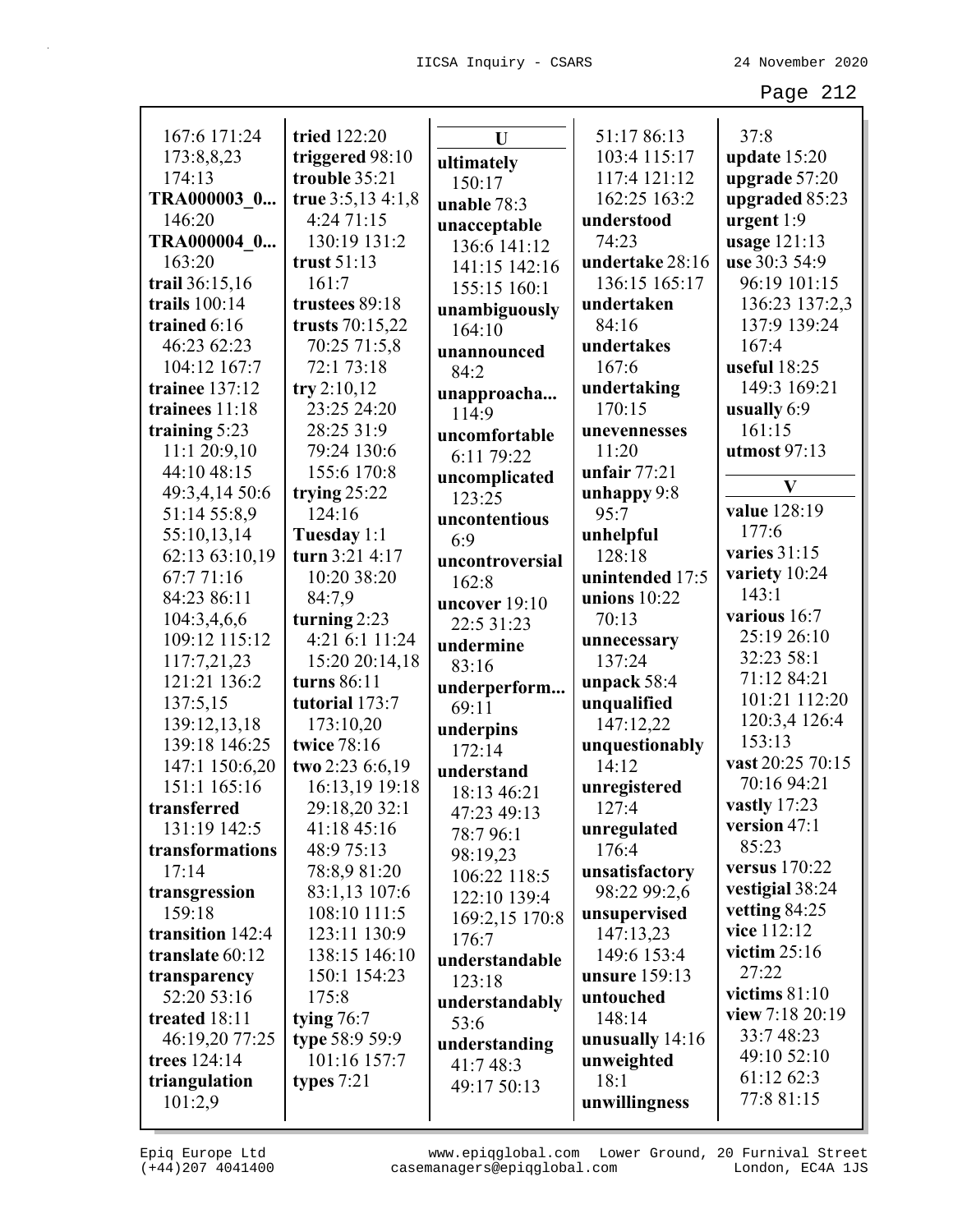| 89:8 103:9           | 147:5 150:2,4     | 109:24 111:3     | 91:13,14,21     | 13:15            |
|----------------------|-------------------|------------------|-----------------|------------------|
| 108:7 111:2          | 150:18,19,20      | 112:23,24        | 141:7,8 162:6   | withdrew 129:8   |
| 116:11 144:9         | 151:3 153:6       | 113:10,11        | 171:20          | 178:3            |
| 144:12 145:14        | 154:11,17         | 115:2,8 157:17   | weekend 13:16   | withhold 20:2    |
| 168:4 172:19         | 161:9,11,23       | 164:15,21        | weeks 110:2     | witness $1:7,21$ |
| views 7:2,3,19       | 167:17,22,24      | 166:10 173:13    | 114:5           | 2:24,25 3:3,8    |
| 27:18 54:15,16       | 170:25 171:8      | 173:14           | weight $57:13$  | 3:11,21,22,24    |
| 68:24 75:8           | 171:20,21         | waste 90:21      | 128:17 165:4,7  | 4:4,6,18 28:2    |
| 114:19 155:3         | 172:1,6 173:6     | watching $4:12$  | 165:23          | 38:1 42:21       |
| vigilance 29:1       | 173:14            | way 11:7 16:3    | weighted 17:22  | 52:3 53:14       |
| 47:21                | want 2:15 5:1     | 19:1,7 21:22     | welcome 1:3     | 56:14 64:5,15    |
| vigilant 47:22       | 9:19 24:12        | 36:25 46:19      | 40:18 60:11     | 77:18 84:12      |
| vigorously           | 27:14 35:12       | 50:7 56:11       | welcomed 44:15  | 88:4 95:3        |
| 54:23                | 36:10,15,25       | 58:4 60:18,20    | welcoming 60:9  | 97:22 98:16      |
| village 46:18        | 37:2,5 45:3       | 60:23 67:20      | 174:15          | 105:13 107:4     |
| violence 36:2        | 48:10 50:12       | 68:8 74:1,8      | welfare 16:2,25 | 108:22 121:3     |
| virtually 124:6      | 56:17,18 69:1     | 77:25 89:12      | 50:2 82:5,15    | 130:1,2,8,9,14   |
| visible $52:11$      | 69:4 73:25        | 90:22 92:13      | 84:15 88:14     | 130:16,25        |
| visit 42:3 43:5      | 78:2,5,13,18      | 96:15,16 107:6   | 89:3,17,20      | 131:6 132:21     |
| 43:19 44:22          | 79:12 83:11       | 117:3,5,20       | well-being 46:9 | 158:7 162:9      |
| 45:5                 | 90:9 94:8         | 120:22 128:8     | Welsh 136:11,25 | witnesses 125:3  |
| visiting $71:22$     | 98:14 100:21      | 133:13 153:25    | 143:20 152:5    | 129:7,8 176:17   |
| 91:22                | 114:12 149:2      | 153:25 154:8     | 152:11 155:4    | 178:2,3          |
| visitor $90:19$      | 152:13 153:18     | 154:13 165:14    | 170:20 172:9    | wonderful 23:6   |
| 91:1 97:1            | 163:24 165:1      | 174:23           | 174:5,10        | 80:4             |
| visits $13:14$       | 170:12            | ways 10:16       | 175:16          | wondering $41:7$ |
| 38:11 42:22          | wanted 7:13       | 13:20 20:20      | went 17:22      | 123:8            |
| 43:9,16 88:15        | 12:24,25 23:21    | 78:25 79:4       | 105:11 165:7    | wood 124:13      |
| 98:11                | 37:24 38:10       | 101:16 141:18    | weren't $4:12$  | word 67:7        |
| voice 45:9           | 41:4 59:22        | 148:12 173:21    | 13:1 82:14      | 100:21 101:10    |
| voices 46:20         | 64:2 70:13        | we're 17:10      | 92:12 103:13    | words 28:9 31:4  |
| <b>volume</b> 3:2,22 | 79:12 84:7        | 28:23 112:9      | 104:16 112:5    | 107:13           |
| volumes 2:1          | 85:5 90:2         | 128:14           | 113:8,20 114:5  | work 8:11 11:4   |
| vote 35:5            | 92:10 98:19       | we've 19:15 71:3 | 118:21 177:6    | 13:20 14:2       |
| vulnerabilities      | 105:15 117:25     | 75:18            | whilst $73:17$  | 18:10 26:8       |
| 64:22 67:18          | 119:7 123:9       | weak 14:16       | 137:23 156:7    | 38:12 40:23      |
| vulnerable 13:6      | wants $75:10$     | 36:16 75:19,20   | wide 25:3       | 42:23 62:23      |
| 13:10 66:2           | 168:20            | weakness 31:4    | widely $32:21$  | 63:17 73:6       |
|                      | warning $157:6,7$ | 103:3            | 33:16 70:2      | 77:15 78:6,10    |
| W                    | wasn't 1:6 30:11  | weaknesses       | wider $19:4$    | 78:12 82:19      |
| <b>Wales</b> 125:14  | 32:8 48:25        | 68:13            | 50:16 54:9      | 111:9 116:19     |
| 131:23 132:5         | 58:14 80:6        | web 33:22        | 124:18 127:21   | 125:18,20        |
| 132:19 133:18        | 87:21,23 91:12    | website $130:14$ | 175:24 176:8    | 126:18 136:15    |
| 134:3 135:10         | 92:15 98:24       | Wednesday        | willing $158:7$ | 140:10 142:4     |
| 139:4,6 140:1        | 99:5,8 101:2      | 178:9            | wish $47:18$    | 147:13,24        |
| 143:22 145:15        | 103:15 105:25     | week 16:23       | 76:14           | 149:16 150:22    |
| 145:17 146:6,7       | 107:18 109:24     | 65:19 66:2       | withdrawn       | 152:9 153:4      |
|                      |                   |                  |                 |                  |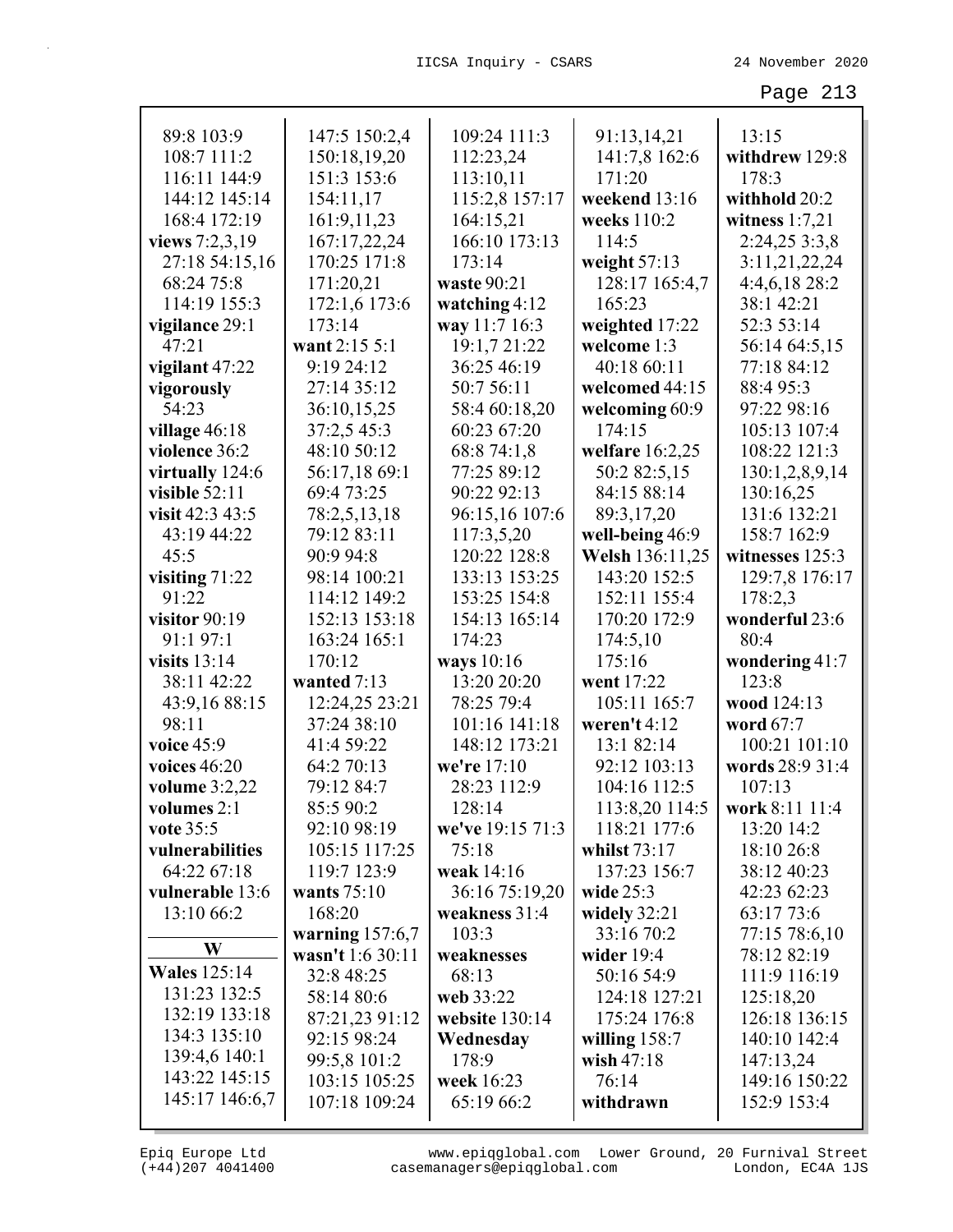| 154:5,7 155:3    | writes 9:8             | 172:25           | 12.44 81:3       | 108:25 112:3    |
|------------------|------------------------|------------------|------------------|-----------------|
| 165:12 172:25    | writing 135:4          | $\mathbf{Z}$     | 12/14 43:21      | 120:7           |
| work-based       | written 36:12,17       |                  | 120 5:15         | 2007 106:6,14   |
| 150:11           | 77:18 89:25            | Zealand 167:12   | 125 178:17       | 117:9           |
| workable 61:15   | 135:22 136:3           | zero 61:17       | 129 178:18,19    | 2008 82:13,17   |
| worked 81:14     | 157:7                  | $\boldsymbol{0}$ | 178:20           | 98:13 103:8,15  |
| 144:5 163:1      | wrong $13:25$          | 001 141:5,11     | 13 40:12 52:3    | 104:1 105:12    |
| workers 150:12   | 23:8,9 24:15           | 002 141:6,11     | 14 3:9 52:7      | 105:16 107:3    |
| 150:12           | 36:14 94:20            | 003 108:24       | 97:25 98:3       | 107:15,16       |
| workforce        | wrongly 18:5           | 004 84:17        | 15 52:4 97:25    | 113:1,11        |
| 125:12 126:11    | wrote 89:24            | 008 28:14        | 98:3 107:8       | 116:21 117:1    |
| 129:17 131:13    | 109:7 120:25           | 010 28:14        | 15.167:8         | 117:19          |
| 135:3,7 136:14   |                        | 020 163:22       | 15.4 67:5        | 2009 5:4 18:18  |
| 150:6            | $\mathbf X$            | 02198:1          | 16 106:25        | 28:7 84:16      |
| working 11:11    | X 178:12               |                  | 130:24           | 85:5,9 86:2,14  |
| 14:18 42:25      | Y                      | 034 106:21       | 17-year-old      | 88:4 96:8       |
| 62:3 63:19       | vear 6:16 8:10         | 035 106:22       | 156:23 157:16    | 110:7 112:3,4   |
| 65:12 72:16      |                        |                  | 176 178:21       | 120:7,21,21     |
| 78:11,17 80:14   | 13:19 18:6             | 12:25 4:11 6:22  | 19-year-old      | 122:14          |
| 85:24 145:2      | 33:18 118:19           | 16:5 53:13       | 51:15            | 2009/10 87:22   |
| 149:20 157:4     | 118:21 123:23          | 55:14 64:8       | 1989 16:4        | 2010 40:14,15   |
| 170:1            | 137:13,13              | 88:6 90:17       |                  | 85:25 102:18    |
| works 19:8       | year's $18:4$          | 106:6,14         | $\mathbf{2}$     | 137:20          |
| 61:24 125:23     | years $17:14$          | 130:10,13        | 2 3:23 4:20 6:23 | 2011 40:15      |
| 126:2,22 146:6   | 18:21 19:13            | 155:12 156:4     | 94:18 146:14     | 112:24,25       |
| world 17:12      | 20:21 30:12            | 163:6 166:14     | 147:4 155:24     | 113:10          |
| worlds 133:1     | 34:2 38:18,25          | 178:13,14,15     | 2.15/2.20 79:14  | 2012 118:3,4    |
| worldwide        | 39:20 40:12            | 178:16           | 2.20 80:20       | 121:1 131:18    |
| 167:25 174:12    | 43:11 44:20            | 1,600 39:20      | 2.51 129:11      | 142:5 150:18    |
| worried 35:19    | 50:8 56:19             | 1.4581:1,5       | 20 18:21 20:21   | 2012/2013 18:18 |
| worries 46:2     | 57:8,20 62:23          | 1088:598:6       | 70:23 74:8       | 2014 132:20     |
| worry 2:1 45:25  | 69:18 72:3,20          | 100:9 101:12     | 140:9            | 2015 30:19,21   |
| 77:11 130:6      | 72:21 74:8             | 104:21 110:9     | 20,000 13:19     | 85:3 88:19      |
| worship 99:4     | 79:6 97:25             | 166:22           | 2000 131:16,24   | 119:24 132:2    |
| worth 14:8       | 98:3 111:7             | 10.30 1:2 178:5  | 2002 89:25       | 162:17          |
| 20:17            | 113:6 117:19           | 178:9            | 156:23           | 2015/16 172:10  |
| wouldn't 22:13   | 119:22 123:25          | 100 79:6         | 2003 101:20      | 2017 162:12     |
| 24:10,10 80:3    | 125:14 126:4           | 106 106:21       | 157:2            | 2018 5:22 30:20 |
| 89:7 95:4        | 135:15 138:15          | 1085:13          | 2004 17:21,21    | 30:21 166:10    |
| 101:25 107:17    | 140:9 152:12           | 1095 102:7       | 18:14,17 98:4    | 2019 6:2 130:10 |
| 112:25 119:1     | 161:14 171:15          | 10th 107:7       | 98:5,14 102:14   | 2020 1:1 3:1,23 |
| 121:4 140:13     | years' 132:4           | 11 84:17 104:21  | 103:8 104:2,8    | 4:5,206:9,15    |
| 149:12 158:21    | yesterday 2:16         | 174:10           | 104:19,22        | 130:15,24       |
| write 36:12 37:5 | 10:23 29:23            | 11.30 42:11      | 105:11 157:3     | 178:9           |
| 37:8 66:12       | 70:13 111:24           | 11.45 42:9,13    | 2005 17:21 29:9  | 21 130:15       |
| 68:14 103:20     | <b>youth</b> 150:12,12 | 11.50 42:15      | 2006 18:18       | 23(f) 139:2     |
| 118:20           | 150:22 152:9           |                  | 106:17 108:19    | 24 1:1 146:21   |
|                  |                        |                  |                  |                 |